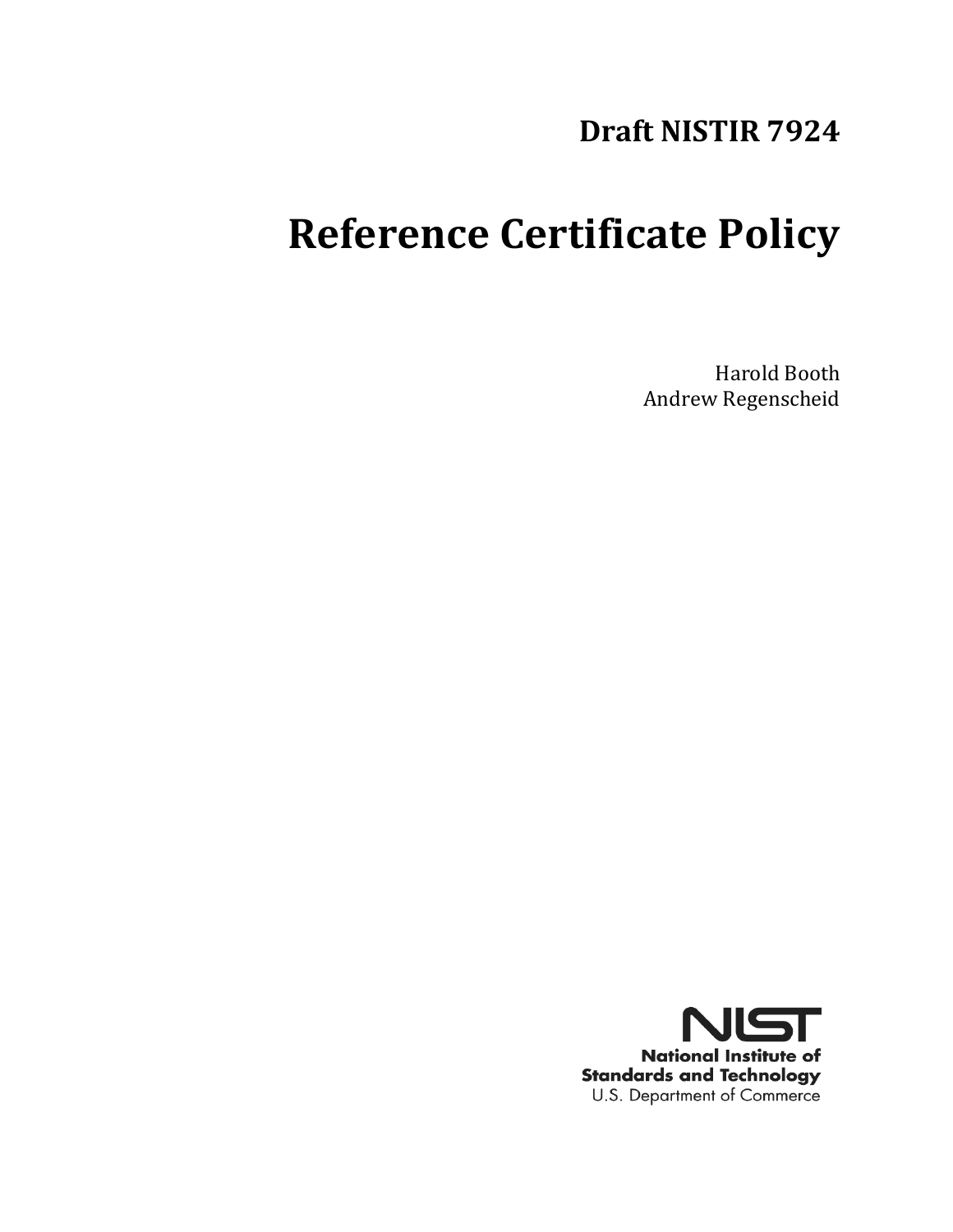## **Draft NISTIR 7924**

# **Reference Certificate Policy**

Harold Booth Andrew Regenscheid *Computer Security Division Information Technology Laboratory*

April 2013



U.S. Department of Commerce *Rebecca Blank, Acting Secretary*

National Institute of Standards and Technology *Patrick D. Gallagher, Under Secretary of Commerce for Standards and Technology and Director*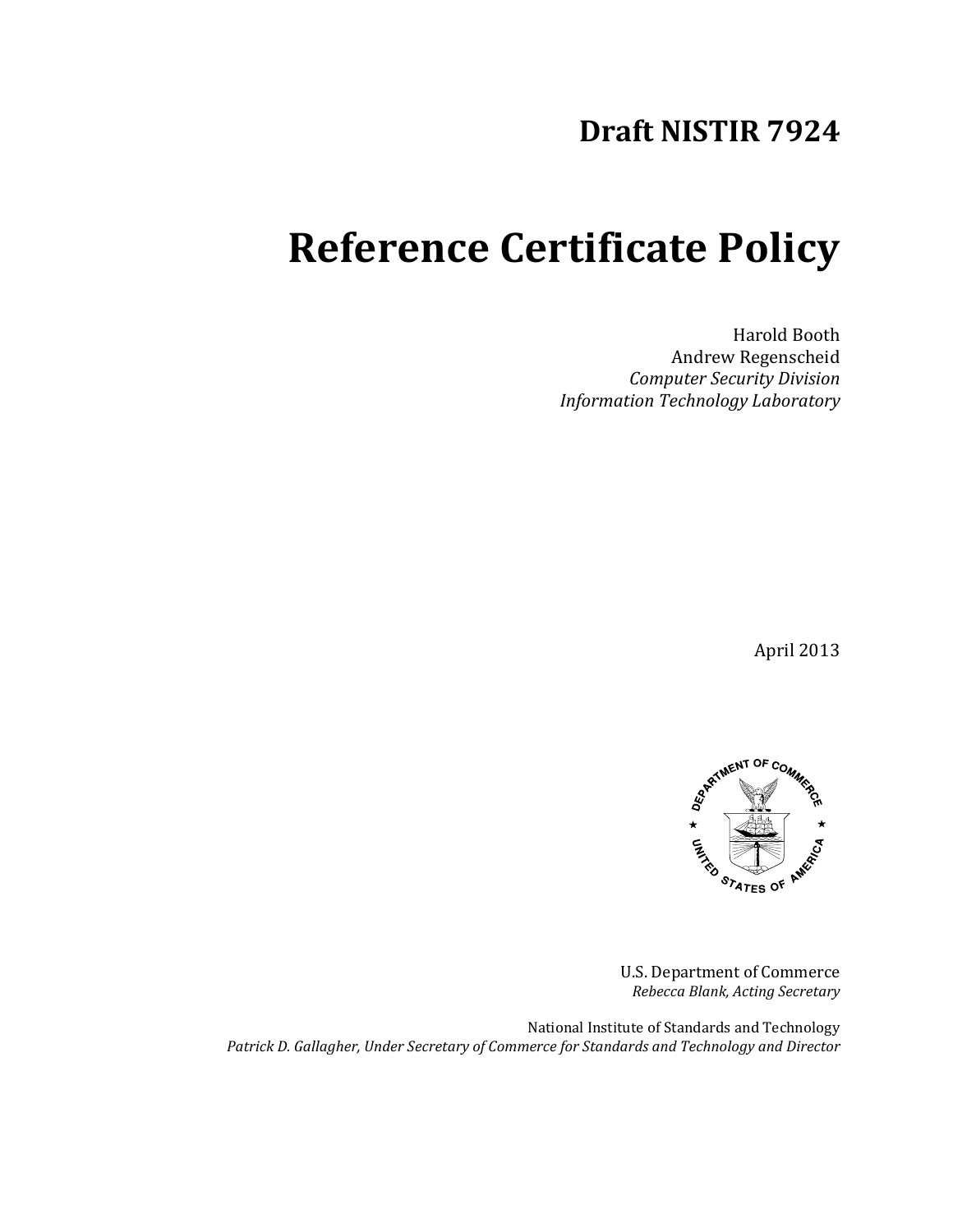#### National Institute of Standards and Technology Interagency or Internal Report 7924 82 pages (April 2013)

describe an experimental procedure or concept adequately. Such identification is not intended to imply Certain commercial entities, equipment, or materials may be identified in this document in order to recommendation or endorsement by NIST, nor is it intended to imply that the entities, materials, or equipment are necessarily the best available for the purpose.

There may be references in this publication to other publications currently under development by NIST in accordance with its assigned statutory responsibilities. The information in this publication, including concepts and methodologies, may be used by Federal agencies even before the completion of such companion publications. Thus, until each publication is completed, current requirements, guidelines, and procedures, where they exist, remain operative. For planning and transition purposes, Federal agencies may wish to closely follow the development of these new publications by NIST.

Organizations are encouraged to review all draft publications during public comment periods and provide feedback to NIST. All NIST Computer Security Division publications, other than the ones noted above, are available at http://csrc.nist.gov/publications.

#### **Public comment period:** *April 11, 2013* **through** *June 7, 2013*

National Institute of Standards and Technology

Attn: Computer Security Division, Information Technology Laboratory

100 Bureau Drive (Mail Stop 8930) Gaithersburg, MD 20899-8930

[nistir7924-comments@nist.gov](mailto:nistir7924-comments@nist.gov)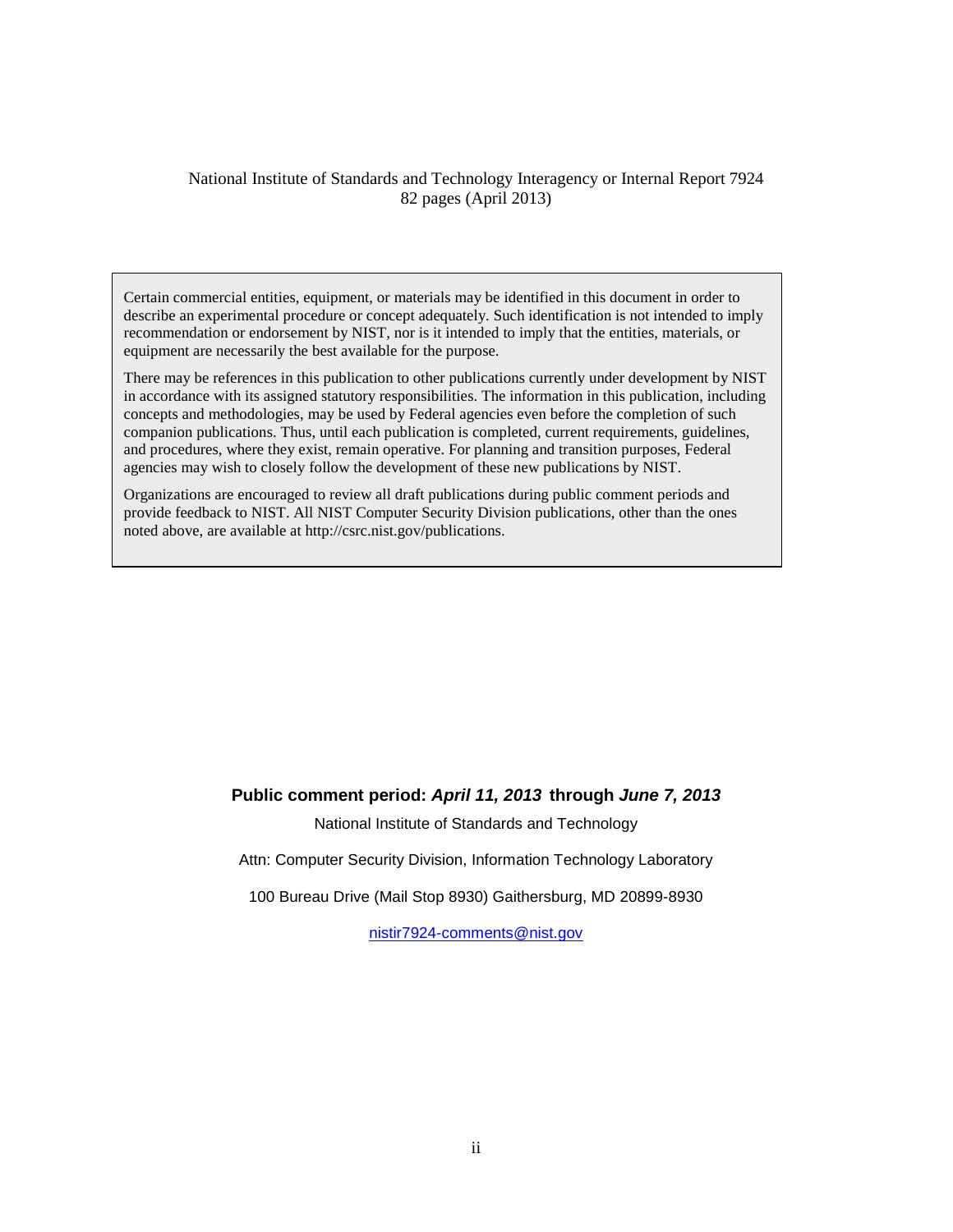#### **Reports on Computer Systems Technology**

The Information Technology Laboratory (ITL) at the National Institute of Standards and Technology (NIST) promotes the U.S. economy and public welfare by providing technical leadership for the Nation's measurement and standards infrastructure. ITL develops tests, test methods, reference data, proof of concept implementations, and technical analyses to advance the development and productive use of information technology. ITL's responsibilities include the development of management, administrative, technical, and physical standards and guidelines for the cost-effective security and privacy of other than national security-related information in Federal information systems.

#### **Abstract**

The purpose of this document is to identify a baseline set of security controls and practices to support the secure issuance of certificates. This baseline was developed with publicly-trusted Certificate Authorities (CAs) in mind. These CAs, who issue the certificates used to secure websites and sign software, play a particularly important role online. This document formatted as a Reference Certificate Policy (CP). We expect different applications and relying party communities will tailor this document based on their specific needs. It was structured and developed so that the CP developer can fill in sections specific to organizational needs and quickly produce a suitable CP. This Reference CP is consistent with the Internet Engineering Task Force (IETF) Public Key Infrastructure X.509 (IETF PKIX) Certificate Policy and Certification Practices Framework.

#### **Keywords**

certificate authority; certificate policy; digital certificate; public key infrastructure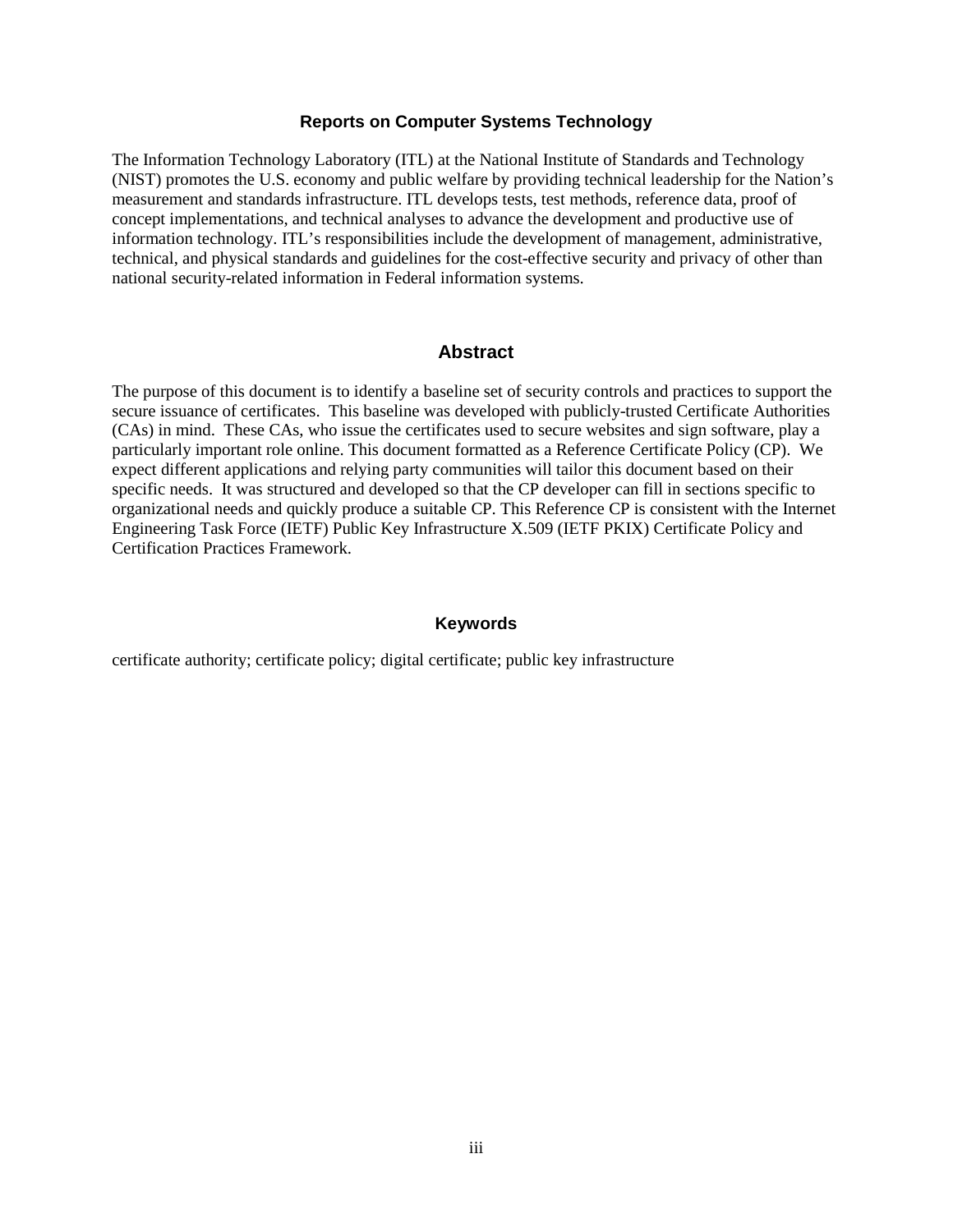## Acknowledgments

The authors wish to thank their colleagues who reviewed drafts of this document and contributed to its technical content. In particular, the authors appreciate the contributions of the Federal PKI's Certificate Policy Working Group, whose "X.509 Certificate Policy For The U.S. Federal PKI Common Policy Framework" document was the basis for many sections in this document.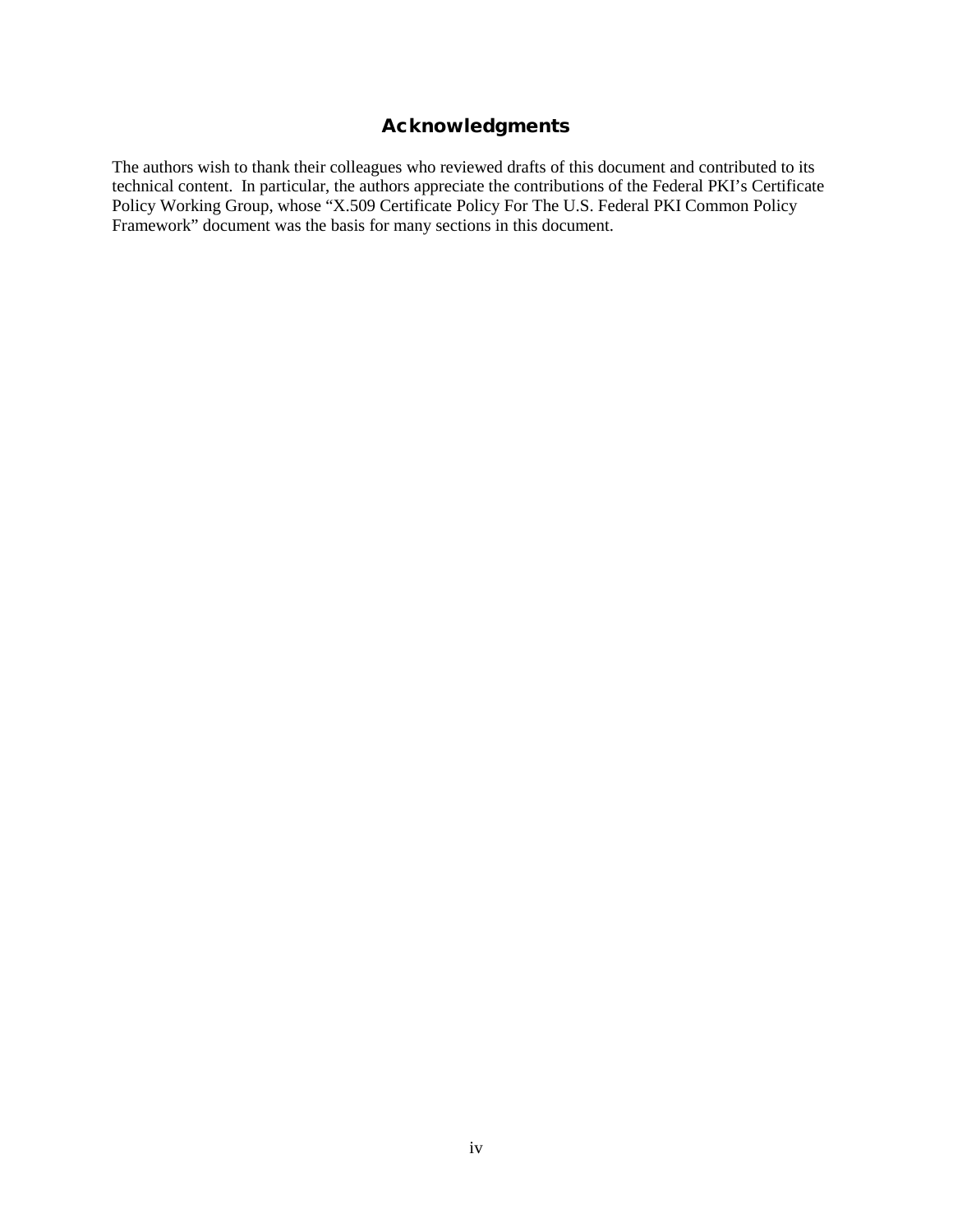## **Table of Contents**

| 1. |     |                                                                        |  |
|----|-----|------------------------------------------------------------------------|--|
|    | 1.1 |                                                                        |  |
|    | 1.2 |                                                                        |  |
|    | 1.3 |                                                                        |  |
|    | 1.4 |                                                                        |  |
|    | 1.5 |                                                                        |  |
|    | 1.6 |                                                                        |  |
| 2. |     |                                                                        |  |
|    | 2.1 |                                                                        |  |
|    | 2.2 |                                                                        |  |
|    | 2.3 |                                                                        |  |
|    | 2.4 |                                                                        |  |
| 3. |     |                                                                        |  |
|    | 3.1 |                                                                        |  |
|    | 3.2 |                                                                        |  |
|    | 3.3 |                                                                        |  |
|    | 3.4 |                                                                        |  |
| 4. |     |                                                                        |  |
|    | 4.1 |                                                                        |  |
|    | 4.2 |                                                                        |  |
|    | 4.3 |                                                                        |  |
|    | 4.4 |                                                                        |  |
|    | 4.5 |                                                                        |  |
|    | 4.6 |                                                                        |  |
|    | 4.7 |                                                                        |  |
|    | 4.8 |                                                                        |  |
|    |     |                                                                        |  |
|    | 4.9 |                                                                        |  |
|    |     |                                                                        |  |
|    |     |                                                                        |  |
|    |     |                                                                        |  |
| 5. |     |                                                                        |  |
|    | 5.1 |                                                                        |  |
|    | 5.2 |                                                                        |  |
|    | 5.3 |                                                                        |  |
|    | 5.4 |                                                                        |  |
|    | 5.5 | Records Archival.                                                      |  |
|    | 5.6 |                                                                        |  |
|    | 5.7 |                                                                        |  |
|    | 5.8 |                                                                        |  |
| 6. |     |                                                                        |  |
|    | 6.1 |                                                                        |  |
|    | 6.2 | Private Key Protection and Cryptographic Module Engineering Controls42 |  |
|    | 6.3 |                                                                        |  |
|    | 6.4 |                                                                        |  |
|    | 6.5 |                                                                        |  |
|    | 6.6 |                                                                        |  |
|    | 6.7 |                                                                        |  |
|    | 6.8 |                                                                        |  |
| 7. |     |                                                                        |  |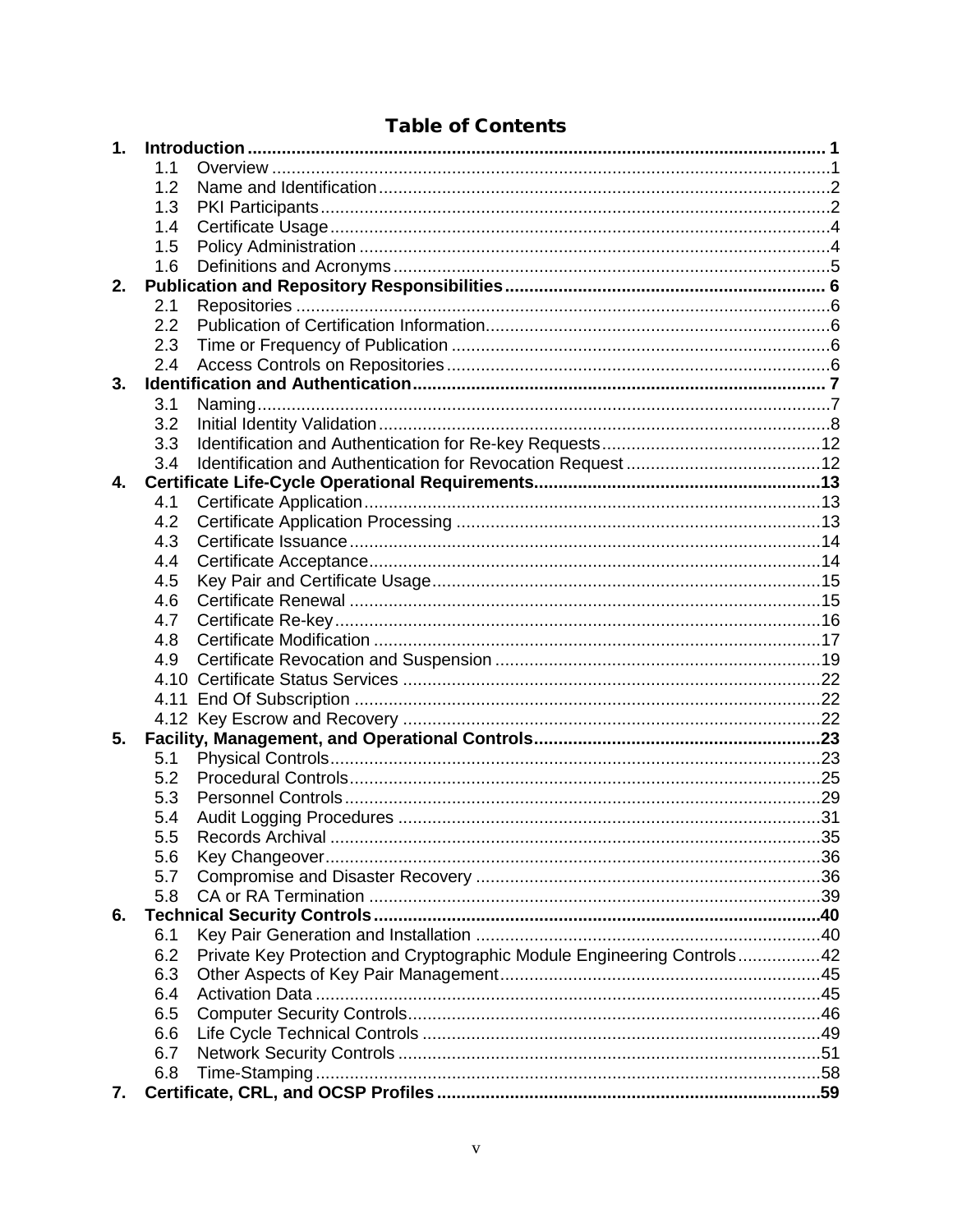|    | 7.1 |  |
|----|-----|--|
|    | 7.2 |  |
|    | 7.3 |  |
| 8. |     |  |
|    | 8.1 |  |
|    | 8.2 |  |
|    | 8.3 |  |
|    | 8.4 |  |
|    | 8.5 |  |
|    | 8.6 |  |
| 9. |     |  |
|    | 9.1 |  |
|    | 9.2 |  |
|    | 9.3 |  |
|    | 9.4 |  |
|    | 9.5 |  |
|    | 9.6 |  |
|    | 9.7 |  |
|    | 9.8 |  |
|    | 9.9 |  |
|    |     |  |
|    |     |  |
|    |     |  |
|    |     |  |
|    |     |  |
|    |     |  |
|    |     |  |
|    |     |  |

## **List of Appendices**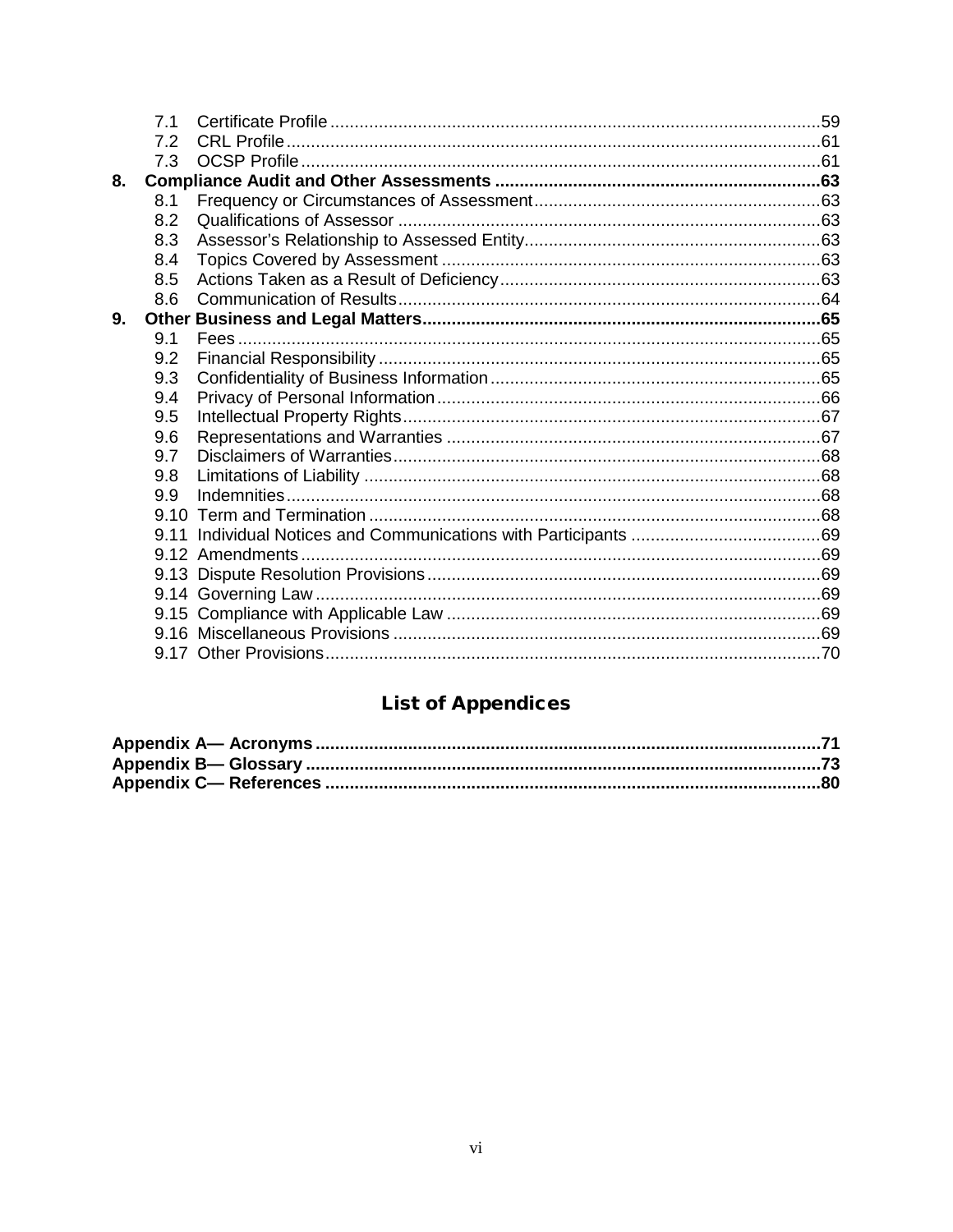#### **Foreword**

#### *Background*

Certificate Authorities (CAs), and the infrastructure they support, form the basis for one of the primary mechanisms for providing strong assurance of identity in online transactions. The widely placed trust in CAs is at the heart of security mechanisms used to protect business and financial transaction online. Notably, protocols such as Transport Layer Security (TLS) rely on CAs to identify servers and clients in web transactions. Governments around the world rely on CAs to identify parties involved in transactions with them.

However, recent high-profile security breaches at major CAs trusted by widely used operating systems and browsers have highlighted both the critical role CAs play in securing electronic transactions, as well as the need to strongly protect them from malicious attacks. Analyses have revealed that these security breaches were often the result of insufficient security controls being in place on the computer systems and networks at these CAs, and sometimes exacerbated by weak record keeping. Third-party auditing programs, whose role it was to verify that proper security controls were in place, were not sufficient to identify these lapses in security.

The purpose of this document is to identify a baseline set of security controls and practices to support the secure issuance of certificates. In particular, the baseline has been developed with publicly-trusted CAs in mind. These CAs, who issue the certificates used to secure websites and sign software, play a particularly important role online.

## *Reference Certificate Policy*

This baseline set of controls has been written in the form of a "certificate policy." As defined by ITU Recommendation X.509, a "certificate policy" is "a named set of rules that indicates the applicability of a certificate to a particular community and/or class of application with common security requirements." That is, a certificate policy, or CP, defines the expectations and requirements of the relying party community that will trust the certificates issued by its CAs. The governance structure that represents the relying party is known as the Policy Authority. The Policy Authority is responsible for identifying the appropriate set of requirements for a given community, and oversees the CAs that issue certificates for that community.

In particular, this document was developed as a reference certificate policy. We expect different applications and relying party communities will tailor this document based on their specific needs. It was structured and developed so that the CP developer can fill in sections specific to organizational needs and quickly produce a suitable CP. This Reference CP is consistent with the Internet Engineering Task Force (IETF) Public Key Infrastructure X.509 (IETF PKIX) Certificate Policy and Certification Practices Framework [RFC3647].

The United States Government's Federal PKI Common Policy was used as a base document for this reference certificate policy. The FPKI Common Policy is widely recognized for clearly articulating the requirements for certificate issuance for the certificates covered by this set of policies, which are primarily used by government entities to authenticate to government systems. Within this reference certificate policy, we've adapted the US Government's requirements to be more appropriate to the wider PKI community. We also significantly updated the requirements in the computer, lifecycle and network security control sections.

Originally conceived of as primarily offline systems, the architecture of large, modern CAs has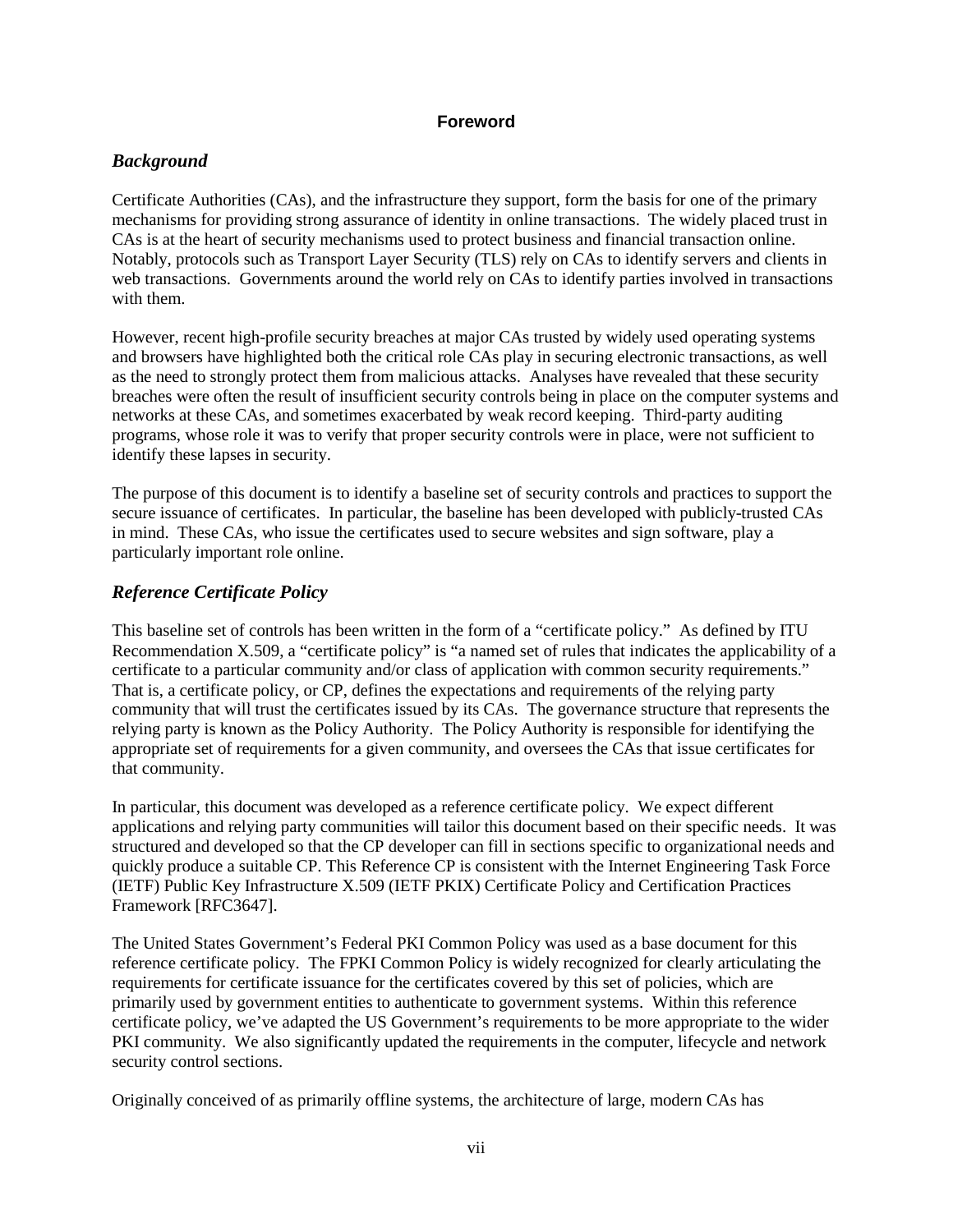increasingly moved online. Registration Authorities (RAs), the part of the CA infrastructure that validates identities of subscribers, communicate with subscribers and CAs over the Internet, and CAs frequently issue certificates, based on the identity-proofing by RAs, through automated processes. This change in architecture, along with the changing threat environment faced by online systems, necessitates additional security mechanisms in place at CAs. The CA community has long recognized the need for tight physical security and key management at CAs, but these security controls must also be accompanied by computer, lifecycle and network security controls of appropriate strength.

#### *Using this Document*

This document is designed to be used as a template and guide for writing a CP for a specific community. The controls identified in this reference CP were intended to be appropriate for large, publicly-trusted CAs that issue certificates used to TLS and code signing. While most material in this document should be appropriate for a wide range of applications, each community will need to tailor the specific controls identified by their CP as appropriate. This may involve adding and removing material from this reference CP as needed to accommodate the needs and constraints for their particular application, as well as modifying the controls as necessary to meet the assurance level required by the relying party community.

To help guide the CP writer, there are three types of information in this reference CP: suggested text, fillin fields, and instructions. A section may contain any or all of these types of information.

*Suggested text*: Most of the document is of this type. This text has been written to use without alteration. It represents a reasonable level of assurance for certificate issuance. The requirements reflect best business practice. However, the CP developer must consider his own organization's needs, resources, and capabilities carefully to ensure that all of the requirements, both those on the CA and on the organization itself, are adequate and can be met. Where appropriate, the suggested text can be altered, or can be replaced using the existing suggested text as an example.

*Fill-in fields*: Some sections of the document contain fields where choices must be made by the CP writer, to tailor it for the intended purpose. These fields are denoted by  $\langle$  angle brackets $\rangle$ , and will contain an indication of the type of information that is to be filled in. In some cases, the brackets will also contain a suggestion for the value to be filled in. The information supplied by the CP writer is intended to replace the fill-in field, including angle brackets.

*Instruction:* There are a few areas of the CP that cannot be predicted and do not lend themselves to suggesting a generalized best practices requirement, nor are they such that a simple number must be selected. In this case, a paragraph will be supplied, that begins with an Instruction: tag and is in italic typeface. The instruction will give the CP writer information about how to complete the section, using existing organizational policy or documentation, or by creating other technical documents that will be referenced in the CP. These paragraphs are intended to be removed once the CP is completed.

A primary objective for writing this document as a reference CP is to encourage better security practices for CAs. The as-is text is generally more detailed than a typical CP, particularly in areas such as network security. Compliance audits of CPSs against CPs based on this reference will serve to drive CA practices to a more secure, yet fully achievable, level.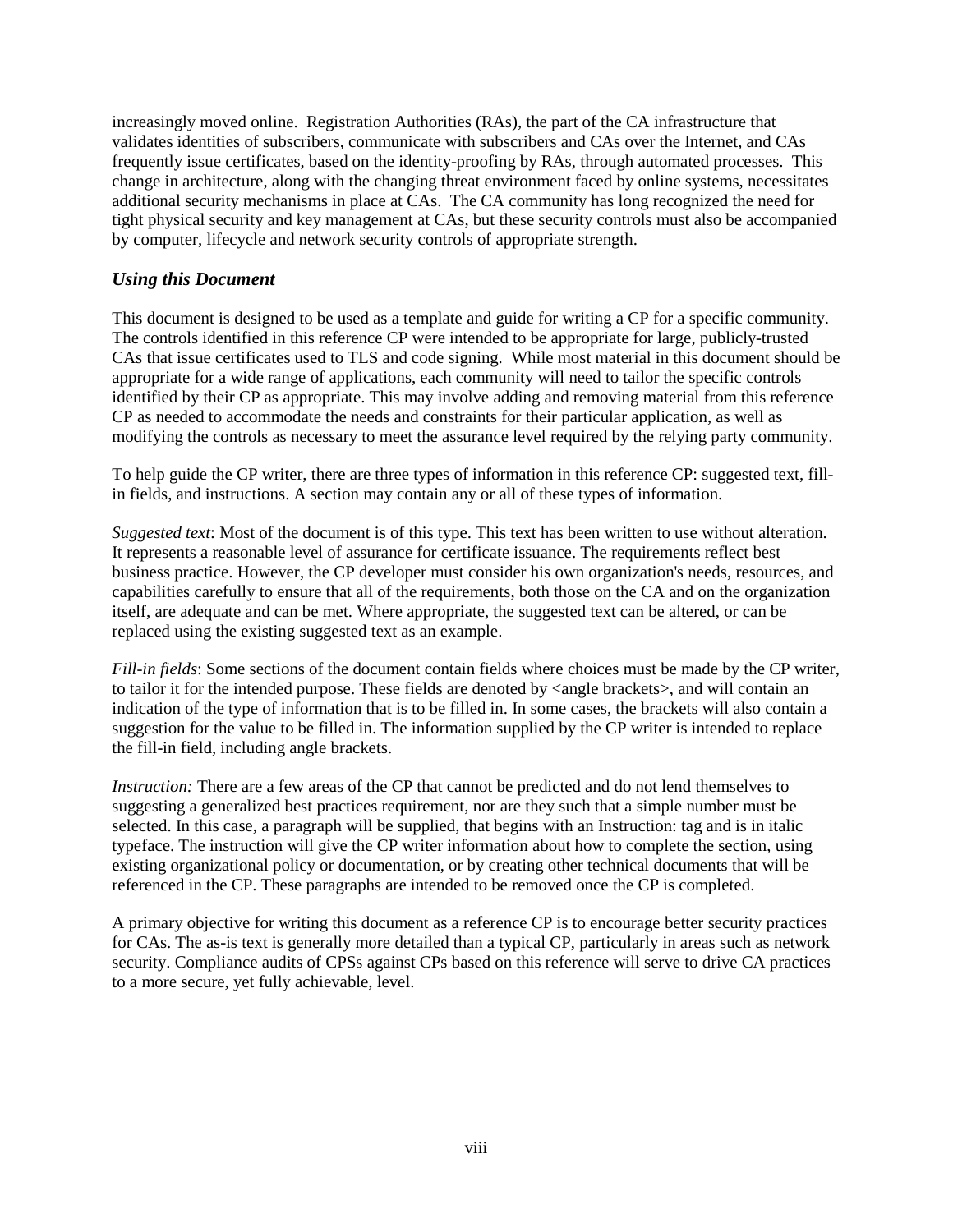## **1 Introduction**

- This document is intended to assist developers of Certificate Policies (CP) that are intended to control the
- issuance and management of public key certificates for specific organizations or applications. It is also
- intended to provide baseline requirements for secure certificate issuance, with special attention to network
- security best practices.
- It has been written as a reference Certificate Policy, so that the CP developer can fill in sections specific
- to organizational needs and quickly produce a suitable CP. This Reference CP is consistent with the
- Internet Engineering Task Force (IETF) Public Key Infrastructure X.509 (IETF PKIX) Certificate Policy
- and Certification Practices Framework [RFC3647]. The recommendations are intended to support audit
- programs.
- *Instruction: For the actual CP, remove the paragraphs above and replace it with a description of the*
- *Subscribers, organization(s), or application(s) that drive the requirements for certificate issuance that are defined in the CP.*
- A PKI that uses this CP may provide some or all of the following security management services:
- Key generation/storage
- Certificate generation, modification, re-key, and distribution
- Key escrow and recovery of private keys associated with encryption (e.g. key management, key establishment) certificates
- Certificate revocation list (CRL) generation and distribution
- Directory management of certificate related items
- Certificate token initialization/programming/management
- System management functions (e.g., security audit, configuration management, archive.)

This policy does not presume any particular PKI architecture. The policy may be implemented through a

 hierarchical PKI, mesh PKI, or a single Certification Authority (CA). A conforming infrastructure may be either commercially operated or government operated. CAs that issue certificates under this policy

may operate simultaneously under other policies. CAs must not assert this policy in certificates unless

they are issued in accordance with all the requirements of this policy.

#### **1.1 Overview**

A CA is a collection of hardware, software, personnel, and operating procedures that issue and manage

public key certificates. The digital certificate binds a public key to a named subject. This allows relying

parties to trust signatures or assertions made by the subject using the private key that corresponds to the

- public key contained in the certificate.
- A fundamental element of modern secure communications is establishing trust in public keys. This
- begins with a Relying Party obtaining a Subscriber's public key certificate that is issued by a trusted entity

certifying that the public key belongs to that Subscriber. Subscriber certificates that are not trusted

- directly may become trusted through successive validation of a chain of CA certificates from the
- Subscriber's certificate to a trust anchor (typically a Root-CA public key). Trust anchors are explicitly
- trusted by Relying Parties. Relying parties are responsible for securely obtaining trust anchors and for
- securely managing their trust anchor store. Relying parties, including the Trust Anchor Managers should
- configure trust anchors with great caution and should give full consideration to the requirements of this
- CP and associated compliance annual audit requirements.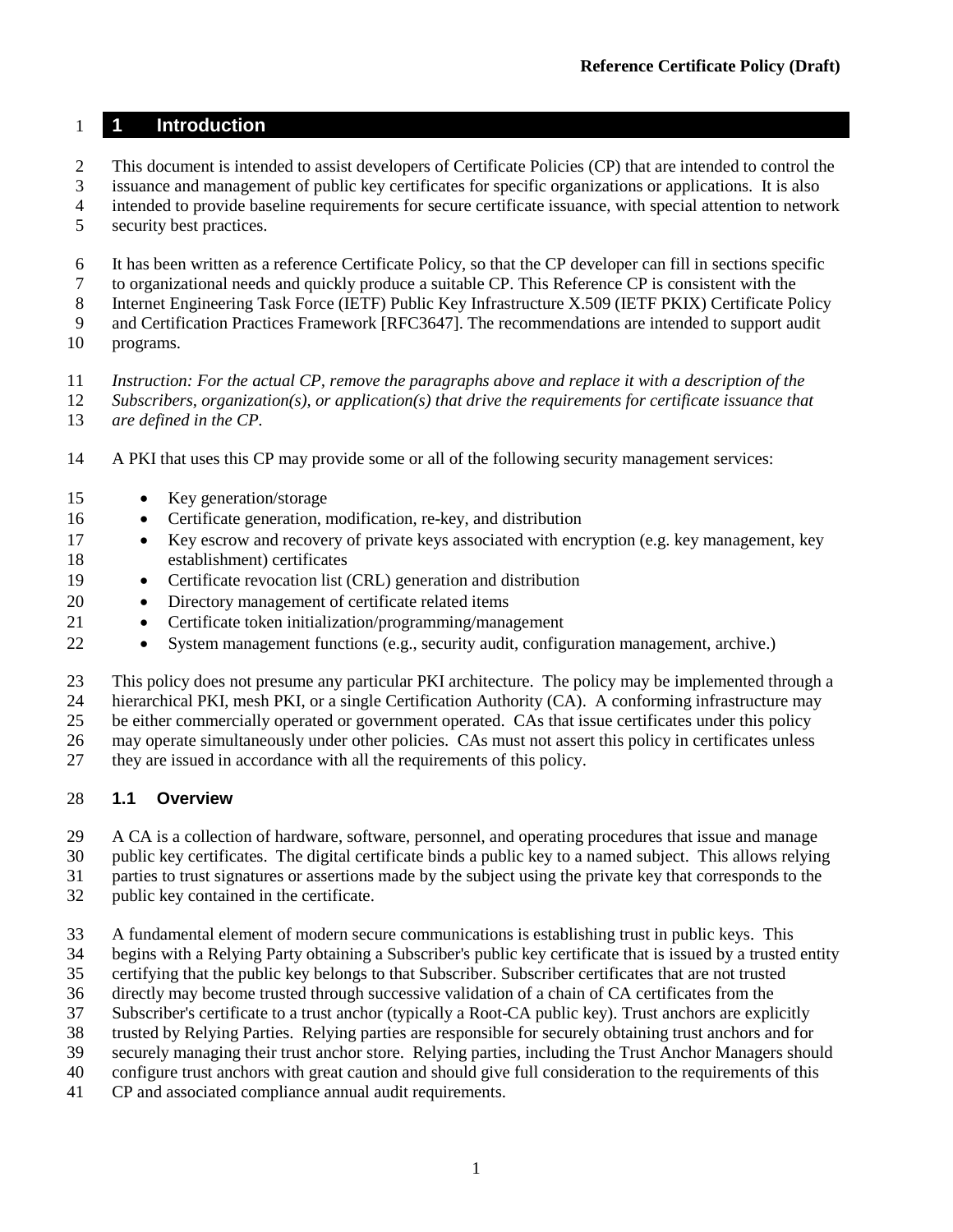## **1.2 Name and Identification**

*Instruction: Policy OIDs are identifiers in certificates that indicate the assurance provided by a* 

*certificate for a particular purpose. Relying parties use these OIDs to decide whether to rely on these* 

*certificates. Unless there is a pre-approved OID available, the governing policy authority must register* 

*an OID for the purpose of identifying the application-specific Certificate Policy. Once registered or* 

*approved, the OID shall be listed in this section of the CP.*

## **1.3 PKI Participants**

This section identifies roles that are relevant to the administration and operation of CAs under this policy.

## **1.3.1 PKI Authorities**

- *Instruction: In a canonical organizationally monolithic PKI, the certification authority is an absolute*
- *authority for the assertion of attributes related to subscribers. Trust in such a CA derives from the fact*

*that the CA is the embodiment of PKI policy for the organization. Few real-life organizations fit the* 

- *textbook mold, however, and non-organizational PKIs can be a mishmash of authority, liability, and application. Therefore, rather than defining the CA as the only PKI authority, this section defines a*
- *number of authorities, designed to deconstruct the types of authorities that would typically be held by a*
- *CA. These are not trusted roles (which are defined later in Section [5.2.1\)](#page-33-0) but rather pure authorities that*
- *can be assigned to roles or offices or vendors to best fit the PKI using application. The separation of*
- *these authorities can support several purposes, including multi-party integrity (watching the watchers)*
- *and outsourcing of PKI functions.*
- *Policy Authority:* This is the entity that decides that a set of requirements for certificate issuance and use
- are sufficient for a given application. The Policy Authority approves the establishment of trust
- relationships with external PKIs that offer appropriately comparable assurance.
- *Trust Anchor Managers (TAMs):* Authorities who manage a repository of trusted Root CA Certificates.
- They act on behalf of relying parties, basing their decisions on which CAs to trust on the results of
- compliance audits. A TAM sets requirements for inclusion of a CA's root public key in their store. These
- requirements are based on both security and business needs. The TAM has a duty to enforce compliance
- with these requirements, for example, requirements around the supply of compliance audit results, on
- initial acceptance of a root, and on an ongoing basis. TAMs will follow their normal practice of requiring
- CAs to submit an annual compliance audit report. It is our intention that the requirements in this
- document will be included in those compliance audit schemes. As specified in Section [5.7,](#page-44-0) the TAM will
- require the CA to provide notification of a compromise, and in response, the TAM will take appropriate

## action.

## **1.3.1.1 Certification Authority**

- The CA is the collection of hardware, software and operating personnel that create, sign, and issue public key certificates to subscribers. This includes centralized, automated systems such as card management systems. The CA is responsible for issuing and managing certificates including:
- Approving the issuance of all certificates, including those issued to subordinate CAs and RAs.
- Publication of certificates
- Revocation of certificates
- Generation and destruction of CA signing keys
- Establishing and maintaining the CA system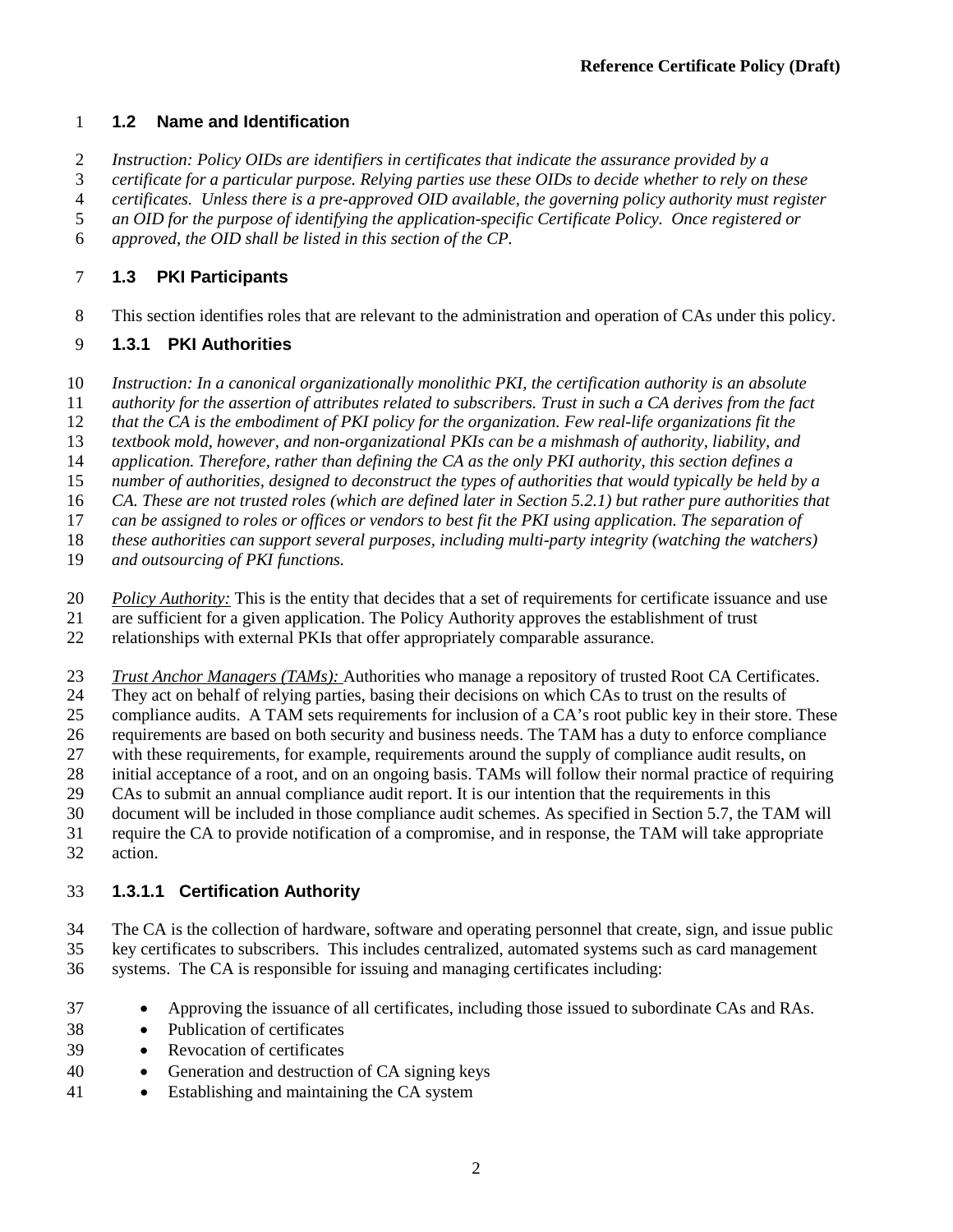- 1 Establishing and maintaining the Certificate Policy (CP) & Certification Practice Statement (CPS)
- Ensuring that all aspects of the CA services, operations, and infrastructure related to certificates issued under the CP are performed in accordance with the requirements, representations, and warranties of the CP
- *Certification Authority (CA) Operation Staff*: CA components are operated and managed by individuals holding trusted, sensitive roles. Specific responsibilities for these roles, as well as requirements for separation of duties, are described in Section [5.2.](#page-33-1)
- *Security Auditor*: An individual (e.g. employee, contractor, consultant, 3rd party) who is responsible for auditing the security of CAs or Registration Authorities (RAs), including reviewing, maintaining, and
- archiving audit logs; and performing or overseeing internal audits of CAs or RAs. A single individual
- may audit both CAs and RAs. Security Auditor is an internal role that is designated as trusted.

## **1.3.1.2 Certificate Status Servers**

- PKIs may optionally include a service that provides status information about certificates on behalf of a
- CA through on-line transactions. In particular, PKIs may include Online Certificate Status Protocol
- (OCSP) responders to provide on-line status information. Such a service is termed a Certificate Status
- Server (CSS). Where the CSS is identified in certificates as an authoritative source for revocation
- information or issued a delegated Responder certificate, the operations of that authority are considered
- within the scope of this CP. A CSS shall assert all the policy OIDs for which it is authoritative. Examples
- include OCSP servers that are identified in the Authority Information Access (AIA) extension. OCSP
- servers that are locally trusted, as described in [RFC2560], are not covered by this policy.

## **1.3.2 Registration Authorities**

- The registration authorities (RAs) collect and verify each subscriber's identity and information that is to be entered into the subscriber's public key certificate. The RA performs its function in accordance with a
- CPS approved by the Policy Authority. The RA is responsible for:
- The registration process
- The identification and authentication process.

## **1.3.3 Trusted Agents**

- 29 The trusted agent is a person who satisfies all the appointment requirements for an RA and who performs identity proofing as a proxy for the RA. The trusted agent records information from and verifies
- identity proofing as a proxy for the RA. The trusted agent records information from and verifies
- biometrics (e.g., fingerprints, photographs) on presented credentials for an applicant's identity on behalf
- of the RA. The CPS will identify the parties responsible for providing such services, and the mechanisms
- for determining their trustworthiness.

## **1.3.4 Subscribers**

- A subscriber is the entity whose name appears as the subject in a certificate. The subscriber asserts the
- use of the key and certificate in accordance with the certificate policy asserted in the certificate, and does
- not issue certificates. CAs are sometimes technically considered "subscribers" in a PKI. However, the
- term "subscriber" as used in this document refers only to those who request certificates for uses other than
- signing and issuing certificates or certificate status information.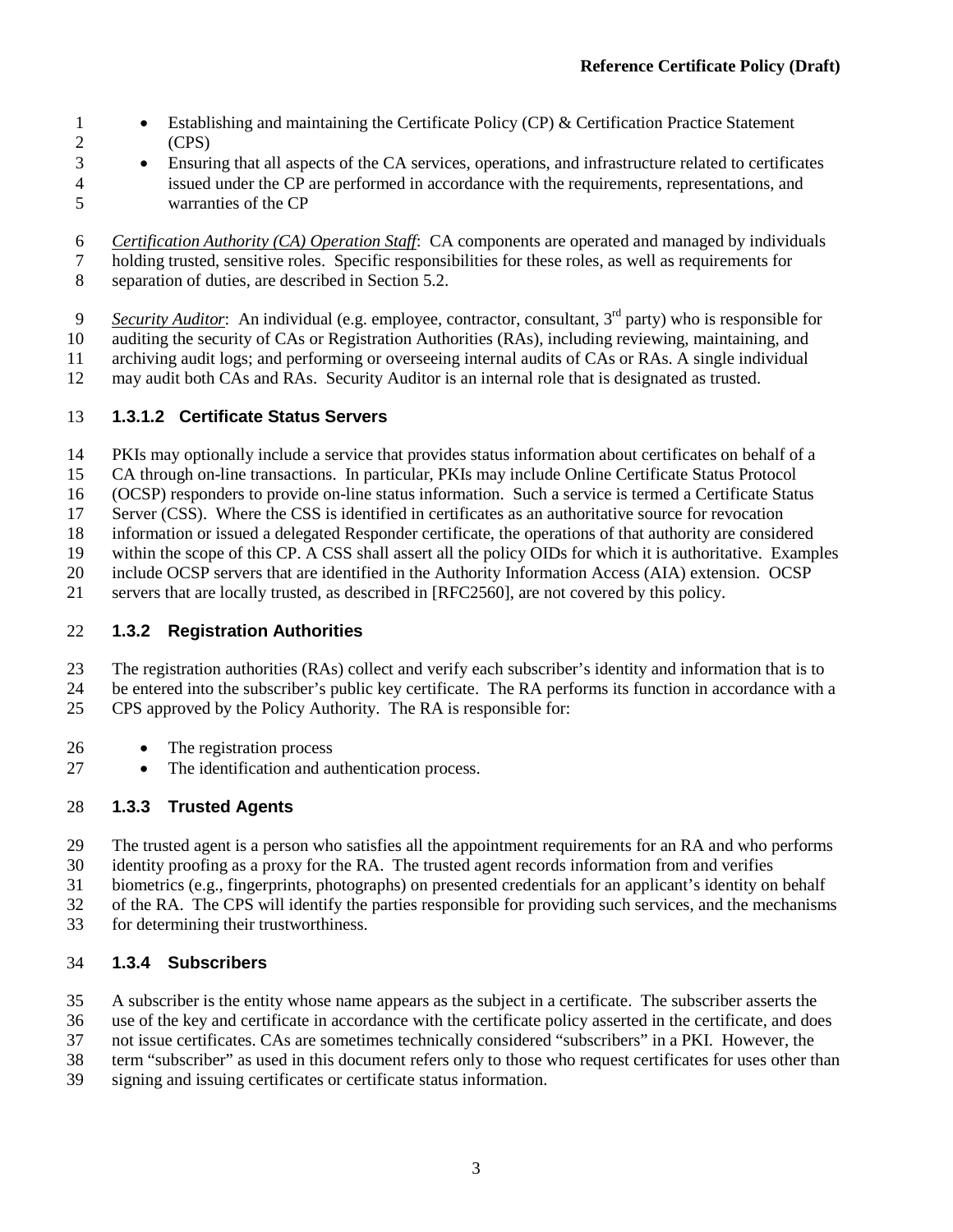## **1.3.5 Relying Parties**

- A Relying Party is an entity that relies on the validity of the binding of the Subscriber's name to a public
- key. The Relying Party uses a Subscriber's certificate to verify or establish the identity and status of a
- system or device. A Relying Party is responsible for deciding whether or how to check the validity of the
- certificate by checking the appropriate certificate status information. A Relying Party may use
- information in the certificate to determine the suitability of the certificate for a particular use.

## **1.3.6 Other Participants**

- The CAs and RAs operating under the CP may require the services of other security, community, and
- application authorities. The CPS will identify the parties responsible for providing such services, and the mechanisms used to support these services.
- One such participant is the Compliance Auditor. CAs are typically required to engage organizationally-
- independent parties to perform compliance audits on a regular basis. To be effective, it is expected that
- compliance auditors will have expertise in information security, cryptography, and PKI, risk mitigation
- strategies, and industry best practices.

## **1.4 Certificate Usage**

## **1.4.1 Appropriate Certificate Uses**

- *Instruction: The sensitivity of the information processed or protected using certificates issued by the CA*
- *will vary significantly. Organizations must evaluate the environment and the associated threats and*
- *vulnerabilities and determine the level of risk they are willing to accept based on the sensitivity or*
- *significance of the information. This evaluation is done by each organization for each application and is*
- *not controlled by the CP.*

## **1.4.2 Prohibited Certificate Uses**

*Instruction: There may be instances where prohibitions are appropriate. If so, state them here.*

## **1.5 Policy Administration**

- **1.5.1 Organization Administering the Document**
- The Policy Authority is responsible for all aspects of this CP.

## **1.5.2 Contact Person**

 *Instruction: Policy Authority should identify an individual or office that can provide authoritative answers to questions that arise through the use of their CP.*

## **1.5.3 Person Determining CPS Suitability for the Policy**

The Policy Authority shall approve the CPS for each CA that issues certificates under the policy.

## **1.5.4 CPS Approval Procedures**

- CAs issuing under the policy are required to meet all facets of the policy. The Policy Authority shall
- work with a CA to minimize the use of waivers.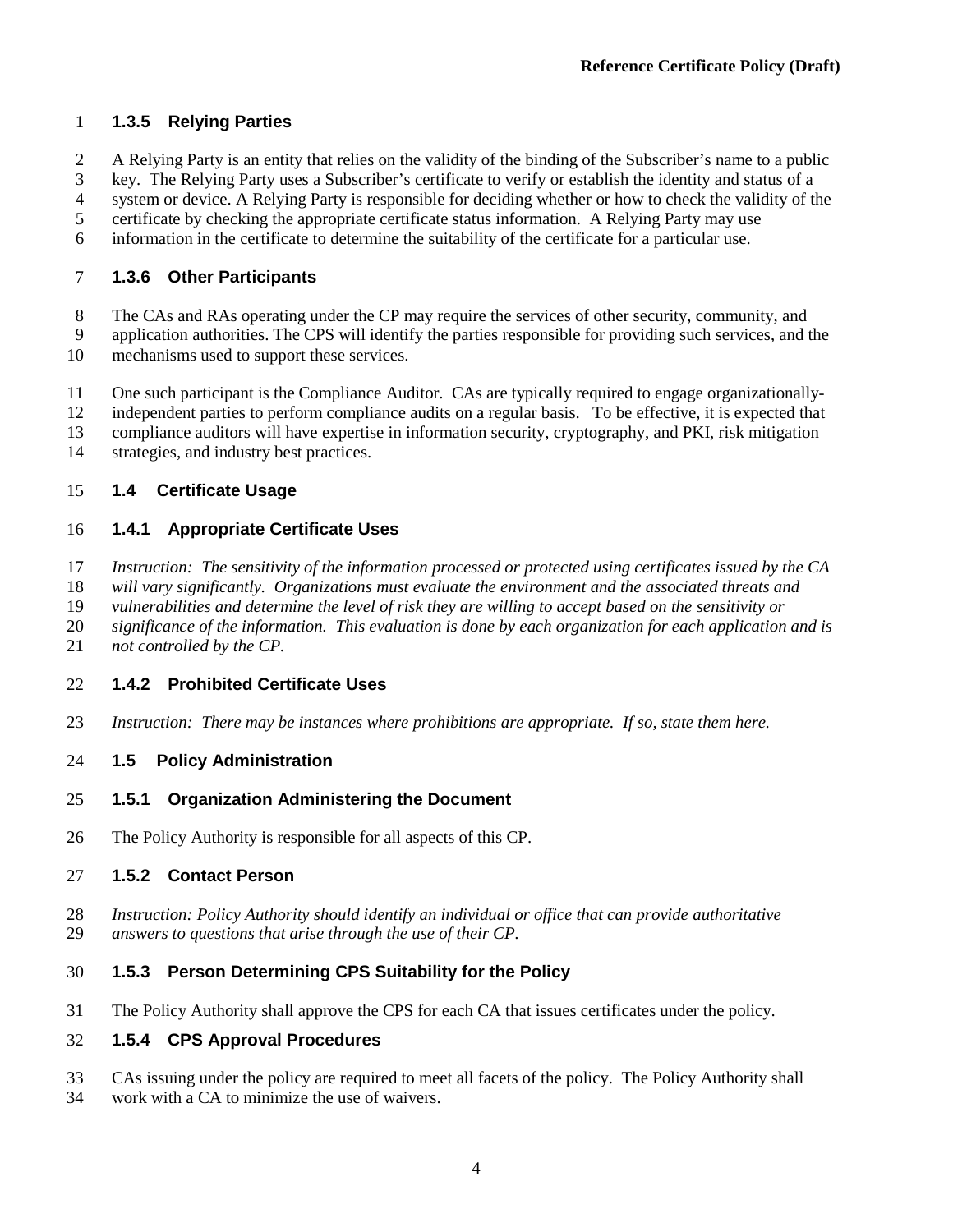- 1 The Policy Authority shall make the determination that a CPS complies with the policy. The CA and RA must meet all requirements of an approved CPS before commencing operations. The Policy Authority
- must meet all requirements of an approved CPS before commencing operations. The Policy Authority
- 3 will make this determination based on the nature of the system function, the type of communications, or the operating environment.
- the operating environment.
- 5 In each case, the determination of suitability shall be based on an independent compliance auditor's
- 6 results and recommendations. See section [8](#page-71-0) for further details.

#### 7 **1.6 Definitions and Acronyms**

8 See Appendices A and B.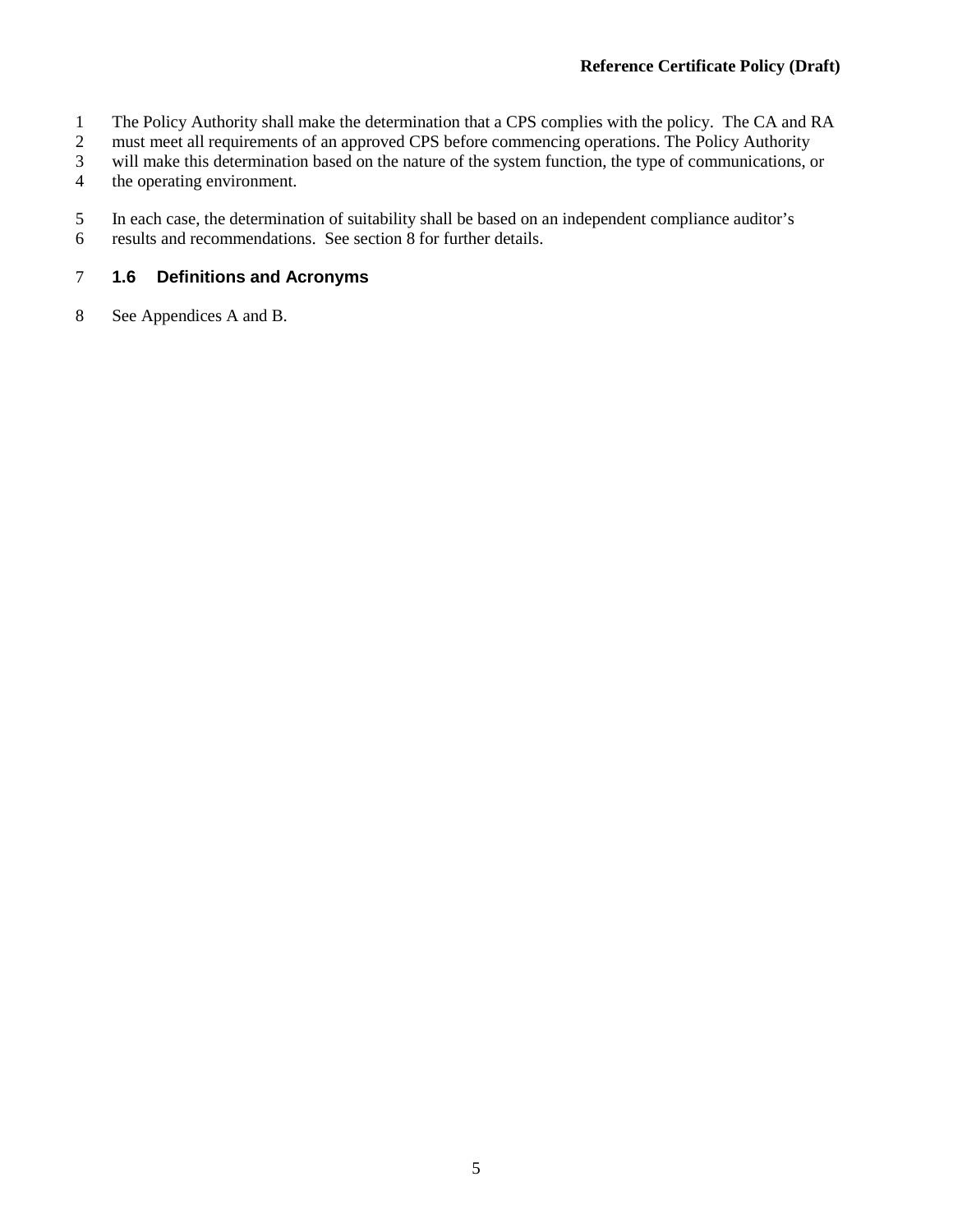## <span id="page-14-1"></span>**2 Publication and Repository Responsibilities**

#### <span id="page-14-0"></span>**2.1 Repositories**

- All CAs that issue certificates under this policy are obligated to post all CA certificates issued by or to the
- CA and CRLs issued by the CA in a repository that is publicly accessible through all Uniform Resource
- Identifier (URI) references asserted in valid certificates issued by that CA. Specific example requirements
- are found in *Shared Service Provider Repository Service Requirements* [SSP REP]. CAs may optionally
- post subscriber certificates in this repository, except as noted in section [9.4.3.](#page-74-0) To promote consistent
- access to certificates and CRLs, the repository shall implement access controls and communication
- mechanisms to prevent unauthorized modification or deletion of information.

#### **2.2 Publication of Certification Information**

#### **2.2.1 Publication of Certificates and Certificate Status**

- The publicly accessible repository system shall be designed and implemented so as to provide <99%>
- availability overall and limit scheduled down-time to <0.5%> annually. Where applicable, the certificate
- status server (CSS) shall be designed and implemented so as to provide <99%> availability overall and
- 15 limit scheduled down-time to  $\langle 0.5\% \rangle$  annually.

#### **2.2.2 Publication of CA Information**

- The CP shall be publicly available. The CPS of the CA will not be published; a CPS summary shall either be publicly available or available upon request.
- 

#### **2.3 Time or Frequency of Publication**

 An updated version of the CP will be made publicly available within <thirty> days of the incorporation of changes.

#### **2.4 Access Controls on Repositories**

- The CA shall protect information not intended for public dissemination or modification. CA certificates
- and CRLs in the repository shall be publicly available through the Internet. Direct and/or remote access
- to other information in the CA repositories shall be determined by Policy Authority. The CPS shall detail
- what information in the repository shall be exempt from automatic availability and to whom, and under
- which conditions the restricted information may be made available.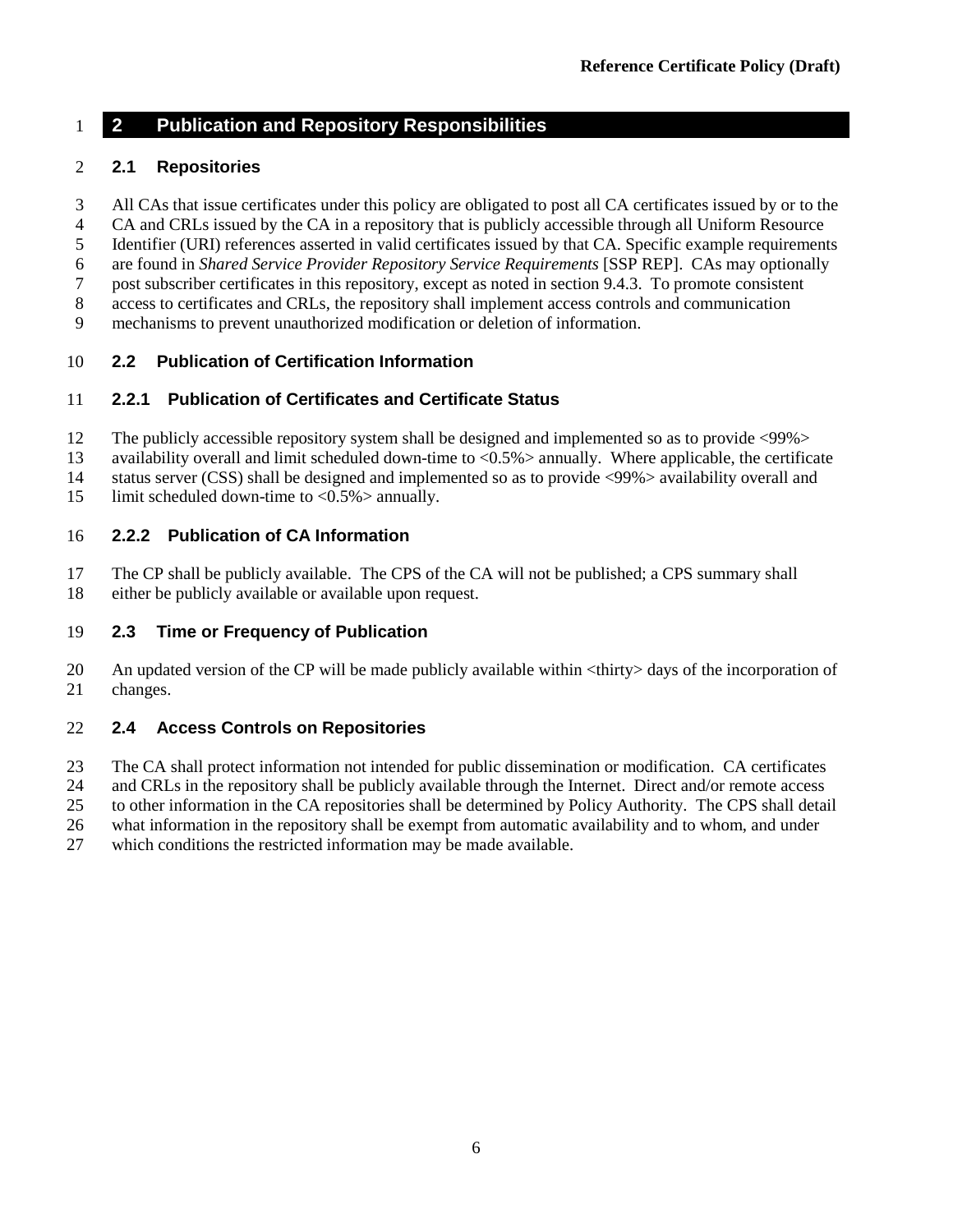## **3 Identification and Authentication**

## **3.1 Naming**

#### **3.1.1 Types of Names**

 The CA shall assign an X.501 Distinguished Name (DN) to each subscriber. Subscriber certificates may contain any name type appropriate to the application.

#### **3.1.2 Need for Names to Be Meaningful**

Names used in certificates must represent an unambiguous identifier for the subject. Names should be

meaningful enough for a human to identify the named entity, irrespective of whether the entity is a

person, machine, or process. Interpreting the name semantic may require a reference database (e.g.,

human resources directory or inventory catalog) external to the PKI.

Examples are:

| 12 | Person Name       | John Q. Public                                             |
|----|-------------------|------------------------------------------------------------|
| 13 | Domain Name       | publicinfo.agency.dept.gov                                 |
| 14 | Machine Name      | "manufacturer=DeviceCorp, model=DC-ABCD, serial=00098765"  |
| 15 | Email Address     | jqpubli@devicecorp.com                                     |
| 16 | <b>IP</b> Address | 192.168.100.75 (shall be a routable, permanent IP address) |

While the issuer name in CA certificates is not generally interpreted by relying parties, this CP still

requires use of meaningful names by CAs issuing under this policy. CA certificates that assert this policy

shall not include a personal name, but rather shall identify the subject as a CA and include the name-space

20 for which the CA is authoritative. For example:

cn=*OrganizationX CA-3*

 The subject name in CA certificates must match the issuer name in certificates issued by the subject, as required by [RFC5280].

 *Instruction: If certificates are to be used in a broad context, for example on the Internet or organization- wide, specialized or difficult to interpret names should be avoided. If there is a local, name-space specific semantic to any name used, describe it here. The semantic must enable a relying party to identify a single* 

*real entity from the name.*

#### **3.1.3 Anonymity or Pseudonymity of Subscribers**

The CA shall not issue anonymous or pseudonymous certificates.

#### **3.1.4 Rules for Interpreting Various Name Forms**

Rules for interpreting distinguished name forms are specified in X.501. Rules for interpreting e-mail

addresses are specified in [RFC 2822].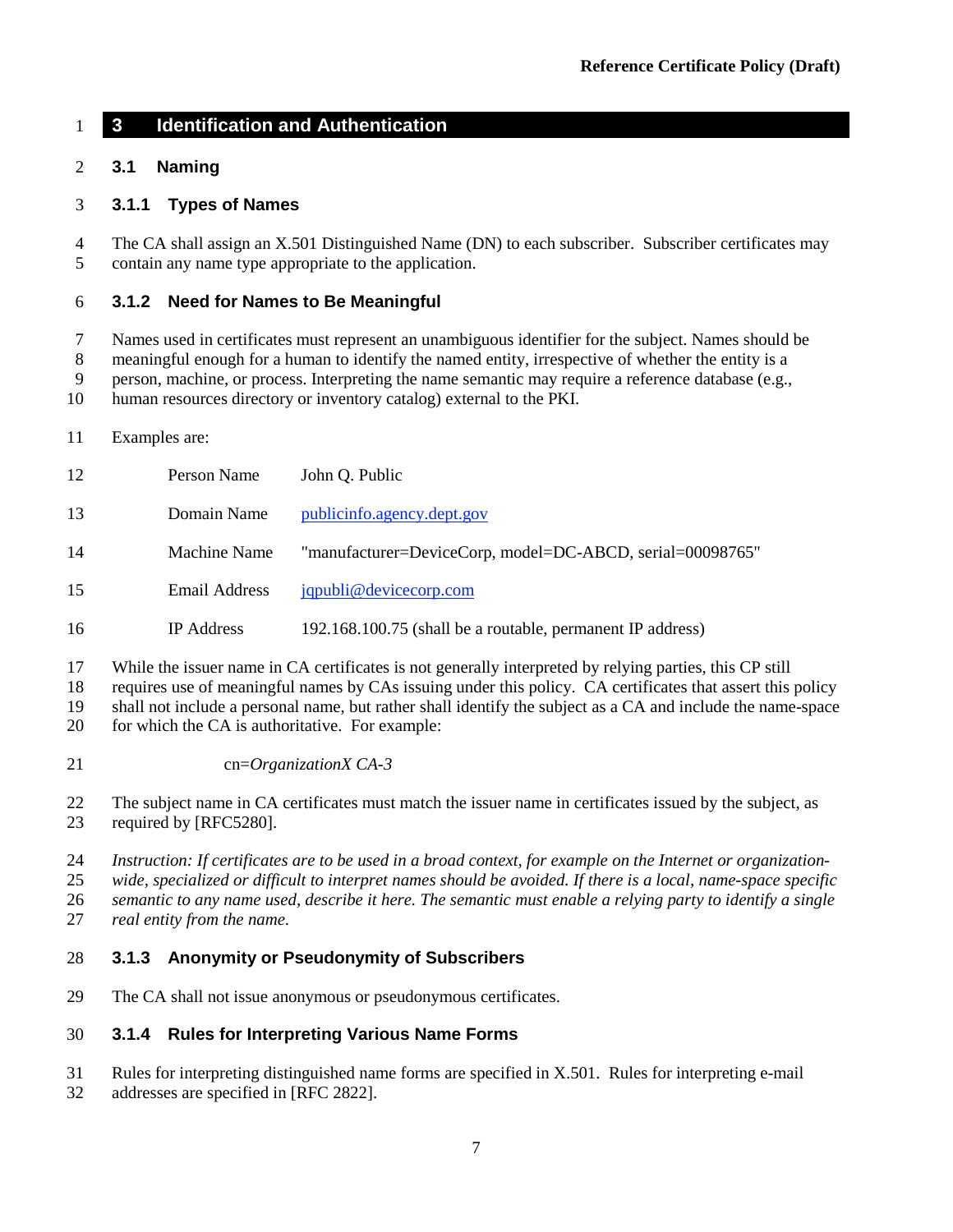- *Instruction: If there is a local, name-space specific name form that requires specialized interpretation,*
- *describe it here. It cannot be assumed that an arbitrary CA will be able to produce a special name form,*
- *nor that an arbitrary application will be able to interpret a special name in the desired way.*

## **3.1.5 Uniqueness of Names**

- Each CA must ensure that each of its subscribers is identifiable by a unique name. Each X.500 name
- assigned to a subscriber by a CA (i.e., in that CA's namespace) must identify that subscriber uniquely.
- When other name forms are used, they too must be allocated such that each name identifies only one
- subscriber of that CA. Name uniqueness is not violated when multiple certificates are issued to the same
- entity. For certificates that assert names that do not identify individual people, the name shall be uniquely
- associated with a specific AOR.
- The CPS shall identify the method for the assignment of unique subject names.

## **3.1.6 Recognition, Authentication, and Role of Trademarks**

No stipulation.

## <span id="page-16-0"></span>**3.2 Initial Identity Validation**

## <span id="page-16-1"></span>**3.2.1 Method to Prove Possession of Private Key**

- In all cases where the party named in a certificate generates its own keys, that party shall be required to
- prove possession of the private key, which corresponds to the public key in the certificate request. For
- signature keys, this may be done by the entity using its private key to sign a value supplied by the CA,
- which the CA will then validate. For encryption keys, the subscriber may be required to encrypt a
- 20 challenge, or derive a secret shared with the CA. Other mechanisms that are at least as secure as those<br>21 cited here may be added. The CA shall ensure that any mechanism or procedure used ties the private ke
- cited here may be added. The CA shall ensure that any mechanism or procedure used ties the private key
- to the identity being asserted by the subscriber.
- In the case where key generation is performed under the CA or RA's direct control, proof of possession is not required.

## **3.2.2 Authentication of Organization Identity**

- Requests for CA certificates shall include the CA name, address, and documentation of the existence of
- the CA. Before issuing CA certificates, an authority for the issuing CA shall verify the information, in
- addition to the authenticity of the requesting representative and the representative's authorization to act in
- the name of the CA.
- For subscriber organization certificates, the CA shall verify the existence of the organization by verifying
- the identity and address of the organization and that the address is the subscriber's address of existence or
- operation. The CA shall verify the identity and address of the subscriber using documentation provided
- by, or through communication with, at least one of the following:
- Official communication with the organization;
- A third party database that is periodically updated and considered a reliable data source;
- A site visit by the CA or a third party who is acting as an agent for the CA.
- The CA may use the same documentation or communication described in above to verify both the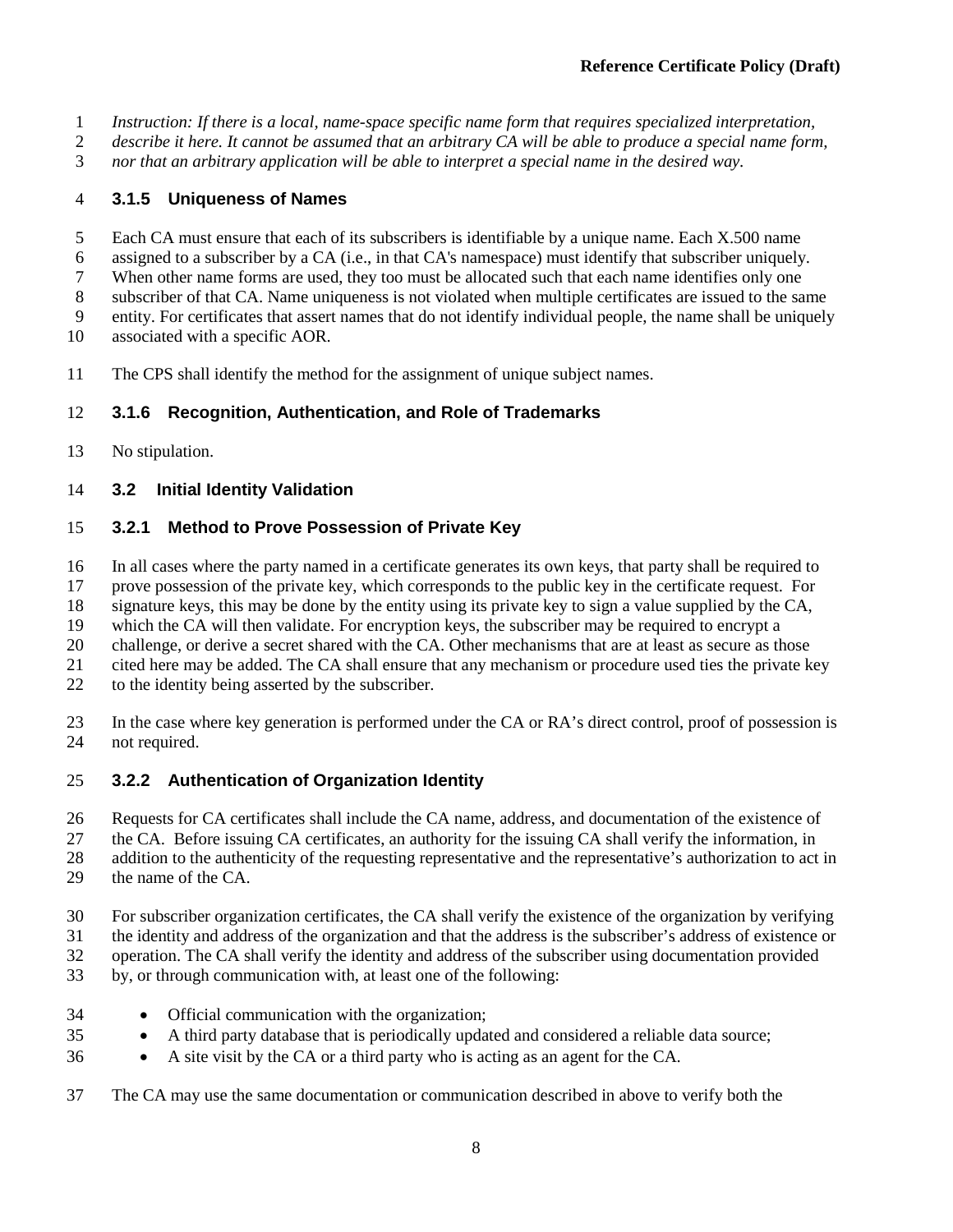- subscriber's identity and address.
- *Instruction: Additional requirements that could be used for organizational identity proofing can be found*
- *at [CABF EV] Section 11.*

## <span id="page-17-1"></span>**3.2.3 Authentication of Individual Identity**

- *Instruction: Public key certificates bind public keys to identities. However, the entity to be identified*
- *depends on the application for which the public keys are used. For instance, in a banking transaction, a*
- *certificate may name a bank account holder (i.e., a person). When two networks pass information*
- *securely, each communicating part of the network may have a certificate that identifies the device*
- *providing the security. Identifying different types of entity requires different evidence and procedures. For*
- *each type of entity engaged in the applications that this policy supports, there must be a subsection here*
- *that details the required evidence and procedure. Five are included here: human, device, application or*
- *service, role holder, and code signer. Not all PKIs will support all entity types. PKIs may support entity*
- *types not included here.*

## <span id="page-17-0"></span>**3.2.3.1 Authentication of Human Subscribers**

- Procedures used by organizations to issue identification to their own personnel and affiliates may be more
- stringent than that set forth below. When this is the case, the procedures for authentication of personnel
- shall apply in addition to the guidance in this section.
- The RA shall ensure that the subscriber's identity information is verified. Identity shall be verified no
- more than <30> days before initial certificate issuance. RAs may accept authentication of a subscriber's
- identity attested to and documented by a trusted agent to support identity proofing of remote subscribers.
- Authentication by a trusted agent does not relieve the RA of its responsibility to perform steps 1), 2), the
- verification of identifying information (e.g., by checking official records) in step 3), and the maintenance
- of biometrics in step 4), below.
- At a minimum, authentication procedures for human subscribers must include the following steps:
- 1) Verify that a request for certificate issuance to the applicant was submitted by the organization.
- 2) Verify Subscriber's organizational membership through use of official organization records.
- 3) Establish subscriber's identity by in-person proofing before the registration authority, based on the following process:
- a) The subscriber presents an official form of identification (e.g., an organization ID badge, a passport, or driver's license) as proof of identity
- b) The RA examines the presented credential that can be linked to the subscriber (e.g., a photograph on the credential itself or a securely linked photograph of applicant), and
- c) The credential presented above shall be verified by the RA for currency and legitimacy (e.g., the organization ID is verified as valid). Typically this is accomplished by querying a database maintained by the organization that issued the credential, but other equivalent methods may be used.
- 4) Record and maintain a biometric of the applicant (e.g., a photograph or fingerprint) by the RA or CA. this establishes an audit trail for dispute resolution.

## **3.2.3.2 Authentication of Devices**

- Some computing and communications devices (routers, firewalls, servers, etc.) will be named as
- certificate subjects. In such cases, an Authorized Organizational Representative (AOR), or in certain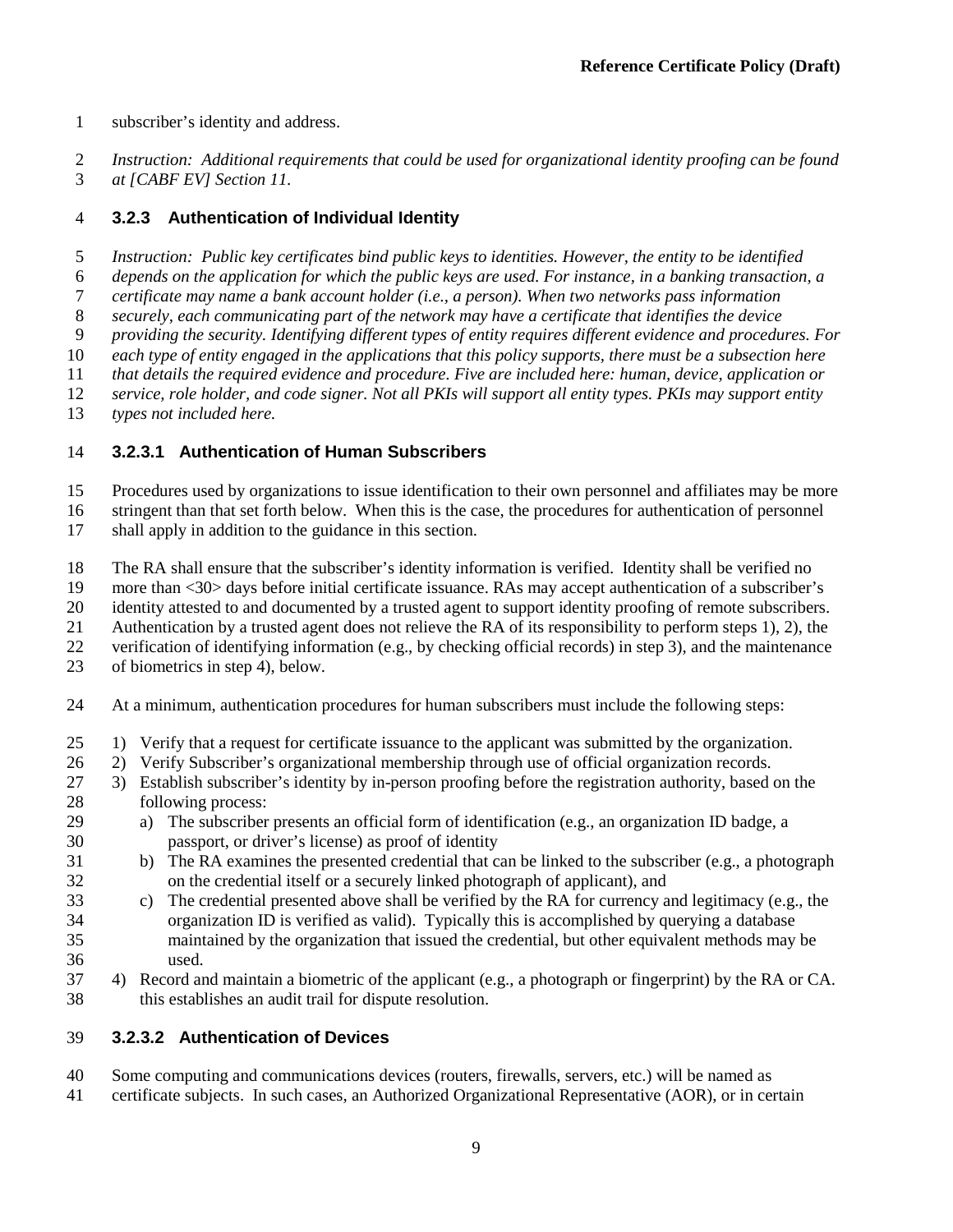- cases the device itself must provide identifying information for the device. The AOR/device is
- responsible for providing registration information which may include:
- Equipment identification (e.g., serial number)
- Equipment certificate signing request CSR
- Equipment authorizations and attributes (if any are to be included in the certificate)
- Contact information to enable the CA or RA to communicate with the AOR when required.

 The registration information provided by the AOR/device shall be verified. The identity of the AOR/device shall be authenticated.

## **3.2.3.3 Authentication of Applications or Services**

Some software applications or services will be named as certificate subjects. In such cases, an Authorized

- Organizational Representative (AOR) must provide identifying information for the device. The AOR is responsible for providing registration information which may include:
- 
- Unique software application or service name (e.g. DNS name)
- 14 Software application or service certificate signing request CSR
- Software application or service authorizations and attributes (if any are to be included in the certificate)
- 17 Contact information to enable the CA or RA to communicate with the AOR when required.

 The registration information provided by the AOR shall be verified. The identity of the AOR shall be authenticated. The CA shall validate that the AOR is the owner of the application or service by checking

20 the appropriate and reliable  $3<sup>rd</sup>$  party database.

#### *Instruction: Additional requirements that could be used for application or service vetting can be found in. [CABF EV].*

## **3.2.3.4 Authentication for Role Certificates**

24 A role certificate shall identify a specific role on behalf of which the subscriber is authorized to act rather<br>25 than the subscriber's name. A role certificate shall not be a substitute for an individual subscriber than the subscriber's name. A role certificate shall not be a substitute for an individual subscriber certificate. Multiple subscribers can be assigned to a role at the same time.

- Subscribers issued role certificates shall protect the corresponding role credentials to the same security level as individual credentials.
- The procedures for issuing role certificates shall comply with all other stipulations of this CP (e.g.,
- subscriber identity proofing, validation of organization affiliation, key generation, private key protection,
- and Subscriber obligations). The AOR may act on behalf of the certificate subject for certificate
- management activities such as issuance, renewal, re-key, modification, and revocation.
- The CA or the RA shall record the information identified in Section [3.2.3.1](#page-17-0) for an AOR associated with
- the role before issuing a role certificate. The AOR shall hold an individual certificate in the subscriber's
- own name issued by the same CA at the same or higher assurance level as the role certificate. The CA or
- the RA shall validate from the AOR that the subscriber has been approved for the role certificate.
- AORs shall be responsible for: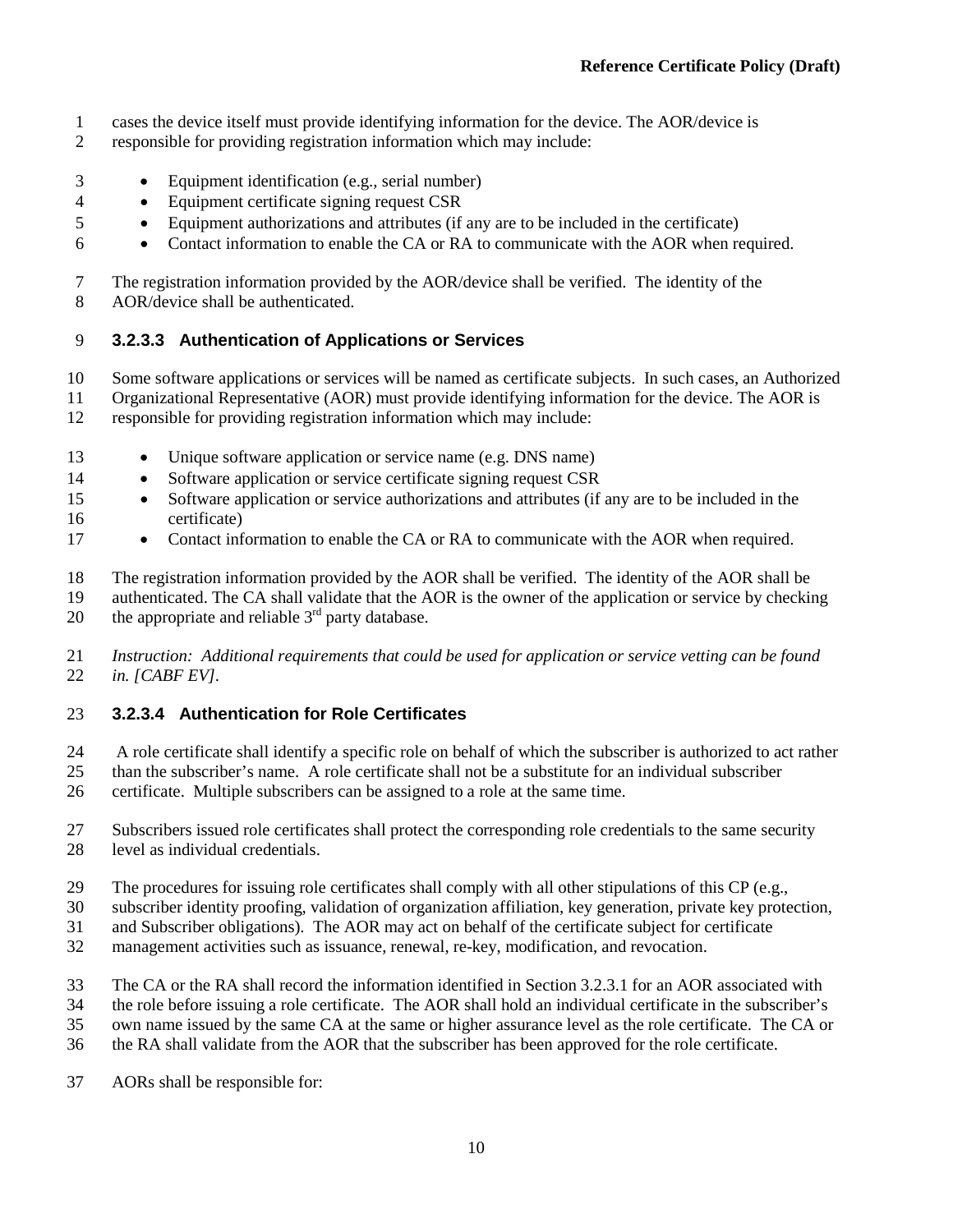- Authorizing subscribers for a role certificate;
- 2 Recovery of the private decryption key;
- Revocation of subscribers role certificates;
- Always maintaining a current up-to-date list of subscribers who are assigned the role; and
- Always maintaining a current up-to-date list of subscribers who have been provided the private keys for the role.

 *Instruction: When determining whether a role certificate is warranted, consider whether the role carries inherent authority beyond the job title. Role certificates may also be used for subscribers on temporary assignment, where the temporary assignment carries an authority not shared by the individuals in their* 

*usual occupation, for example: "Chair PKI Process Action Team".*

#### **3.2.3.5 Authentication for Code Signing Certificates**

Code signing indicates to the recipient of the code that the code comes from an authorized source, and

that the integrity of the source has been protected during distribution (i.e., that the code hasn't been

modified). A code signing certificate identifies the person or organization authorized to make those

claims to the code recipient.

The procedures for issuing code signing certificates shall comply with all other stipulations of this CP

(e.g., subscriber identity proofing, validation of organization affiliation, key generation, private key

protection, and Subscriber obligations). The AOR may act on behalf of the certificate subject for

certificate management activities such as issuance, renewal, re-key, modification, and revocation.

The CA or the RA shall record the information identified in Section [3.2.3.1](#page-17-0) for an AOR associated with

the code signing certificate. The AOR shall hold an individual certificate in the subscriber's own name

issued by the same CA at the same or higher assurance level as the role certificate. The CA or the RA

shall validate from the AOR that the subscriber has been approved for the code signing certificate.

- AORs shall be responsible for:
- Authorizing subscribers for a code signing certificate
- Revocation of subscriber's code signing certificates
- Always maintaining a current up-to-date list of subscribers who are assigned
- Always maintaining a current up-to-date list of subscribers who have been provided the private keys

#### **3.2.4 Non-verified Subscriber Information**

Information that is not verified shall not be included in certificates.

#### **3.2.5 Validation of Authority**

Before issuing CA certificates or signature certificates that assert organizational authority, the CA shall

validate the subscriber's authority to act in the name of the organization. For role certificates that identify

subjects by their organizational roles, the CA shall validate that the individual either holds that role or has

- been delegated the authority to sign on behalf of the role.
- An example of signature certificates that assert organizational authority is code signing certificates.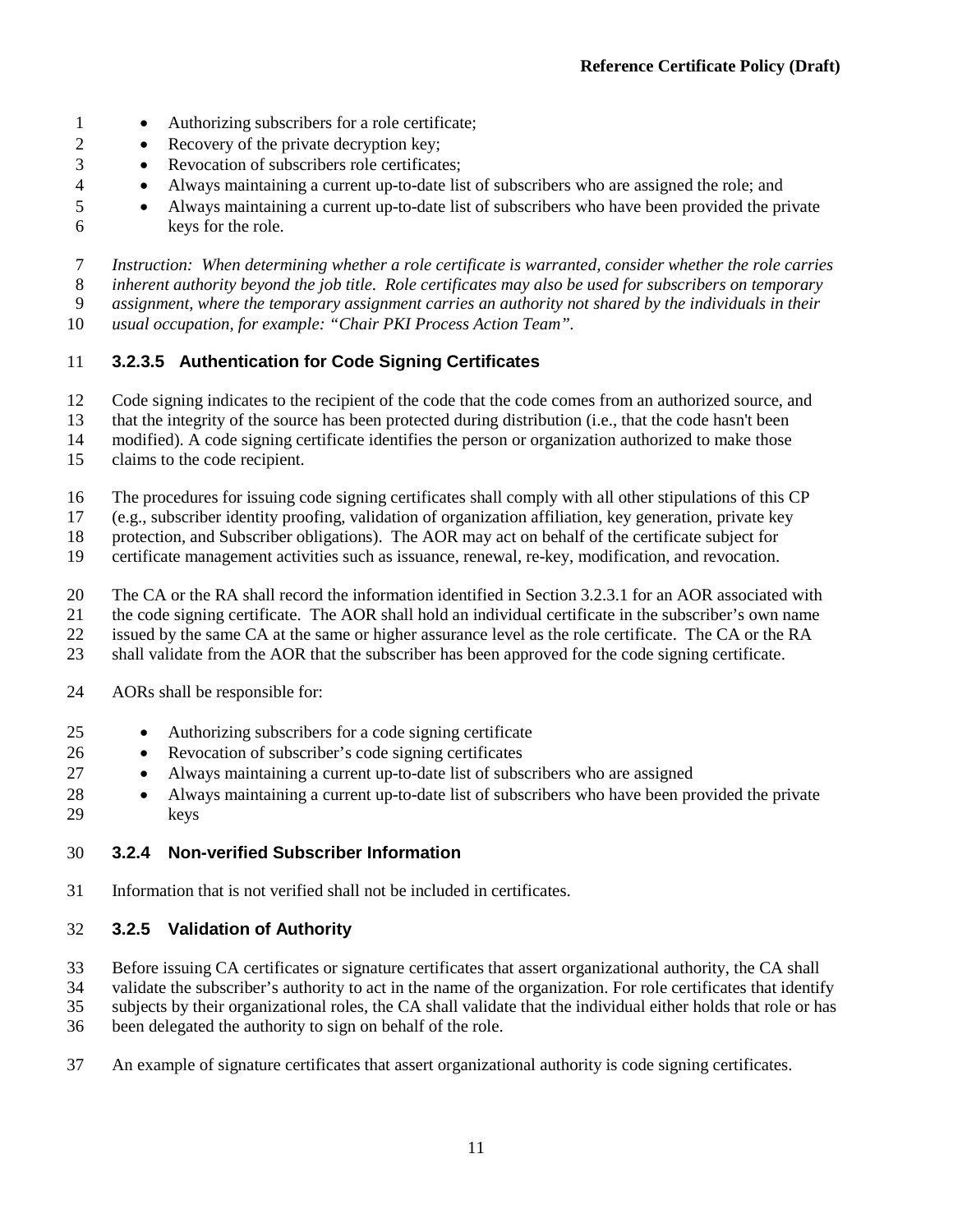## **3.2.6 Criteria for Interoperation**

- *Instruction: Describe in this section:*
- *Whether interoperation between the CA(s) issuing certificates under this policy and other CA(s) is permitted*
- *Who makes the determination*
- *How the interoperation is accomplished (e.g., direct cross-certification bridge)- may be by reference to another document*
- <span id="page-20-0"></span>**3.3 Identification and Authentication for Re-key Requests**
- <span id="page-20-1"></span>**3.3.1 Identification and Authentication for Routine Re-key**
- For re-key of any CA certificate issued under this certificate policy, identity may be established through
- use of current signature key, except that identity shall be established following the same procedures as the
- initial registration at least once every <number> years from the time of original registration.
- For re-key of any subscriber certificate issued under this certificate policy, identity may be established
- through use of current signature key, except that identity shall be established following the same
- procedures as the initial registration at least once every <number> years from the time of original
- registration.
- *Instruction: In-person registration is considered to be more assured than one based on use of a*
- *previously certified key. Replace <NUMBER> in the previous paragraph with the number of years*
- *between mandatory in-person registrations. Once in 6 years is considered high assurance; once in 9*
- *years is considered moderate assurance; once in 15 years is considered basic.*

#### **3.3.2 Identification and Authentication for Re-key after Revocation**

 In the event of certificate revocation, issuance of a new certificate shall always require that the party go through the initial registration process per Sectio[n 3.2](#page-16-0) above.

#### <span id="page-20-2"></span>**3.4 Identification and Authentication for Revocation Request**

- Revocation requests must be authenticated. Requests to revoke a certificate may be authenticated using
- that certificate's public key, regardless of whether or not the associated private key has been
- compromised.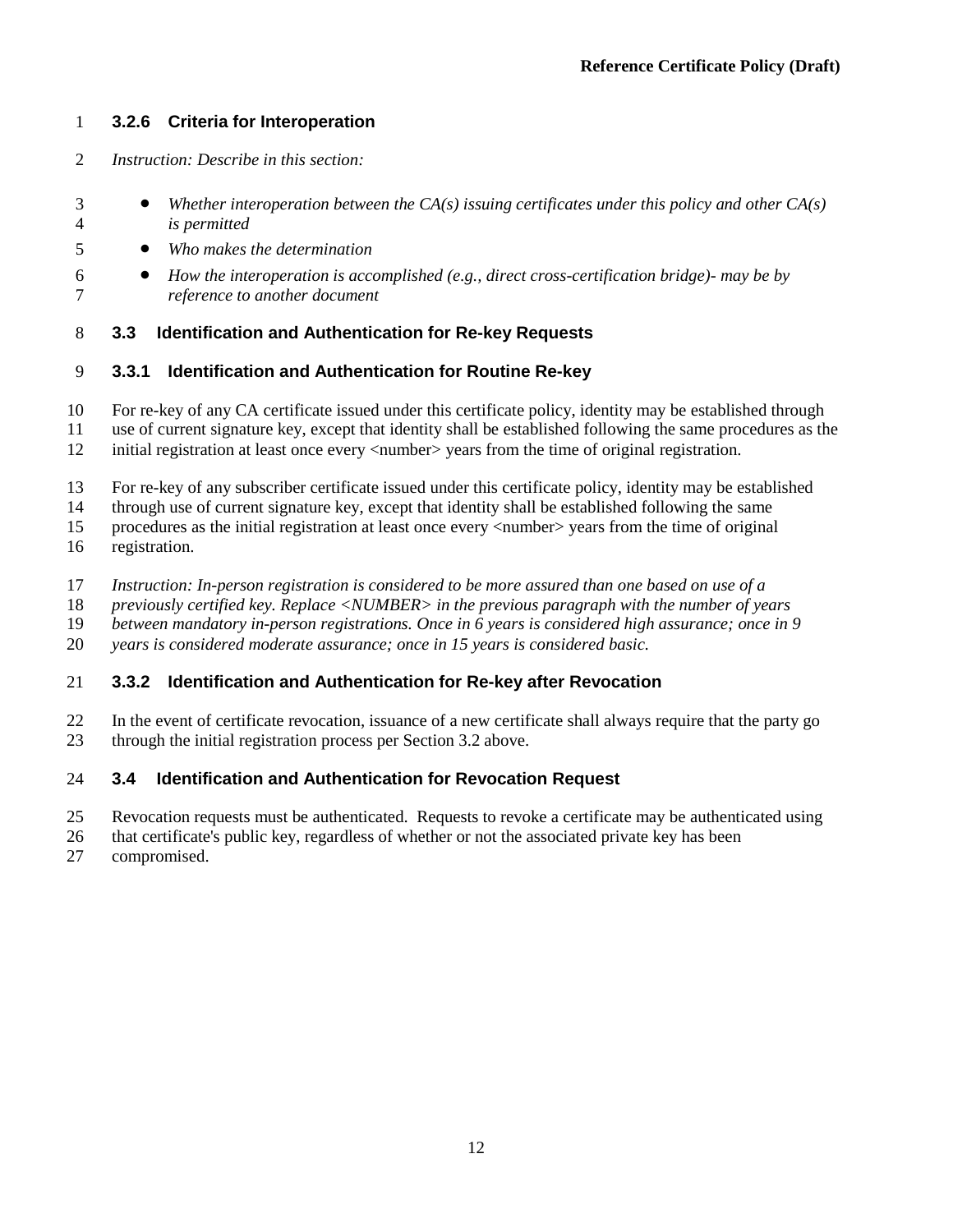## **4 Certificate Life-Cycle Operational Requirements**

## <span id="page-21-0"></span>**4.1 Certificate Application**

- The Certificate application process must provide sufficient information to:
- Establish the applicant's authorization (by the employing or sponsoring organization) to obtain a certificate. (per Sectio[n 3.2.3\)](#page-17-1)
- Establish and record identity of the applicant. (per Section [3.2.3\)](#page-17-1)
- Obtain the applicant's public key and verify the applicant's possession of the private key for each certificate required. (per Section [3.2.1\)](#page-16-1)
- Verify any role or authorization information requested for inclusion in the certificate.

 These steps may be performed in any order that is convenient for the CA and applicants that does not compromise security, but all must be completed before certificate issuance.

## **4.1.1 Who Can Submit a Certificate Application**

 A certificate application may be submitted to the CA by the Subscriber, AOR, or an RA on behalf of the Subscriber.

## **4.1.2 Enrollment Process and Responsibilities**

All communications among PKI Authorities supporting the certificate application and issuance process

shall be authenticated and protected from modification; any electronic transmission of shared secrets and

personally identifiable information shall be protected. Communications may be electronic or out-of-band.

Where electronic communications are used, cryptographic mechanisms commensurate with the strength

of the public/private key pair shall be used. Out-of-band communications shall protect the confidentiality

- and integrity of the data.
- Subscribers are responsible for providing accurate information on their certificate applications.

#### **4.2 Certificate Application Processing**

- Information in certificate applications must be verified as accurate before certificates are issued.
- Procedures to verify information in certificate applications shall be specified in the CPS.

#### **4.2.1 Performing Identification and Authentication Functions**

- The identification and authentication of the subscriber must meet the requirements specified for
- subscriber authentication as specified in Section[s 3.2](#page-16-0) and [3.3.](#page-20-0) The components of the PKI (e.g., CA or

RA) that are responsible for authenticating the subscriber's identity in each case must be identified in the

CPS.

## **4.2.2 Approval or Rejection of Certificate Applications**

- Any certificate application that is received by a CA under this policy, for which the identity and
- 33 authorization of the applicant has been validated, will be duly processed. However, the CA must reject any application for which such validation cannot be completed, or when the CA has cause to lack
- any application for which such validation cannot be completed, or when the CA has cause to lack
- confidence in the application or certification process.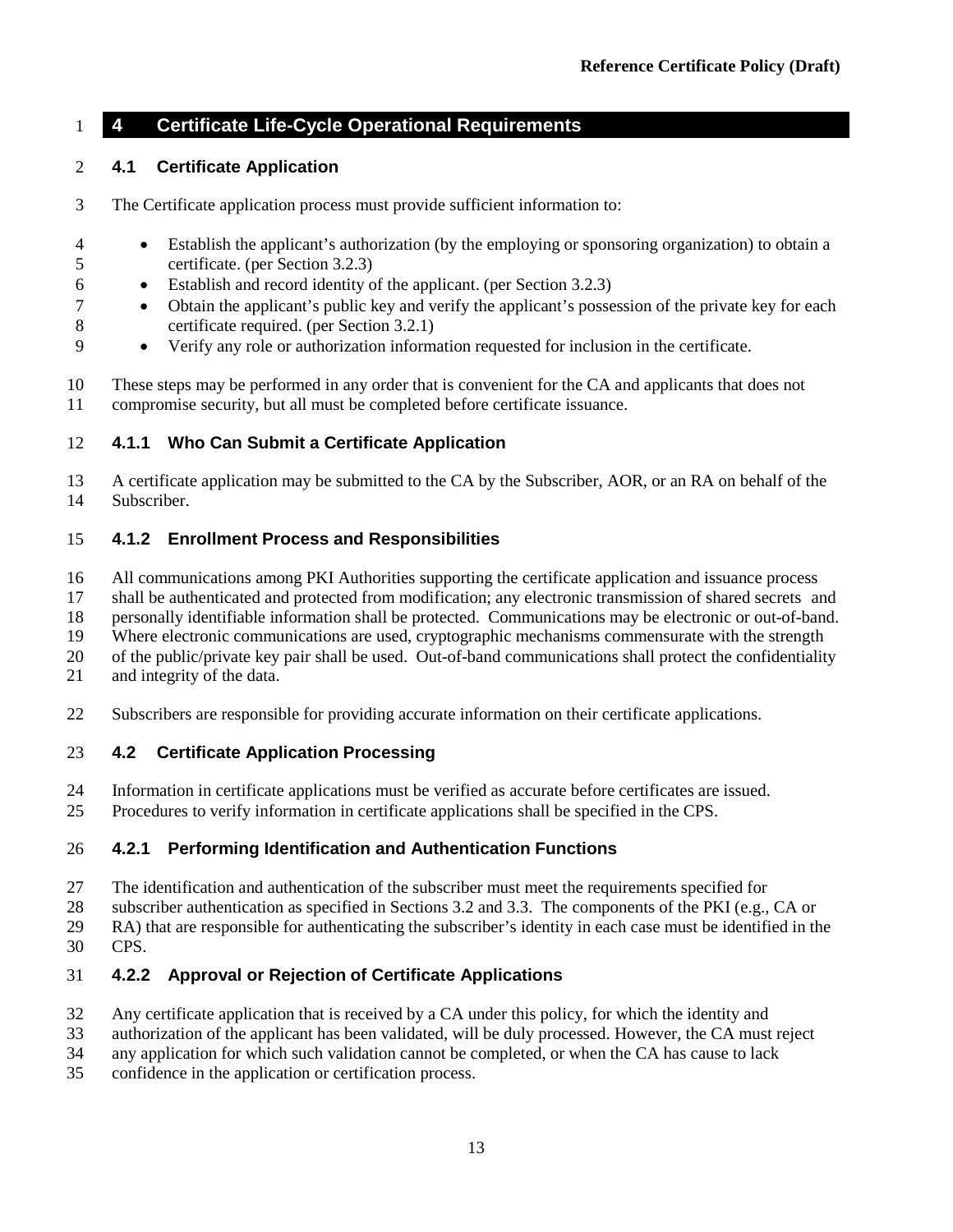- *Instruction: This text presents a permissive approach to certificate issuance. For high-risk applications,*
- *a more restrictive approach may be desired. In some organizations, there may be a policy authority to*
- *whom to refer questionable cases.*

## **4.2.3 Time to Process Certificate Applications**

- 5 Certificate applications must be processed and a certificate issued within  $\langle$ time> of identity verification.
- *Instruction: The time it takes to process a certification request can vary greatly, depending on*
- *verification mechanisms. Device certificates might be issued instantly, while person certificates may be*
- *delayed by employee database look-ups. Replace <time> with a reasonable period for your purpose.*

## **4.3 Certificate Issuance**

## **4.3.1 CA Actions during Certificate Issuance**

- Upon receiving the request, the CAs/RAs will:
- 12 Verify the identity of the requester as specified in Section [3.2.](#page-16-0)
- 13 Verify the authority of the requester and the integrity of the information in the certificate request as specified in Section [4.1.](#page-21-0)
- Build and sign a certificate if all certificate requirements have been met (in the case of an RA, 16 have the CA sign the certificate).
- 17 Make the certificate available to the subscriber after confirming that the subscriber has formally acknowledged their obligations as described in Sectio[n 9.6.3.](#page-76-0)
- The certificate request may already contain a certificate built by either the RA or the subscriber. This
- certificate will not be signed until all verifications and modifications, if any, have been completed to the CA's satisfaction.
- All authorization and other attribute information received from a prospective subscriber shall be verified
- before inclusion in a certificate. The responsibility for verifying prospective subscriber data shall be
- described in a CA's CPS.

## **4.3.2 Notification to Subscriber by the CA of Issuance of Certificate**

- CAs operating under this policy shall inform the subscriber (or other certificate subject) of the creation of
- a certificate and make the certificate available to the subscriber. For device certificates, the CA shall
- issue the certificate according to the certificate requesting protocol used by the device (this may be
- automated) and, if the protocol does not provide inherent notification, also notify the authorized
- organizational representative of the issuance (this may be in batch).

## **4.4 Certificate Acceptance**

 Before a subscriber can make effective use of its private key, the CA shall explain to the subscriber its responsibilities and obtain the subscriber's acknowledgement, as defined in Section [9.6.3.](#page-76-0)

## **4.4.1 Conduct Constituting Certificate Acceptance**

Failure to object to the certificate or its contents shall constitute acceptance of the certificate.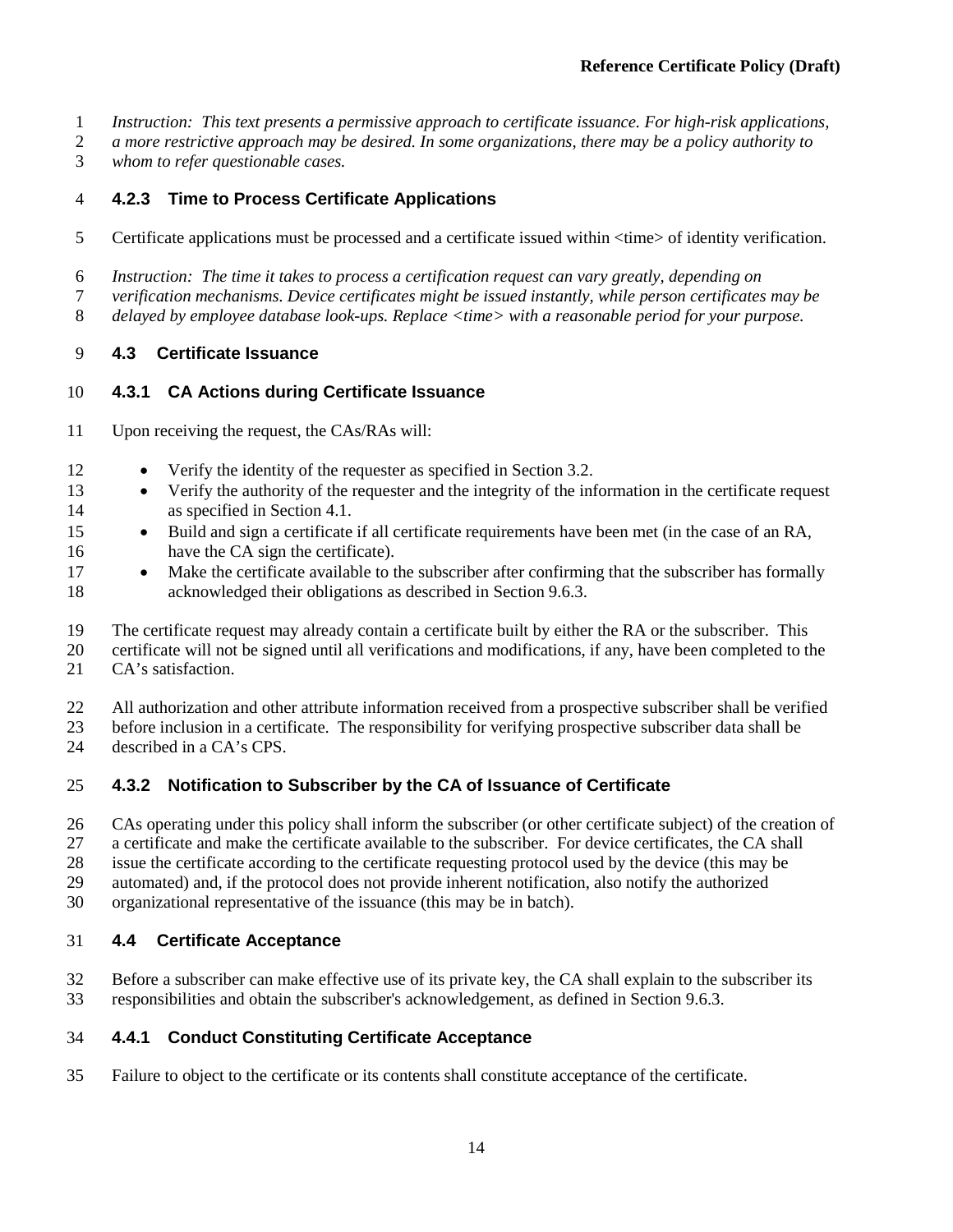*Instruction: This text is a generic acceptance test; it can be made stronger by tying the acceptance to the* 

*acknowledgement of the user agreement if such acknowledgement is obtained in real-time.*

## **4.4.2 Publication of the Certificate by the CA**

As specified in Section [2.1,](#page-14-0) all CA certificates shall be published in repositories.

 This policy makes no stipulation regarding publication of subscriber certificates, except as noted in Sectio[n 9.4.3.](#page-74-0)

## **4.4.3 Notification of Certificate Issuance by the CA to Other Entities**

- The Policy Authority must be notified whenever a CA operating under this policy issues a CA certificate.
- *Instruction: It is important for an organization that has established a certification policy to know when*
- *new sources of certificates that assert that policy come into being; this helps prevent rogue offerings.*

## **4.5 Key Pair and Certificate Usage**

## **4.5.1 Subscriber Private Key and Certificate Usage**

 The intended scope of usage for a private key is specified through certificate extensions, including the key usage and extended key usage extensions, in the associated certificate.

## **4.5.2 Relying Party Public key and Certificate Usage**

Certificates may specify restrictions on use through critical certificate extensions, including the basic

constraints and key usage extensions. All CAs operating under this policy shall issue CRLs specifying

the current status of all unexpired certificates except for OCSP responder certificates. It is recommended

that relying parties process and comply with this information whenever using certificates in a transaction.

## **4.6 Certificate Renewal**

- Renewing a certificate means creating a new certificate with the same name, key, and other information
- as the old one, but with a new, extended validity period and a new serial number. The old certificate may
- or may not be revoked, but must not be further re-keyed, renewed, or modified.

## **4.6.1 Circumstance for Certificate Renewal**

- A certificate may be renewed if the public key has not reached the end of its validity period, the
- associated private key has not been revoked or compromised, and the Subscriber name and attributes are
- unchanged. In addition, the validity period of the certificate must not exceed the remaining lifetime of the
- private key, as specified in Section 5.6. The identity proofing requirements listed in Sectio[n 3.3.1](#page-20-1) shall
- also be met.
- CA Certificates and OCSP responder certificates may be renewed so long as the aggregated lifetime of
- the public key does not exceed the certificate lifetime specified in Section [6.3.2.](#page-53-0)
- The CA may renew certificates during recovery from key compromise without subject request or approval
- as long as the CA is confident of the accuracy of information to be included in the certificates.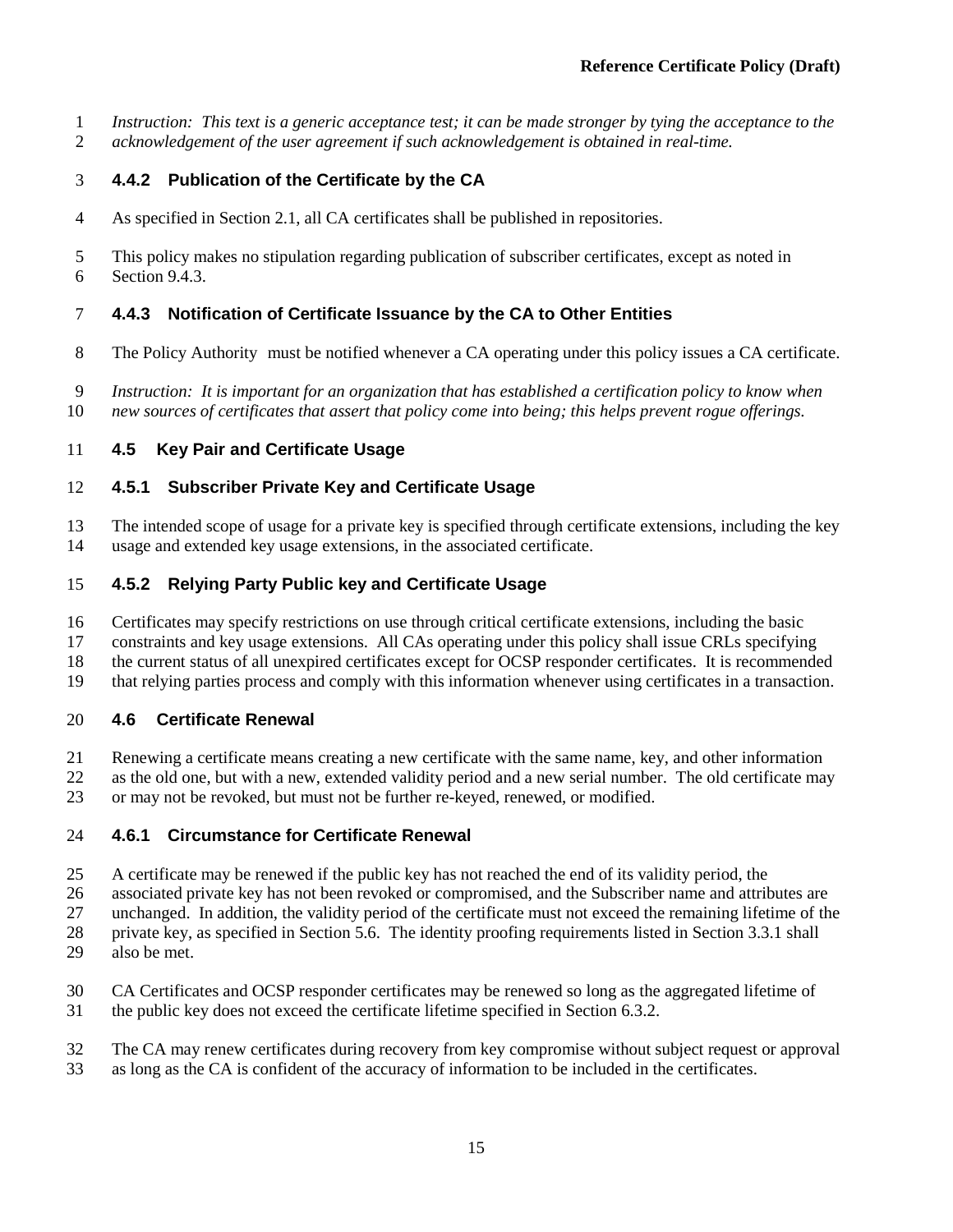## **4.6.2 Who May Request Renewal**

 For all CAs and OCSP responders operating under this policy, the corresponding operating authority may request renewal of its own certificate.

## **4.6.3 Processing Certificate Renewal Requests**

- Digital signatures on subscriber renewal requests shall be validated before electronic renewal requests are
- processed. Alternatively, subscriber renewal requests may be processed using the same process used for initial certificate issuance.
- *Instruction: Trust in the public key shall be established using certification path validation rules*
- *described in [RFC 5280], including validation of revocation status of each certificate in the path using*
- *current, valid revocation information (e.g, using a CRL whose nextUpdate field is later than the current,*
- *verification time).*

## **4.6.4 Notification of New Certificate Issuance to Subscriber**

 The CA shall inform the subscriber of the renewal of his or her certificate and the contents of the certificate.

#### **4.6.5 Conduct Constituting Acceptance of a Renewal Certificate**

Failure to object to the renewal of the certificate or its contents constitutes acceptance of the certificate.

## **4.6.6 Publication of the Renewal Certificate by the CA**

- As specified in Section [2.1,](#page-14-0) all CA certificates shall be published in repositories.
- This policy makes no stipulation regarding publication of subscriber certificates, except as noted in Sectio[n 9.4.3.](#page-74-0)

#### **4.6.7 Notification of Certificate Issuance by the CA to Other Entities**

No stipulation.

#### **4.7 Certificate Re-key**

- Re-keying a certificate consists of creating new certificates with a different public key (and serial
- number) while retaining the remaining contents of the old certificate that describe the subject. The new
- certificate may be assigned a different validity period, key identifiers, specify a different CRL distribution
- point, and/or be signed with a different key. Re-key of a certificate does not require a change to the
- *subjectName* and does not violate the requirement for name uniqueness. The old certificate may or may
- not be revoked, but must not be further re-keyed, renewed, or modified.
- Subscribers shall identify themselves for the purpose of re-keying as required in section [3.3.](#page-20-0)

#### **4.7.1 Circumstance for Certificate Re-key**

- The longer and more often a key is used, the more susceptible it is to loss or discovery. Therefore, it is
- important that a subscriber periodically obtain new keys. (Section [6.3.2](#page-53-0) establishes usage periods for
- private keys for both CAs and subscribers.) Examples of circumstances requiring certificate re-key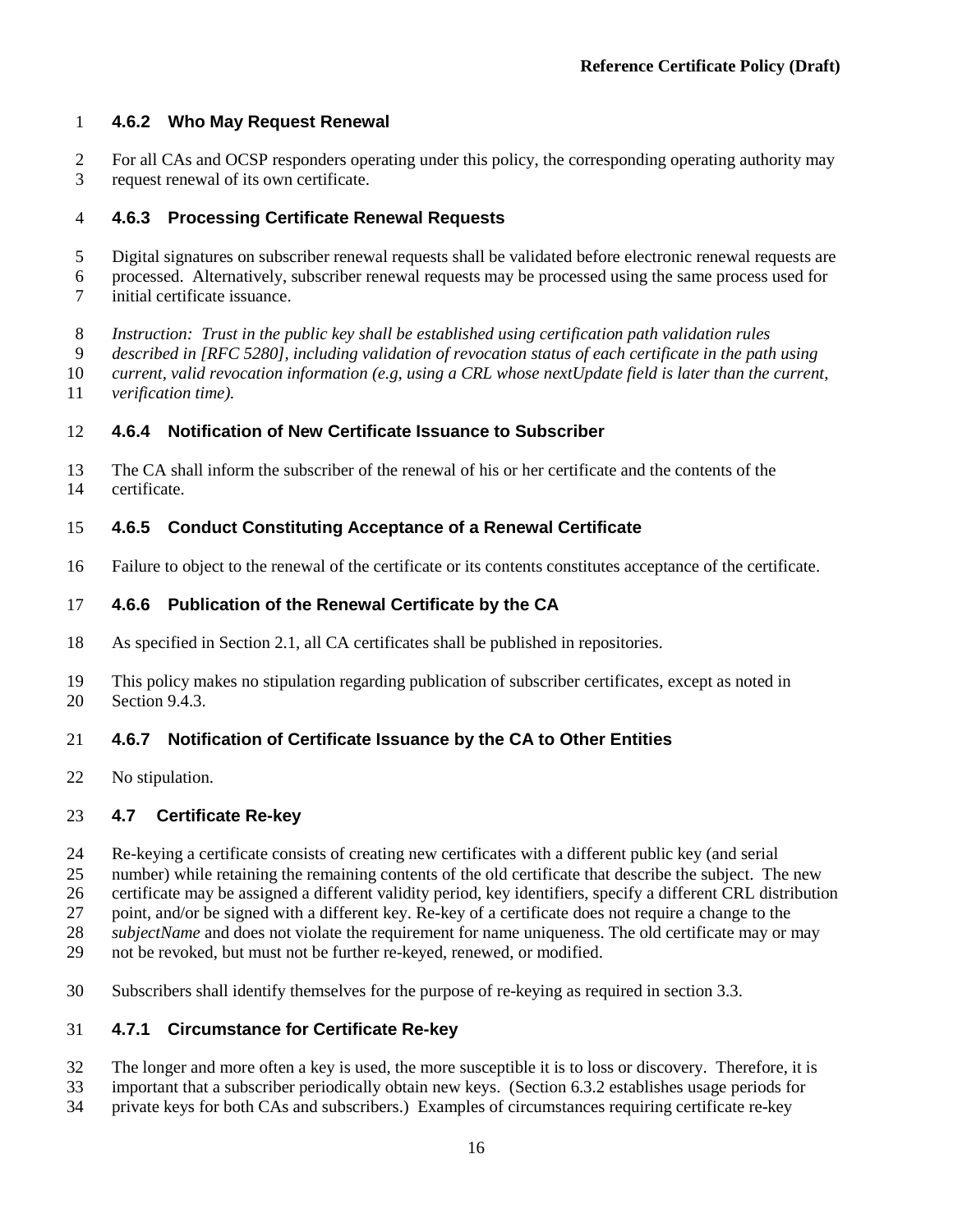include: expiration, loss or compromise, issuance of a new hardware token, and hardware token failure.

## **4.7.2 Who May Request Certification of a New Public Key**

- Requests for certification of a new public key shall be considered as follows:
- Subscribers with a currently valid certificate may request certification of a new public key.
- CAs and RAs may request certification of a new public key on behalf of a subscriber.
- For device certificates, an authorized representative of the organization that owns or controls the device may request re-key.

## <span id="page-25-0"></span>**4.7.3 Processing Certificate Re-keying Requests**

- Digital signatures on subscriber re-key requests shall be validated before electronic re-key requests are
- processed. Alternatively, subscriber re-key requests may be processed using the same process used for initial certificate issuance.
- *Instruction: Trust in the public key shall be established using certification path validation rules*
- *described in [RFC 5280], including validation of revocation status of each certificate in the path using*
- *current, valid revocation information (e.g, using a CRL whose nextUpdate field is later than the current,*
- *verification time).*
- **4.7.4 Notification of New Certificate Issuance to Subscriber**
- No stipulation.

#### **4.7.5 Conduct Constituting Acceptance of a Re-keyed Certificate**

Failure to object to the certificate or its contents constitutes acceptance of the certificate.

#### **4.7.6 Publication of the Re-keyed Certificate by the CA**

- All CA certificates must be published as specified in Section [2.](#page-14-1)
- This policy makes no stipulation regarding publication of subscriber certificates, except as noted in Sectio[n 9.4.3.](#page-74-0)

#### **4.7.7 Notification of Certificate Issuance by the CA to Other Entities**

No stipulation.

#### **4.8 Certificate Modification**

- Modifying a certificate means creating a new certificate that has the same or a different key and a
- different serial number, and that differs in one or more other fields from the old certificate. The old
- certificate may or may not be revoked, but must not be further re-keyed, renewed, or modified.
- *Instruction: Because of the requirement to validate a name change, and the sometimes complex*
- *combination of permissive and restrictive interpretation of certificate contents, it is often simpler and*
- *more secure to require re-certification than to offer certificate modification. This section should only be*
- *included if there is a well-defined reason to offer certificate modification.*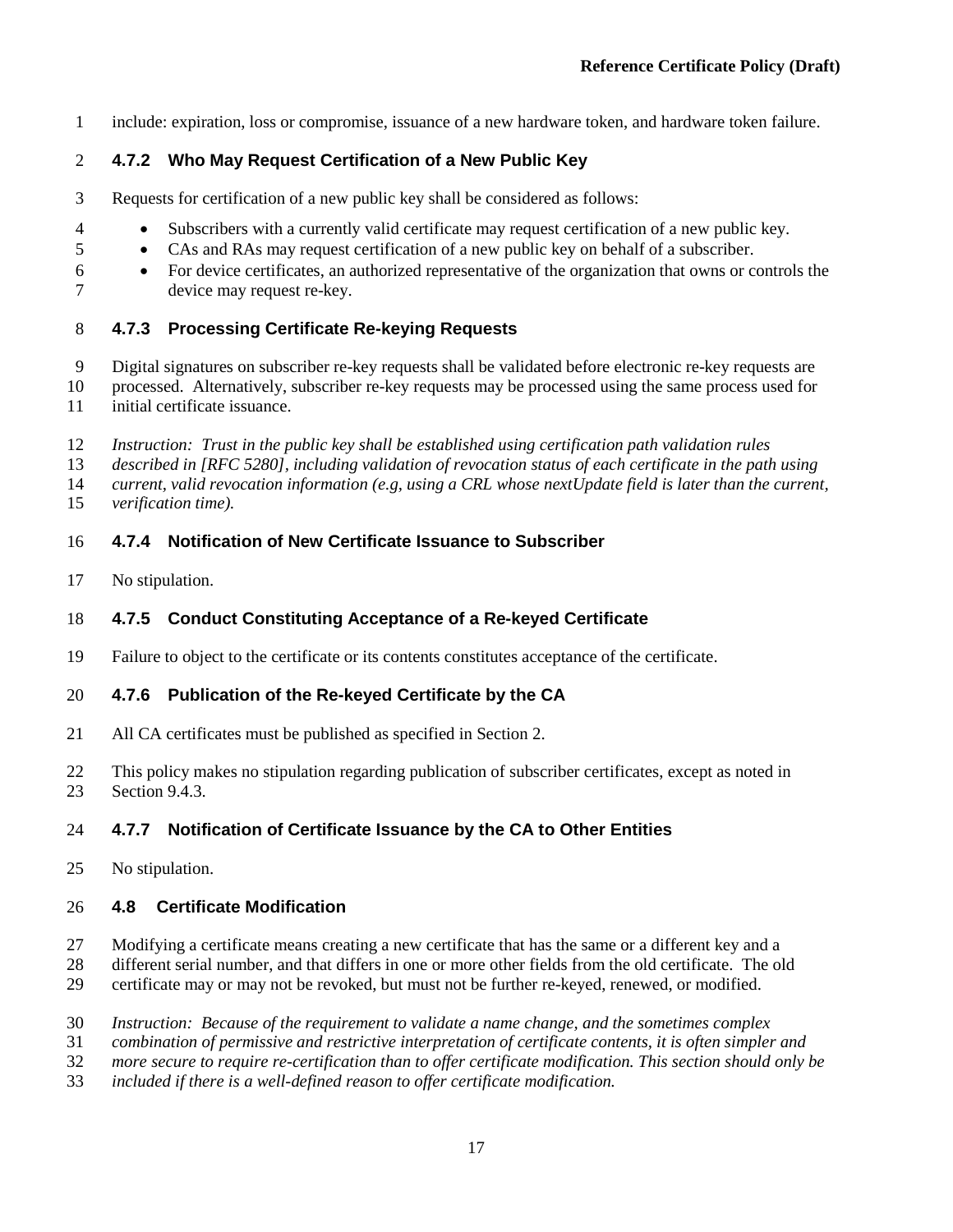## **4.8.1 Circumstance for Certificate Modification**

- A CA operating under this policy may modify a CA or OCSP responder certificate whose characteristics have changed (e.g. assert new policy OID). The new certificate may have the same or a different subject
- public key. If the assurance level of the new certificate is lower, older one must be revoked.
- A CA may perform certificate modification for a subscriber whose characteristics have changed (e.g., name change due to marriage). The new certificate shall have a different subject public key.

## **4.8.2 Who May Request Certificate Modification**

- Requests for certification of a new public key shall be considered as follows:
- Subscribers with a currently valid certificate may request certificate modification.
- CAs and RAs may request certificate modification on behalf of a subscriber.
- For device certificates, an authorized representative of the organization that owns or controls the device may request certificate modification.

## **4.8.3 Processing Certificate Modification Requests**

- A certificate modification shall be achieved using one of the following processes:
- Initial registration process as described in Section [3.2](#page-16-0)
- 16 Identification & Authentication for using digital signature as described in Section [4.7.3.](#page-25-0) In addition, the validation of the changed subject information shall be in accordance with the initial identity-proofing process as described in Section [3.2](#page-16-0)
- Proof of all subject information changes must be provided to the RA or other designated agent and verified before the modified certificate is issued.

#### **4.8.4 Notification of New Certificate Issuance to Subscriber**

No stipulation.

## **4.8.5 Conduct Constituting Acceptance of Modified Certificate**

Failure to object to the certificate or its contents constitutes acceptance of the certificate.

#### **4.8.6 Publication of the Modified Certificate by the CA**

- All CA certificates must be published as specified in section [2.](#page-14-1)
- This policy makes no stipulation regarding publication of subscriber certificates, except as noted in section [9.4.3.](#page-74-0)

## **4.8.7 Notification of Certificate Issuance by the CA to Other Entities**

No stipulation.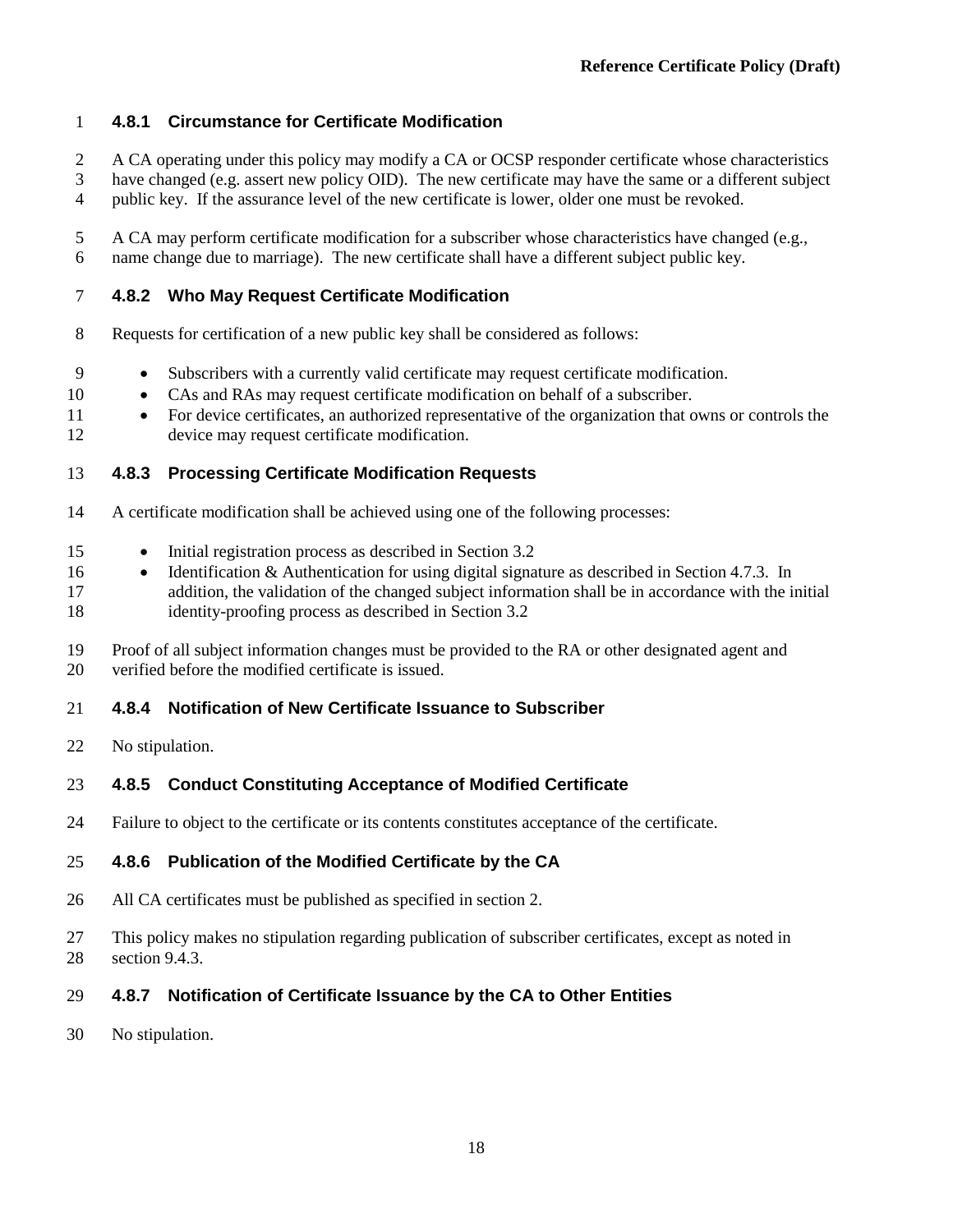## **4.9 Certificate Revocation and Suspension**

- CAs operating under this policy shall issue CRLs covering all unexpired certificates issued under this
- policy except for OCSP responder. Relying party client software may support on-line status checking and
- some support only CRLs. CAs should strongly consider offering online status checking in addition to CRLs.
- CAs operating under this policy shall make public a description of how to obtain revocation information
- for the certificates they publish, and an explanation of the consequences of using dated revocation
- information. This information shall be given to subscribers during certificate request or issuance, and
- shall be readily available to any potential relying party.
- Revocation requests must be authenticated. See Section [3.4](#page-20-2) for more details*.*
- Certificate suspension for CA certificates is not allowed by this policy. However, the use of certificate suspension for end entity certificates is allowed.

## **4.9.1 Circumstances for Revocation**

- A certificate shall be revoked when the binding between the subject and the subject's public key defined
- within the certificate is no longer considered valid. Examples of circumstances that invalidate the binding are:
- Identifying information or affiliation components of any names in the certificate becomes invalid.
- Privilege attributes asserted in the subscriber's certificate are reduced.
- The subscriber can be shown to have violated the stipulations of its subscriber agreement.
- There is reason to believe the private key has been compromised.
- 21 The subscriber or other authorized party (as defined in the CPS) asks for his/her certificate to be revoked.
- Whenever any of the above circumstances occur, the associated certificate shall be revoked and placed on
- the CRL. Revoked certificates shall be included on all new publications of the certificate status
- information until the certificates expire.

## **4.9.2 Who Can Request Revocation**

- Within the PKI, a CA may summarily revoke certificates within its domain. A written notice and brief
- explanation for the revocation shall subsequently be provided to the subscriber. The RA can request the
- revocation of a subscriber's certificate on behalf of any authorized party as specified in the CPS. A
- subscriber may request that its own certificate be revoked. The AOR of the organization that owns or
- controls a device can request the revocation of the device's certificate. Other authorized individuals of the
- organization may request revocation as described in the CPS.

## **4.9.3 Procedure for Revocation Request**

- A request to revoke a certificate shall identify the certificate to be revoked, explain the reason for
- revocation, and allow the request to be authenticated (e.g., digitally or manually signed). The steps
- involved in the process of requesting a certification revocation are detailed in the CPS.
- Where subscribers use hardware tokens, revocation is optional if all the following conditions are met: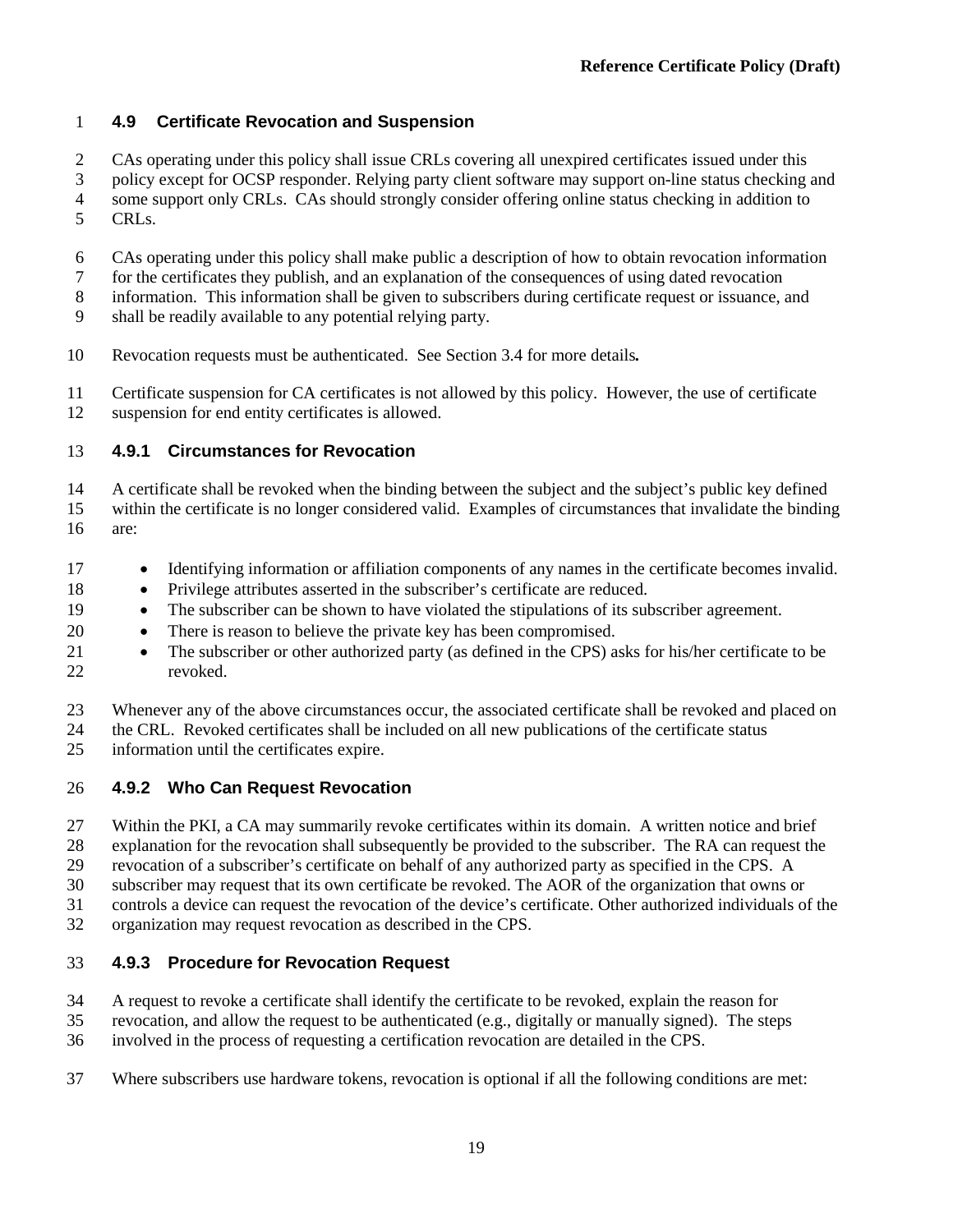- 1 the revocation request was not for key compromise
- 2 the hardware token does not permit the user to export private keys
- the subscriber surrendered the token to the PKI
- the token was zeroized or destroyed promptly upon surrender
- The token has been protected from malicious use between surrender and zeroization or destruction.
- In all other cases, revocation of the certificates is mandatory.

#### **4.9.4 Revocation Request Grace Period**

There is no grace period for revocation under this policy.

#### **4.9.5 Time within which CA must Process the Revocation Request**

- CAs will revoke certificates as quickly as practical upon receipt of a proper revocation request.
- Revocation requests shall be processed before the next CRL is published, excepting those requests
- received within <two hours> of CRL issuance.

#### **4.9.6 Revocation Checking Requirements for Relying Parties**

No stipulation.

#### <span id="page-28-0"></span>**4.9.7 CRL Issuance Frequency**

- CRLs shall be issued periodically per the CPS, even if there are no changes to be made, to ensure
- timeliness of information. Certificate status information may be issued more frequently than the issuance frequency described below.
- Certificate status information shall be published no later than the next scheduled update. This will
- facilitate the local caching of certificate status information for off-line or remote (laptop) operation.
- CAs that issue certificates to subscribers or operate on-line must issue CRLs at least once every <18>
- hours, and the *nextUpdate* time in the CRL may be no later than <48> hours after issuance time (i.e., the
- *thisUpdate* time).
- Circumstances related to emergency CRL issuance are specified in section [4.9.12.](#page-29-0)

#### <span id="page-28-1"></span>**4.9.8 Maximum Latency for CRLs**

- CRLs shall be published within <4> hours of generation. Furthermore, each CRL shall be published no later than the time specified in the *nextUpdate* field of the previously issued CRL for same scope.
- *Instruction: The time between CRL generation and publication must be minimized to be of use to Relying*
- *Parties. A reasonable latency for the preceding paragraph is 4 hours; much shorter latency should be*
- *routinely achievable in practice.*

#### **4.9.9 On-line Revocation/Status Checking Availability**

- Where on-line status checking is supported, status information must be updated and available to relying
- parties within <4> hours of CRL publication.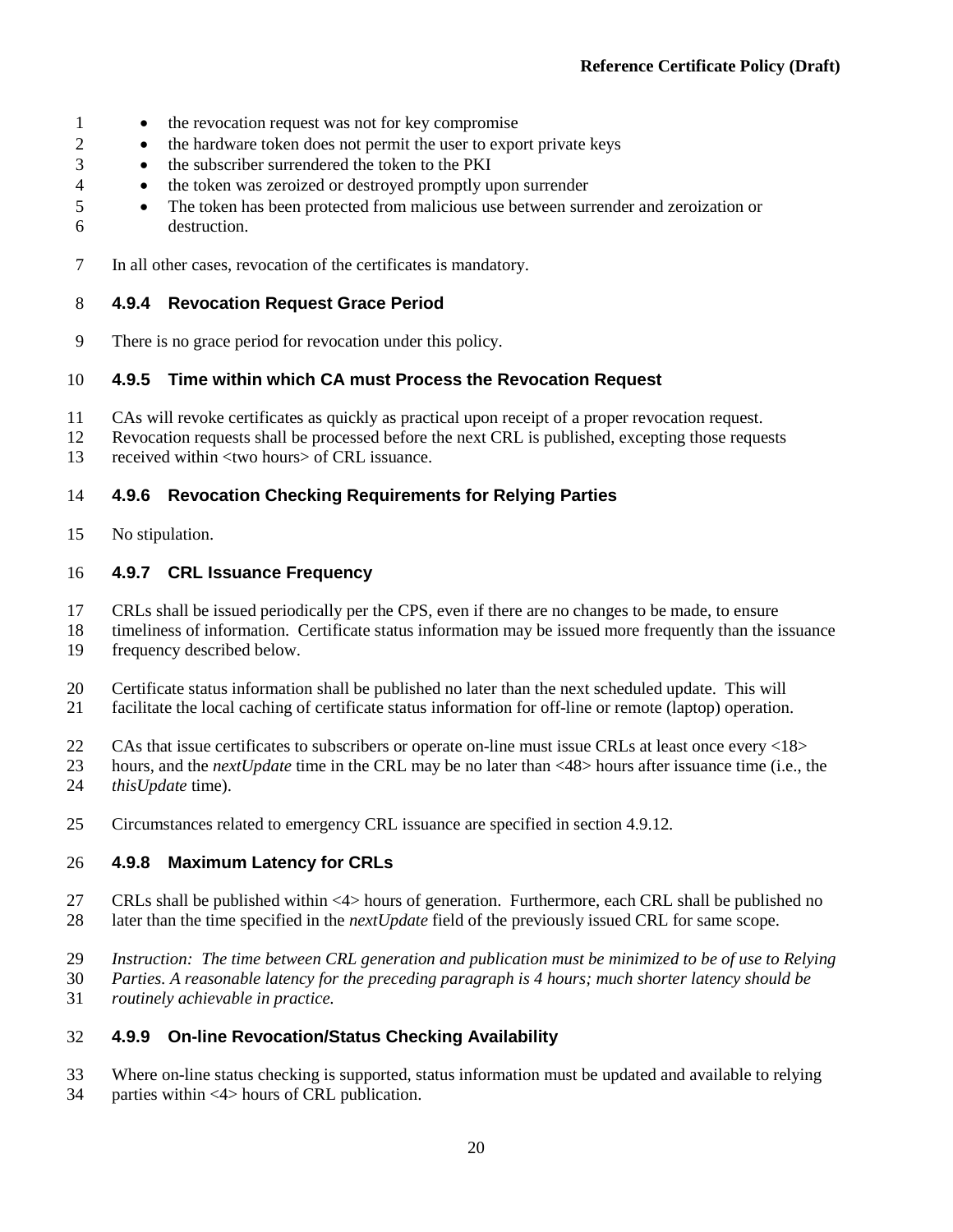- *Instruction: For OCSP responses to be credible, the time it takes from CRL publication to OSCP*
- *availablity should be as short as possible. A reasonable number for the number in the preceding*
- *paragraph is 4 hours. A higher assurance PKI may require faster availability; 2 hours is recommended.*

#### **4.9.10 On-line Revocation Checking Requirements**

 Relying party client software may optionally support on-line status checking. Client software using on-line status checking need not obtain or process CRLs.

#### **4.9.11 Other Forms of Revocation Advertisements Available**

- A CA may also use other methods to publicize the certificates it has revoked. Any alternative method must meet the following requirements:
- 10 The alternative method must be described in the CA's approved CPS;
- 11 The alternative method must provide authentication and integrity services commensurate with the assurance level of the certificate being verified.
- 13 The alternative method must meet the issuance and latency requirements for CRLs stated in Sections [4.9.7](#page-28-0) and [4.9.8.](#page-28-1)
- Components involved in creation of revocation information including providing authentication and integrity services must meet the security requirements for CSS as stated in this CP.

#### <span id="page-29-0"></span>**4.9.12 Special Requirements Related To Key Compromise**

- Certificate revocation for reason of key compromise must appear in a published CRL (or OCSP response)
- within <6> hours of the decision to revoke.
- *Instruction: It's extremely important that relying parties are made aware as soon as possible when a CA knows that there is no longer a one-to-one binding between a named entity and a private key.*

#### **4.9.13 Circumstances for Suspension**

- *Instruction: From the CA point of view, certificate suspension merely indicates some (undefined) level of*
- *doubt in the binding between subscriber name and key. From the Relying Party point of view, however,*
- *the certificate is considered to be revoked. Certificate suspension is not recommended unless there is a*
- *narrowly defined use-case and the intended Relying Party interpretation of the suspension is clearly*
- *communicated. In that case, the following subsections must be completed.*

#### **4.9.13.1 Circumstances for Suspension**

- For CA certificates, suspension is not permitted.
- For end entity certificates, there is no stipulation.

#### **4.9.13.2 Who Can Request Suspension**

No stipulation for end entity certificates.

#### **4.9.13.3 Procedure for Suspension Request**

No stipulation for end entity certificates.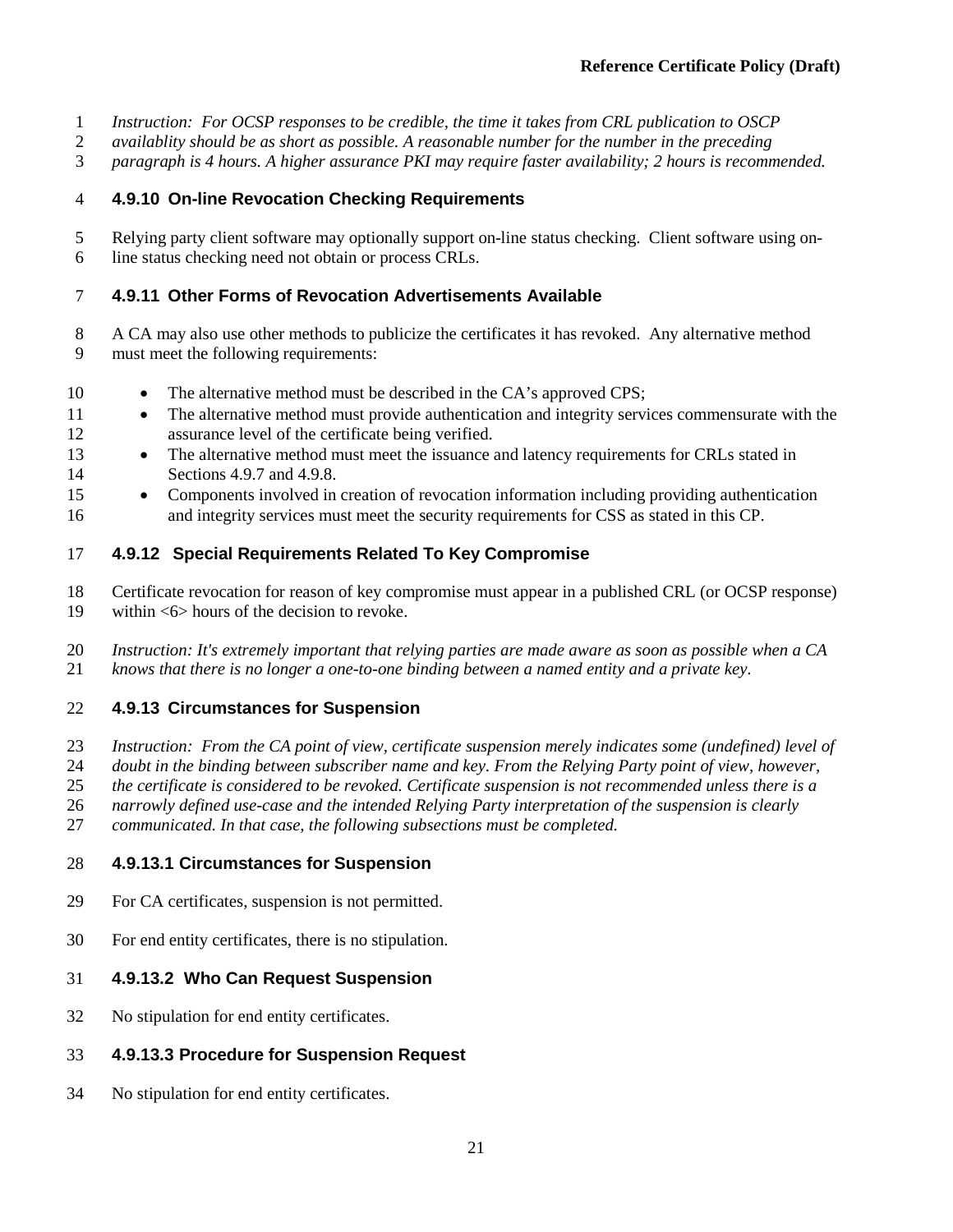## **4.9.13.4 Limits on Suspension Period**

- No stipulation for end entity certificates.
- **4.9.13.5 Circumstances for Restoration**
- No stipulation for end entity certificates.

## **4.9.13.6 Who Can Request Restoration**

No stipulation for end entity certificates.

## **4.9.13.7 Procedure for Restoration Request**

No stipulation for end entity certificates.

## **4.10 Certificate Status Services**

*Instruction: There is no requirement to operate a certificate status service, but it is perceived as more* 

- *efficient and can provide more timely information if the service obtains CRLs more frequently than client*
- *applications. If the organization decides to offer such a service, these sections must be completed to allow*
- *Relying Parties to decide what can be inferred from the status information they receive.*

#### **4.11 End Of Subscription**

No stipulation.

#### **4.12 Key Escrow and Recovery**

## **4.12.1 Key Escrow and Recovery Policy and Practices**

CA private keys are never escrowed.

Subscriber key management keys may be escrowed to provide key recovery. Escrowed keys shall be

20 protected at no less than the level of security in which they are generated, delivered, and protected by the<br>21 subscriber. Under no circumstances shall a subscriber signature key be held in trust by a third party. CAs

subscriber. Under no circumstances shall a subscriber signature key be held in trust by a third party. CAs

that support private key escrow for key management keys shall document their specific practices in their

CPS.

## **4.12.2 Session Key Encapsulation and Recovery Policy and Practices**

- CAs that support session key encapsulation and recovery shall identify the document describing the
- practices in the applicable CPS. Components that support session key recovery shall meet the security
- requirements for the CAs as stated in this CP.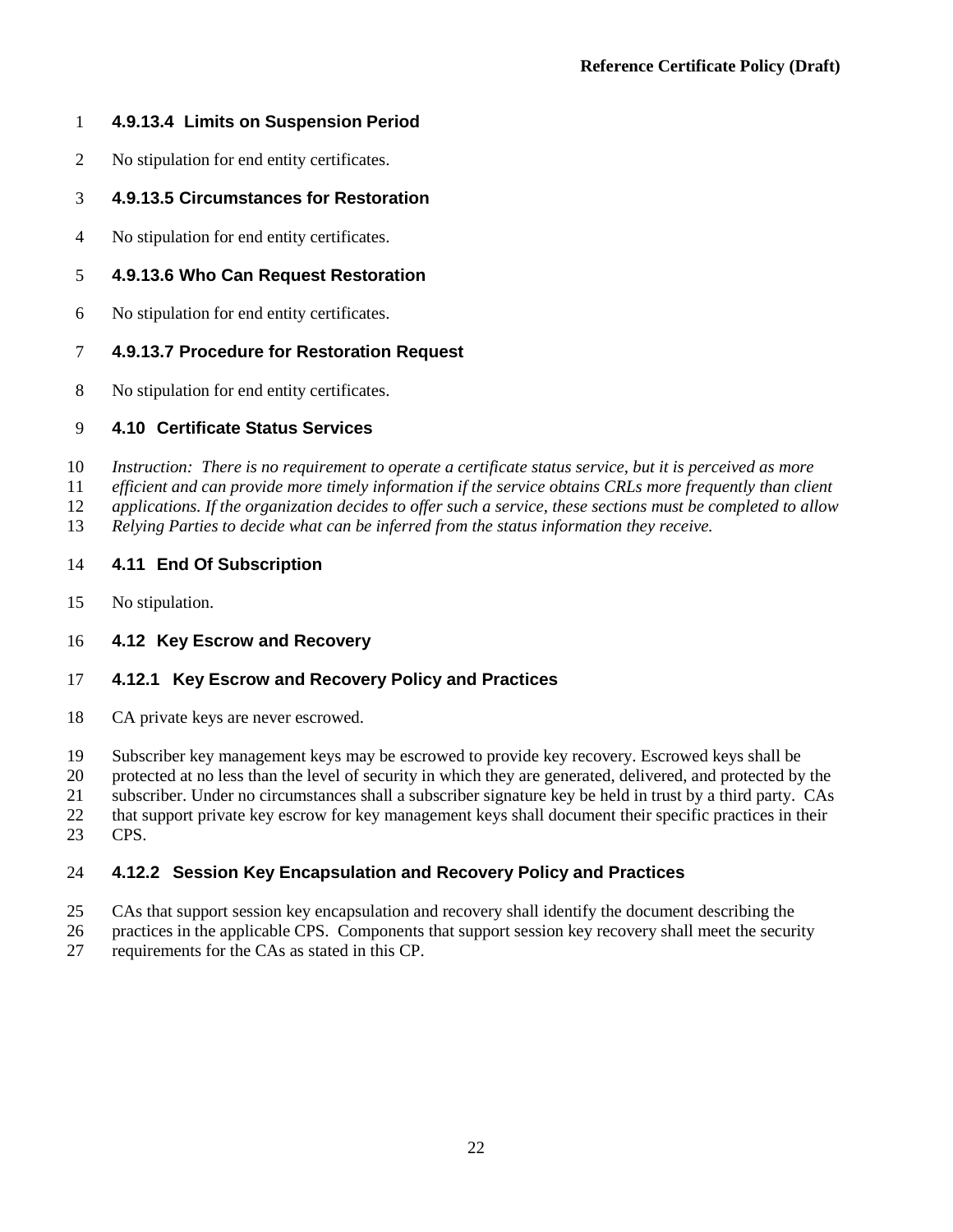## **5 Facility, Management, and Operational Controls**

#### **5.1 Physical Controls**

- All CA and RA equipment, including cryptographic modules, shall be protected from theft, loss, and
- unauthorized access at all times. Unauthorized use of CA and RA equipment is prohibited. CA
- equipment shall be dedicated to performing CA functions. RA equipment shall be operated to ensure that
- the equipment meets all physical controls at all times.

#### **5.1.1 Site Location and Construction**

The location and construction of the facility housing the CA equipment, as well as sites housing remote

workstations used to administer the CAs, shall be consistent with facilities used to house high-value,

sensitive information. The site location and construction, when combined with other physical security

protection mechanisms such as guards, high security locks, and intrusion sensors, shall provide robust

protection against unauthorized access to the CA equipment and records.

#### <span id="page-31-1"></span>**5.1.2 Physical Access**

#### <span id="page-31-0"></span>**5.1.2.1 Physical Access for CA Equipment**

Physical access to CA equipment shall be limited to CA Operations Staff and Security Auditors. The

security mechanisms shall be commensurate with the level of threat in the equipment environment.

 At a minimum, physical access controls for CA equipment and all copies of the CA cryptographic module shall meet the following requirements:

- Ensure that no unauthorized access to the hardware is permitted
- Be manually or electronically monitored for unauthorized intrusion at all times
- Ensure an access log is maintained and inspected periodically.
- 22 Mandate at least two-person access requirements. At least one individual shall be a member of the CA Operations Staff. Technical or mechanical mechanisms (e.g., dual locks) shall be used to enforce the two-person physical access control
- Other individuals shall be escorted by two persons. This includes maintenance personnel. All individuals shall be recorded in the access log.

 When not in use, removable CA cryptographic modules, removable media, and any activation information used to access or enable CA cryptographic modules or CA equipment, or paper containing sensitive plain- text information shall be placed in locked containers sufficient for housing equipment and information commensurate with the sensitivity, or value of the information being protected by the certificates issued by the CA. Access to the contents of the locked containers shall be restricted to individuals holding CA trusted roles as defined in Section [5.2.1,](#page-33-0) utilizing two-person access controls, and two-person integrity

- while the container is unlocked.
- CA cryptographic modules held within the work area for intermittent use throughout the day may be kept
- under one lock, as long as they are stored in an area where there are at least two persons physically
- present at all times. Knowledge of the combination or access to the key used to secure the lock shall be
- restricted to authorized individuals only. When in active use, the cryptographic module shall be locked
- into the system or container (rack, reader, server, etc.) using a physical lock under the control of the CA
- Operations Staff to prevent unauthorized removal.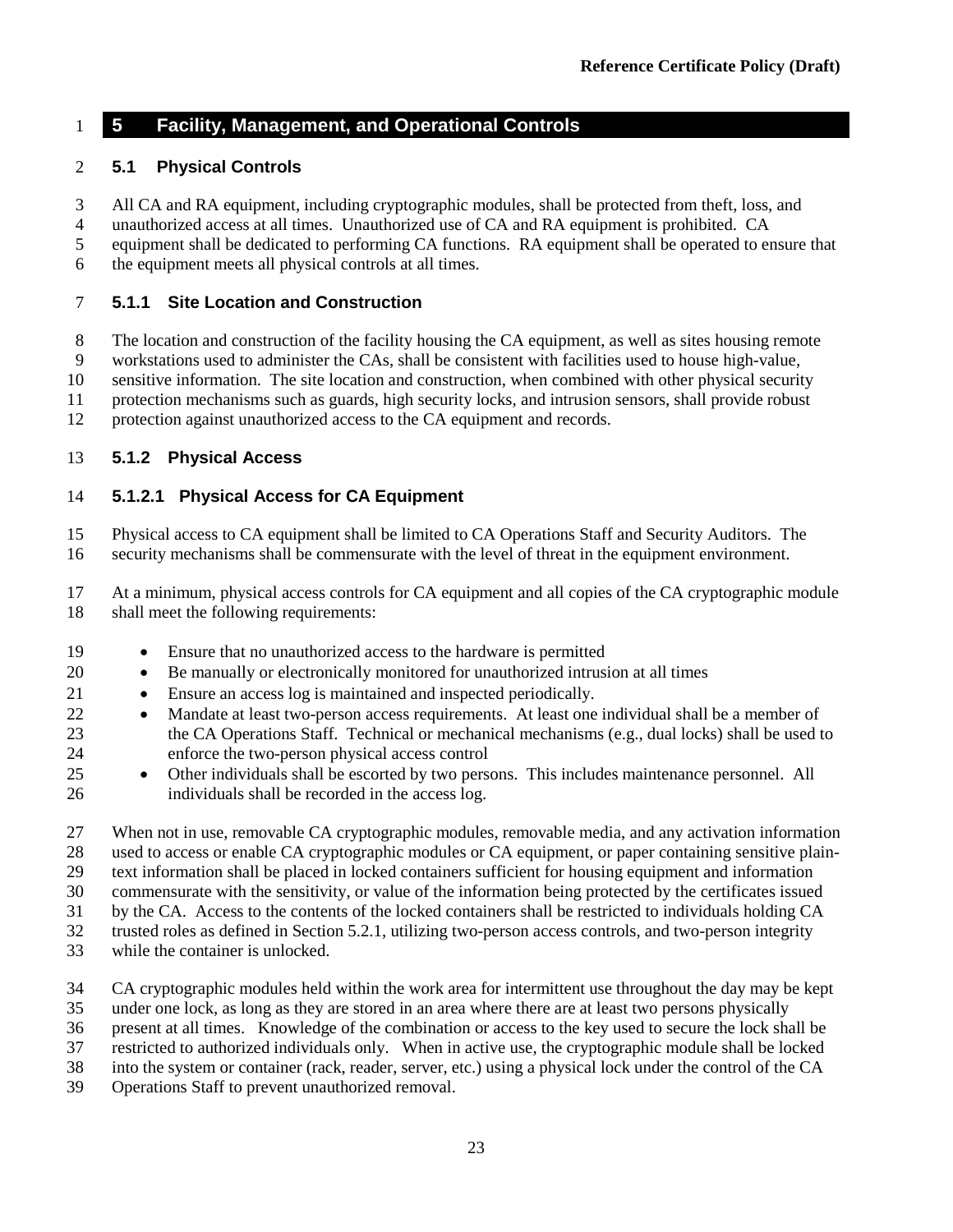- Any activation information used to access or enable the cryptographic modules or CA equipment shall be
- stored separately from the associated modules and equipment. Such information shall either be
- memorized or recorded and stored in a manner commensurate with the security afforded the associated
- cryptographic module or equipment.
- A security check of the room/rack housing CA equipment shall occur prior to leaving the room/rack unattended by the CA Operations Staff. The check shall verify the following:
- The equipment is in a state appropriate to the current mode of operation (e.g., that cryptographic modules are in place when "open", and secured when "closed")
- Any security containers are properly secured
- Physical security systems (e.g., door locks, vent covers) are functioning properly
- 11 The area is secured against unauthorized access
- If unattended, the facility housing CA equipment shall be protected by an intrusion detection system (IDS).
- If a facility is not continuously attended and does not include an IDS, a check shall be made at least once
- every <24> hours to ensure that no attempts to defeat the physical security mechanisms have been made.
- A person or group of persons shall be made explicitly responsible for making such checks. When a group
- of persons are responsible, a log identifying the person performing a check at each instance shall be
- maintained. The last person to depart shall initial a sign-out sheet that indicates the date and time, and
- asserts that all necessary physical protection mechanisms are in place and activated.

## **5.1.2.2 Physical Access for RA Equipment**

- RA equipment shall be protected from unauthorized access while the cryptographic module is installed
- and activated. RAs shall implement physical access controls to reduce the risk of equipment tampering
- even when the cryptographic module or physical token is not installed and activated. These security mechanisms shall be commensurate with the level of threat in the RA equipment environment.
- Any activation information used to access or enable the RA equipment shall be stored separately from the
- associated modules and equipment. Such information shall either be memorized or recorded and stored in
- a manner commensurate with the security afforded the associated cryptographic module or equipment.

## **5.1.2.3 Physical Access for CSS Equipment**

- 29 Physical access control requirements for CSS equipment (if implemented), shall meet the CA physical access requirements specified in Section 5.1.2.1.
- access requirements specified in Section [5.1.2.1.](#page-31-0)

## **5.1.3 Power and Air Conditioning**

- The CA shall have backup power capability sufficient to lock out input, finish any pending actions, and
- record the state of the equipment automatically before lack of power or air conditioning causes a
- shutdown. The repositories (containing CA certificates and CRLs) shall be provided with uninterrupted
- power sufficient for a minimum of <6 hours> operation in the absence of commercial power, to maintain
- availability and avoid denial of service.

## **5.1.4 Water Exposures**

CA equipment shall be installed such that it is not in danger of exposure to water (e.g., on tables or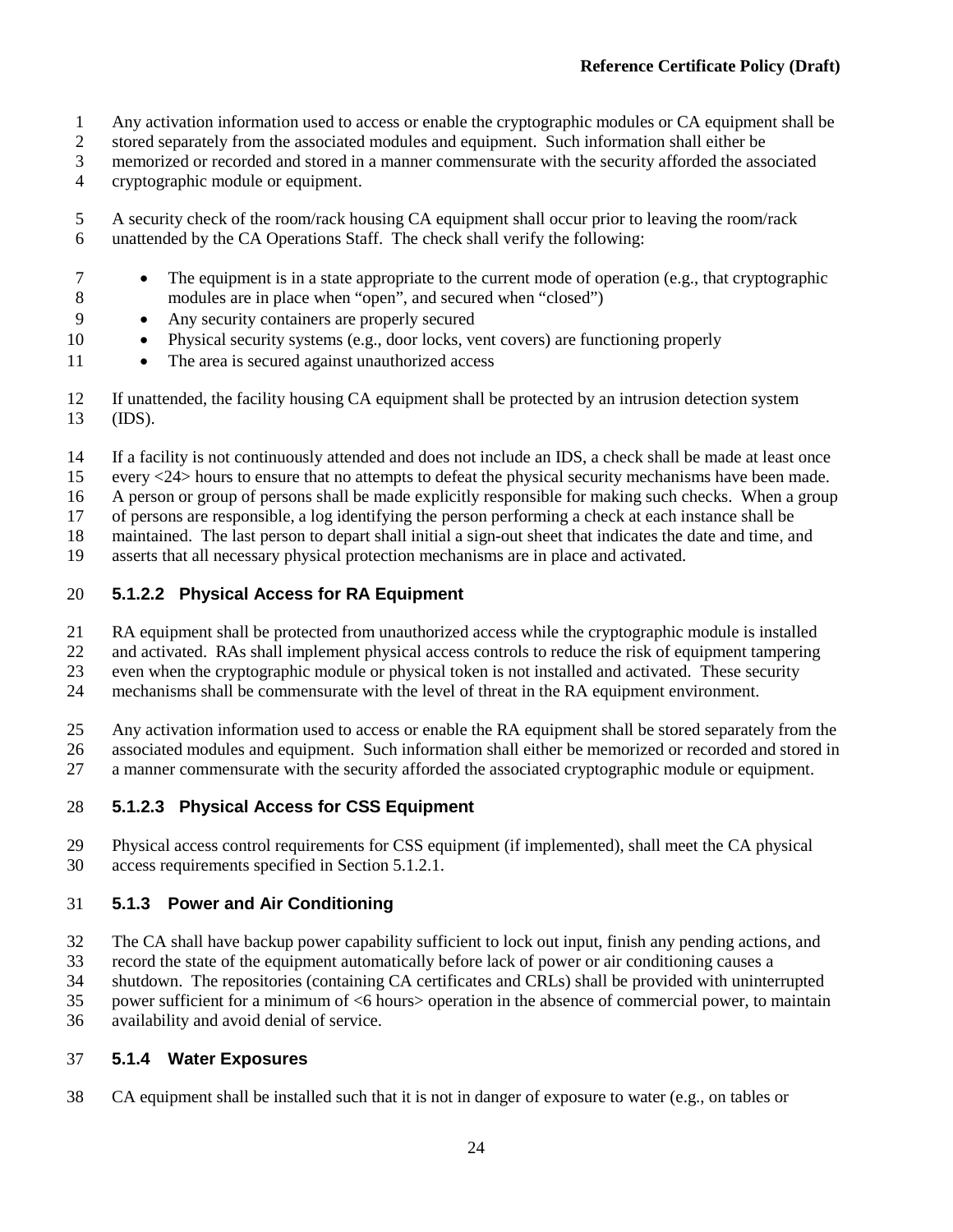- elevated floors).
- Potential water damage from fire prevention and protection measures (e.g., sprinkler systems) are
- excluded from this requirement.

## **5.1.5 Fire Prevention and Protection**

No stipulation.

## **5.1.6 Media Storage**

Media shall be stored so as to protect it from accidental damage (water, fire, electromagnetic) and

unauthorized physical access. Media not required for daily operation or not required by policy to remain

with the CA or RA that contains security audit, archive, or backup information shall be stored securely in

- a location separate from the CA or RA equipment.
- Media containing private key material shall be handled, packaged, and stored in a manner compliant with
- the requirements for the sensitivity level of the information it protects or provides access. Storage
- protection of CA and RA private key material shall be consistent with stipulations in Section [5.1.2.](#page-31-1)

## **5.1.7 Waste Disposal**

- CA and RA Operations Staff shall remove and destroy normal office waste in accordance with local
- policy. Media used to collect or transmit privacy information shall be destroyed, such that the
- information is unrecoverable, prior to disposal. Sensitive media and paper shall be destroyed in
- accordance with the applicable policy for destruction of such material.
- Destruction of media and documentation containing sensitive information such as private key material shall comply with stipulations in [SP 800-88].

## **5.1.8 Off-Site Backup**

- A system backup shall be made when a CA system is activated. If the CA system is operational for more
- than a week, backups shall be made at least once per week. Backups shall be stored offsite. Only the
- latest backup needs to be retained. The backup shall be stored at a site with physical and procedural
- controls commensurate to that of the operational CA system.
- The data backup media shall be stored in a facility approved for storage of information of the same value of the information that will be protected by the certificates and associated private keys issued or managed
- using the equipment with a minimum requirement of transferring, handling, packaging, and storage of the
- information in a manner compliant with requirements for sensitive material identified in Section [6.2.4.1.](#page-51-0)

## <span id="page-33-1"></span>**5.2 Procedural Controls**

## <span id="page-33-0"></span>**5.2.1 Trusted Roles**

- A trusted role is one whose incumbent performs functions that can introduce security problems if not
- carried out properly, whether accidentally or maliciously. It is essential that the people selected to fill
- these roles shall be held accountable to perform designated actions correctly or the integrity of the CA is
- weakened. The functions performed in these roles form the basis of trust in the CA. Two approaches are
- taken to increase the likelihood that these roles can be successfully carried out. The first approach is to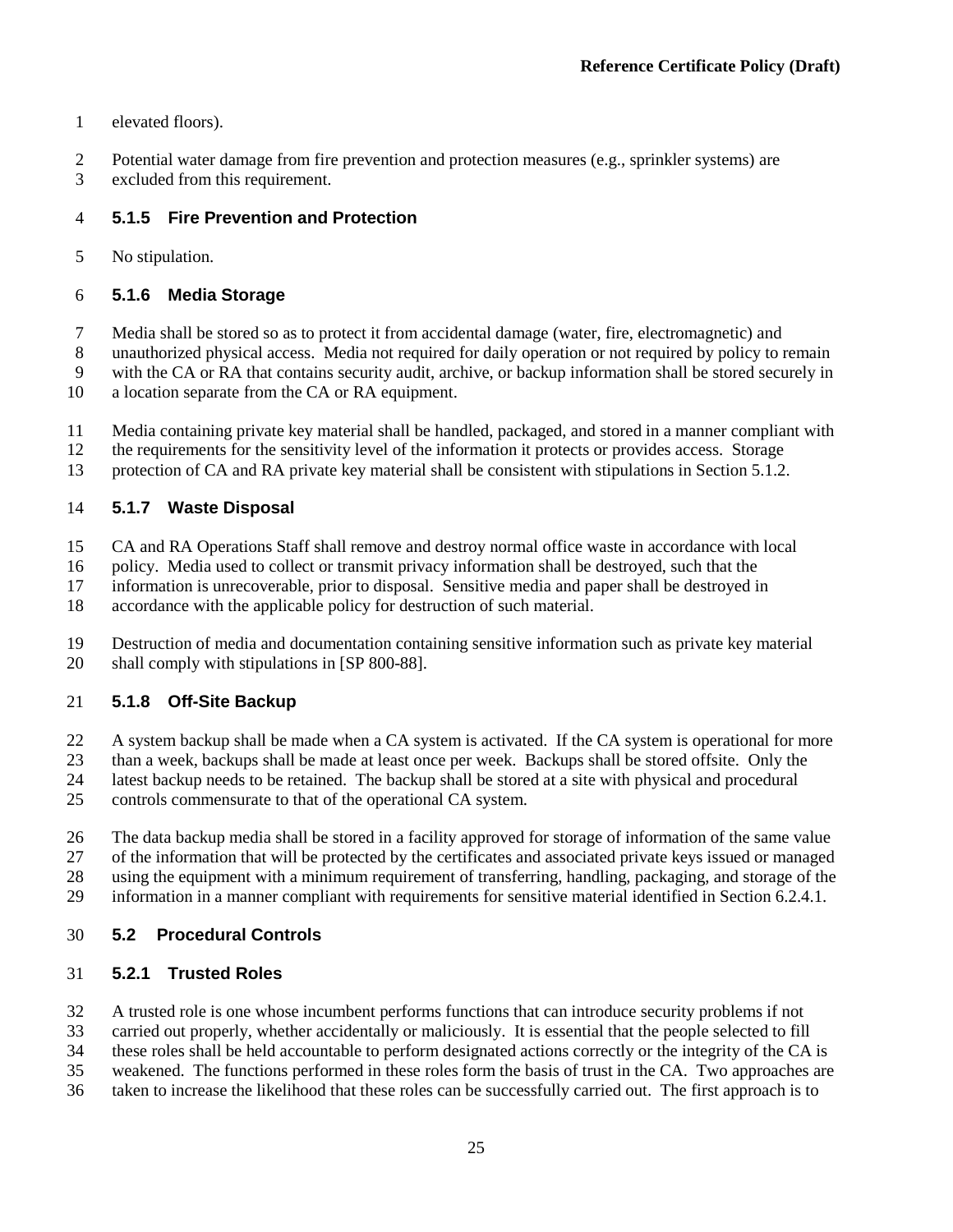- minimize the number of trusted roles and ensure that the people filling those roles are trustworthy and
- properly trained. The second is to enforce the concept of least privilege and distribute the functions of the
- roles among several people, so that any malicious activity requires collusion.
- Trusted role operations include:
- The validation, authentication, and handling of information in Certificate Applications
- The acceptance, rejection, or other processing of Certificate Applications, revocation requests, renewal requests, or enrollment information
- The issuance, or revocation of Certificates, including personnel having access to restricted portions of its repository
- Access to safe combinations and/or keys to security containers that contain materials supporting production services
- 12 Access to hardware security modules (HSMs), their associated keying material, and the secret share splits of the PINS that protect access to the HSMs
- Providing enterprise customer support
- Access to any source code for the digital certificate applications or systems.
- 16 Access to restricted portions of the certificate repository
- The ability to grant physical and/or logical access to the CA equipment
- The ability to administer the background investigation policy processes
- The only mandatory trusted roles defined by this policy are the Administrators, CA Operations Staff, the
- RA Operations Staff and Security Auditors. Multiple people may hold the same trusted role, with
- collective privileges sufficient to fill the role. Other trusted roles may be defined in other documents,
- which describe or impose requirements on the CA operation.
- The CA shall maintain lists, including names, organizations, contact information, and organizational
- affiliation for those who act in Administrator, CA Operations Staff, RAs, and Security Auditor trusted
- roles, and shall make them available during compliance audits. The RA shall maintain lists, including
- names, organizations, and contact information of those who act in RA Operations Staff, RA
- Administrators, and RA Security Auditor roles for that RA.

## **5.2.1.1 Administrator**

- The administrator role shall be responsible for:
- Installation, configuration, and maintenance of the CA and CSS (where applicable)
- Establishing and maintaining CA and CSS system accounts
- Configuring certificate profiles or templates
- Configuring CA, RA, and CSS audit parameters
- Configuring CSS response profiles
- Generating and backing up CA and CSS keys
- Controlling and managing CA cryptographic modules
- System backups and recovery
- Changing recording media
- Administrators do not issue certificates to subscribers.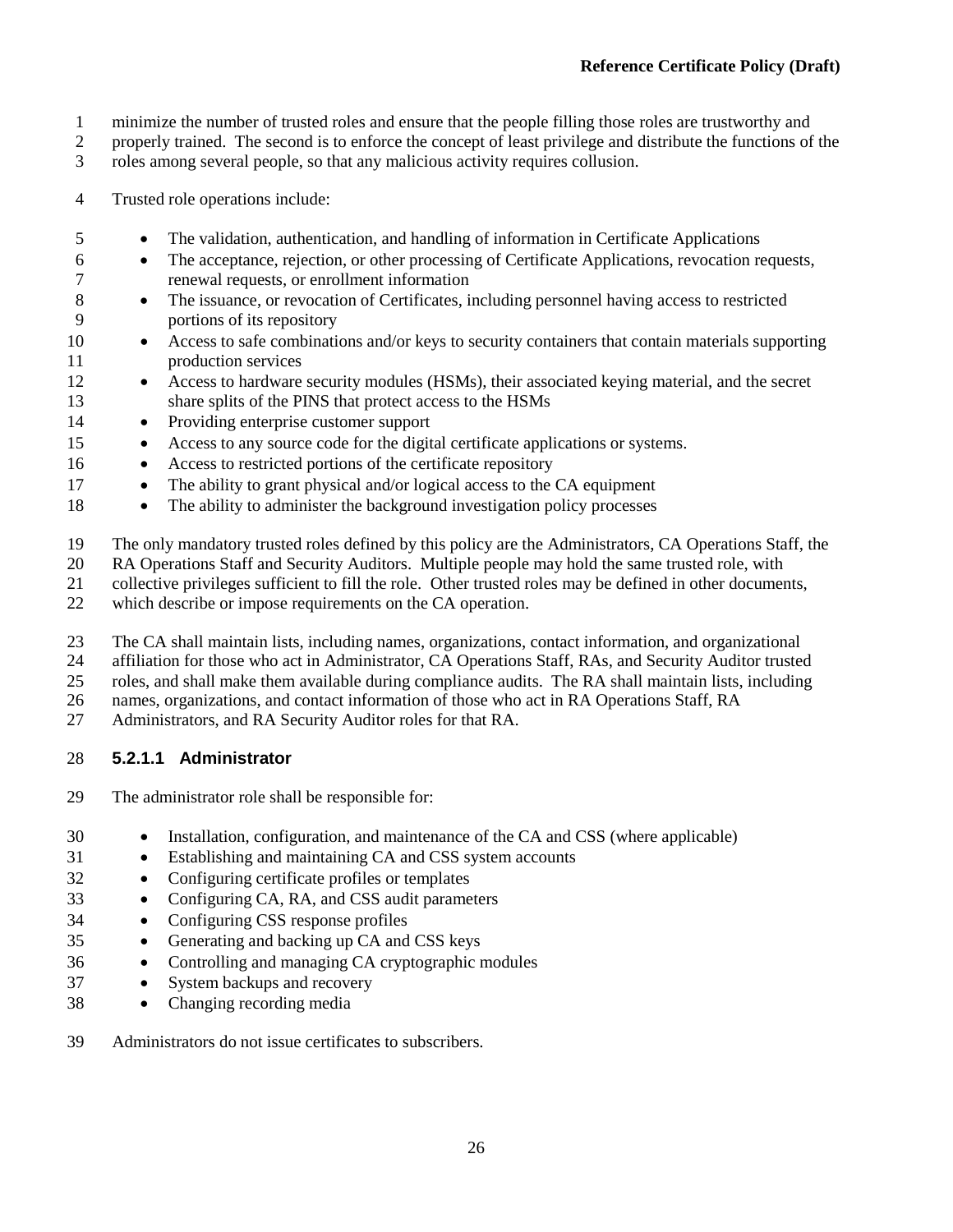## **5.2.1.2 CA Operation Staff**

- The CA Operation Staff role shall be responsible for issuing certificates, that is:
- Registering new subscribers and requesting the issuance of certificates
- Verifying the identity of subscribers and accuracy of information included in certificates
- Approving and executing the issuance of certificates
- Requesting, approving and executing the revocation of certificates
- Approving infrastructure certificates issued to support the operations of the CA
- Approving revocation of certificates issued to CAs or to support the operations of the CA
- Approving certificates issued to RAs
- Authorizing RAs
- 11 Approving revocation of certificates issued to RAs
- Providing Certificate revocation and suspension status information as part of a CSS (if implemented)
- 14 Posting Certificates and CRLs

## **5.2.1.3 Auditor**

Security Auditors are responsible for auditing CAs and RAs. This sensitive role cannot be combined with

any other sensitive role, e.g. the Security Auditor cannot also be part of the CA Operations Staff. Security

Auditors are responsible for reviewing, maintaining, and archiving audit logs, and for performing or

overseeing internal audits (independent of formal compliance audits) to ensure that CAs and RAs are

operating in accordance with the associated CPSs.

## *1.1.1.1 RA Staff*

 RA Staff are the individuals holding trusted roles that operate and manage RA components. RA Staff is responsible for the following:

- Installation, configuration, and maintenance of the RA
- Establishing and maintaining RA operating system and application accounts
- 26 Routine operation of the RA equipment such as system backup and recovery or changing recording media
- Registering new Subscriber and requesting the issuance of certificates
- Verifying the identity of Subscribers
- Verifying the accuracy of information included in certificates
- Approving and executing the issuance of certificates
- Requesting, approving, and executing the suspension, restoration, and revocation of certificates

## **5.2.2 Number of Persons Required per Task**

Where multi-party control is required, all participants shall hold a trusted role. Multi-party control shall

not be achieved using personnel that serve in a Security Auditor role with the exception of audit

- functions. The following tasks shall require two or more persons:
- Generation, activation, and backup of CA keys
- Performance of CA administration or maintenance tasks
- 39 Archiving or deleting CA audit logs. At least one of the participants shall serve in a Security Auditor role.
- 41 Physical access to CA equipment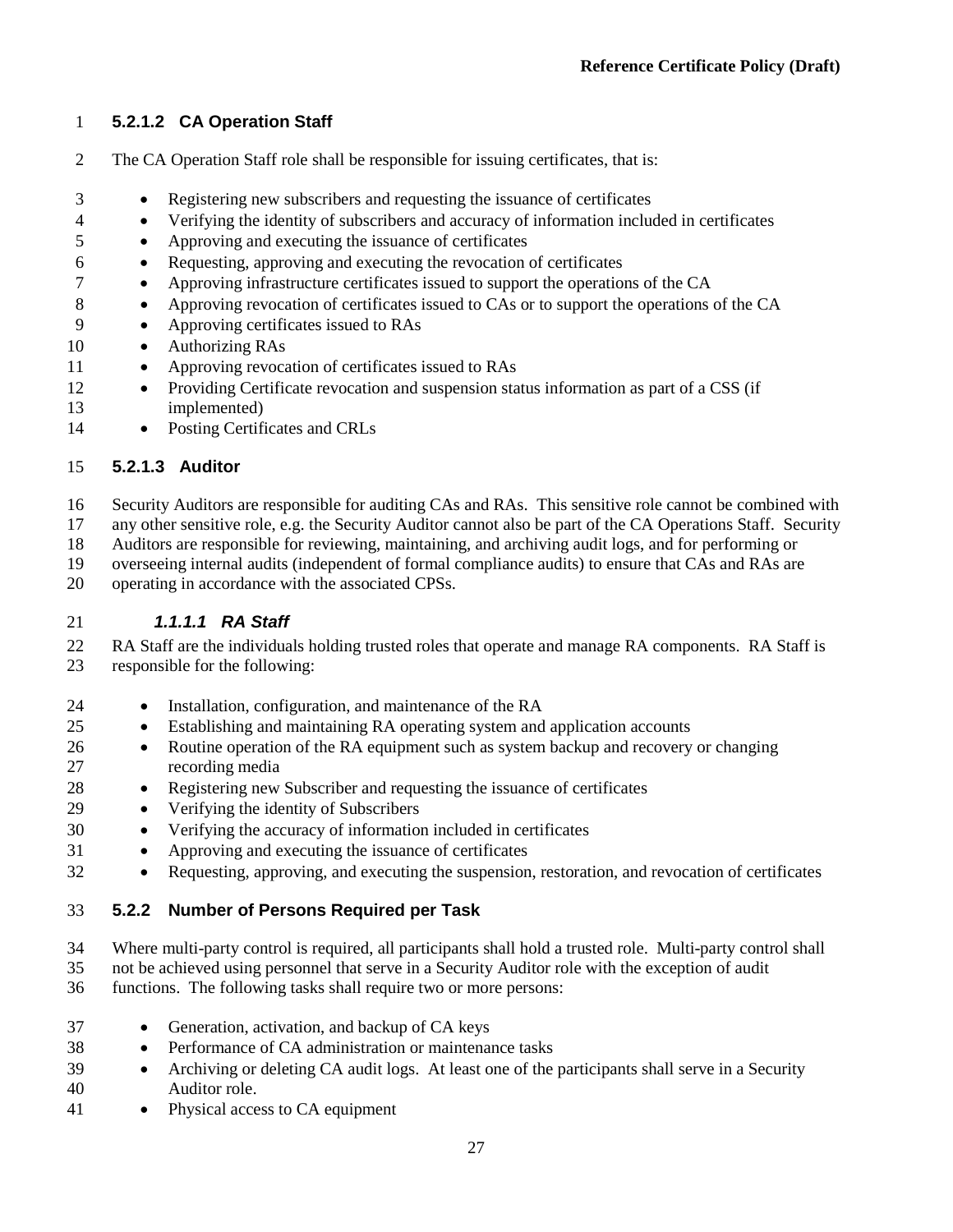- 1 Access to any copy of the CA cryptographic module
- Processing of third party key recovery requests

### **5.2.3 Identification and Authentication for Each Role**

- Individuals holding trusted roles shall identify themselves and be authenticated by the CA and RA before
- being permitted to perform any actions set forth above for that role or identity. CA Operations Staff and RA Staff shall authenticate using a credential that is distinct from any credential they use to perform non-

7 trusted role functions. This credential shall be generated and stored in a system that is protected to the same level as the CA system.

- same level as the CA system.
- CA and RA equipment shall require, at a minimum, strong authenticated access control for remote access
- using multi-factor authentication. Examples of multi factor authentication include use of a password or
- PIN along with a time-based token, digital certificate on a hardware token or other device that enforce a
- policy of what a user has and what a user knows.
- CA and RA equipment shall require, at a minimum, authenticated access control (e.g., strong passwords) for local multi-party access.
- Individuals holding trusted roles shall be appointed to the trusted role by an appropriate approving

authority. The approval shall be recorded in a secure and auditable fashion. Individuals holding trusted

roles shall accept the responsibilities of the trusted role, and this acceptance shall be recorded in a secure

- and auditable fashion.
- Identity proofing of the RA shall be performed by a member of the CA Operations Staff.
- Users shall authenticate themselves to all aspects of the network (servers, operating systems, applications, databases, processes, and so on) before they can access that resource.

## **5.2.3.1 Authentication: Passwords and Accounts**

When the authentication mechanism uses operator selectable passwords, strong passwords shall be

- 24 employed, as defined in <organization password policy>. Passwords for CA authentication shall be different from non-CA systems.
- *Instruction: Use of passwords for authentication is discouraged because they can be difficult to*
- *remember and easy to guess. However, they remain the most common form of system access*

*authentication. Organizations generally have a policy regarding passwords and their management; if so,* 

- *this policy should be referenced. Features of a good password policy generally include:*
- at least 12 characters long
- a mix of uppercase and lowercase characters, numbers, and symbols
- no consecutive repeating characters (for example, RR or 55)
- not based on username, personal information, or dictionary words
- dissimilar to previous passwords
- regularly changed (for instance, every 90 days)

The CA shall have the minimum number of accounts that are necessary to its operation. Account access

- shall be locked after <number, usually 3 to 5> unsuccessful login attempts. Restoration of access shall be
- performed by a different person who holds a trusted role.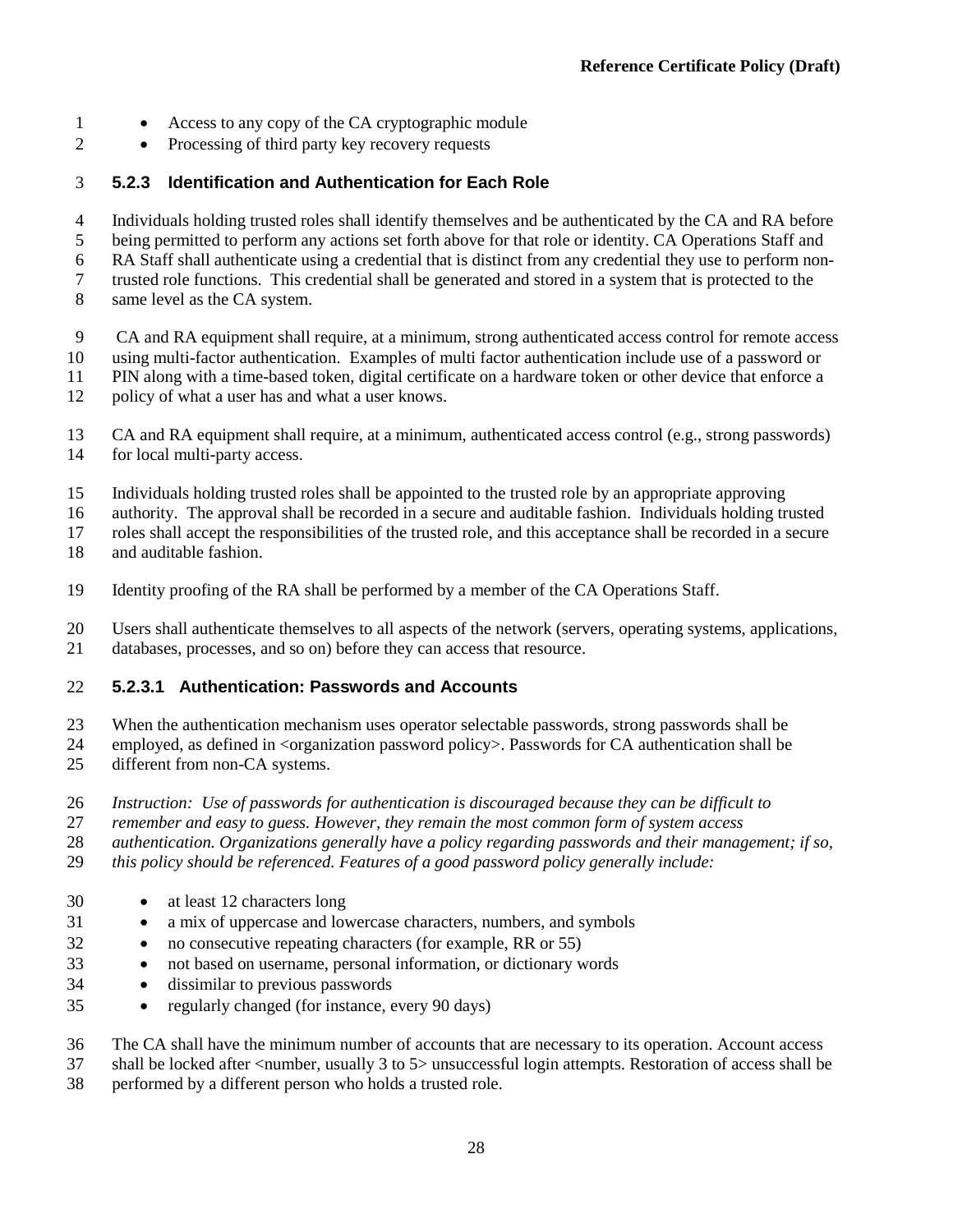## **5.2.4 Roles Requiring Separation of Duties**

- Individuals serving as Security Auditors shall not perform or hold any other trusted role.
- An individual that holds any CA Operations Staff role shall not be an RA except that CA Operations Staff may perform RA functions when issuing CA Certificates or issuing certificates to RA.
- Under no circumstances shall a CA provider be audited for compliance by any subsidiary, parent, or sibling company of its corporate holdings.
- Only an individual serving in a Security Auditor role may perform internal auditing functions, with the
- exception of those security audit functions (e.g., configuring, archiving, deleting) that require multi-person control.
- An individual that performs any trusted role shall only have one identity when accessing CA equipment.

### **5.3 Personnel Controls**

- Personnel Security plays a critical role in the CA facility's overall security system. Personnel Security
- 13 shall be designed to prevent both unauthorized access to the CA facility and CA systems and compromise<br>14 of sensitive CA operations by CA personnel. of sensitive CA operations by CA personnel.
- Inadequate personnel security procedures or negligent enforcement of personnel security policies can
- pose potentially devastating threats to security. These threats can include unauthorized access, data loss
- and corruption, denial of service, and even facility sabotage and terrorism. Such events can erode or
- destroy customer confidence in the CA.

### **5.3.1 Qualifications, Experience, and Clearance Requirements**

- 
- 20 Personnel seeking to become Trusted Persons shall present proof of the requisite background,<br>21 qualifications and experience needed to perform their prospective job responsibilities compete qualifications and experience needed to perform their prospective job responsibilities competently and satisfactorily.
- Individuals appointed to any trusted role shall meet the following:
- Be employees of or contractor/vendor of the CA and bound by terms of employment or contract
- Be appointed in writing
- Have successfully completed an appropriate training program
- Have demonstrated the ability to perform their duties
- Have no other duties that would interfere or conflict with their responsibilities as defined in Sectio[n 5.2.1](#page-33-0)
- Have not been previously relieved of trusted role duties for reasons of negligence or non-performance of duties

### **5.3.2 Background Check Procedures**

- Persons fulfilling Trusted Roles shall pass a comprehensive background check. CAs shall have a process in place to ensure employees undergo background checks at least every <5> years.
- Prior to commencement of employment in a Trusted Role, the CA shall conduct background checks (in
- accordance with local privacy laws) which include the following: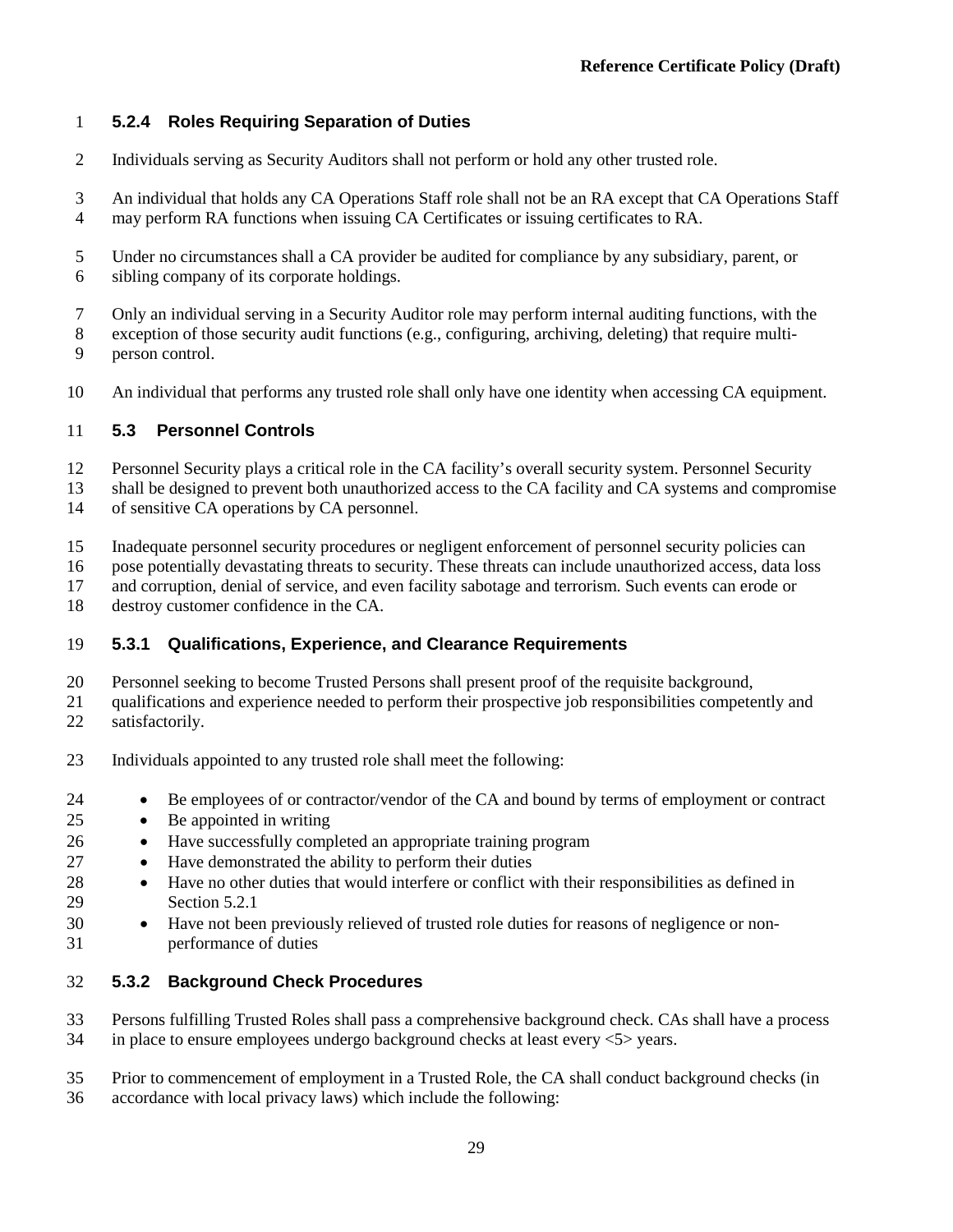- Confirmation of previous employment
- 2 Check of professional reference
- Confirmation of the highest or most relevant educational degree obtained
- Search of criminal records (local, state or provincial, and national)
- Check of credit/financial records
- Search of driver's license records
- 7 Identification verification via National Identity Check (e.g., Social Security Administration records), as applicable
- Factors revealed in a background check that should be considered grounds for rejecting candidates for
- Trusted Roles or for taking action against an existing Trusted Person generally include (but are not
- limited to) the following:
- Misrepresentations made by the candidate or Trusted Person
- Highly unfavorable or unreliable professional references
- 14 Certain criminal convictions
- Indications of a lack of financial or personal responsibility

**5.3.3 Training Requirements**

- All personnel performing duties with respect to the operation of the CA, CSS or RA shall receive comprehensive training. Training shall be conducted in the following areas:
- CA/CSS/RA security principles and mechanisms
- 20 All PKI software versions in use on the CA/CSS/RA system
- 21 All PKI duties they are expected to perform
- Disaster recovery and business continuity procedures
- Stipulations of this policy

## **5.3.4 Retraining Frequency and Requirements**

All individuals responsible for PKI Trusted Roles shall be made aware of changes in the CA, CSS, RA

- operation. Any significant change to the operations shall have a training (awareness) plan, and the
- execution of such plan shall be documented. Examples of such changes are CA software or hardware
- upgrade, changes in automated security systems, and relocation of equipment.
- Documentation shall be maintained identifying all personnel who received training and the level of training completed.

## **5.3.5 Job Rotation Frequency and Sequence**

No stipulation.

## **5.3.6 Sanctions for Unauthorized Actions**

- Appropriate administrative and disciplinary actions as documented in organization policy shall be taken
- against personnel who perform unauthorized actions (i.e., not permitted by this CPS or other policies)
- involving the CA's systems, the certificate status verification systems, and the repository. Disciplinary
- actions may include measures up to and including termination and shall be commensurate with the
- frequency and severity of the unauthorized actions.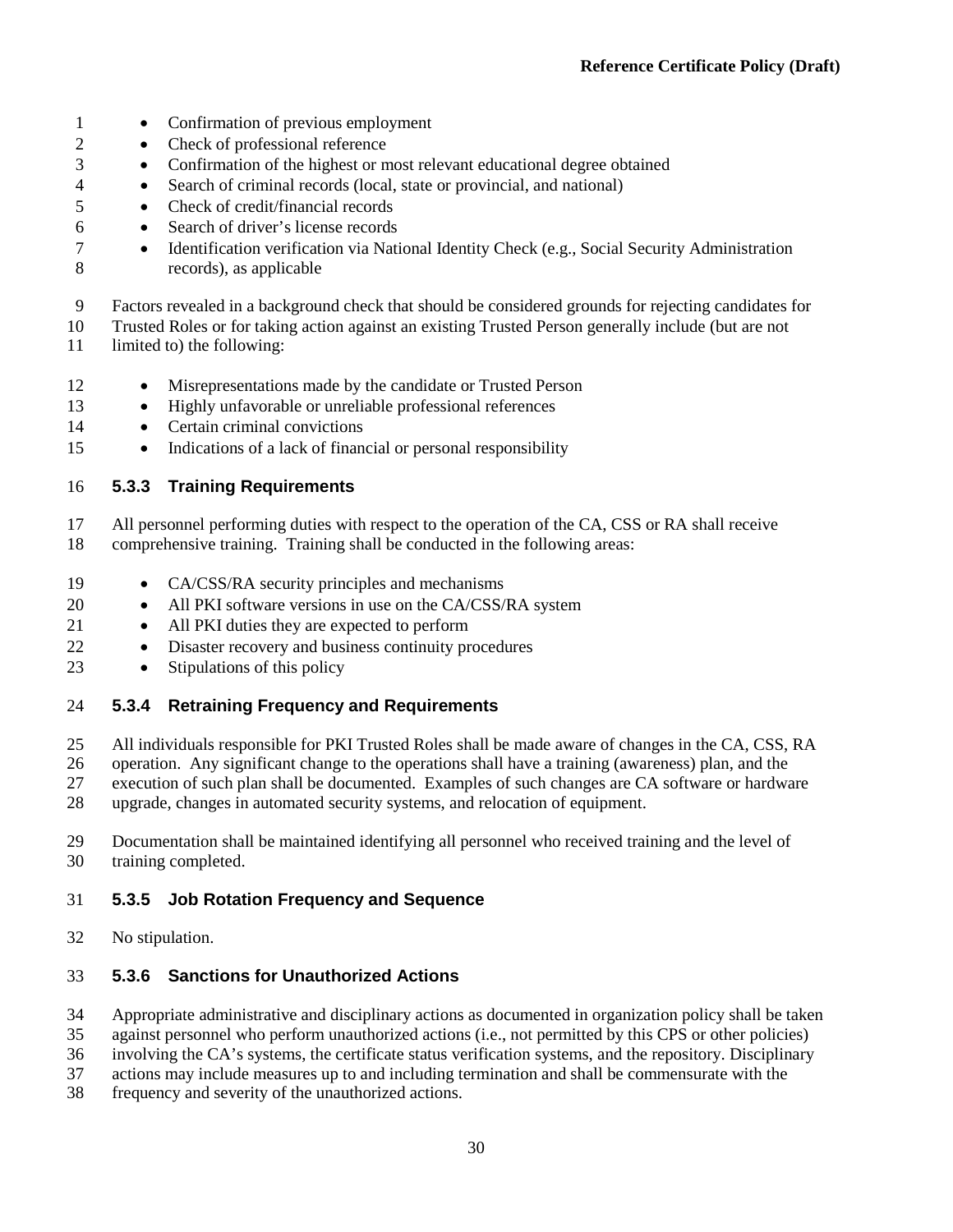## **5.3.7 Independent Contractor Requirements**

- Contractor personnel filling trusted roles shall be subject to all requirements stipulated in this document.
- Independent contractors and consultants who have not completed or passed the background check
- procedures specified above shall be permitted access to the CA's secure facilities only to the extent they
- are escorted and directly supervised by a person holding trusted role at all times.

## **5.3.8 Documentation Supplied to Personnel**

 Documentation sufficient to define duties and procedures for each role shall be provided to the personnel filling that role.

## <span id="page-39-0"></span>**5.4 Audit Logging Procedures**

Audit log files shall be generated for all events relating to the security of the CAs, CSS, and RAs. Where

possible, the security audit logs shall be automatically collected. Where this is not possible, a logbook,

paper form, or other physical mechanism shall be used. All security audit logs, both electronic and non-

electronic, shall be retained and made available during compliance audits.

### <span id="page-39-1"></span>**5.4.1 Types of Events Recorded**

All security auditing capabilities of CA, CSS, and RA operating system and applications shall be enabled

 during installation. At a minimum, each audit record shall include the following (either recorded automatically or manually for each auditable event):

- 18 The type of event;
- 19 The date and time the event occurred:
- Success or failure where appropriate, and
- 21 The identity of the entity and/or operator that caused the event.
- 22 A message from any source requesting an action by the CA, CSS or RA is an auditable event; the corresponding audit record must also include message date and time, source, destination, and cont corresponding audit record must also include message date and time, source, destination, and contents.
- The CA, CSS and RA shall record the events identified in the list below. Where these events cannot be electronically logged, the CA/CSS/RA shall supplement electronic audit logs with physical logs as necessary.

| 27<br>28<br>29 | $\bullet$ | $\circ$<br>$\circ$ | <b>SECURITY AUDIT:</b><br>Any changes to the Audit parameters, e.g., audit frequency, type of event audited<br>Any attempt to delete or modify the Audit logs |
|----------------|-----------|--------------------|---------------------------------------------------------------------------------------------------------------------------------------------------------------|
| 30             |           | $\circ$            | Obtaining a third-party time-stamp                                                                                                                            |
| 31             |           |                    | IDENTIFICATION AND AUTHENTICATION:                                                                                                                            |
| 32             |           | $\circ$            | Successful and unsuccessful attempts to assume a role                                                                                                         |
| 33             |           | $\circ$            | The value of maximum authentication attempts is changed                                                                                                       |
| 34             |           | $\circ$            | Maximum unsuccessful authentication attempts occur during user login                                                                                          |
| 35             |           | $\circ$            | An Administrator unlocks an account that has been locked as a result of unsuccessful                                                                          |
| 36             |           |                    | authentication attempts                                                                                                                                       |
| 37             |           | $\circ$            | An Administrator changes the type of authenticator, e.g., from password to biometrics                                                                         |
| 38             |           | $\circ$            | Attempts to set passwords                                                                                                                                     |
| 39             |           | $\circ$            | Attempts to modify passwords                                                                                                                                  |
| 40             |           | O                  | Logon attempts to CA, CSS or RA applications                                                                                                                  |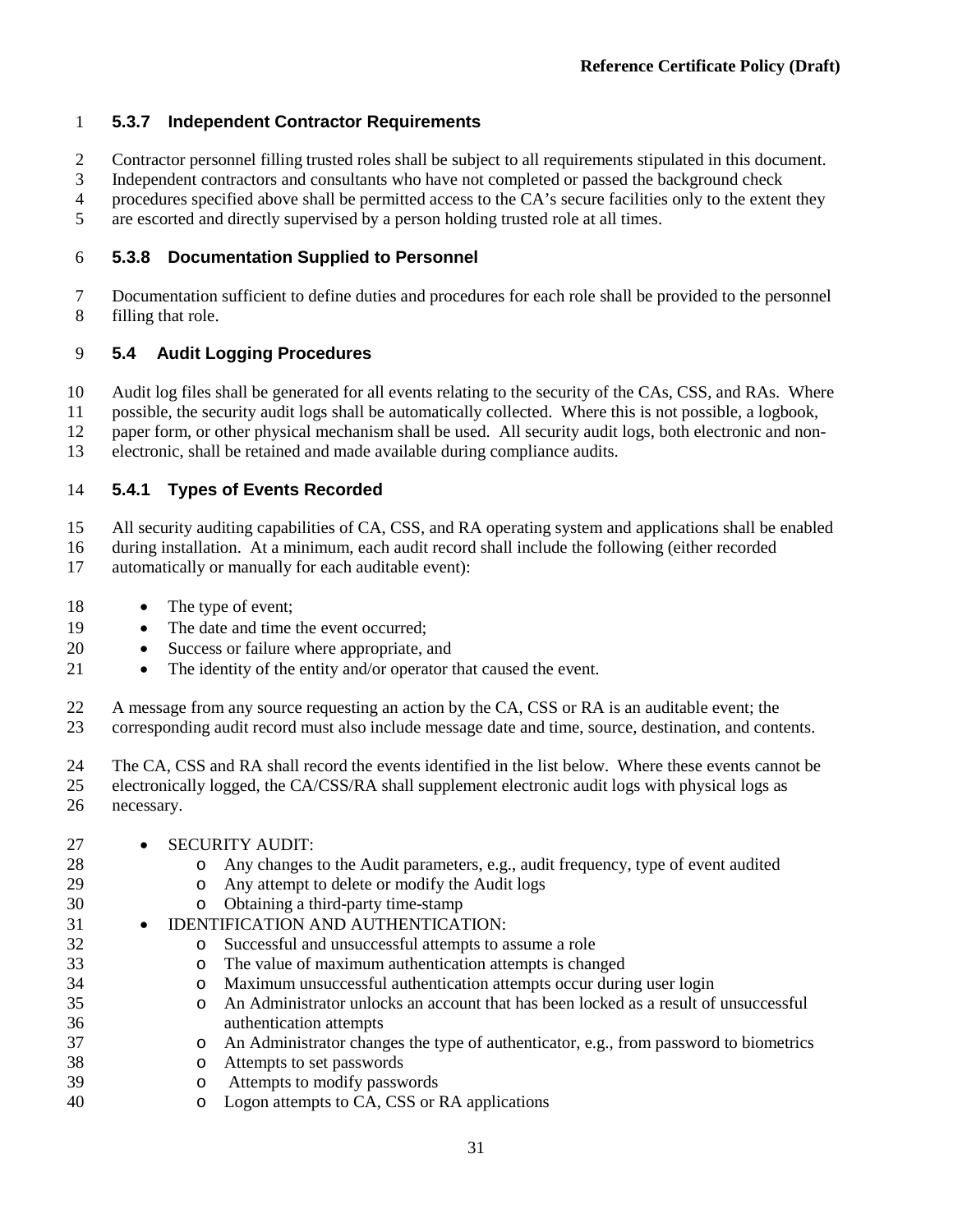| 1  |           | <b>Escalation of privilege</b><br>O                                                         |
|----|-----------|---------------------------------------------------------------------------------------------|
| 2  |           | <b>LOCAL DATA ENTRY:</b>                                                                    |
| 3  |           | All security-relevant data that is entered in the system<br>$\circ$                         |
| 4  |           | <b>REMOTE DATA ENTRY:</b>                                                                   |
| 5  |           | All security-relevant messages that are received by the system<br>O                         |
| 6  |           | DATA EXPORT AND OUTPUT:                                                                     |
| 7  |           | All successful and unsuccessful requests for confidential and security-relevant<br>O        |
| 8  |           | information                                                                                 |
| 9  | $\bullet$ | <b>KEY GENERATION:</b>                                                                      |
| 10 |           | Whenever the CA generates a key. (Not mandatory for single session or one-time use<br>O     |
| 11 |           | symmetric keys)                                                                             |
| 12 |           | PRIVATE KEY LOAD AND STORAGE:                                                               |
| 13 |           | The loading of Component private keys<br>O                                                  |
| 14 |           | All access to certificate subject private keys retained within the CA for key recovery<br>O |
| 15 |           | purposes                                                                                    |
| 16 | $\bullet$ | TRUSTED PUBLIC KEY ENTRY, DELETION AND STORAGE:                                             |
| 17 |           | All changes to the trusted public keys, including additions and deletions<br>O              |
| 18 |           | <b>SECRET KEY STORAGE:</b>                                                                  |
| 19 |           | The manual entry of secret keys used for authentication<br>O                                |
| 20 |           | PRIVATE AND SECRET KEY EXPORT:                                                              |
| 21 |           | The export of private and secret keys (keys used for a single session or message are<br>O   |
| 22 |           | excluded)                                                                                   |
| 23 |           | <b>CERTIFICATE REGISTRATION:</b>                                                            |
| 24 |           | All certificate requests<br>$\circ$                                                         |
| 25 |           | <b>CERTIFICATE REVOCATION:</b>                                                              |
| 26 |           | All certificate revocation requests<br>O                                                    |
| 27 | $\bullet$ | <b>TOKEN MANAGEMENT</b>                                                                     |
| 28 |           | Loading tokens with certificates<br>O                                                       |
| 29 |           | Shipment of tokens<br>O                                                                     |
| 30 |           | Zeroizing tokens<br>$\circ$                                                                 |
| 31 |           | CERTIFICATE STATUS CHANGE APPROVAL:                                                         |
| 32 |           | The approval or rejection of a certificate status change request<br>O                       |
| 33 |           | CA/CSS/RA CONFIGURATION:                                                                    |
| 34 |           | Installation of the operating system<br>O                                                   |
| 35 |           | Installation of the CA, CSS or RA<br>$\circ$                                                |
| 36 |           | Installing hardware cryptographic modules<br>O                                              |
| 37 |           | Removing hardware cryptographic modules<br>O                                                |
| 38 |           | Re-key of the CA, CSS or RA<br>O                                                            |
| 39 |           | Destruction of cryptographic modules<br>O                                                   |
| 40 |           | System startup<br>O                                                                         |
| 41 |           | Any security-relevant changes to the configuration of the CA, CSS or RA<br>O                |
| 42 |           | ACCOUNT ADMINISTRATION:                                                                     |
| 43 |           | Roles and users are added or deleted<br>$\circ$                                             |
| 44 |           | The access control privileges of a user account or a role are modified<br>O                 |
| 45 |           | Appointment of an individual to a trusted role<br>O                                         |
| 46 |           | Designation of personnel for multi-party control<br>O                                       |
| 47 |           | <b>CERTIFICATE PROFILE MANAGEMENT:</b>                                                      |
| 48 |           | All changes to the certificate profile<br>O                                                 |
| 49 |           | REVOCATION PROFILE MANAGEMENT:                                                              |
| 50 |           | All changes to the revocation profile<br>O                                                  |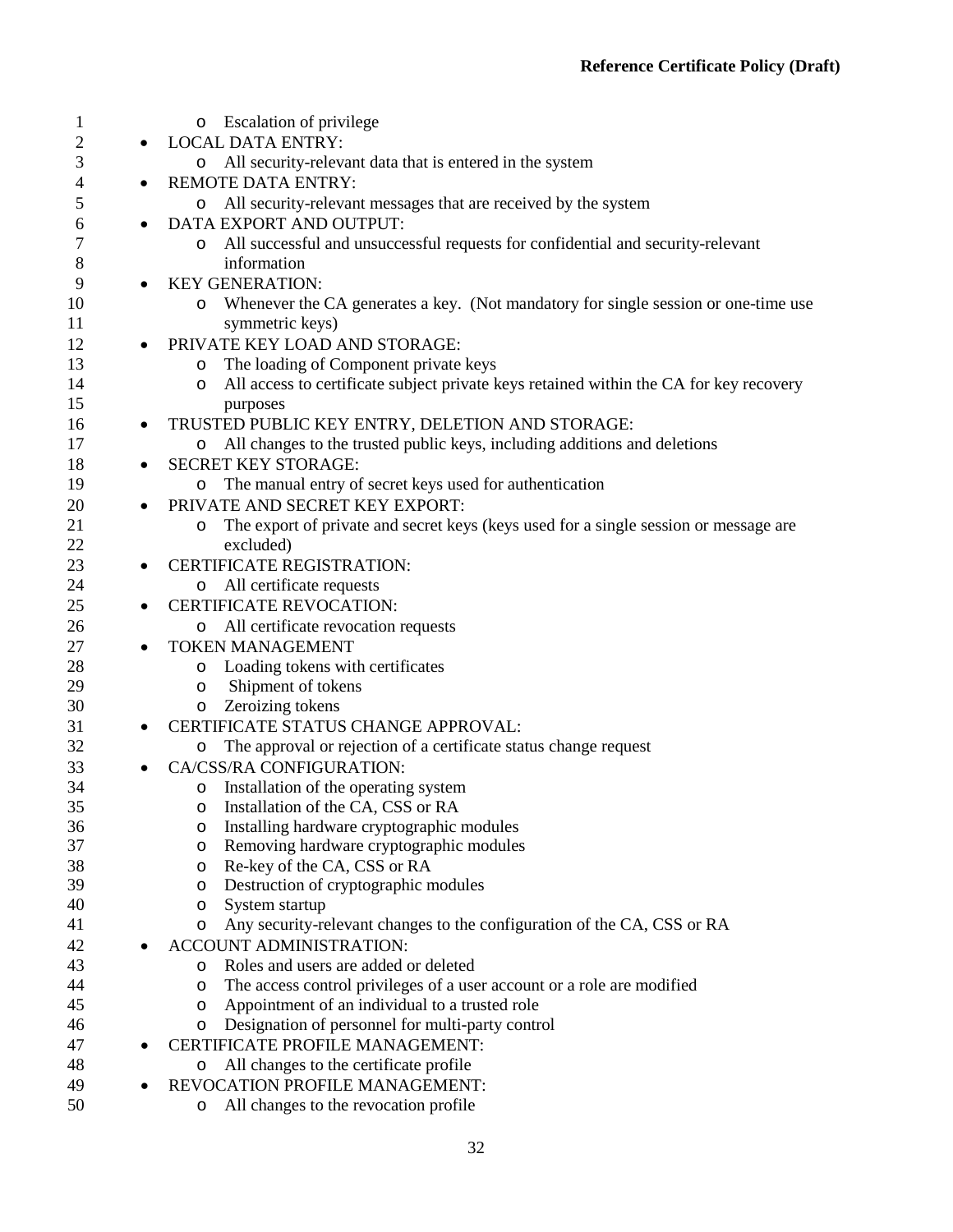| 1  | $\bullet$ |                                  | CERTIFICATE REVOCATION LIST PROFILE MANAGEMENT:                                   |  |
|----|-----------|----------------------------------|-----------------------------------------------------------------------------------|--|
| 2  |           | O                                | All changes to the certificate revocation list profile                            |  |
| 3  |           | <b>MISCELLANEOUS:</b>            |                                                                                   |  |
| 4  |           | $\circ$                          | Receipt of hardware / software                                                    |  |
| 5  |           | $\circ$                          | Backing up CA, CSS or RA internal database                                        |  |
| 6  |           | $\circ$                          | Restoring CA, CSS or RA internal database                                         |  |
| 7  |           | O                                | File manipulation (e.g., creation, renaming, moving)                              |  |
| 8  |           | $\circ$                          | Posting of any material to a repository                                           |  |
| 9  |           | $\circ$                          | Access to CA, CSS or RA internal database                                         |  |
| 10 |           | O                                | All certificate compromise notification requests                                  |  |
| 11 |           | $\circ$                          | Configuration changes to the CA, CSS or RA server involving:                      |  |
| 12 |           | O                                | Hardware                                                                          |  |
| 13 |           | $\circ$                          | Software                                                                          |  |
| 14 |           | $\circ$                          | Operating system                                                                  |  |
| 15 |           | $\circ$                          | Patches                                                                           |  |
| 16 |           | $\circ$                          | Security profiles                                                                 |  |
| 17 |           | PHYSICAL ACCESS / SITE SECURITY: |                                                                                   |  |
| 18 |           |                                  | o Personnel access to room housing CA, CSS, or RA                                 |  |
| 19 |           | $\circ$                          | Access to the CA, CSS, or RA server                                               |  |
| 20 |           |                                  | o Known or suspected violations of physical security                              |  |
| 21 |           | $\circ$                          | Any removal or addition of equipment to the CA/CSS/RA enclosure. (Equipment sign- |  |
| 22 |           |                                  | out and return)                                                                   |  |
| 23 |           |                                  | <b>ANOMALIES:</b>                                                                 |  |
| 24 |           | O                                | Software error conditions                                                         |  |
| 25 |           | O                                | Software check integrity failures                                                 |  |
| 26 |           | $\circ$                          | Receipt of improper messages                                                      |  |
| 27 |           | O                                | Misrouted messages                                                                |  |
| 28 |           | $\circ$                          | Network attacks (suspected or confirmed)                                          |  |
| 29 |           | $\circ$                          | Equipment failure                                                                 |  |
| 30 |           | $\circ$                          | Electrical power outages                                                          |  |
| 31 |           | $\circ$                          | Uninterruptible power supply (UPS) failure                                        |  |
| 32 |           | $\circ$                          | Obvious and significant network service or access failures                        |  |
| 33 |           | $\circ$                          | Violations of certificate policy                                                  |  |
| 34 |           | $\circ$                          | Violations of certification practice statement                                    |  |
| 35 |           | $\circ$                          | Resetting operating system clock                                                  |  |
| 36 | 5.4.2     |                                  | <b>Frequency of Processing Log</b>                                                |  |

 The audit log shall be reviewed at least once every <number> days. All significant events shall be explained in an audit log summary. Actions taken as a result of these reviews shall be documented.

Such reviews involve verifying that the log has not been tampered with and then briefly inspecting all log

entries, with a more thorough investigation of any alerts or irregularities in the logs. A statistically

significant portion of the security audit data generated by the CA, CSS and RA since the last review shall

be examined. This amount will be described in the CPS.

 Real-time automated analysis tools should be used. All alerts generated by such a systems shall be analyzed.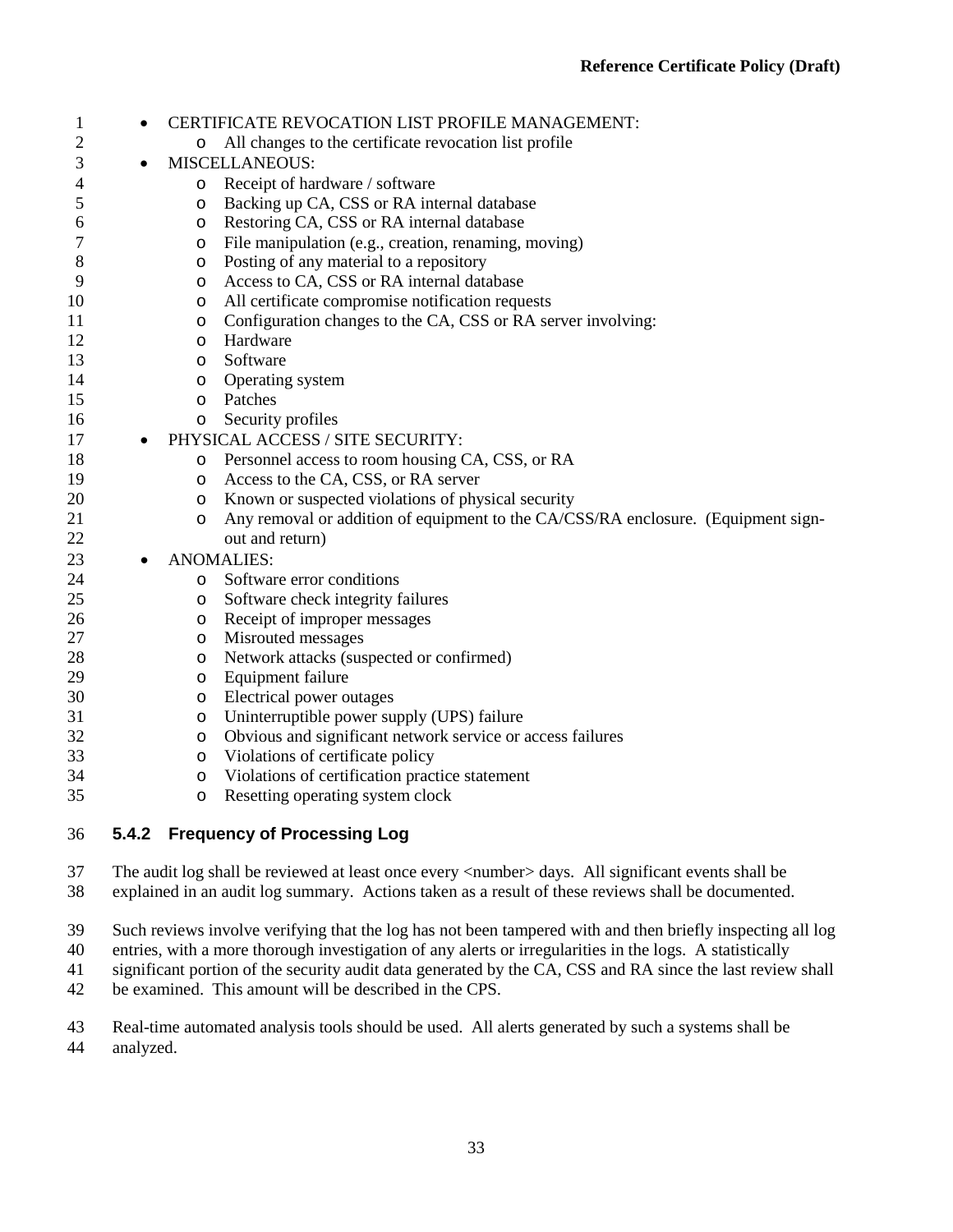## **5.4.3 Retention Period for Audit Log**

- 2 Audit logs shall be retained on-site for at least <number> days in addition to being archived as described
- in section [5.5.](#page-43-0) The individual who removes audit logs from the CA system shall be an official different
- from the individuals who, in combination, command the CA signature key. For the CSS and RA, a
- System Administrator other than the CSS operator or RA shall be responsible for managing the audit log.

### **5.4.4 Protection of Audit Log**

- The security audit data shall not be open for reading or modification by any human, or by any automated process, other than those that perform security audit processing.
- Electronic logs shall be protected to prevent alteration and detect tampering. Examples include digitally
- signing audit records or the use of a data diode to transfer logs to a separate system to prevent
- modification after the log is written to media.
- Physical logbooks shall implement controls to allow for the detection of the removal of pages or deletion of entries.
- Security audit data shall be moved to a safe, secure storage location separate from the location where the data was generated.
- CA/CSS/RA system configuration and procedures must be implemented together to ensure that only
- authorized people archive or delete security audit data. Procedures must be implemented to protect
- archived data from deletion or destruction before the end of the security audit data retention period (note
- that deletion requires modification access).

## **5.4.5 Audit Log Backup Procedures**

 Audit logs and audit summaries shall be backed up at least every <number> days. A copy of the audit log 22 shall be sent off-site every  $\langle$  number  $>$  days.

## **5.4.6 Audit Collection System (Internal vs. External)**

- The audit log collection system may or may not be external to the CA/CSS/RA system. Automated audit
- processes shall be invoked at system or application startup, and cease only at system or application
- shutdown. Audit collection systems shall be configured such that security audit data is protected against
- loss (e.g., overwriting or overflow of automated log files). Should it become apparent that an automated
- audit system has failed; CA/CSS/RA operations shall be suspended until the security audit capability can
- be restored.

## **5.4.7 Notification to Event-Causing Subject**

 There is no requirement to notify a subject that an event was audited. Real-time alerts are neither required nor prohibited by this policy.

### **5.4.8 Vulnerability Assessments**

The CA shall perform routine self-assessments of security controls.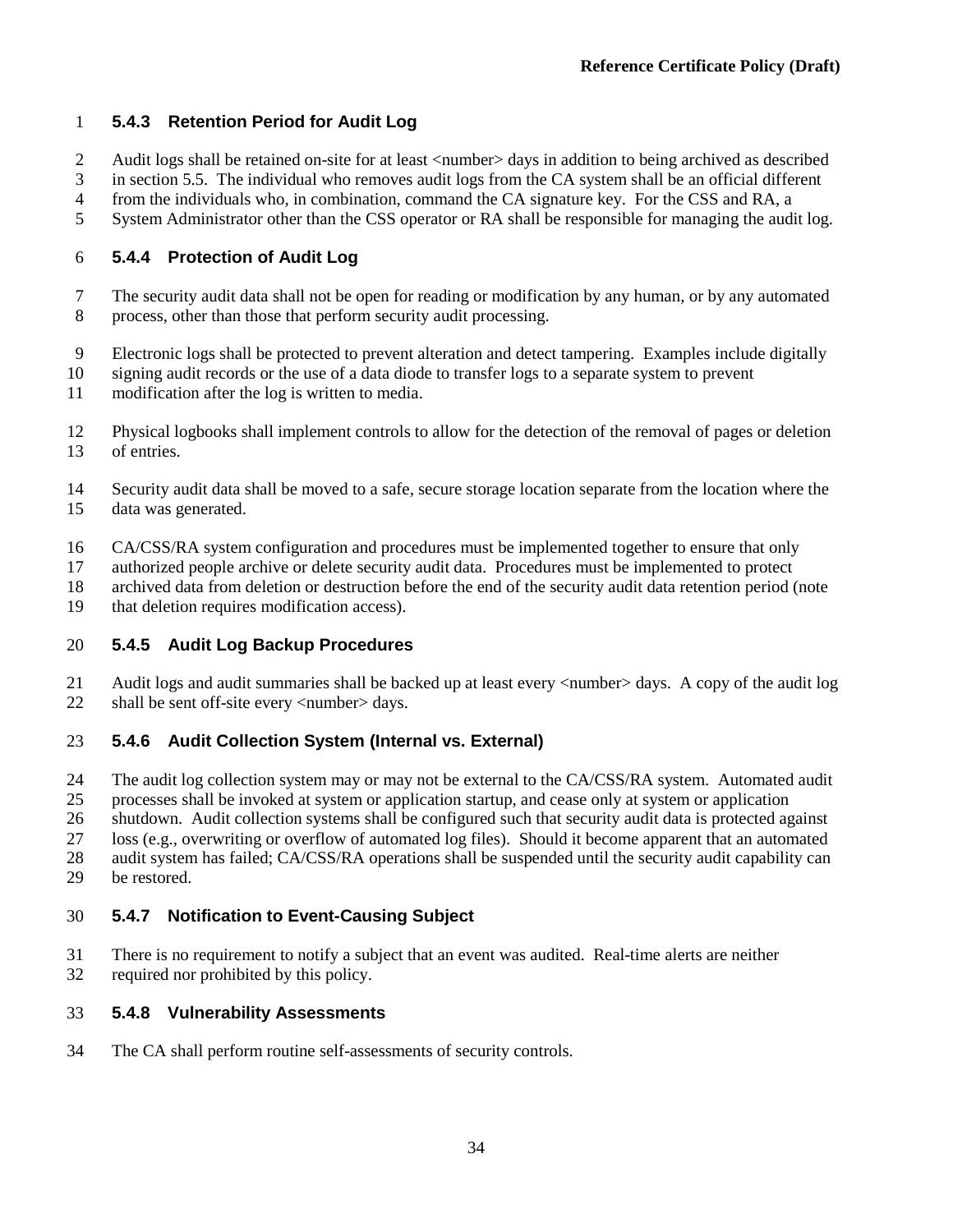### <span id="page-43-0"></span>**5.5 Records Archival**

### **5.5.1 Types of Events Archived**

CA/CSS/RA archive records shall be sufficiently detailed to determine the proper operation of the

- CA/CSS/RA and the validity of any certificate (including those revoked or expired) issued by the CA. At
- a minimum, the following data shall be recorded for archive:
- CA/CSS/RA accreditation (if applicable)
- Certificate policy
- 8 Certification practice statement
- Contractual obligations
- 10 Other agreements concerning operations of the CA/CSS/RA
- 11 System and equipment configuration
- Subscriber identity authentication data as per section [3.2.3](#page-17-0)
- Documentation of receipt and acceptance of certificates (if applicable)
- 14 Subscriber agreements
- Documentation of receipt of tokens
- 16 All CRLs issued and/or published
- 17 All Audit logs
- Other data or applications to verify archive contents
- Compliance Auditor reports
- Any changes to the Audit parameters, e.g. audit frequency, type of event audited
- 21 Any attempt to delete or modify the Audit logs
- 22 All access to certificate subject private keys retained within the CA for key recovery purposes
- 23 All changes to the trusted public keys, including additions and deletions
- Remedial action taken as a result of violations of physical security
- Violations of Certificate Policy
- Violations of Certification Practice Statement
- 27 Many other relevant CA operations events are recorded in the audit logs, and archived with those logs.

### **5.5.2 Retention Period for Archive**

Archive records must be kept for a minimum of <10-20> years and <6> months without any loss of data.

### **5.5.3 Protection of Archive**

No unauthorized user shall be permitted to write to, modify, or delete the archive. For the CA and CSS,

- the authorized individuals are Security Auditors. For the RA, authorized individuals are someone other than the RA.
- For the CA/CSS/RA, archived records may be moved to another medium. The contents of the archive
- shall not be released except in accordance with section[s 9.3a](#page-73-0)nd [9.4.](#page-74-0) Records of individual transactions
- may be released upon request of any subscribers involved in the transaction or their legally recognized
- agents.
- Archive media shall be stored in a safe, secure storage facility separate from the CA/CSS/RA with
- physical and procedural security controls equivalent to or better than those of the CA/CSS/RA. If the
- original media cannot retain the data for the required period, a mechanism to periodically transfer the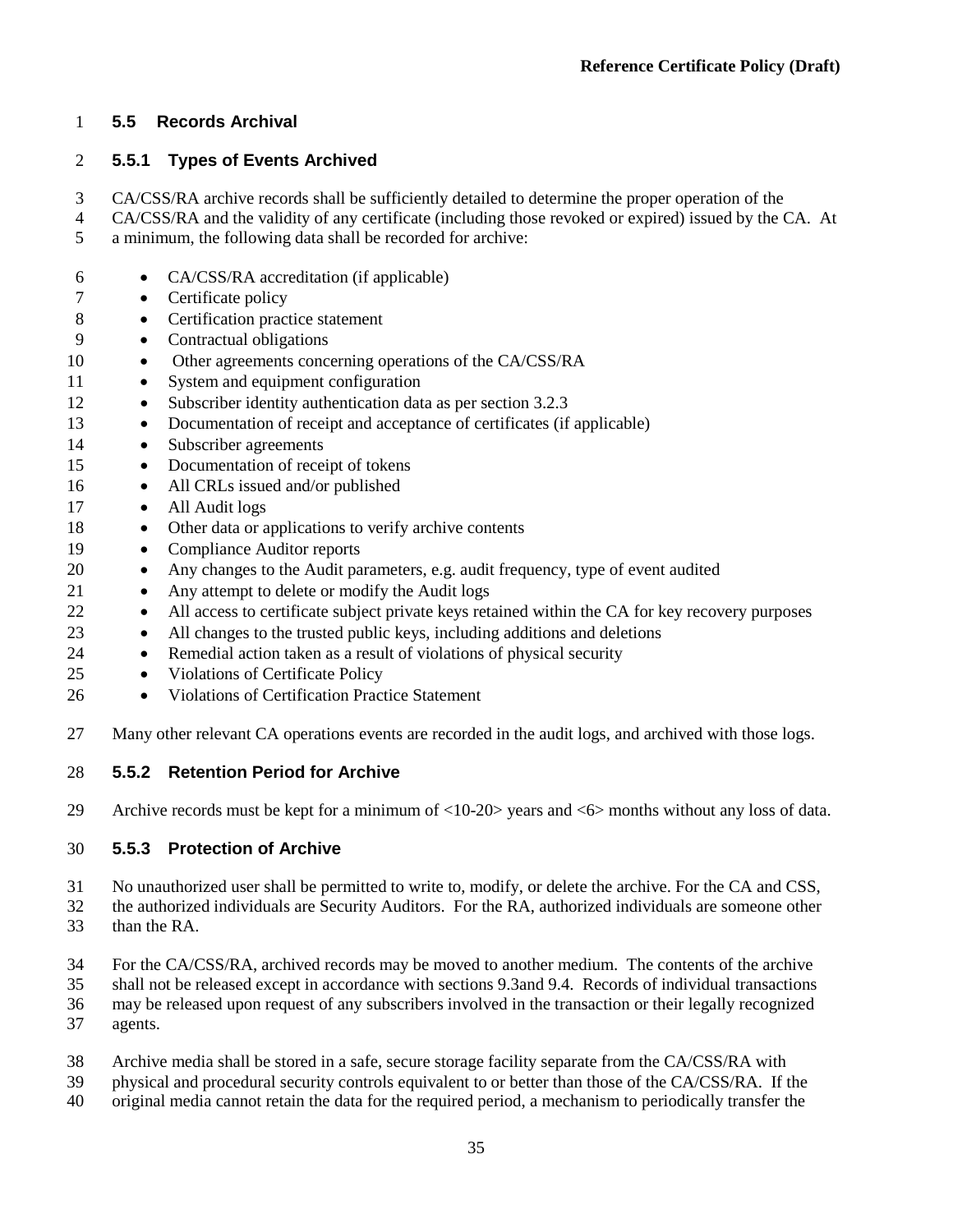archived data to new media shall be defined by the archive site.

### **5.5.4 Archive Backup Procedures**

 The CPS or a referenced document shall describe how archive records are backed up, and how the archive backups are managed.

### **5.5.5 Requirements for Time-Stamping of Records**

 CA/CSS/RA archive records shall be automatically time-stamped as they are created. The CPS shall describe how system clocks used for time-stamping are maintained in synchrony with an authoritative time standard.

### **5.5.6 Archive Collection System (Internal or External)**

Archive data may be collected in any expedient manner.

### **5.5.7 Procedures to Obtain and Verify Archive Information**

 Procedures, detailing how to create, verify, package, transmit, and store the CA archive information, shall be published in the CPS.

### **5.6 Key Changeover**

- To minimize risk from compromise of a CA's private signing key, that key may be changed often. From
- that time on, only the new key will be used to sign CA and subscriber certificates. If the old private key is
- used to sign OCSP responder certificates or CRLs that cover certificates signed with that key, the old key

must be retained and protected.

- The CA's signing key shall have a validity period as described in section [6.3.2.](#page-53-0)
- When a CA updates its private signature key and thus generates a new public key, the CA shall notify all
- CAs, RAs, and subscribers that rely on the CA's certificate that it has been changed. When a CA that
- distributes self-signed certificates updates its private signature key, the CA shall generate key rollover
- certificates, where the new public key is signed by the old private key, and vice versa. This permits
- acceptance of newly issued certificates and CRLs without distribution of the new self-signed certificate to
- current users. Key rollover certificates are optional for CAs that do not distribute self-signed certificates.

### <span id="page-44-0"></span>**5.7 Compromise and Disaster Recovery**

### **5.7.1 Incident and Compromise Handling Procedures**

- CA organizations shall have an Incident Response Plan as specified in [SP 800-61] and a Disaster Recovery Plan.
- If compromise of a CA is suspected, an independent, third-party investigation shall be performed in order
- to determine the nature and the degree of damage. Certificates issued off that CA shall be stopped
- immediately upon detection of a compromise. If a CA private signing key is suspected of compromise,
- the procedures outlined in Section [5.7.3](#page-45-0) shall be followed. Otherwise, the scope of potential damage shall
- be assessed in order to determine if the CA needs to be rebuilt, only some certificates need to be revoked,
- and/or the CA private key needs to be declared compromised. The independent, third-party investigating
- party shall make the determination that a CA private key has been compromised.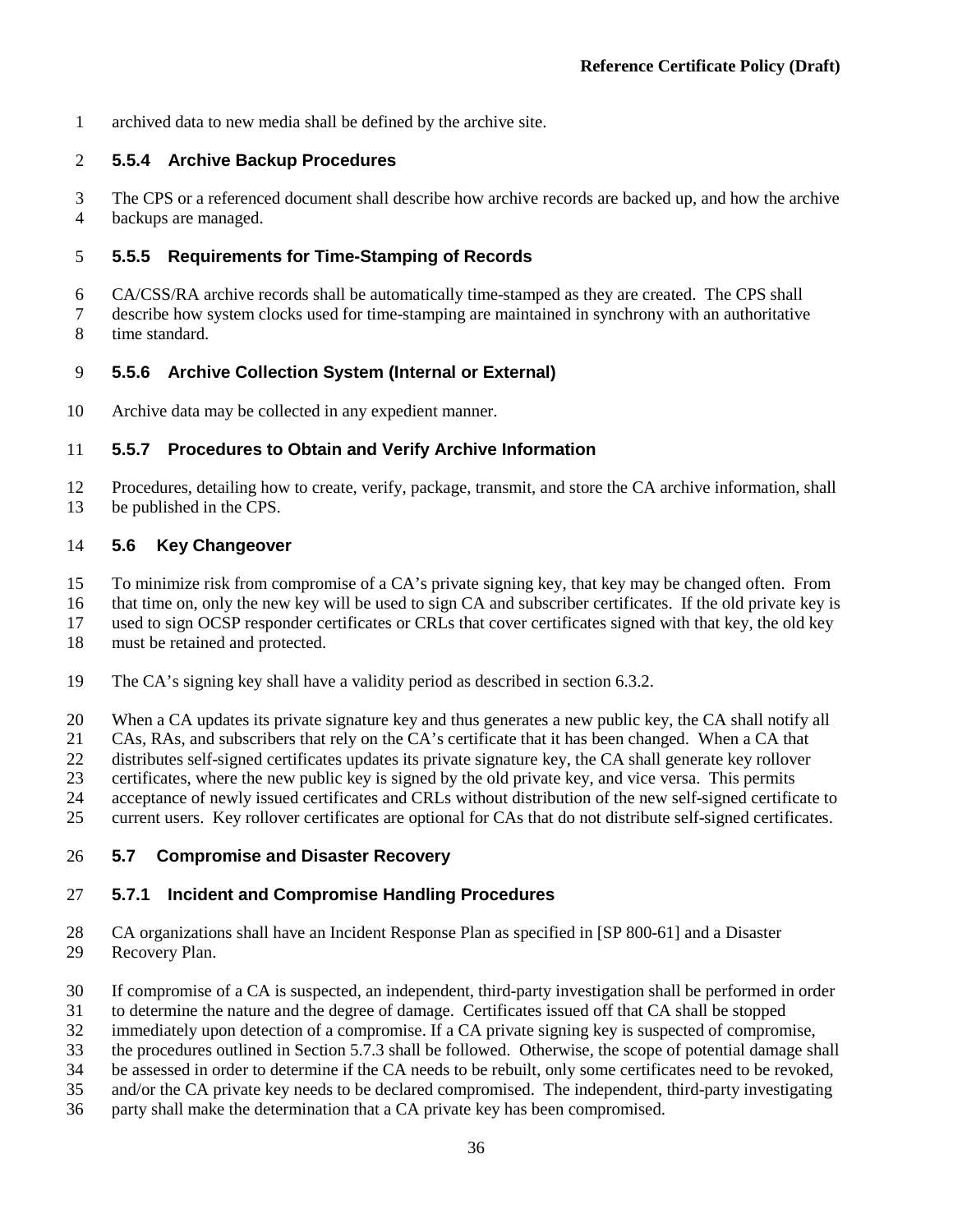- In case of a CSS key compromise, all certificates issued to the CSS shall be revoked and the revocation
- information shall be published immediately in the most expeditious manner. Subsequently, the CSS shall
- be re-keyed.

 The vendor shall notify the trust anchor managers in the case of a root CA or notify the superior CA in the case of a subordinate CA if any of the following occur:

- Suspected or detected compromise of any CA system or subsystem
- Physical or electronic penetration of any CA system or subsystem
- Successful denial of service attacks on any CA system or subsystem
- Any incident preventing a CA from issuing and publishing a CRL or OCSP prior to the time indicated in the *nextUpdate* field in the currently published CRL or OCSP suspected or detected compromise of a certificate status server (CSS) if
- 
- 12 o the CSS certificate has a lifetime of more than  $\langle 72 \rangle$  hours; and<br>13 o the CSS certificate cannot be revoked (e.g., an OCSP responder
- o the CSS certificate cannot be revoked (e.g., an OCSP responder certificate with the *id-pkix-ocsp-nocheck* extension)

## **5.7.2 Computing Resources, Software, and/or Data Are Corrupted**

 When computing resources, software, and/or data are corrupted, CAs operating under this policy shall respond as follows:

- 18 Notify trust anchor managers or the superior CA as soon as possible.
- Ensure that the system's integrity has been restored prior to returning to operation and determine the extent of loss of data since the last point of backup.
- 21 If the CA signing keys are not destroyed, the integrity of the system has been restored, and the risk is deemed negligible, reestablish CA operations, giving priority to the ability to generate certificate status information within the CRL issuance schedule.
- <sup>24</sup> If the CA signing keys are destroyed, the integrity of the system cannot be restored, or the risk is deemed substantial, reestablish CA operations as quickly as possible, giving priority to the generation of a new CA signing key pair.

## <span id="page-45-0"></span>**5.7.3 Entity (CA) Private Key Compromise Procedures**

## **5.7.3.1 Root CA Compromise Procedures**

In the case of the Root CA compromise, the vendor shall notify the trust anchor managers and relying

parties via public announcement, and any cross-certified PKIs, of the Root CA compromise so that they

can revoke any cross certificates issued to the Root CA or any Subordinate CAs and notify all Subscribers

- and Relying Parties to remove the trusted self-signed certificate from their trust stores. Notification shall
- be made in an authenticated and trusted manner. Initiation of notification to the trust anchor managers and any cross-certified PKIs shall be made at the earliest feasible time and shall not exceed <24> hours
- beyond determination of compromise or loss unless otherwise required by law enforcement. Initiation of
- notification to relying parties and subscribers may be made after mediations are in place to ensure
- continued operation of applications and services. If the cause of the compromise can be adequately
- 
- 38 addressed, and it is determined that the PKI can be securely re-established, the vendors shall then generate a new Root CA certificate, solicit requests and issue new Subordinate CA certificates, securely distribute a new Root CA certificate, solicit requests and issue new Subordinate CA certificates, securely distribute
- the new Root CA certificate, and re-establish any cross certificates.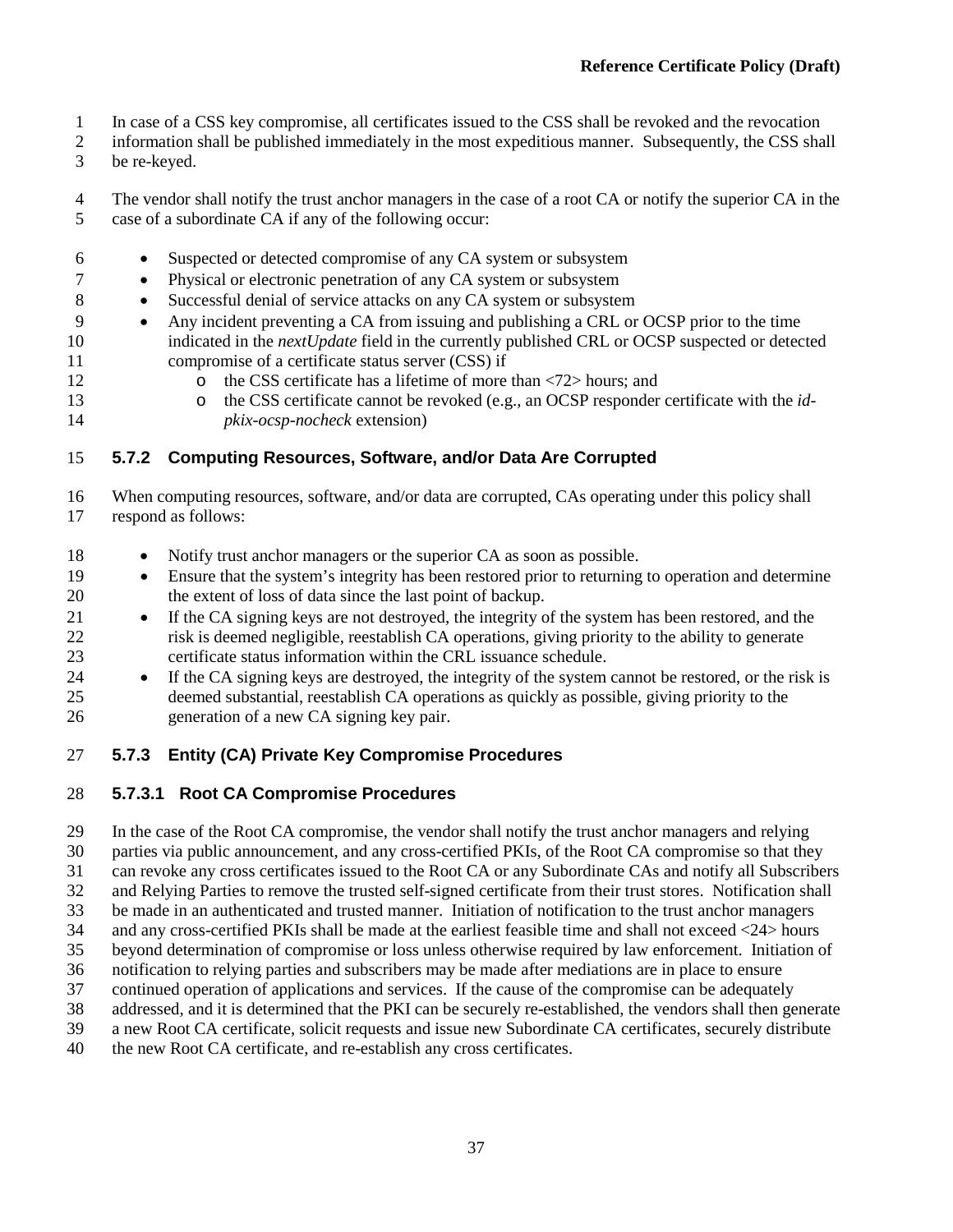## **5.7.3.2 Intermediate or Subordinate CA Compromise Procedures**

- In the event of an Intermediate or Subordinate CA key compromise, the CA vendor shall notify the trust
- anchor managers and Superior CA. The superior CA shall revoke that CA's certificate, and the
- revocation information shall be published immediately in the most expedient, authenticated, and trusted
- manner but within <18> hours after the notification. The Compromised CA vendor shall also investigate
- and report to the trust anchor mangers and Superior CA what caused the compromise or loss, and what measures have been taken to preclude recurrence. If the cause of the compromise can be adequately
- addressed and it is determined that the CA can be securely re-established, then, the CA shall be re-
- established. Upon re-establishment of the CA, new Subscriber certificates shall be requested and issued.
- For Subordinate CAs, when a Subscriber certificate is revoked because of compromise, suspected
- compromise, or loss of the private key, a CRL shall be published at the earliest feasible time by the
- supporting CA, but in no case more than 6 hours after notification.

### **5.7.3.3 CSS Compromise Procedures**

- In case of a CSS key compromise, the CA that issued the CSS a certificate shall revoke that certificate,
- and the revocation information shall be published immediately in the most expedient, authenticated, and
- trusted manner. The CSS shall subsequently be re-keyed. If the CSS is self-signed and the CSS
- certificate expiration is more than <7> days away, the vendor shall immediately notify the trust anchor
- managers, relying parties, and any cross-certified PKIs of the CSS compromise so that they can notify all
- Subscribers and Relying Parties to remove trust in the CSS certificate from each Relying Party
- application, and install the re-keyed certificate.
- It is recommended that the CSS have certificates with shorter lifetimes. A shorter lifetime minimizes the 22 time that a compromised certificate is available.

## **5.7.3.4 RA Compromise Procedures**

- In case of an RA compromise, the CA shall disable the RA. In the case that an RA's key is compromised,
- the CA that issued the RA certificate shall revoke it, and the revocation information shall be published
- within <24> hours in the most expedient, authenticated, and trusted manner. The compromise shall be
- investigated by the CA in order to determine the actual or potential date and scope of the RA
- compromise. All certificates approved by that RA since the date of actual or potential RA compromise
- shall be revoked. In the event that the scope is indeterminate, then the CA compromise procedures in
- Section 5.7.3.2 shall be followed.

## **5.7.4 Business Continuity Capabilities after a Disaster**

- CAs shall be required to maintain a Disaster Recovery Plan.
- In the case of a disaster in which the CA equipment is damaged and inoperative, the CA operations shall
- be re-established as quickly as possible, giving priority to the ability to revoke Subscriber's certificates.
- If the CA cannot re-establish revocation capabilities prior to date and time specified in the *nextUpdate*
- field in the currently published CRL issued by the CA, then the inoperative status of the CA shall be
- reported to the trust anchor managers and Superior CA. The trust anchor managers and Superior CA shall
- decide whether to declare the CA private signing key as compromised and re-establish the CA keys and
- certificates, or allow additional time for reestablishment of the CA's revocation capability.
- In the case of a disaster whereby a CA installation is physically damaged and all copies of the CA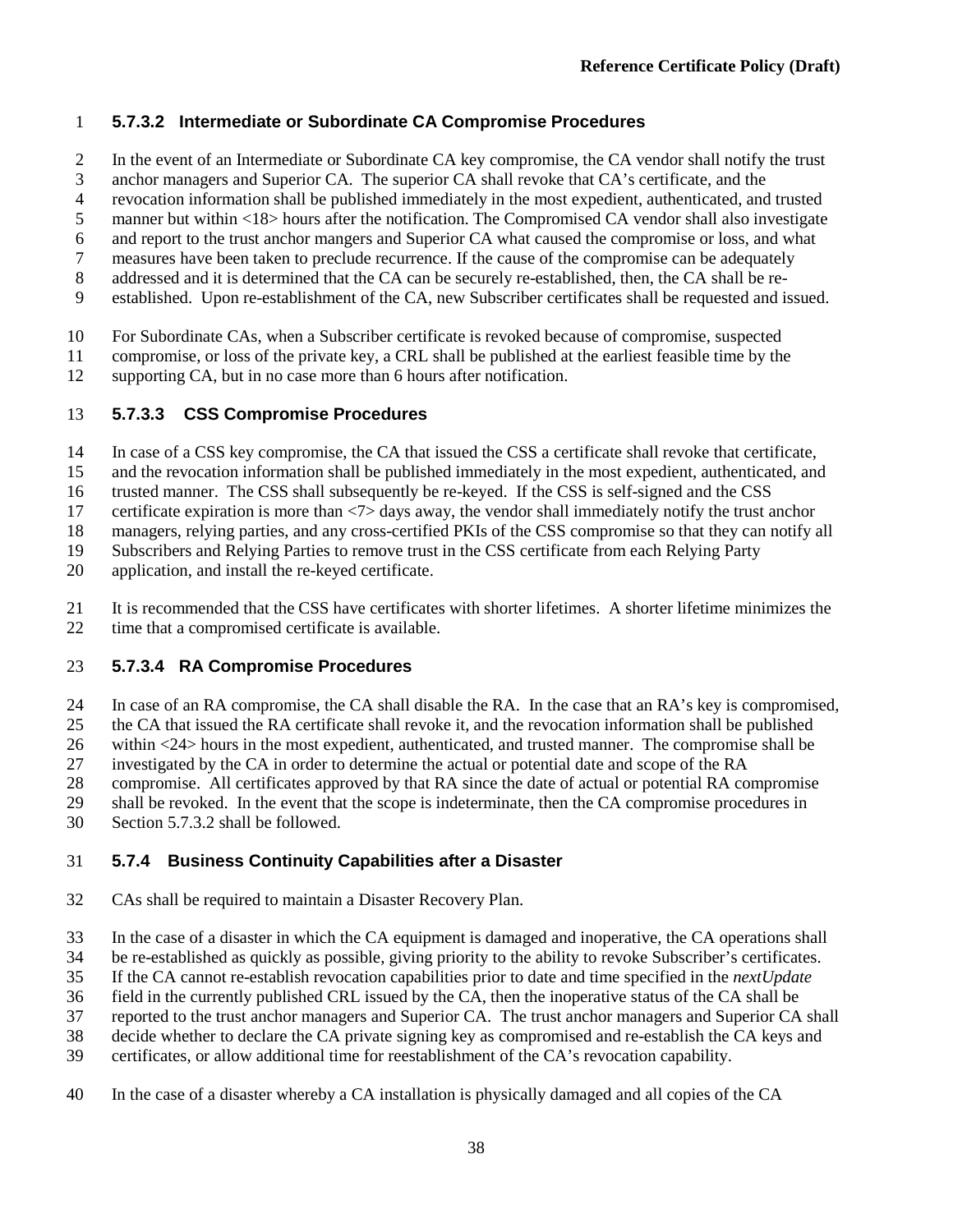- signature key are destroyed as a result, the CA shall request that its certificates be revoked. The CA
- installation shall then be completely rebuilt by re-establishing the CA equipment, generating new private
- and public keys, being re-certified, and re-issuing all cross certificates. Finally, all Subscriber certificates
- will be re-issued. In such events, any Relying Parties who continue to use certificates signed with the
- destroyed private key do so at their own risk, and the risk of others to whom the data is forwarded, as no
- revocation information will be available (if the CRL signing key was destroyed).

### **5.8 CA or RA Termination**

- When a CA operating under this policy terminates operations before all certificates have expired, Entities will be given as much advance notice as circumstances permit.
- Prior to CA termination, notice shall be provided to all cross-certified CAs requesting revocation of all certificates issued to it. In addition:
- The CA shall issue a CRL revoking all unexpired certificates prior to termination. This CRL shall be available until all certificates issued by the CA expire.
- 14 The CA, CSS, and RA shall archive all audit logs and other records prior to termination
- The CA, CSS, and RA shall destroy all its private keys upon termination
- The CA, CSS, and RA archive records shall be transferred to an appropriate authority specified in the CPS
- If a Root CA is terminated, the Root CA shall use secure means to notify the subscribers to delete all trust anchors representing the terminated CA.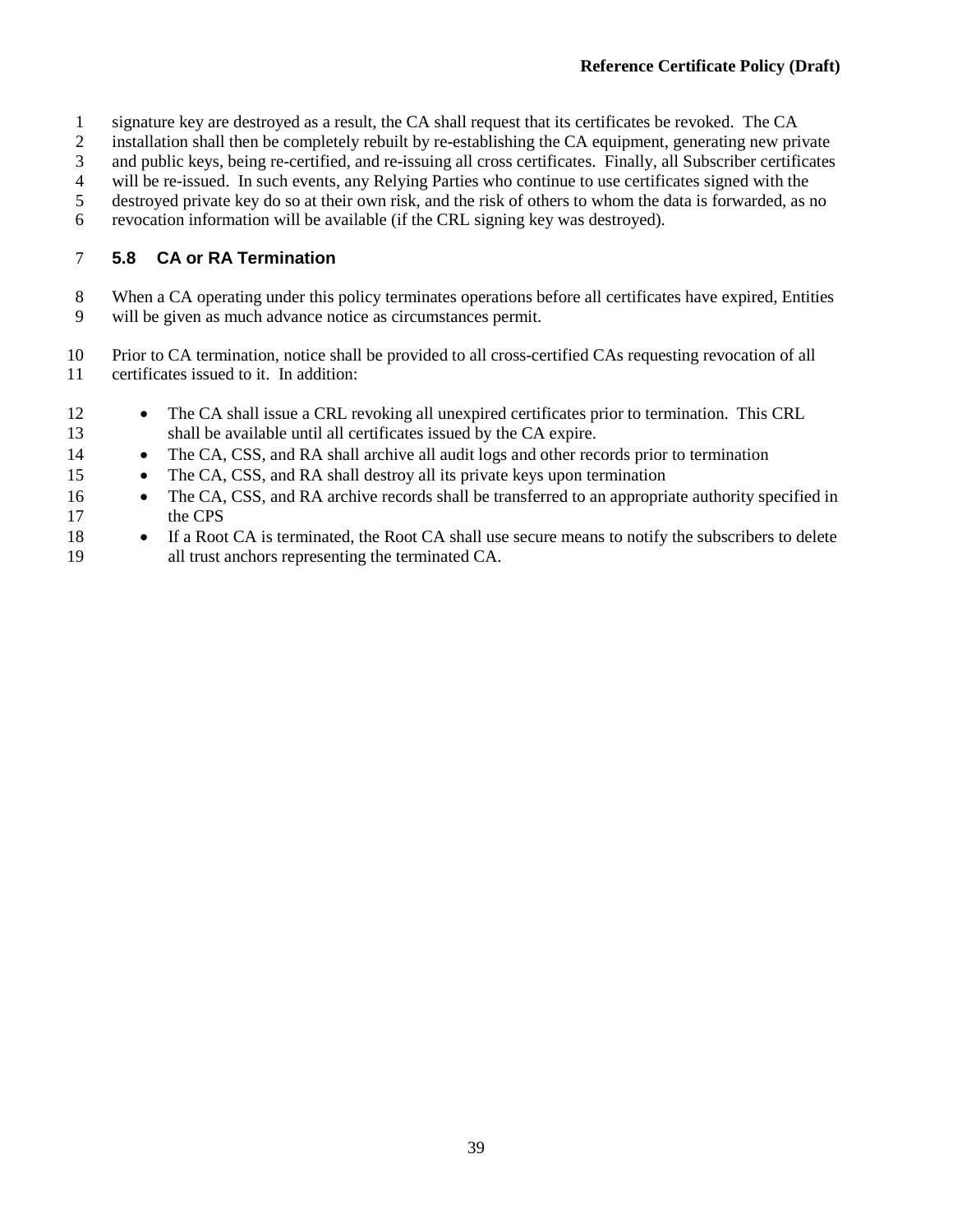### **6 Technical Security Controls**

### **6.1 Key Pair Generation and Installation**

#### **6.1.1 Key Pair Generation**

#### **6.1.1.1 CA Key Pair Generation**

Cryptographic keying material used by CAs to sign certificates, CRLs or status information shall be

 generated in [FIPS 140] Level 3 validated cryptographic modules. Multi-party control is required for CA key pair generation, as specified in section [6.2.2.](#page-51-0)

8 CA key pair generation must create a verifiable audit trail demonstrating that the security requirements

for procedures were followed. The documentation of the procedure must be detailed enough to show that

appropriate role separation was used. An independent third party shall validate the execution of the key

generation procedures either by witnessing the key generation or by examining the signed and

documented record of the key generation.

#### **6.1.1.2 RA Key Pair Generation**

 Cryptographic keying material used by RAs to sign request and authenticate to the CA shall be generated in [FIPS 140] Level 2 validated hardware cryptographic modules.

#### **6.1.1.3 Subscriber Key Pair Generation**

Subscriber key pair generation may be performed by the subscriber, CA, or RA. If the CA or RA

 generates subscriber key pairs, the requirements for key pair delivery specified in sectio[n 6.1.2](#page-48-0) must also be met.

[FIPS 140] validated software or hardware cryptographic modules shall be used to generate all subscriber

key pairs, as well as pseudo-random numbers and parameters used in key pair generation.

 *Instruction: If subscriber hardware tokens are required, then signature keys must be generated on the hardware token to support source authentication.*

### **6.1.1.4 CSS Key Pair Generation**

 Cryptographic keying material used by CSSes to sign status information shall be generated in [FIPS 140] Level 3 validated cryptographic modules.

#### <span id="page-48-0"></span>**6.1.2 Private Key Delivery to Subscriber**

 If subscribers generate their own key pairs, then there is no need to deliver private keys, and this section does not apply.

When CAs or RAs generate keys on behalf of the subscriber, then the private key must be delivered

31 securely to the subscriber. Private keys may be delivered electronically or may be delivered on a<br>32 hardware cryptographic module. In all cases, the following requirements must be met:

hardware cryptographic module. In all cases, the following requirements must be met:

 • Anyone who generates a private signing key for a subscriber shall not retain any copy of the signing key after delivery of the private signing key to the subscriber.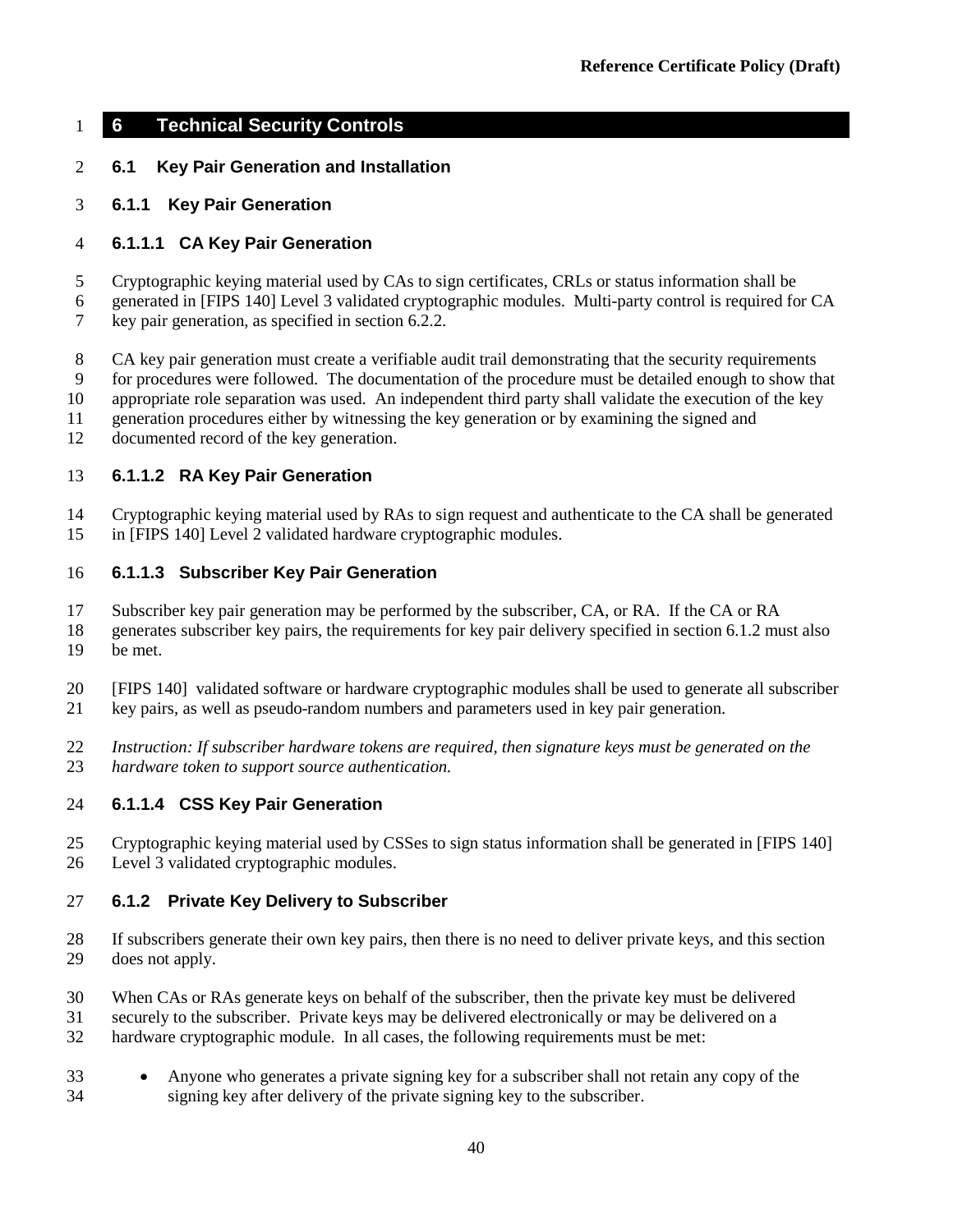- **1** The private key(s) must be protected from activation, compromise, or modification during the delivery process. • The subscriber shall acknowledge receipt of the private key(s). • Delivery shall be accomplished in a way that ensures that the correct keys and activation data are provided to the correct subscribers. 6 o For hardware modules, accountability for the location and state of the module must be maintained until the subscriber accepts possession of it. maintained until the subscriber accepts possession of it.
- 8 o For electronic delivery of private keys, the key material shall be encrypted using a FIPS-<br>9 approved cryptographic algorithm and key size at least as strong as the private key. approved cryptographic algorithm and key size at least as strong as the private key. Activation data shall be delivered using a separate secure channel.
- The CA must maintain a record of the subscriber acknowledgment of receipt of the key.

## **6.1.3 Public Key Delivery to Certificate Issuer**

Where key pairs are generated by the subscriber or RA, the public key and the subscriber's identity must

be delivered securely to the CA for certificate issuance. The delivery mechanism shall bind the

- subscriber's verified identity to the public key. If cryptography is used to achieve this binding, it must be at least as strong as the CA keys used to sign the certificate.
- 

## **6.1.4 CA Public Key Delivery to Relying Parties**

The public key of a root CA shall be provided to the subscribers acting as relying parties in a secure

manner so that it is not vulnerable to modification or substitution. Examples of acceptable methods for

- delivery of the public key include:
- 21 Secure distribution of self-signed certificates through secure out-of-band mechanisms;
- Comparison of the hash of the self-signed certificate against a hash value made available via authenticated out-of-band sources (note that hashes posted in-band along with the certificate are not acceptable as an authentication mechanism);

 When a CA updates its signature key pair, the key rollover certificates may be signed with the CA's current private key; in this case secure distribution is not required.

## **6.1.5 Key Sizes**

This CP requires use of RSA PKCS #1, RSASSA-PSS, DSA, or ECDSA signatures; additional

- restrictions on key sizes and hash algorithms are detailed below. Certificates issued under this policy shall contain RSA or elliptic curve public keys.
- Root CA certificates shall contain subject public keys of at least 2048 bits for RSA/DSA, at least 256 bits
- for elliptic curve, and be signed with the corresponding private key.
- CAs that generate certificates and CRLs under this policy should use the SHA-256, or SHA-384 hash
- algorithm when generating digital signatures. ECDSA signatures on certificates and CRLs shall be
- generated using SHA-256 or SHA-384, as appropriate for the key length. CAs that issue certificates
- signed with SHA-256 or SHA-384 must not issue certificates signed with SHA-1.
- 37 RSA signatures on CRLs that only provide status information for certificates that were generated using SHA-1 may continue to be generated using SHA-1. SHA-1 may continue to be generated using SHA-1.
- Where implemented, CSSs shall sign responses using the same signature algorithm, key size, and hash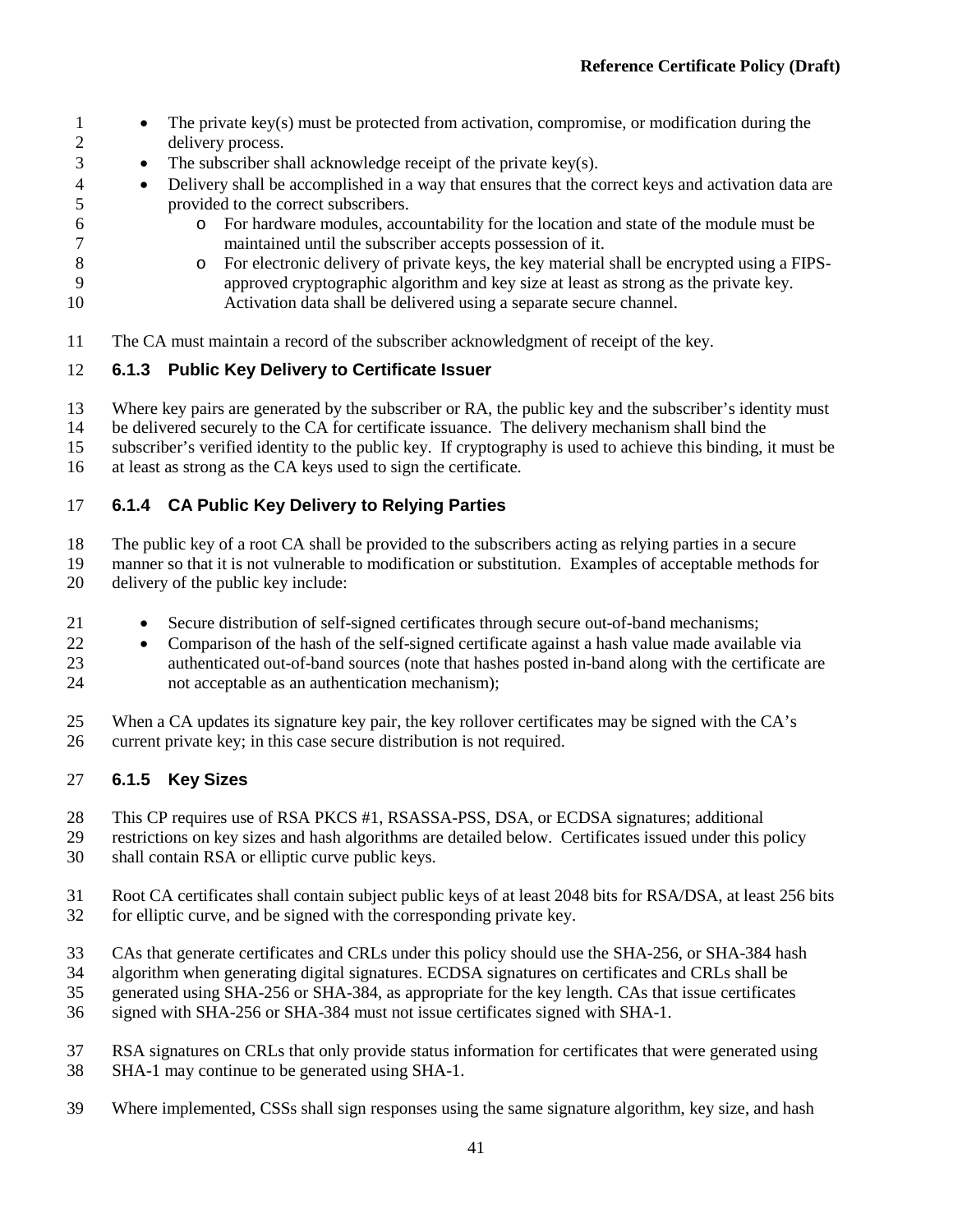algorithm used by the CA to sign CRLs.

## **6.1.6 Public Key Parameters Generation and Quality Checking**

Elliptic Curve public key parameters shall always be selected from the set specified in sectio[n 7.1.3.](#page-67-0)

## **6.1.7 Key Usage Purposes (as per X.509 v3 Key Usage Field)**

The use of a specific key is constrained by the key usage extension in the X.509 certificate. All

- certificates shall include a critical key usage extension.
- Public keys that are bound into user certificates shall be used only for signing or encrypting, but not both.

User certificates that contain signature keys shall assert the *digitalSignature* bit. User certificates that

contain RSA public keys that are to be used for key transport shall assert the *keyEncipherment* bit. User

certificates that contain elliptic curve public keys that are to be used for key agreement shall assert the

- *keyAgreement* bit.
- Public keys that are bound into CA certificates shall be used only for signing certificates and status
- information (e.g., CRLs). CA certificates whose subject public key is to be used to verify other

certificates shall assert the *keyCertSign* bit. CA certificates whose subject public key is to be used to

- verify CRLs shall assert the *cRLSign* bit. CA certificates whose subject public key is to be used to verify
- Online Certificate Status Protocol (OCSP) responses shall assert the *digitalSignature* bit.
- Public keys that are bound into device, applications, and service certificates may be used for digital
- signature (including authentication), key management, or both. Device certificates to be used for digital
- signatures shall assert the *digitalSignature* bit. Device certificates that contain RSA public keys that are
- to be used for key transport shall assert the *keyEncipherment* bit. Device certificates that contain elliptic
- curve public keys that are to be used for key agreement shall assert the *keyAgreement* bit. Device
- certificates to be used for both digital signatures and key management shall assert the *digitalSignature* bit
- and either the *keyEncipherment* (for RSA) or *keyAgreement* (for elliptic curve) bit. Device certificates
- shall not assert the *nonRepudiation* bit.

The *dataEncipherment*, *encipherOnly*, and *decipherOnly* bits shall not be asserted in certificates issued

 under this policy. In addition, *anyExtendedKeyUsage* shall not be asserted in extended key usage extensions.

# **6.2 Private Key Protection and Cryptographic Module Engineering Controls**

# <span id="page-50-0"></span>**6.2.1 Cryptographic Module Standards and Controls**

- CAs shall use a [FIPS 140] Level 3 or higher validated hardware cryptographic module for signing
- operations. RAs shall use a [FIPS 140] Level 2 or higher validated hardware cryptographic module for
- signing operations.
- CSSes that provide status information shall use a [FIPS 140] Level 3 or higher validated hardware cryptographic module for signing operations.
- Subscribers shall use a [FIPS 140] Level 1 or higher validated cryptographic module for all
- cryptographic operations.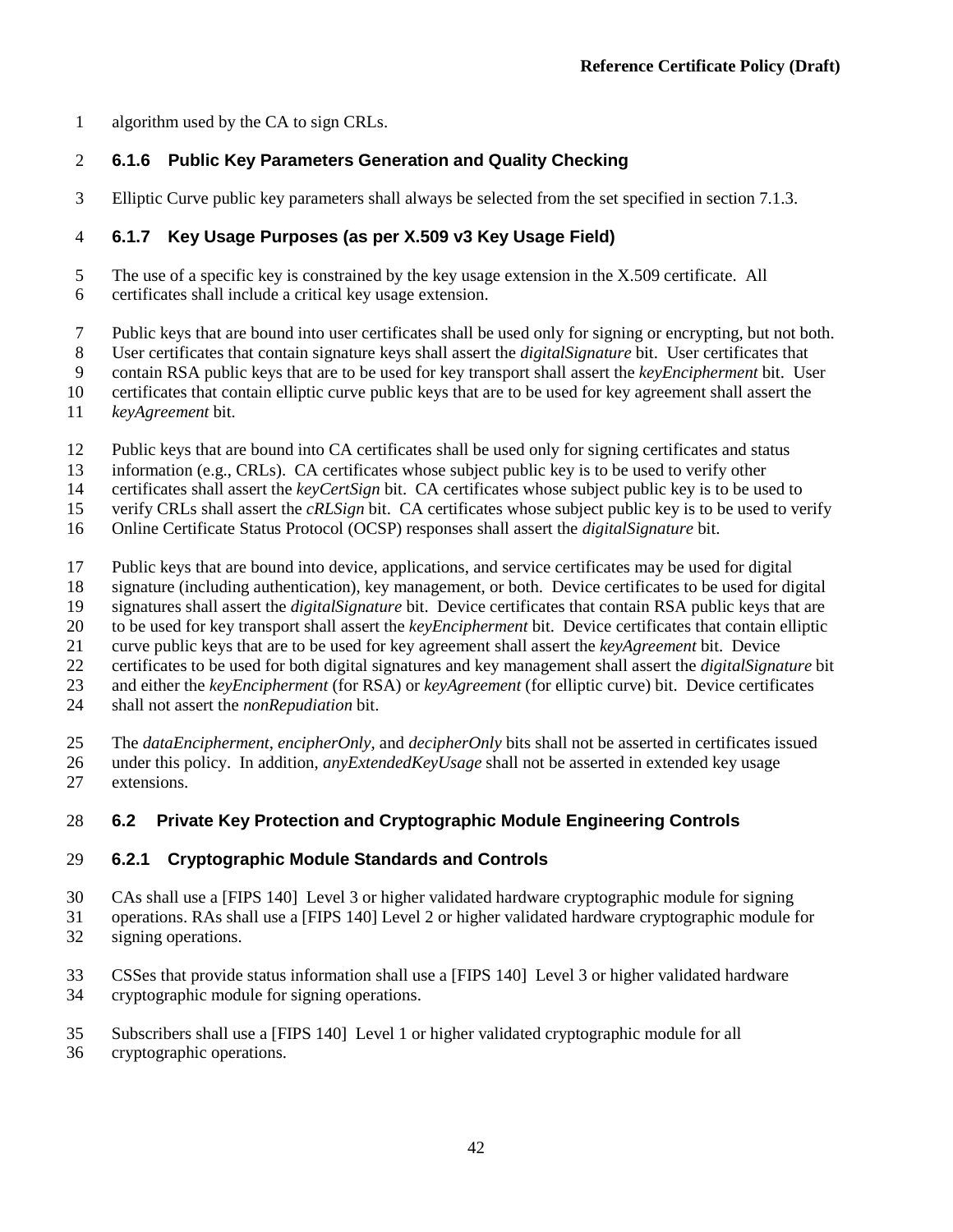## <span id="page-51-0"></span>**6.2.2 Private Key (N of M) Multi-Person Control**

A single person shall not be permitted to activate or access any cryptographic module that contains the

complete CA signing key. CA signing keys may be backed up only under two-person control. Access to

CA signing keys backed up for disaster recovery shall be under at least two-person control. The names of

the parties used for two-person control shall be maintained on a list that shall be made available for

inspection during compliance audits.

## **6.2.3 Private Key Escrow**

- CA private keys are never escrowed.
- Subscriber key management keys may be escrowed to provide key recovery as described in section

4.12.1. If a device has a separate key management key certificate, the key management private key may

be escrowed. The private key associated with a certificate that asserts a digitalSignatrue key usage shall

not be escrowed.

# **6.2.4 Private Key Backup**

# <span id="page-51-1"></span>**6.2.4.1 Backup of CA Private Signature Key**

The CA private signature keys shall be backed up under the same multiparty control as the original

signature key. At least one copy of the private signature key shall be stored off-site. All copies of the CA

private signature key shall be accounted for and protected in the same manner as the original. Backup

procedures shall be included in the CA's CPS.

# **6.2.4.2 Backup of Human Subscriber Private Keys**

Backed up human subscriber private keys shall not be stored in plaintext form outside the cryptographic

 module. Storage must ensure security controls consistent with the protection provided by the subscriber's cryptographic module.

# **6.2.4.3 Backup of CSS Private Key**

 CSS private keys may be backed up. If backed up, all copies shall be accounted for and protected in the same manner as the original.

# **6.2.4.4 Backup of Device Private Keys**

Device private keys may be backed up or copied, but must be held under the control of the device's AOR.

28 Backed up device private keys shall not be stored in plaintext form outside the cryptographic module.<br>29 Backup copies shall be controlled at the same security level as the original cryptographic module.

Backup copies shall be controlled at the same security level as the original cryptographic module.

# **6.2.5 Private Key Archival**

CA private signature keys and subscriber private signature keys shall not be archived. CAs that retain

subscriber private encryption keys for business continuity purposes shall archive such subscriber private

keys in accordance with section [5.5.](#page-43-0)

# **6.2.6 Private Key Transfer into or from a Cryptographic Module**

CA private keys may be exported from the cryptographic module only to perform CA key backup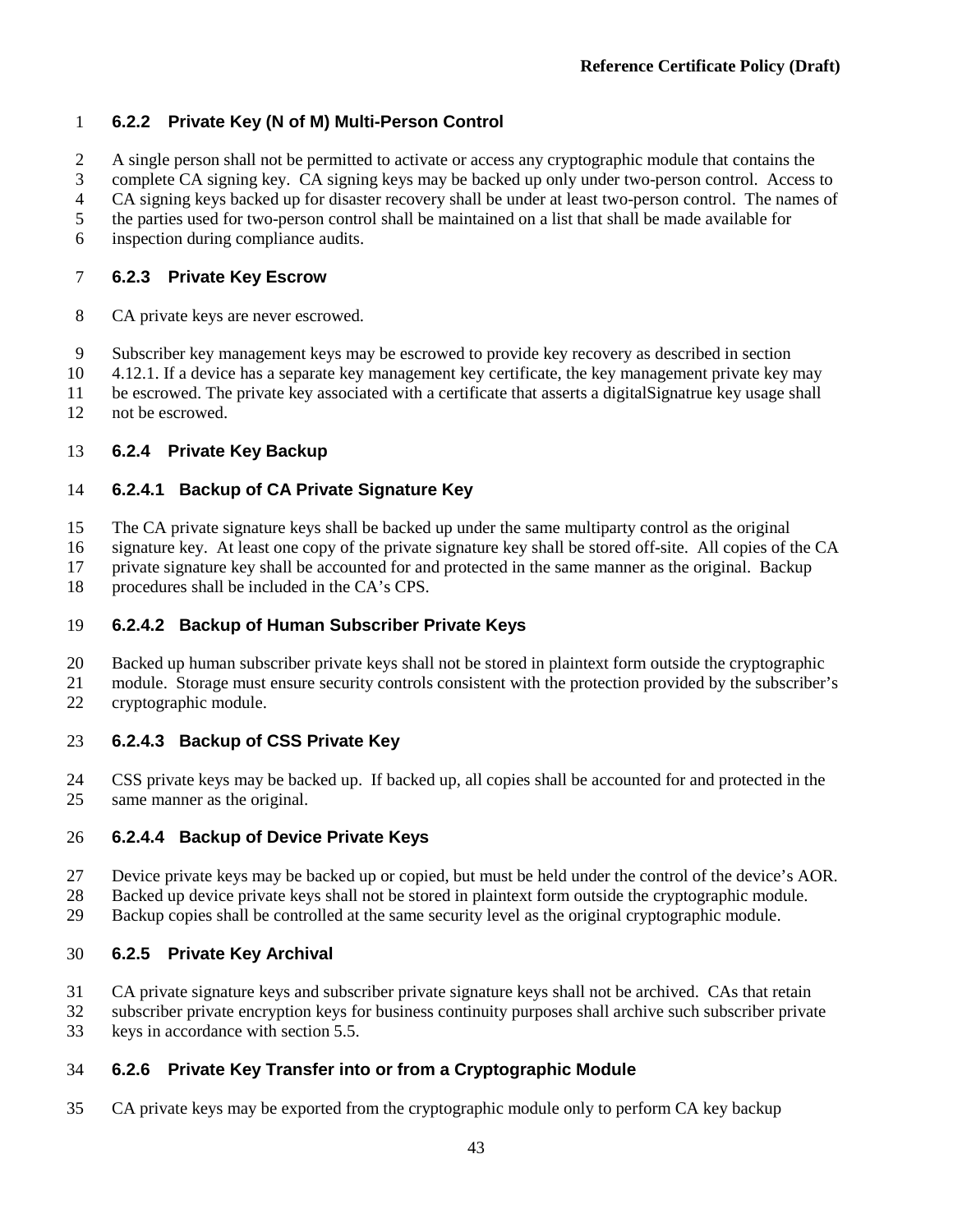- procedures as described in Section [6.2.4.1.](#page-51-1) At no time shall the CA private key exist in plaintext outside
- the cryptographic module.
- All other keys shall be generated by a cryptographic module. In the event that a private key is to be
- transported from one cryptographic module to another, the private key must be encrypted during
- transport; private keys must never exist in plaintext form outside the cryptographic module boundary.
- Symmetric keys used to encrypt other private keys for transport must be protected from disclosure.

# **6.2.7 Private Key Storage on Cryptographic Module**

No stipulation beyond that specified in [FIPS 140].

# **6.2.8 Method of Activating Private Key**

- The subscriber must be authenticated to the cryptographic token before the activation of the associated
- private key(s). Acceptable means of authentication include but are not limited to passphrases, PINs or
- biometrics. Entry of activation data shall be protected from disclosure (i.e., the data should not be
- displayed while it is entered).
- A device may be configured to activate its private key without requiring activation data, provided that
- appropriate physical and logical access controls are implemented for the device and its cryptographic
- token. The AOR is responsible for ensuring that the system has security controls commensurate with the
- level of threat in the device's environment. These controls shall protect the device's hardware, software,
- and the cryptographic token and its activation data from compromise.

# **6.2.9 Method of Deactivating Private Key**

- Cryptographic modules that have been activated shall not be available to unauthorized access. After use,
- the cryptographic module shall be deactivated, e.g., via a manual logout procedure or automatically after
- a period of inactivity as defined in the applicable CPS. CA cryptographic modules shall be removed and
- stored in a secure container when not in use.

# **6.2.10 Method of Destroying Private Key**

- Individuals in trusted roles shall destroy CA, RA, and CSS (e.g., OCSP server) private signature keys
- when they are no longer needed. Subscribers shall either surrender their cryptographic module to CA/RA
- personnel for destruction or destroy their private signature keys, when they are no longer needed or when
- the certificates to which they correspond expire or are revoked. Physical destruction of hardware is not
- required.
- To ensure future access to encrypted data, subscriber private key management keys may be secured in
- long-term backups or archived.

# **6.2.11 Cryptographic Module Rating**

See section [6.2.1.](#page-50-0)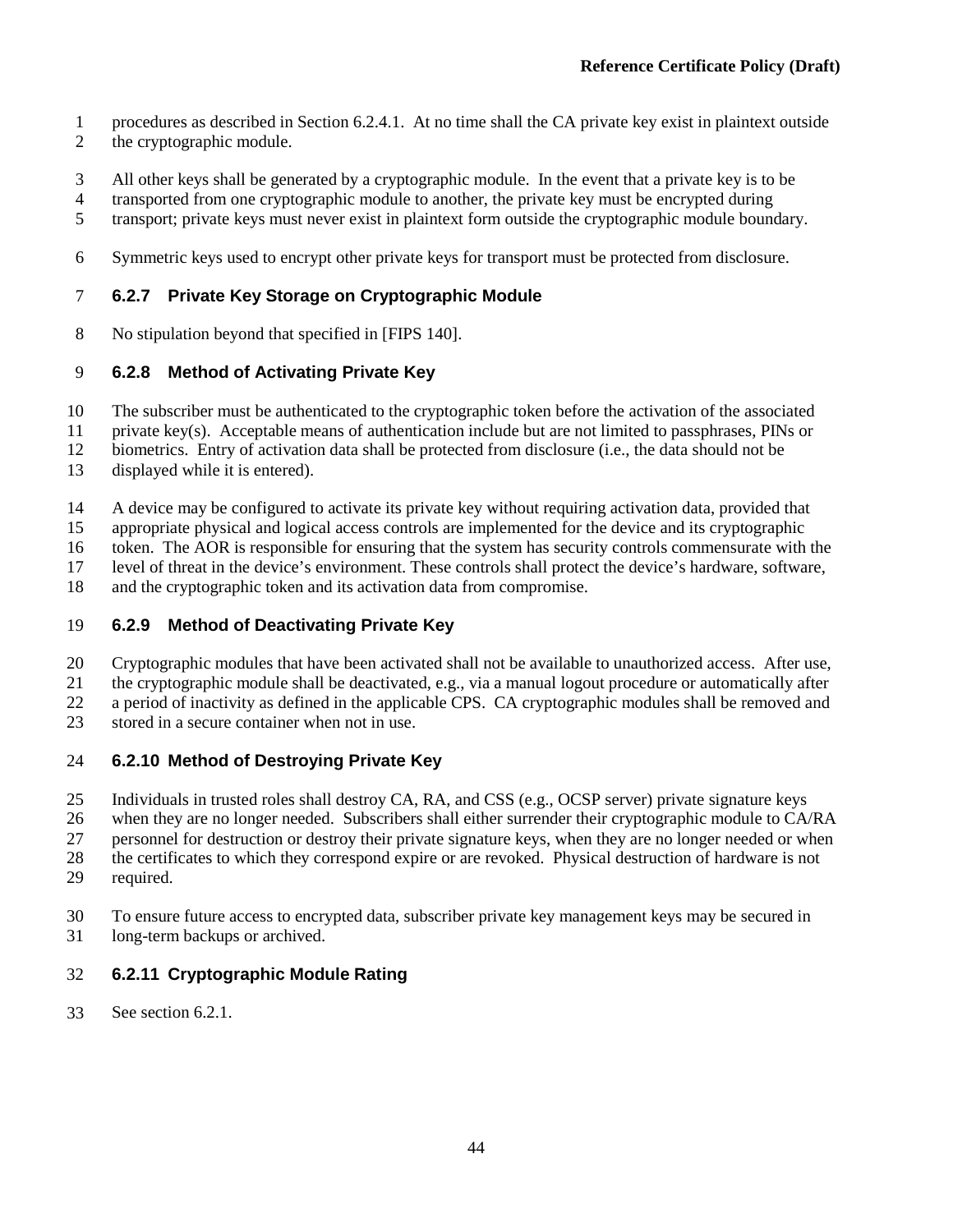### **6.3 Other Aspects of Key Pair Management**

### **6.3.1 Public Key Archival**

The public key is archived as part of the certificate archival.

### <span id="page-53-0"></span>**6.3.2 Certificate Operational Periods and Key Usage Periods**

*Instruction: Special consideration must be given when a CA issues certificates for multiple applications* 

*that have different validity periods, for instance S/MIME certificates and code-signing certificates. Each* 

*type of subscriber will have a different date past which it will not be able to obtain a certificate for the* 

*full validity period. Whether that timing is managed by the issuing CA or the subscriber is implementation* 

- *dependent.*
- *Instruction: Validation of a subscriber certificate requires the valid issuing CA's certificate. A subscriber*
- *certificate that is issued just before the expiration of the issuing CA's certificate will only validate during*
- *the short time that remains in the CA's certificate validity period, regardless of the validity period*
- *asserted in the subscriber certificate. Therefore, a rule-of-thumb is to stop issuing subscriber certificates*
- with a CA private key one subscriber certificate validity period before the expiration of the issuing CA's
- *certificate. Another way to think about this is that no subscriber certificate shall have an expiration date*
- *beyond the expiration date in the issuing CA's certificate.*
- 17 The usage period for the Root CA key pair is a maximum of  $\langle$  number > years.
- For all other CAs operating under this policy, the usage period for a CA key pair is a maximum of

<number> years. The CA private key may be used to sign certificates for at most <number> years, but

may be used to sign CRLs and OCSP responder certificates for the entire usage period. All certificates

- signed by a specific CA key pair must expire before the end of that key pair's usage period.
- *Instruction: Subscribers should be aware of applications that have long term uses. For instance, data that*
- *is stored with its original encryption or documents that are stored with their original digital signatures*
- *may require special processing because all of the keys and certificates originally used will have expired*
- *or exceeded their initial period of usefulness. Subscribers who engage in such applications must ensure*
- *that those applications can use expired certificates, or manage the storage of their data such that the*
- *original signatures and encryptions are not used.*
- Subscriber public keys in code signing certificates have a maximum usage period of <number> years.
- The private keys corresponding to the public keys in these certificates have a maximum usage period of <number> years.
- For OCSP responders operating under this policy and all other subscriber public keys, the maximum
- usage period is three years. Subscriber signature private keys have the same usage period as their
- corresponding public key. The usage period for subscriber key management private keys is not restricted.

## **6.4 Activation Data**

### **6.4.1 Activation Data Generation and Installation**

- CA activation data may be user-selected (by each of the multiple parties holding that activation data). If
- the activation data must be transmitted, it shall be via an appropriately protected channel, and distinct in time and place from the associated cryptographic module.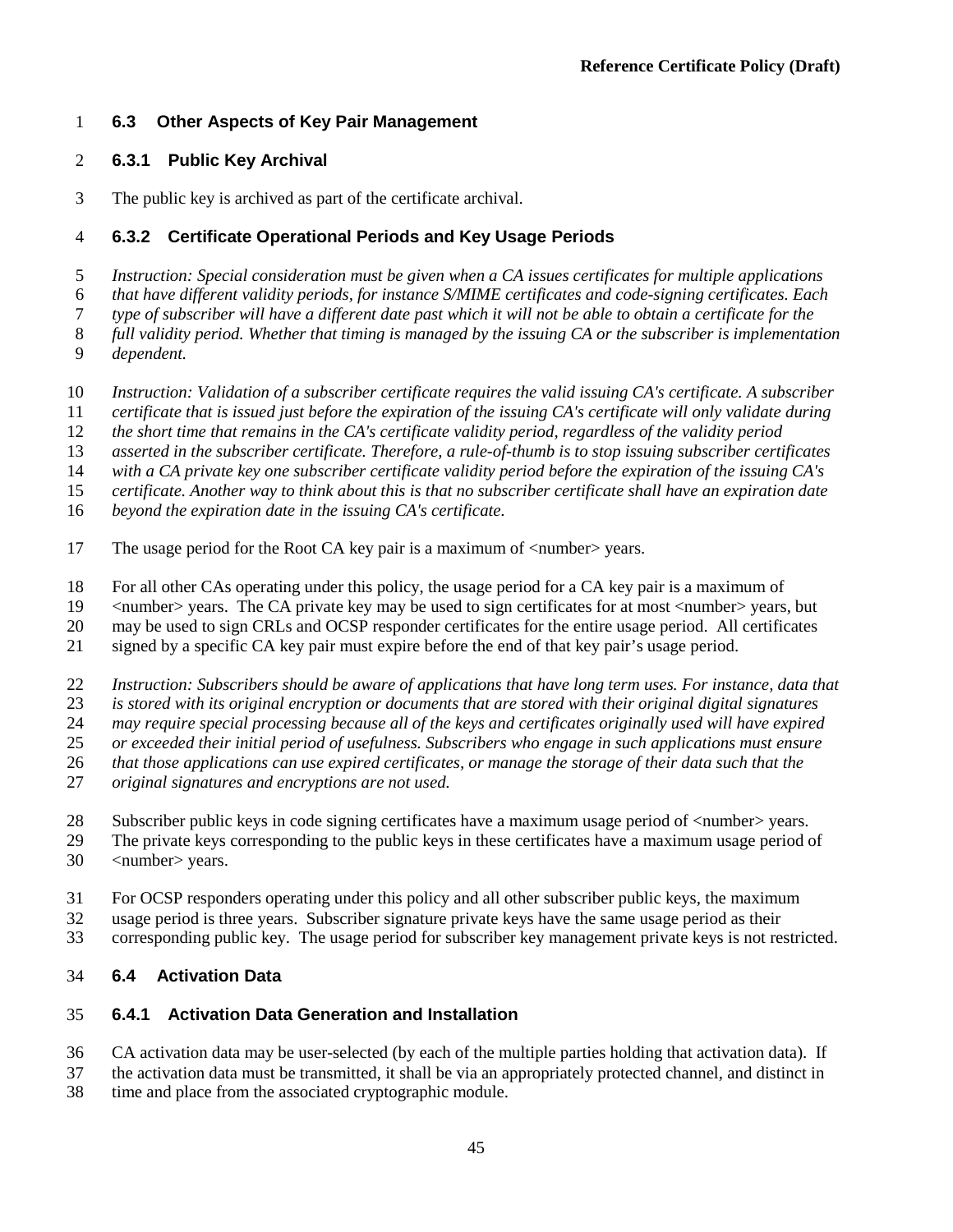- RA and subscriber activation data may be user-selected. The strength of the activation data shall meet or
- exceed the requirements for authentication mechanisms stipulated for Level 2 in [FIPS 140] . If the
- activation data must be transmitted, it shall be via an appropriately protected channel, and distinct in time
- and place from the associated cryptographic module.

## **6.4.2 Activation Data Protection**

 Data used to unlock private keys shall be protected from disclosure by a combination of cryptographic and physical access control mechanisms. Activation data shall be either:

- 8 memorized:
- biometric in nature; or
- recorded and secured at the level of assurance associated with the activation of the cryptographic module, and shall not be stored with the cryptographic module.

## **6.4.3 Other Aspects of Activation Data**

No stipulation.

## **6.5 Computer Security Controls**

## **6.5.1 Specific Computer Security Technical Requirements**

## <span id="page-54-0"></span>**6.5.1.1 Access Control**

 Access to information such as sensitive details about customer accounts, passwords, and ultimately, CA-related private keys should be carefully guarded, along with the machines housing such information.

## **6.5.1.1.1 Access Control Policy and Procedures**

- The CA shall create and document roles and responsibilities for each employee job function in the CPS.
- The CA shall create and maintain a mapping of these roles and their associated responsibilities to specific
- employees and their accounts on CA systems.

## **6.5.1.1.2 Account Management**

- Information system account management features shall ensure that users access only that functionality
- permitted by their role or function. All account types with access to information systems shall be
- documented along with the conditions and procedures to follow in creating new accounts. Groups and
- roles shall have a documented relationship to the business or mission roles involved in operating the CA.
- Section [5.2.1](#page-33-0) of this document defines roles and job functions for personnel that the CA will use when
- defining access control mechanisms. The CA shall employ the principle of least privilege when creating
- users and assigning them to groups and roles; membership to a group or role is granted shall be justified
- based upon business need. The CA shall take appropriate action when a user no longer requires an
- account, their business role changes, or the user is terminated or transferred. Periodically, the CA shall
- review all active accounts to match active authorized users with accounts, and disable any accounts no
- longer associated with an active authorized user.
- To assist with the management of the information system accounts, automated systems shall assist in
- maintaining access for only those users who are still authorized to use the information system. After an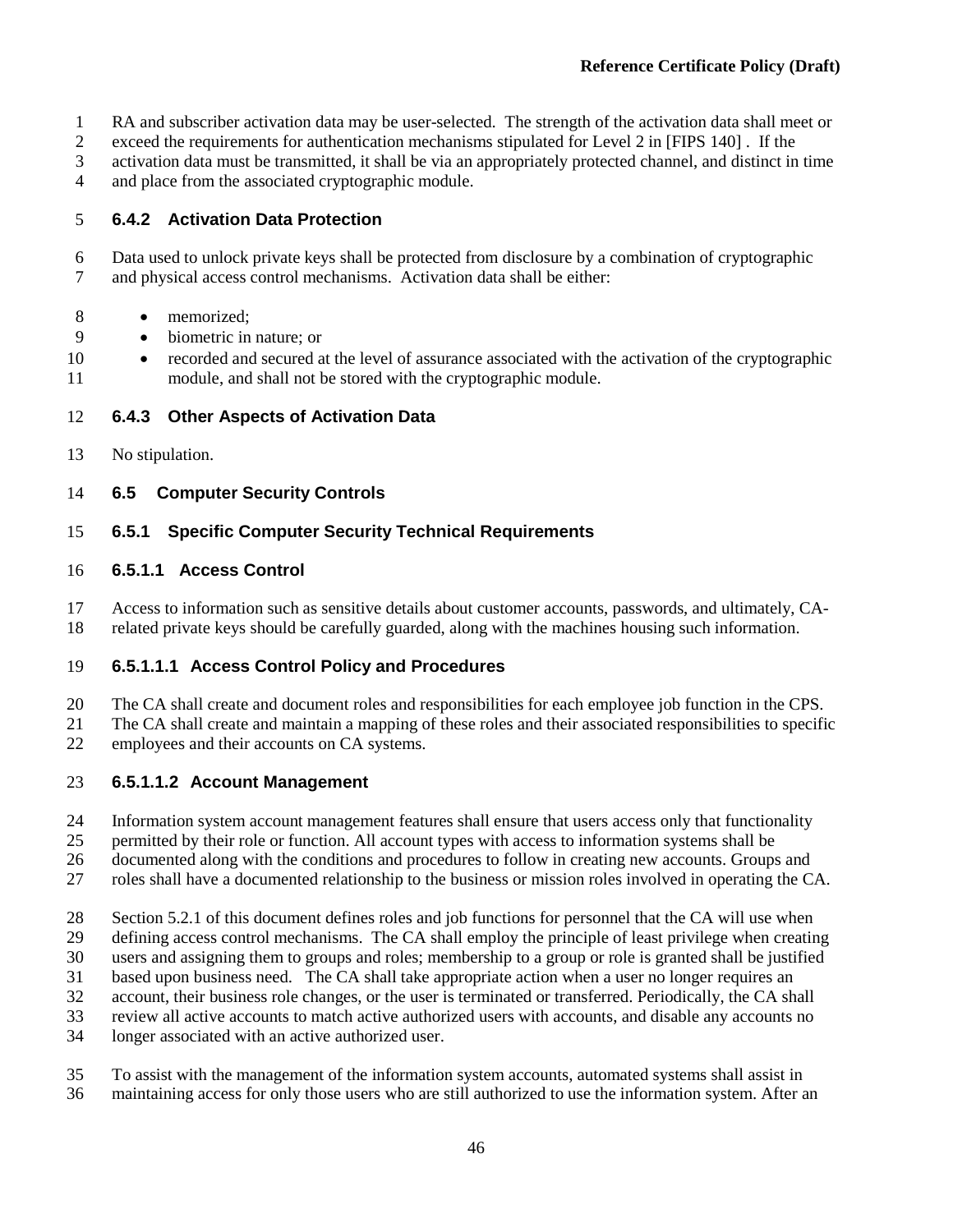- extended period of inactivity, an account shall be automatically disabled and attempts to access any
- deactivated account shall be logged.
- All account administration activities shall be logged and made available for inspection by appropriate
- security personnel. Account administration activities that shall be audited include account creation,
- modification, enabling, disabling, group or role changes, and removal actions.

 The use of shared/group and guest/anonymous accounts for logon to information systems shall be prohibited.

# **6.5.1.1.3 Least Privilege**

In granting rights to accounts and groups, the CA shall employ the principle of least privilege, allowing

- only authorized access for users (and processes acting on behalf of users) which are necessary to
- accomplish assigned tasks in accordance with organizational missions and business functions. The CA
- shall explicitly authorize access to accounts and groups for controlling security functions and security-
- relevant information. The CA shall authorize access to privileged commands and features of information
- systems only for specific, organization-defined compelling operational needs and documents the rationale
- for such access. The CA shall require that users of information systems with access to administrative
- privileges to utilize non-privileged accounts or roles when accessing non-privileged functions (such as
- reading email).

# **6.5.1.1.4 Access Control Best Practices**

- *Instruction: This section should identify appropriate security best practices related to the use and*
- *maintenance of user and administrative accounts. The CP writer may, for example, require that CA*
- *systems notify users of their previous successful logon, and implement automated session locks after*
- *periods of inactivity. This section may also identify other mitigations, such as limiting browser use by*
- *administrators so that it is only associated with specific administrative activities requiring a browser in*
- *the system, blocking browser access of publicly available websites.*

# **6.5.1.1.5 Permitted Actions without Identification or Authentication**

- The organization shall document a specific list of actions that can be performed on specifically
- enumerated information systems without identification or authentication, such as retrieving or verifying a
- published CRL from an Internet-accessible server or accessing a publicly available website. Furthermore,
- the organization shall document and provide supporting rationale in its security policy and procedures an
- enumerated list of user actions and systems not requiring identification or authentication (i.e., anonymous
- access).

# **6.5.1.2 System Integrity**

# <span id="page-55-0"></span>**6.5.1.2.1 System Isolation and Partitioning**

- CA systems shall be configured, operated, and maintained so as to ensure the continuous logical separation of processes and their assigned resources. This separation shall be enforced by
- physical and/or logical isolation mechanisms, such as dedicated systems or virtualization
- protecting an active process and any assigned resources from access by or interference from another process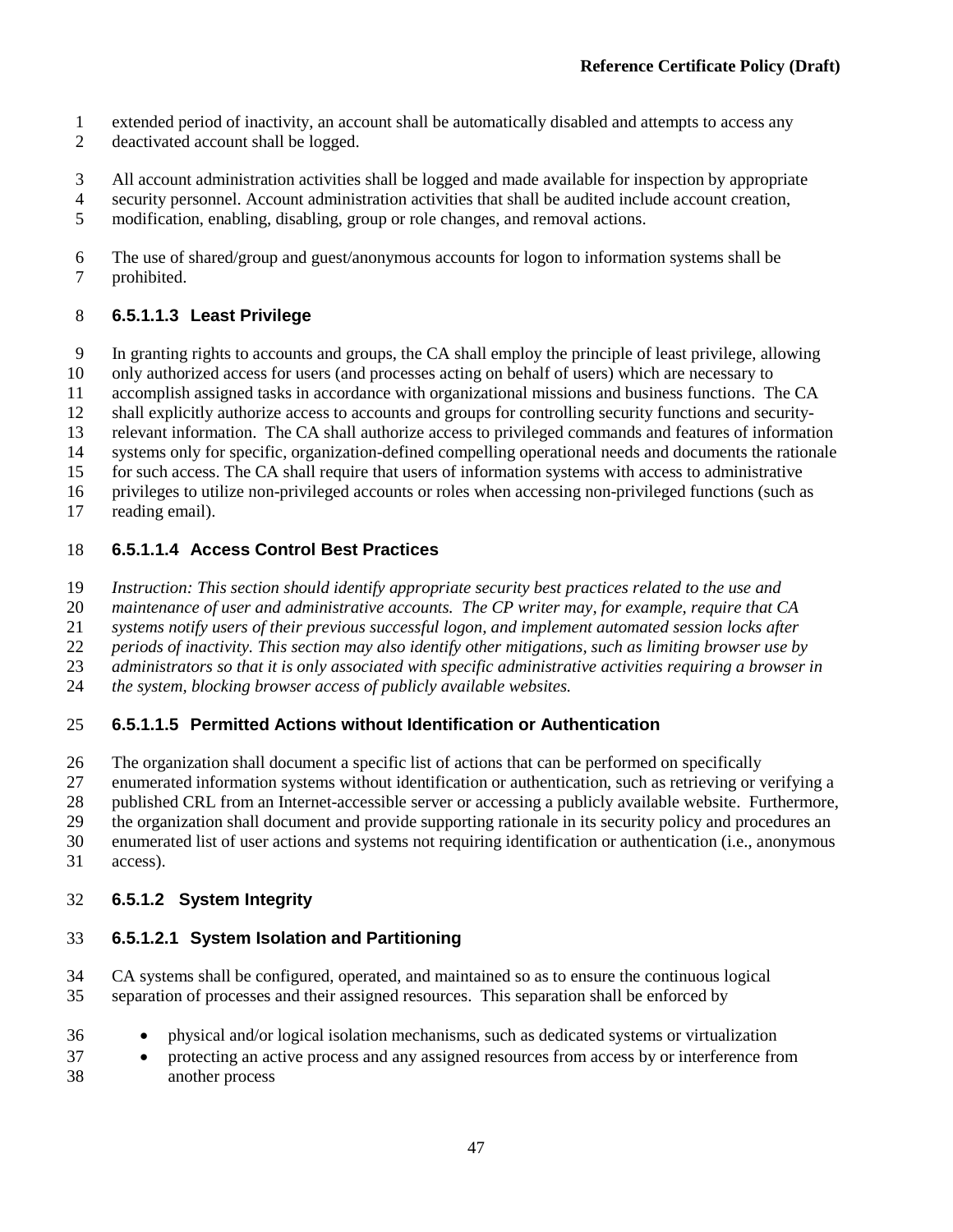- 1 protecting an inactive process and any assigned resources from access by or interference from an active process
- ensuring that any exception condition raised by one process will have no lasting detrimental effect on the operation or assigned resources of another process

All trusted components should be logically separated from each other, and shall be logically separated

- from any untrusted components of the CA system. The CPS shall document how it this logical isolation of components is accomplished.
- Security critical processes shall be isolated from processes that have external interfaces. For example the

CA signing processes shall be isolated from registration processes. The CPS shall outline how security

critical processes are protected from interference by externally facing processes.

- If there are system resources shared amongst trusted and/or untrusted processes, the underlying system(s)
- shall prevent any unauthorized and unintended information transfer between processes via those shared
- system resources.
- The CA shall develop and document controlled procedures for transferring software updates,
- configuration files, certificate requests, and other data files between trusted components.

### **6.5.1.2.2 Malicious Code Protection**

The CA system shall employ malicious code protection mechanisms to mitigate the risk of malicious code

on CA system components. Malicious code on trusted CA components could allow an attacker to issue

fraudulent certificates, create a rouge intermediate or signing CA server, or compromise the availability of

the system.

CA system components running standard operating systems that are not air-gapped from the Internet shall

employ host-based anti-malware tools to detect and prevent the execution of known malicious code.

These tools shall be configured to automatically scan removable media when it is inserted, as well as files

received over the network. Introduction of removable media shall not cause automatic execution of any

- software residing on the media.
- Anti-malware tools employed by a CA shall be properly maintained and updated by the CA. Anti-
- malware tools on networked systems shall be updated automatically as updates become available, or CA
- system administrators shall push updates to system components on a <weekly> basis. Anti-malware tools
- may be employed on air-gapped systems. However, without sufficient technical and procedural controls,
- the processes for updating these tools could provide an attacker with a means for spreading malicious
- code to these air-gapped systems. If anti-malware tools are employed on air-gapped systems, the CA
- shall document in the CPS how these tools will be updated, including mitigations intended to reduce the
- risks of spreading malware and exfiltration of data off of compromised CA systems.
- Anti-malware tools shall alert system administrators of any malware detected by the tools.
- On system components that do not implement host-based anti-malware tools, the CA shall identify and
- employ other malicious code protection mechanisms to prevent the execution of malicious code, detect
- infected files or executables, and remediate infected systems. These mechanisms could include, but are
- not limited to, compensating physical protection on hosts, network-based malware detection tools at
- boundary points, application whitelisting, and manually scanning removable media by trusted CA
- personnel. The CA shall document all malware protection mechanisms in the CPS.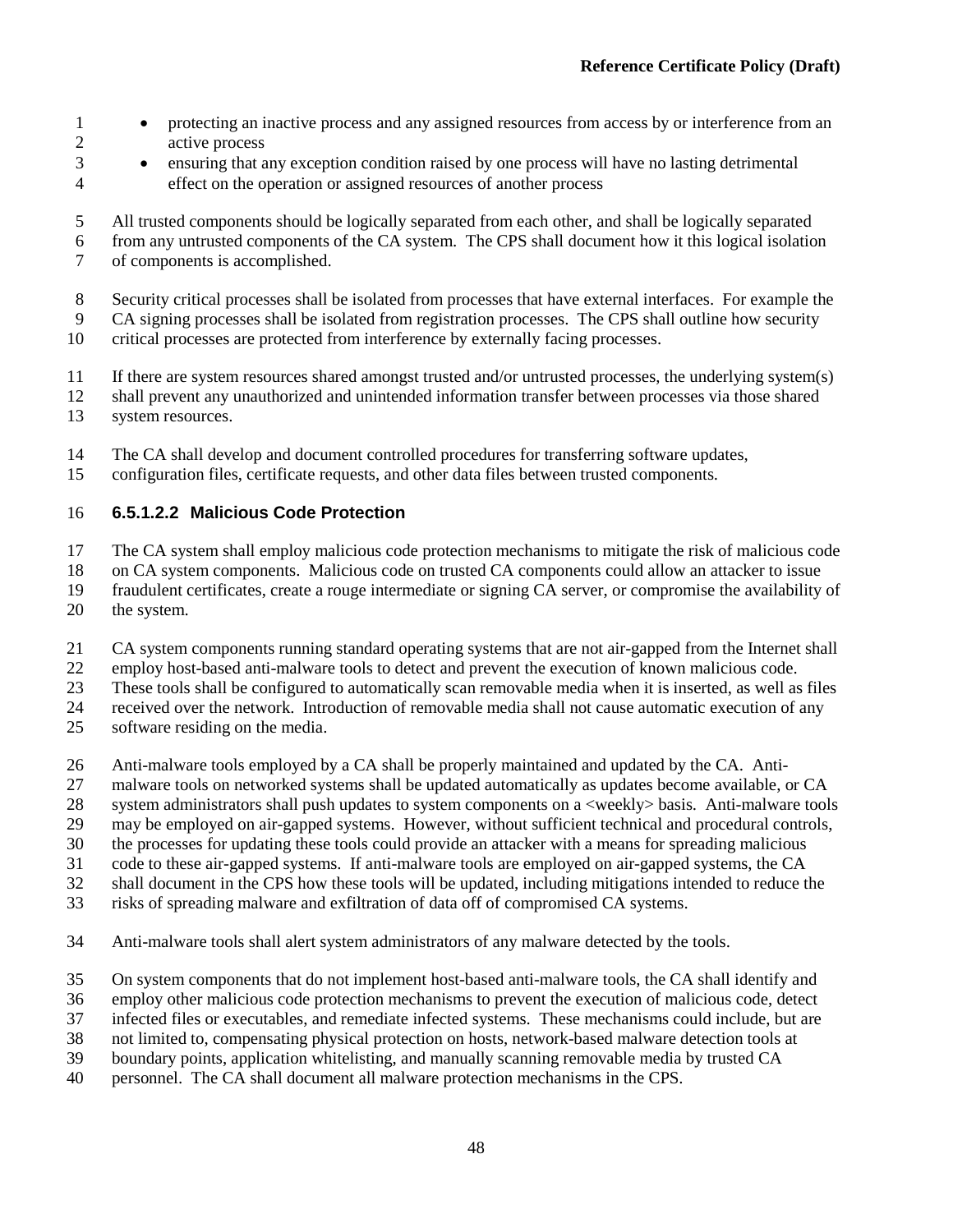## **6.5.1.2.3 Software and Firmware Integrity**

- The CA shall employ technical and procedural controls to prevent and detect unauthorized changes to
- firmware and software on CA systems. Access control mechanisms and configuration management
- processes (see Section [6.5.1.1](#page-54-0) an[d 6.6.2\)](#page-58-0) shall ensure that only authorized system administrators are
- capable of installing or modifying firmware and software on CA systems.
- 
- 6 Root and subordinate CA servers shall implement automated technical controls to prevent and detect<br>7 unauthorized changes to firmware and software. These controls may include signature verification pr unauthorized changes to firmware and software. These controls may include signature verification prior
- to firmware/software installation or execution (such as firmware protections that comply with [SP800-
- 147] or [SP800-147B]), or hash-based white-listing of executables. Unauthorized software or firmware
- detected by these mechanisms should be blocked from executing. Any instances of unauthorized
- firmware or software detected by the system shall be logged, and system administrators shall be notified
- of these events.

## **6.5.1.2.4 Information Protection**

- The CA shall protect the confidentiality and integrity of sensitive information stored or processed on CA
- systems that could lead to abuse or fraud. For example, the CA shall protect customer data that could
- allow an attacker to impersonate a customer. The CA shall employ technical mechanisms to prevent
- unauthorized changes or accesses to this information, such as access control mechanisms that limit which
- users are authorized to view or modify files. Sensitive information stored on devices that are not
- physically protected from potential attackers shall be stored in an encrypted format, using a NIST-
- approved encryption algorithm and mode of operation.

## **6.5.2 Computer Security Rating**

No Stipulation.

# **6.6 Life Cycle Technical Controls**

## **6.6.1 System Development Controls**

- The system development controls address various aspects related to the development and change of the CA system through aspects of its life-cycle.
- The CA system shall be implemented and tested in a non-production environment prior to implementation
- in a production environment. No change shall be made to the production environment unless the change
- has gone through the change control process as defined for the system baseline.
- In order to prevent incorrect or improper changes to the CA system, the CA system shall require multi-
- party control for access to the CA system when changes are made.
- For any software developed by the CA, evidence shall be produced relating to the use of a defined
- software development methodology setting out the various phases of development, as well as
- implementation techniques intended to avoid common errors to reduce the number of vulnerabilities.
- Automated software assurance (i.e. static code analysis) tools shall be used to catch common error
- conditions within developed code. For compiled code, all compiler warnings shall be enabled and
- addressed or acknowledged to be acceptable. Input validation shall be performed for all inputs into the
- system.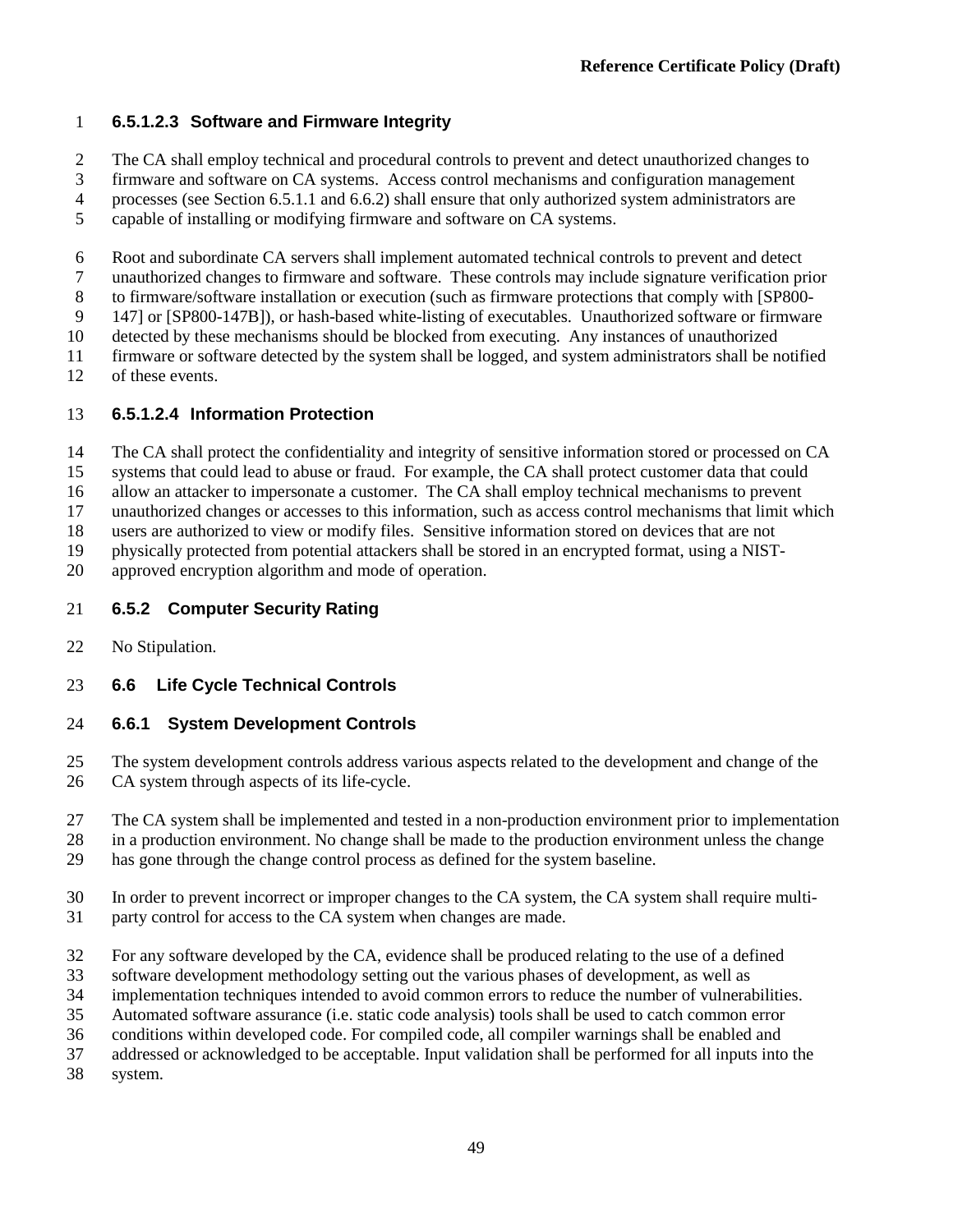- All data input to CA system components from users or other system components shall be validated prior
- to consumption by the receiving entity. Validating the syntax and semantics of system inputs (e.g.,
- character set, length, numerical range, and acceptable values) verifies that inputs match the expected
- definitions for format and content.

### <span id="page-58-0"></span>**6.6.2 Security Management Controls**

- A list of acceptable products and their versions for each individual CA system component shall be
- maintained and kept up-to-date within a configuration management system. Mechanisms and/or
- procedures shall be in operation designed to prevent the installation and execution of unauthorized
- software. A signed whitelist of the acceptable software for the system should be one of the ways to
- control the allowed software. A CA system shall have automated mechanisms to inventory on at least a
- daily basis software installed on a system and alert operators if invalid software is found.
- To reduce the available attack surface of a CA system, only those ports, protocols, and services that are
- necessary to the CA system architecture are permitted to be installed or operating. The CA system shall
- maintain a list of ports, protocols, and services that are necessary for the correct function of each
- component within the CA system. There shall be automated mechanisms to monitor the running processes
- and open ports against the permitted list.
- To validate the integrity of the CA system, automated tools that validate all static files on a component
- shall be in operation to notify operators when a protected file has changed.
- The CA system shall establish and document mandatory configuration settings for all information
- technology components which comprise the CA system. All configuration settings capable of automated
- assessment shall be validated to be set according to the guidance contained within a documented security
- configuration checklist on at least daily basis for powered on systems or next power-on for systems which
- are not left powered-on.

### **6.6.3 Life Cycle Security Controls**

 For flaw remediation, the CA shall scan all CA systems for vulnerabilities using at least one vulnerability scanner every <time period>. The use of multiple scanners on the most sensitive systems is strongly encouraged.

Each vulnerability found shall be entered into a vulnerability tracking database, along with the date and

- time of location, and shall be remediated within <72 hours>. Remediation shall be entered into the
- vulnerability database as well (including date and time).
- 
- The CA shall monitor relevant notification channels on a <daily> basis for updates to packages installed
- on CA systems (including networking hardware). CAs shall have a plan for receiving notification of
- software and firmware updates, for obtaining and testing those updates, for deciding when to install them,
- and finally for installing them without undue disruption. For critical vulnerabilities, the CA shall evaluate
- and install the update within <24 hours>. For less critical vulnerabilities, the CA shall evaluate each
- package to determine whether an update is required, and if so, that update shall be applied to all affected
- CA systems within <48 hours>. A log shall be kept of the notifications, the decision to apply/not apply
- including reason, and the application of relevant updates/patches.
- 
- 42 From time to time, the CA may discover errors in configuration files, either because of human error,<br>43 source data error, or changes in the environment which have made an entry erroneous. The CA shall
- source data error, or changes in the environment which have made an entry erroneous. The CA shall
- correct such errors within <24 hours> of discovery, and shall document the reason for the error, and the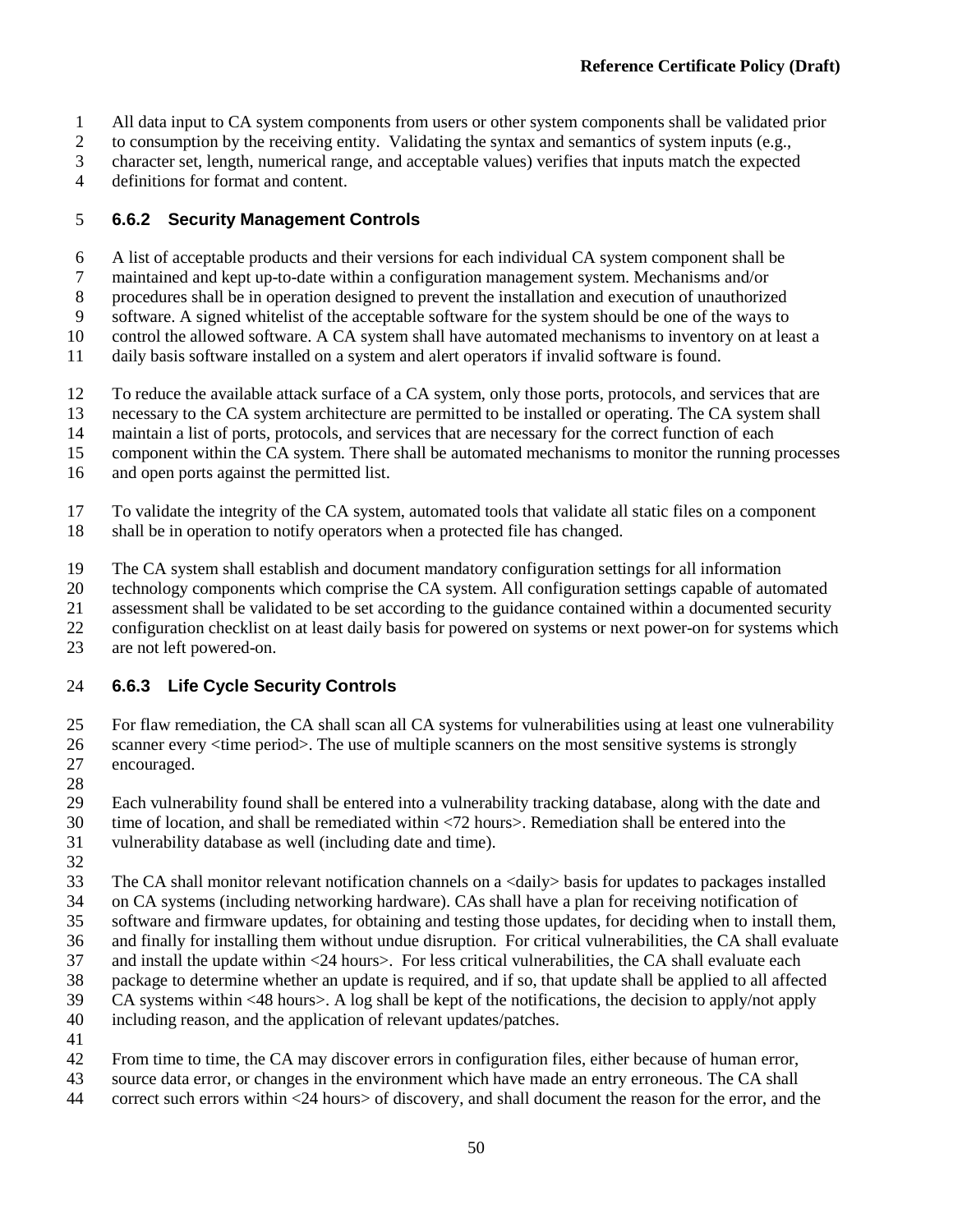- associated correction.
- 
- In no case should a remediation cause unavailability of revocation information.

### **6.7 Network Security Controls**

 The various components of a CA are, for the most part, connected to each other and their customers via various forms of networks. While it is necessary for connections to customers and administrative systems, care shall be taken to ensure those connections do not adversely impact the security of those components. Guidelines for effective CA networking security are discussed in the following sections.

### **6.7.1 Isolation of Networked** Systems

- Isolation is the ability for components of a system to cooperate without the possibility of one
- compromising the other's function either by accident or due to malicious intent. For systems connected
- to more public networks, this requirement is even stronger since by being so connected the number of
- systems is much higher, thereby raising the probability of mistakes or the presence of attackers. Within a
- distinct system, components are isolated from each other through system isolation (See Sectio[n 6.5.1.2.1\)](#page-55-0).
- Networked systems also require logical, and sometimes physical, isolation from one another.
- CAs which are connected to networks are, thus, exposed to potential attackers. Communication channels
- between the network-connected CA components and the trusted CA processing components shall be
- protected against attack. Furthermore, information flowing into these CA components from the network-
- connected CA components shall not lead to any compromise or disruption of these components.
- The components of a CA requiring direct network connections shall be minimized. Those networked
- components shall be protected from attacks through the use of firewalls to filter unwanted protocols
- (utilizing access rules, whitelists, blacklists, protocol checkers, etc., as necessary). Similarly, some form
- of data leak prevention shall be employed to detect inappropriate leakage of sensitive information.

## **6.7.2 Boundary Protection**

- Boundary protection is discussed in the context of four zone types. The zones are not assumed to be
- nested. They may be interconnected, but are independent. Zone boundaries are defined by limits of
- authority over the security of the data processed within the boundary. Interconnection of two zones, even
- at the same protection level, must be done in a way that respects the different authorities of the two zones.
- The zones are:
- Special Access Zone (SAZ) highly controlled network area for processing and storage of especially high value data. It should be assumed that a network in this zone is not interconnected to any other network.
- Restricted Zone (RZ) controlled network area for sensitive data processing and storage.
- Operations Zone (OZ) network area containing systems for routine business operations.
- Public Zone (PZ) any network area that is not behind a protective boundary controlled by the organization. Includes the public Internet and the public telephone network. Since there is no presumed control over the Public Zone, there are no requirements for boundary protection.

## **6.7.2.1 PKI Network Zones Overview**

 A Root CA is expected to reside in a Special Access Zone with no network connection to any other network at all. Subordinate CAs are expected to reside in one or more Restricted Zones, with connections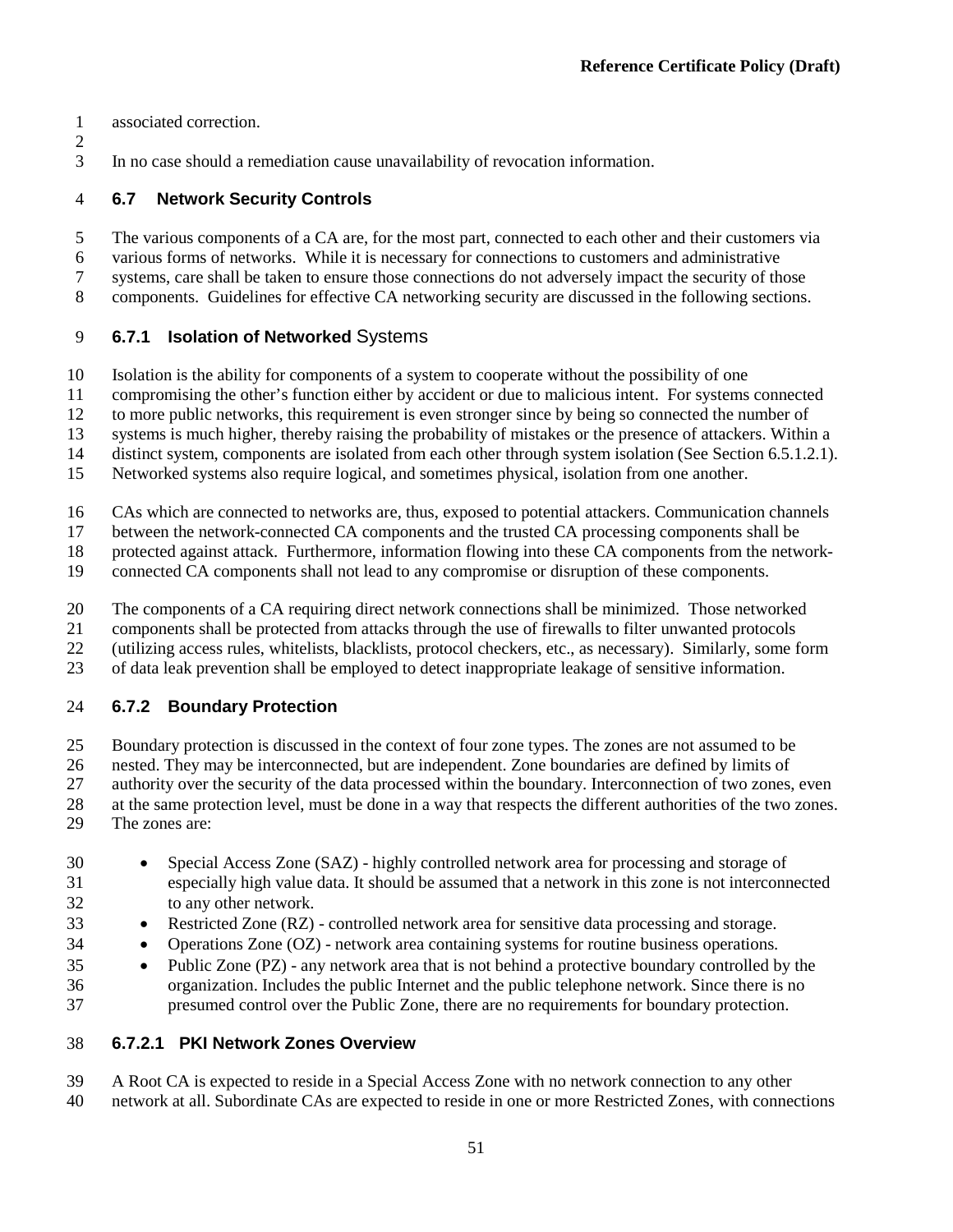- allowed from the Public Zone for RA Agent access and from the Operations Zone for business function access.
- The RA Server is expected to reside in a Restricted Zone distinct from the Restricted Zone occupied by
- the CA Signing Servers. The RA Agent may reside in a Restricted, Operations, or Public Zone. While the
- RA Agent may use special hardware and software to accomplish their tasks, the organization will have no
- control over the RA Agent's workstation's network connection if it operates in the Public Zone. The data
- must be self-protecting or session protected as it leaves the RA Agent's workstation.
- The following sections describe the boundary of each zone type in the context of an extended CA,
- including connections to systems that support but are not part of the CA.

## **6.7.2.2 Special Access Zone Boundary**

- A SAZ has no physical nor logical interconnection to any other network.
- Physical boundary protection measures shall include checks for network elements (cables, routers, wireless equipment) that indicate interconnection.
- Incoming communication is limited to certificate signing requests and system maintenance data.
- Outgoing communication is limited to signed certificates, CRLs, and any data related to monitoring and audit.
- Communication shall be accomplished by means of write-once media or media that is sanitized on first use and between uses. Media shall be scanned after writing. The sanitization and scanning shall take place on a device isolated and designated solely for this purpose.
- Auditing functions shall be enabled on systems in the SAZ, according to the requirements in Section 5.4.
- Systems shall be physically isolated to separate platform instances and uniquely identified on each subnet within SAZ boundary with managed interfaces.

## **6.7.2.3 Restricted Zone Boundary**

- An RZ has physical interconnections to other RZs, OZs, and potentially the PZ.
- Physical interconnections must be documented as to where they exist, for what purpose, and what protections are provided.
- All physical systems shall identify and limit all systems to managed interfaces.
- All interconnections must be filtered based on origin, destination, and type.
- Physical boundary protection measures shall include checks for network elements (cables, routers, wireless equipment) that indicate unauthorized interconnection.
- Physical boundary protection devices shall fail securely in the event of an operational failure.
- Connections with other RZs may be firewalled interconnections that maintain the security posture of each RZ.
- Connections with OZs must be limited to specific protocols, and connections digitally authenticated. If there is a Wireless Access Point in the OZ, a VPN Gateway shall be used to connect to the Restricted Zone.
- Confidentiality shall be provided depending on the sensitivity of the information transferred and the route of the connection.
- Connection with the PZ must be made through a bastion host that is hardened for exposure to a hostile network environment. Such bastion hosts must be minimized in number and documented as to location, purpose, and system and service configuration.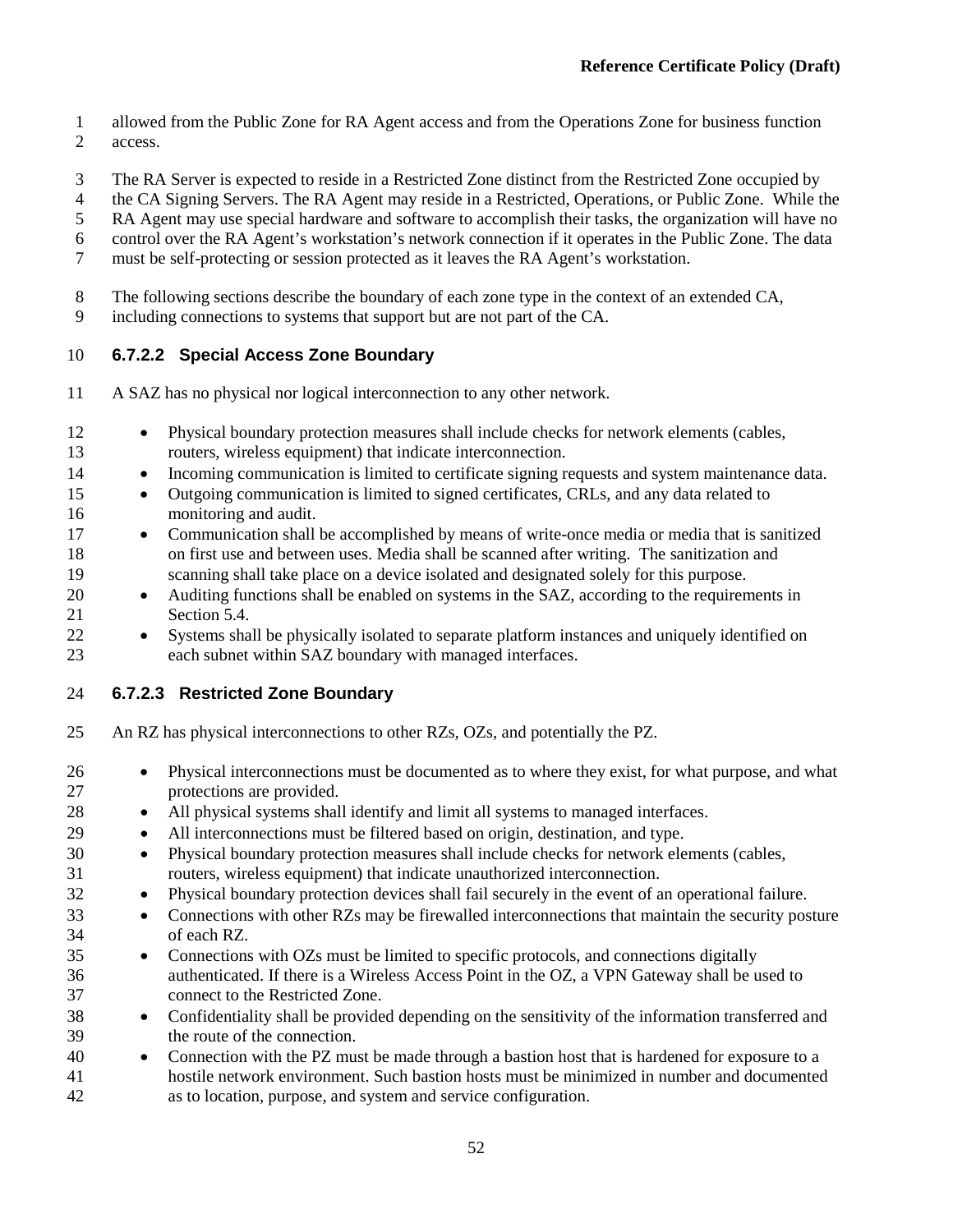- Firewalls shall allow only those protocols necessary to perform a function and only from recognized network origins by denying network traffic by default and allowing network traffic only by exception (i.e., deny all, permit by exception).
- All communications shall be source authenticated.
- Incoming communications shall be limited to certificate signing requests, CRL requests, key recovery requests, key escrow messages, revocation requests, responses from support systems (e.g., from a directory), and system maintenance data.
- Outgoing communications shall be limited to signed certificates, CRLs, key recovery data, revocation request responses, requests for subscriber authentication and authorization data, and any data related to monitoring and audit.
- 11 Monitoring and auditing functions shall be enabled on the systems in the RZ, including network components where appropriate, according to the requirements in Sections [5.4](#page-39-0) and [6.7.5.](#page-64-0)
- Indications that boundary protections have failed must be dealt with urgently (see Section [5.7\)](#page-44-0).
- Wireless access points shall NOT be allowed in the Restricted Zone at any time.

## **6.7.2.4 Operational Zone Boundary**

- An OZ has physical interconnections to other OZs, RZs, and the PZ.
- Physical interconnections must be documented as to where they exist, for what purpose, and what protections are provided. • All interconnections must be filtered based on origin, destination, and type. • Physical boundary protection measures shall include checks for network elements (cables, routers, wireless equipment) that indicate unauthorized interconnection. • Physical boundary protection devices shall fail securely in the event of an operational failure. • Connections with RZs shall be driven by the RZ boundary protection requirements. 24 • Connections with other OZs may be firewalled router interconnections that maintain the security posture of each OZ. 26 • Connections with the PZ must be limited to specific protocols, and connections digitally authenticated. • Confidentiality of any interconnection shall be provided depending on the sensitivity of the information transferred and the route of the connection. • Firewalls shall allow only those protocols necessary to perform a function and only from recognized network origins by denying network traffic by default and allowing network traffic by exception (i.e., deny all, permit by exception). • All communications shall be source authenticated. • Incoming and outgoing communications shall be limited to data related to the business of the organization, system maintenance data, and any data related to monitoring and audit. • Monitoring and auditing functions shall be enabled on the systems in the OZ, including network components where appropriate, according to the requirements in Sections 5.4 and 6.7.5. • Indications that boundary protections have failed must be dealt with promptly (see Section 5.7).
- Wireless Access Points should NOT be allowed in the OZ unless the radio frequency can be physically contained with high assurance to systems isolated in the OZ of the building structure.

## **6.7.3 Availability**

Certificate request and issuance services need to be available, but can tolerate some down time.

 Revocation services, which include the request for revocation as well as the advertisement of revoked certificates, need to be highly available. If revocation information is not available, or if revocation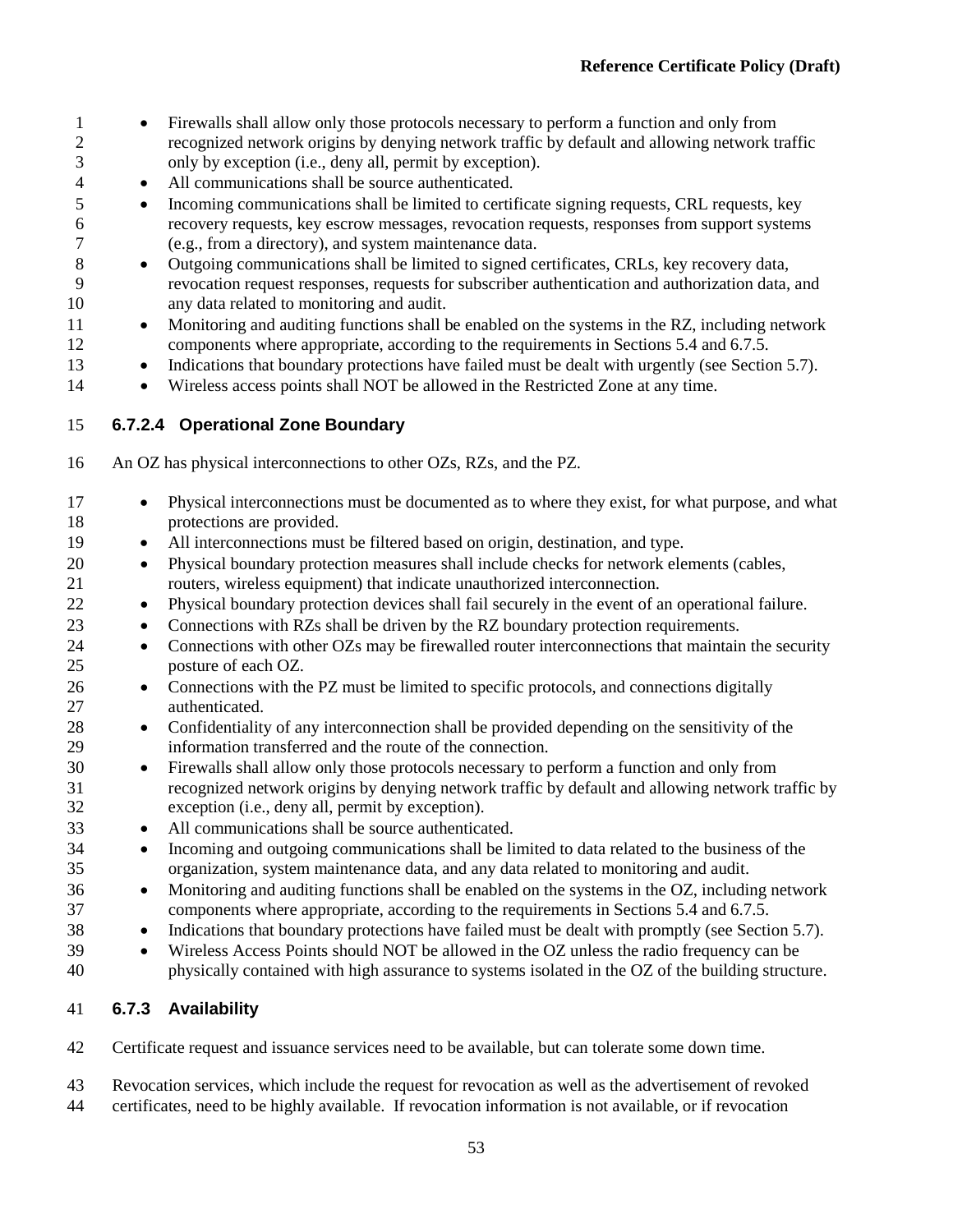- information is inaccurate, then a Relying Party could be easily convinced to trust a revoked certificate.
- See Section [2.2.1](#page-14-0) for requirements on publication availability.

## **6.7.3.1 Denial of Service Protection**

- CA systems shall be configured, operated, and maintained to maximize uptime and availability.
- Scheduled downtime shall be announced to Subscribers.
- CAs shall state acceptable methods to request revocation in their CPS. At least one of those methods shall be out of band (i.e. network connectivity is not required).
- CAs shall state in their CPSs their guaranteed availability for revocation information and how they
- achieve it. CAs shall make revocation information available in at least one form that can be used in a
- cached, offline manner. The CA revocation information availability required shall be stated in its CPS
- CAs shall take reasonable measures to protect certificate request and issuing services from known DoS
- attacks. The CA request and issuing availability required by a Subscriber application shall be stated in its
- CPS
- Revocation services need to configured and deployed in such a manner and capacity that overall
- availability shall be maintained at a minimum of <99.99% (52 minutes/year)>, with no single outage

lasting longer than <5> minutes. Additionally, such services shall be homed in a minimum of two

geographically independent locations with no single-points of failure (SPOFs – e.g., same backbone

provider) which could affect availability.

## **6.7.3.2 Public Access Protections**

- "Public Access" in this section shall mean widespread, anonymous access.
- Revocation information shall be available to Relying Parties, but need not be publically available. The
- CA shall make CRL information available to the expected relying parties. CAs shall state in their CPS
- how they deliver certificates to Subscribers and Relying Parties.
- The CA shall make its CPS summary either available upon request, or publically available.

## **6.7.4 Communications Security**

- This section is divided into three sections: Intra-CA communications, CA to RA communications, and
- RA to Subscriber communications. While communications security is necessary at every stage, the
- threats, vulnerabilities, and technological capabilities change depending on the environment.
- 
- Intra-CA Communications: This stage includes communications between the components that make up
- the certificate manufacturing and signing function. At minimum this includes the certification authority
- workstation and hardware security module. If the CA is part of a managed network, it may also include a
- domain controller, directory (e.g., LDAP server), and perhaps other components.
- 
- CA to RA Communications: RAs are generally co-located with Subscribers, so communications between
- the RA and CA will typically be inter-network. Although this could be accomplished by using a virtual
- private network connection, that level of relationship between the RA and CA is unusual and not
- assumed.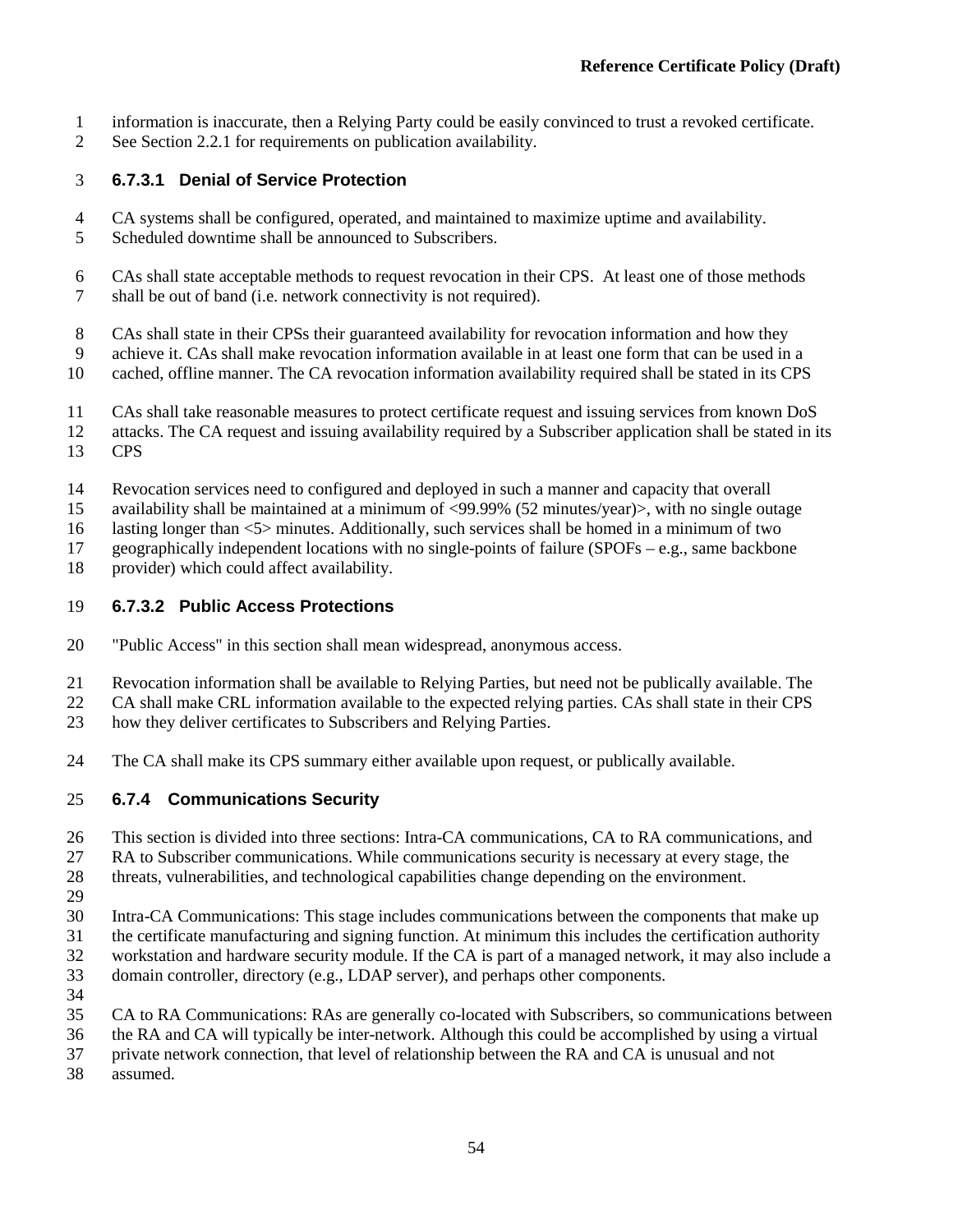- RA to Subscriber Communications: The fewest number of assumptions can be made about the RA to
- Subscriber environment, because of the variety of models for this relationship, and the relative lack of
- control over the Subscriber. Where there is no RA, this section shall be construed to provide CA to
- Subscriber communications security requirements.

# **6.7.4.1 Transmission Integrity**

- Source authentication and integrity mechanisms shall be employed to all certificate request, manufacture,
- and issuance communications, including all related services irrespective of whether those services are
- hosted on the same or different platform than the CA workstation. Communications between CAs and
- RAs shall be mutually authenticated to detect changes to information during transmission.
- Source authentication for RA to Subscriber communications may employ either online (cryptographic) or
- offline methods. Offline RA to Subscriber communications shall be protected by traditional means that
- are legally sufficient (e.g., ink signatures on paper). Initial Subscriber data that has been collected in an
- unauthenticated or mutable manner shall be verified by the RA before the certificate request is created.

# **6.7.4.2 Transmission Confidentiality**

- Intra-CA communications that cross the physical protection barrier of the certificate-signing portion of
- the CA system shall be confidentiality-protected. Services used by the CA system that are not
- administered by the CA administrative staff shall provide protection commensurate with any applicable
- CP.
- Confidentiality of Subscriber data shall be maintained. CA to RA communications shall employ
- encryption to prevent unauthorized disclosure of information during transmission. The level of protection
- for RA to Subscriber communications shall be determined by the Subscriber (or the Subscriber's
- organization); in any case, the RA shall be prepared to employ typical techniques for Internet
- confidentiality (e.g., single-side authenticated TLS).

# **6.7.4.3 Network Disconnect**

- Network connection lifetimes between co-located services are driven by the traffic between them.
- Connections should be terminated after a period of inactivity that is defined in the CA's CPS.
- Network connections between CAs, RAs, and Subscribers shall be terminated at the end of the session or
- after a period of inactivity. The length of the period of inactivity is defined in the CA's CPS. Keep-alive
- and quick-reconnect mechanisms should not be employed, so that message replay and session hijacking are avoided.

# 6.7.4.4 **Cryptographic Key Establishment and Management**

- Cryptographic key management includes all aspects of cryptographic key life cycle: key generation,
- distribution, storage, access and destruction for both symmetric and asymmetric keys.
- Key generation and management shall be performed in cryptographic modules which are validated to
- [FIPS-140] Level 1 or higher. Keys that are backed up for business continuity shall have protection
- comparable to the operational key. All cryptographic key management processes shall be described in the
- CA's CPS.
- The CA service shall employ key protection mechanisms implemented in a cryptographic module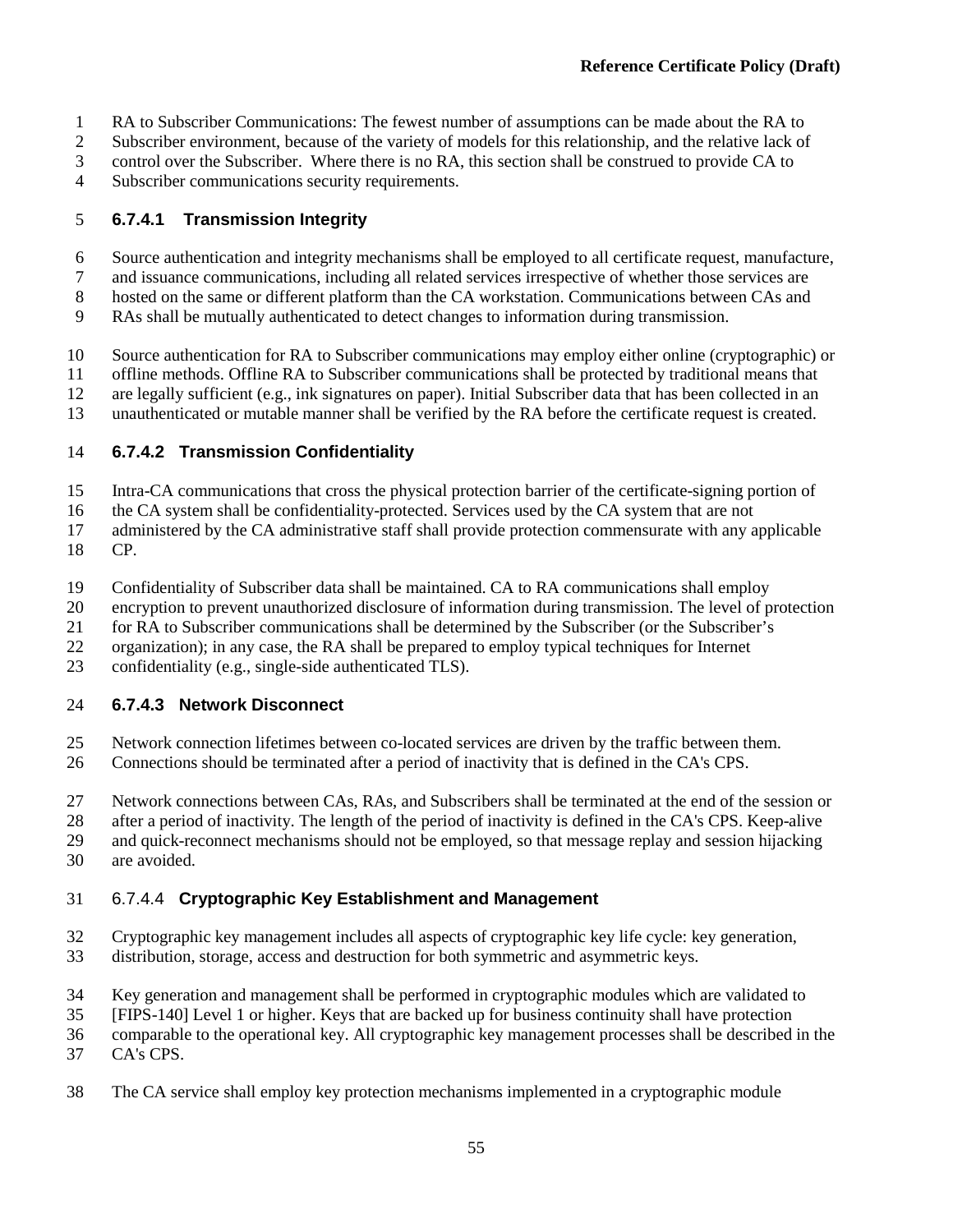- validated to [FIPS 140] Level 1 or higher. RAs shall employ key protection mechanisms implemented in
- a [FIPS 140] Level 2 or higher validated hardware device (e.g., smart token).
- Keys that protect the integrity and confidentiality of an enrollment session shall be generated and
- managed using cryptographic mechanisms implemented in a [FIPS 140] Level 1 (or higher) validated module.

# <span id="page-64-1"></span>**6.7.4.5 Cryptographic Protection**

- Cryptographic mechanisms implemented in a [FIPS 140] Level 1 (or higher) cryptographic module shall
- be employed to detect changes to information during transmission of Intra-CA communications.
- Communications between the CA and RA systems shall use cryptographic mechanisms that are
- implemented in a [FIPS 140] Level 1 (or higher) validated module.
- Cryptographic processes for RA to Subscriber communications shall be implemented in a [FIPS 140] Level 1 (or higher) validated module.

# <span id="page-64-2"></span>**6.7.4.6 Session Authenticity**

- For stateless connections, a unique, random session identifier for each session shall be generated. Session
- identifiers shall be invalidated at logout to preserve session authenticity. A logout capability shall be
- provided with an explicit logout message that indicates the reliable termination of authenticated
- communications sessions. The CA will only recognize session identifiers generated by authorized
- entities.
- For RA to Subscriber communications, session identifiers shall not be reused. The parties involved in a
- 20 session shall have a clear session termination capability, and shall receive explicit notification that a<br>21 session has been terminated.
- session has been terminated.

# <span id="page-64-0"></span>**6.7.5 Network Monitoring**

- The CA shall be monitored to detect attacks and indicators of potential attacks. Examples of this include intrusion detection tools.
- **6.7.5.1 Events and Transactions to be Monitored**
- The CA shall identify a list of essential information, transaction types and thresholds that indicate
- potential attacks. These events should include:
- 28 Bandwidth thresholds
- Inbound and outbound communication events and thresholds
- Unauthorized network services
- CPU usage thresholds
- Certificate request thresholds from a single RA
- Access Control thresholds

# **6.7.5.2 Monitoring devices**

 A CA shall deploy intrusion detection tools or other monitoring devices with the CA to collect intrusion information and at ad hoc locations within the system to track specific types of transactions of interest to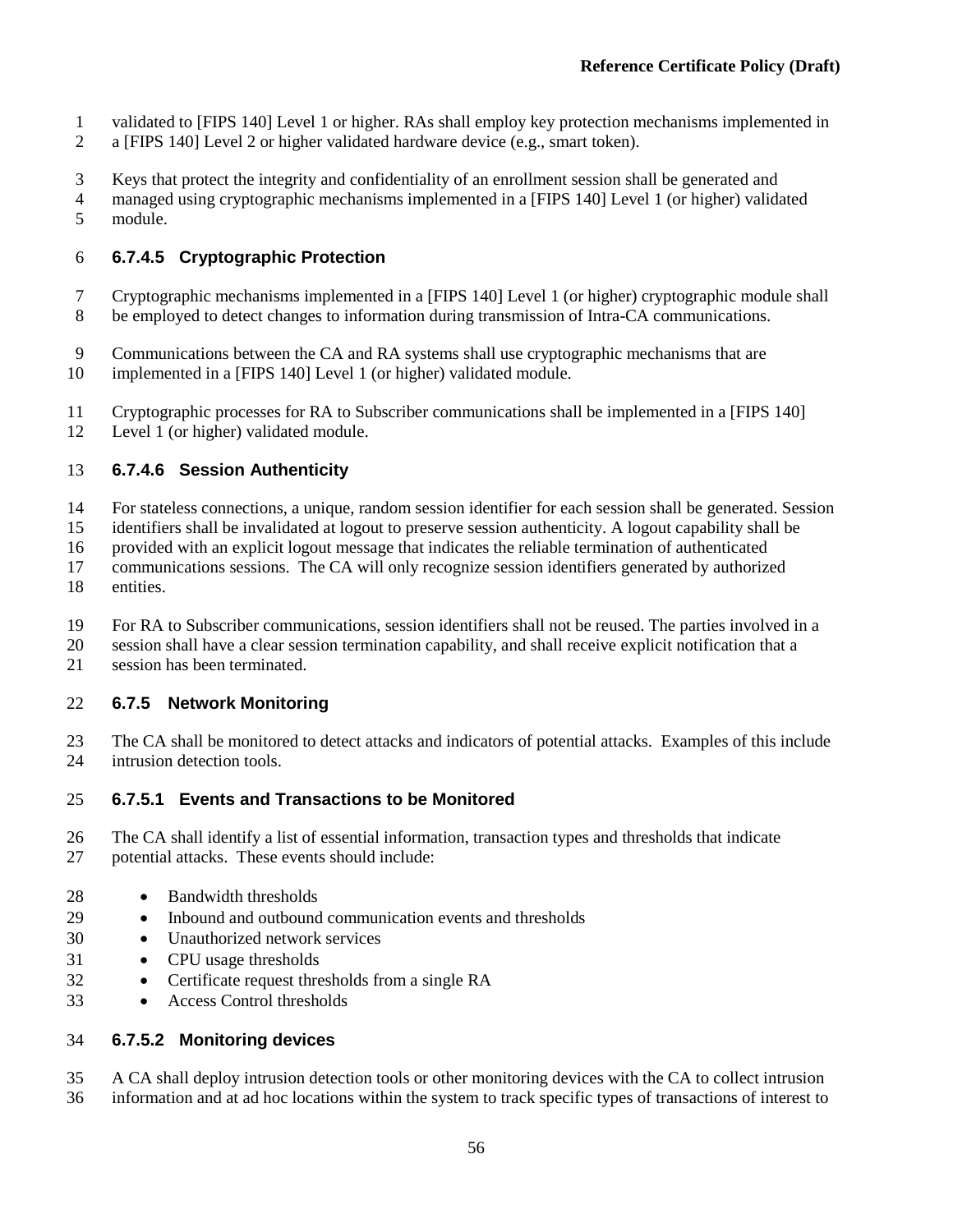- the organization. These monitoring devices shall be configurable to react to specific indications of
- increased risk or to comply with law enforcement requests. The devices shall alert security personnel
- when suspected unauthorized activity is occurring. These devices shall be network-based and should be
- also host-based. The devices shall NOT be bypassable by non-privileged users. The CA should utilize
- automated tools to support near real-time analysis of events and these tools should be integrated into
- access control and flow control mechanisms for rapid response to attacks.

## **6.7.5.3 Monitoring of Security Alerts, Advisories, and Directives**

- A CA shall monitor information system security alerts, advisories, and directives on an ongoing basis.
- The CA shall generate and disseminate internal security alerts, advisories, and directives as deemed
- necessary. The CA should employ automated mechanisms to make security alert and advisory
- information available throughout the organization as needed. The CA shall implement security directives
- in accordance with established time frames, or notifies the compliance auditor of the degree of
- noncompliance.

# **6.7.6 Remote Access/External Information Systems**

## **6.7.6.1 Remote Access**

For operational reasons, there may be a need to perform remote management of some CA resources. The

- requirements in this section are meant to allow remote management while maintaining the desired
- security posture.

## **6.7.6.2 Bastion Host**

- All access to CA systems in a RZ shall be mediated by a bastion host (i.e. a machine that presents a
- limited interface for interaction with the other elements of the CA). No direct access is permitted. The
- bastion host shall be patched regularly, maintained, and shall only run applications required to perform its
- duties. The Bastion Hosts shall be located between the RZ where the CA is located and the zone where
- the CA Operations Staff are located. No remote access is permitted with SAZ systems.

# **6.7.6.3 Documentation**

- The CA shall document allowed methods of remote access to CA systems, including usage restrictions
- and implementation guidance for each allowed remote access method.

# **6.7.6.4 Logging**

- Logging shall be performed on the bastion host for each remote access session with the CA, consistent
- with Section [5.4.](#page-39-0) In particular, logs should include date and time of the connection, the authenticated
- identity of the requestor, the IP address of the remote system and the commands sent to the bastion host.
- Logs shall be maintained on a corporate audit server. Time on the bastion host shall be synchronized with
- an authoritative time source.

# **6.7.6.5 Automated Monitoring**

- Automated monitoring shall be performed on all remote sessions with the bastion host, and on all
- interactions between the bastion host and other CA systems. Upon detection of unauthorized access, the
- CA shall terminate the connection and log the event.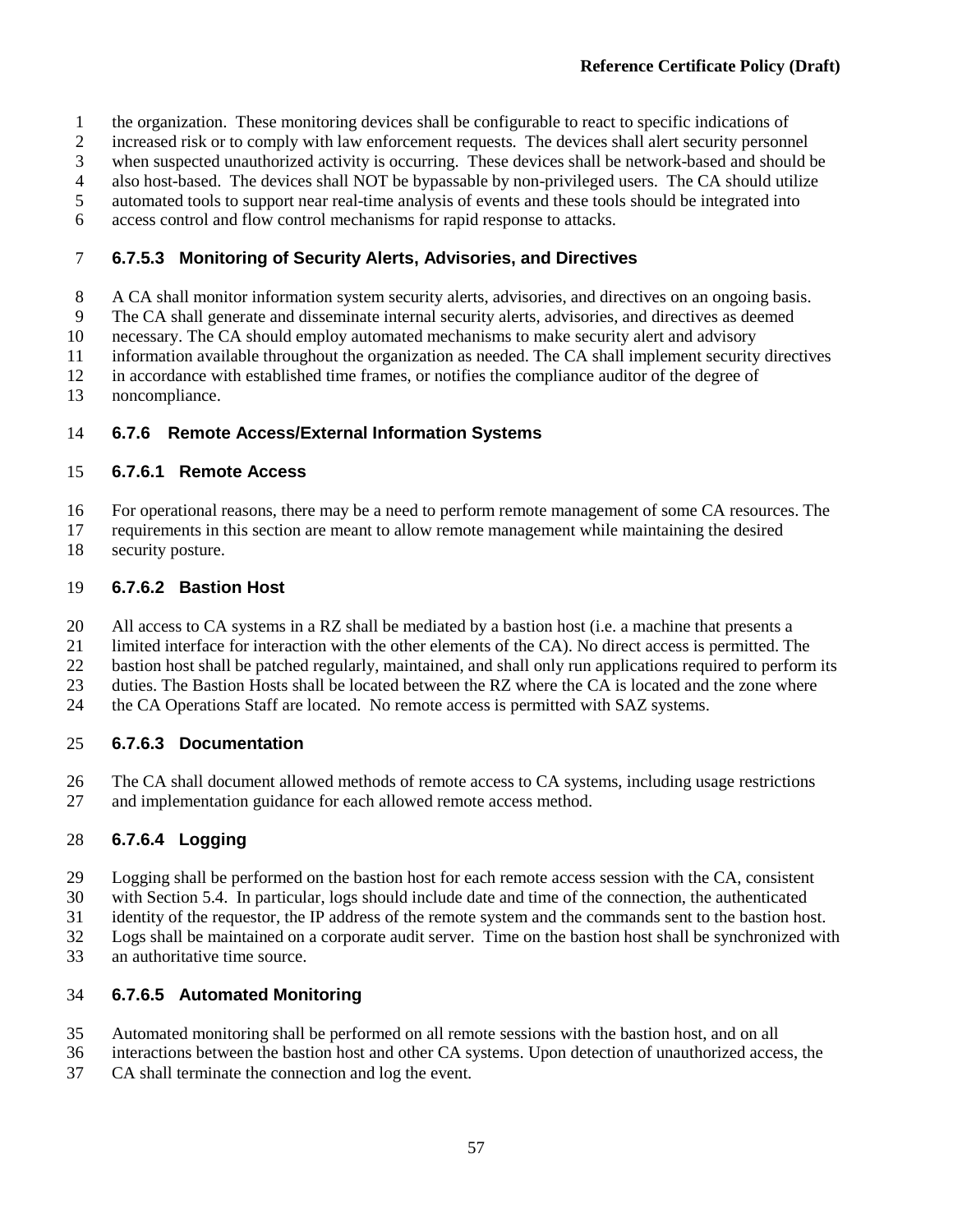## **6.7.6.6 Security of Remote Management System**

Machines used for remote access to the CA system shall be either corporately managed (including

patching) or shall be a machine dedicated to that purpose. In particular, it shall not be used as a personal

machine for the remote user. The machine shall be maintained at the same level as the machines that it

accesses (i.e. all policies on patching, virus scanning, etc. that are levied on the target systems shall apply

to this machine as well). The CA should make use of Network Access Control technology to check the

- security posture of the remote machine prior to connecting it to the network. Remote Management of the
- CA system shall be the only use of Remote Access.

# **6.7.6.7 Authentication**

Any machine used to access CA systems remotely shall require two or more factors of authentication. In

 particular, a hardware token shall be required. Authentication shall occur between the remote machine and the bastion host.

# **6.7.6.8 Communications Security for Remote Access**

All communications between the remote access host and the CA system shall be protected by [FIPS 140]

validated cryptography, as required for CA to RA communications in Section [6.7.4.5.](#page-64-1) Session identifiers

shall be invalidated at logout to preserve session authenticity, as described in section [6.7.4.6,](#page-64-2) Session

Authentication.

# **6.7.7 Penetration Testing**

Penetration testing exercises both physical and logical security controls. Regularly performing this

testing will allow a CA to mitigate and avoid vulnerabilities in their systems.

The CA System shall conduct regular external and internal penetration tests to identify vulnerabilities and

attack vectors that can be used to exploit enterprise systems. Penetration testing shall occur from outside

the network perimeter (i.e., the Internet or wireless frequencies around an organization) as well as from

- within its boundaries (i.e., on the internal network) to simulate both outsider and insider attacks.
- A standard method for penetration testing consists of:
- pretest analysis based on full knowledge of the target system;
- pretest identification of potential vulnerabilities based on pretest analysis;
- testing designed to determine exploitability of identified vulnerabilities.
- Detailed rules of engagement shall be agreed upon by all parties before the commencement of any
- penetration testing scenario. These rules of engagement are correlated with the tools, techniques, and
- procedures that are anticipated to be employed by threat-sources in carrying out attacks. An
- organizational assessment of risk guides the decision on the level of independence required for
- penetration agents or penetration teams conducting penetration testing. Vulnerabilities uncovered during
- penetration testing shall be incorporated into the vulnerability remediation process.

# **6.8 Time-Stamping**

Asserted times shall be accurate to within three minutes. Electronic or manual procedures may be used to

maintain system time. Clock adjustments are auditable events (see section [5.4.1\)](#page-39-1).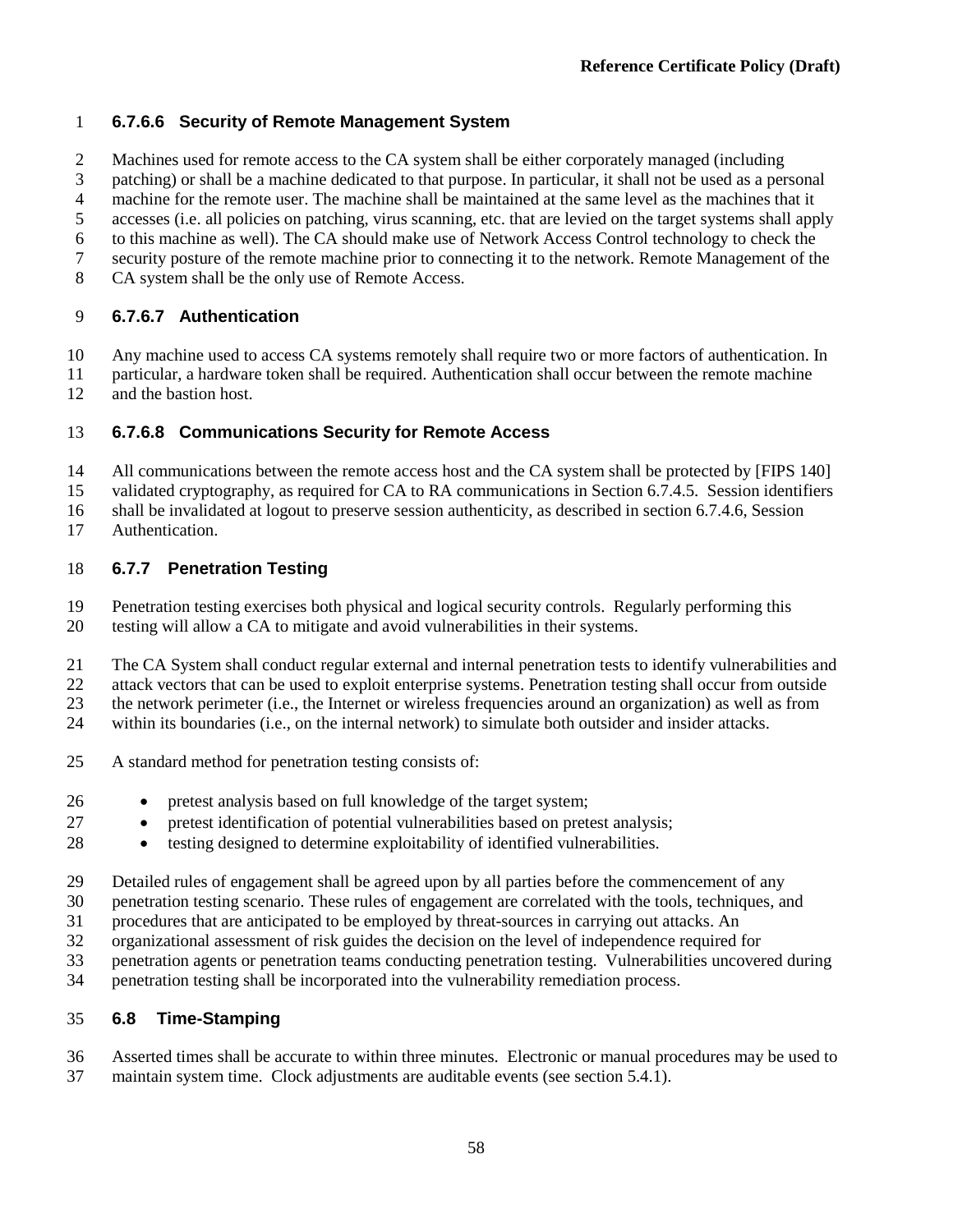# **7 Certificate, CRL, and OCSP Profiles**

## **7.1 Certificate Profile**

- 3 Certificates issued by a CA under this policy shall conform to the <profile document reference>.
- *Instruction: Although it is possible to specify all of the requirements for certificate fields and values in*
- *this section, it is more common to include a reference here to a separate document that includes those*
- *requirements. That document, called a "profile" because it specifies acceptable options and values from a*
- *more general document, is written by technical staff and often based on a standard such as [RFC 5280].*
- *The sections here are provided for assessment by a knowledgeable but non-expert reader; these sections*
- *must be edited to agree with the profile document. The profile document must be carefully written to*
- *provide the necessary security and interoperability features.*

# **7.1.1 Version Number(s)**

The CA shall issue X.509 v3 certificates (populate version field with integer "2").

# **7.1.2 Serial Numbers**

 Shall be a positive unique integer**,** shall not be longer than 20 octets. Shall contain at least <20 bits> of random.

# <span id="page-67-0"></span>**7.1.3 Algorithm Object Identifiers**

Certificates issued under this CP shall use the following OIDs for signatures:

| id-dsa-with-sha1        | $\{iso(1)$ member-body(2) us(840) x9-57(10040) x9cm(4) 3}                                      |
|-------------------------|------------------------------------------------------------------------------------------------|
| sha-1WithRSAEncryption  | $\{iso(1)$ member-body(2) us(840) rsadsi(113549) pkcs(1) pkcs-1(1) 5 $\}$                      |
| sha256WithRSAEncryption | $\{iso(1)$ member-body(2) us(840) rsadsi(113549) pkcs(1) pkcs-1(1) 11}                         |
| sha384WithRSAEncryption | $\{iso(1)$ member-body(2) us(840) rsadsi(113549) pkcs(1) pkcs-1(1) 12}                         |
| id-RSASSA-PSS           | $\{iso(1)$ member-body(2) us(840) rsadsi(113549) pkcs(1) pkcs-1(1) 10}                         |
| ecdsa-with-Sha256       | $\{iso(1)$ member-body(2) us(840) ansi-X9-62(10045) signatures(4) ecdsa-<br>with-SHA2 $(3)$ 2} |
| ecdsa-with-Sha384       | $\{iso(1)$ member-body(2) us(840) ansi-X9-62(10045) signatures(4) ecdsa-<br>with-SHA2 $(3)$ 3} |

- Where certificates are signed using RSA with Probabilistic Signature Scheme (PSS) padding, the OID is
- independent of the hash algorithm; the hash algorithm is specified as a parameter. RSA signatures with
- PSS padding may be used with the hash algorithms and OIDs specified below:

| id-sha256 | $\frac{1}{2}$ (joint-iso-itu-t(2) country(16) us(840) organization(1) gov(101) csor(3) |
|-----------|----------------------------------------------------------------------------------------|
|           | nistalgorithm(4) hashalgs(2) $1$ }                                                     |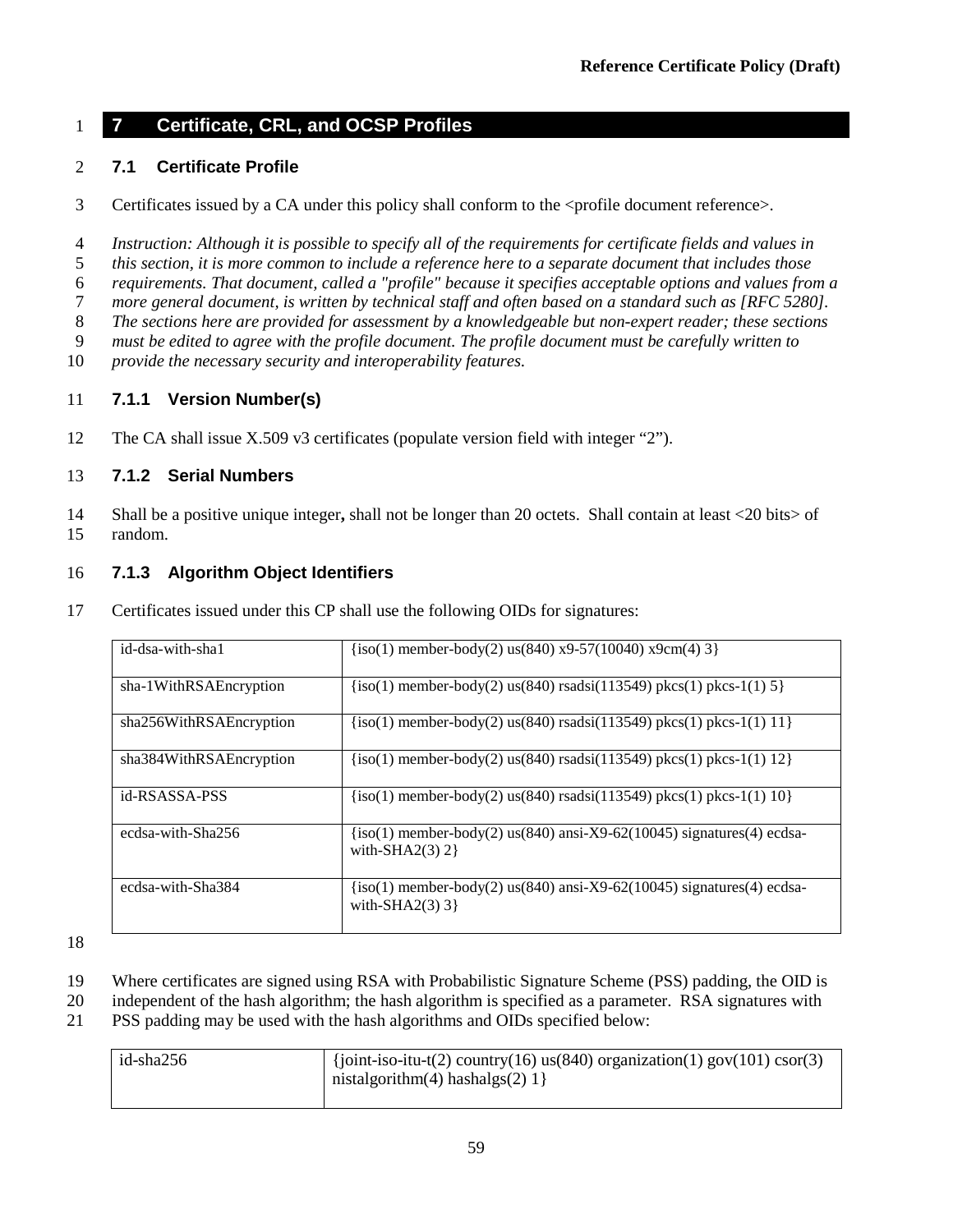- Certificates issued under this CP shall use the following OIDs to identify the algorithm associated with
- 2 the subject key:

| id-dsa         | $\{iso(1)$ member-body(2) us(840) x9-57(10040) x9cm(4) 1}                        |
|----------------|----------------------------------------------------------------------------------|
| Id-ecPublicKey | $(iso(1)$ member-body(2) us(840) ansi-x9-62(10045) public key-type (2)<br>$1\}$  |
| id-ecDH        | $\{iso(1)$ identified-organization(3) certicom(132) schemes(1) ecdh(12) $\}$     |
| rsaEncryption  | $\{iso(1)$ member-body(2) us(840) rsadsi(113549) pkcs(1) pkcs-1(1) 1}            |
| dhpublicnumber | ${\rm (iso(1) \ member-body(2) \ us(840) \ ansi-x942(10046) \ number-type(2) 1}$ |

 Where the certificate contains an elliptic curve public key, the parameters shall be specified as one of the following named curves:

| ansip256r1 | $\{iso(1)$ member-body(2) us(840) 10045 curves(3) prime(1) 7 $\}$    |
|------------|----------------------------------------------------------------------|
| ansip384r1 | $\{iso(1)$ identified-organization(3) certicom(132) curve(0) 34 $\}$ |

## **7.1.4 Name Forms**

 The subject field in certificates issued under this policy shall be populated with an X.500 distinguished name as specified in section 3.1.1.

- The issuer field of certificates issued under this policy shall be populated with a non-empty X.500
- Distinguished Name as specified in section 3.1.1.

## **7.1.5 Subject Alternate Name (SAN)**

See Section [3.1.](#page-15-0)

## **7.1.6 Key Usage**

- This extension shall be marked as critical. Certificates shall assert the minimum required for functionality.
- Signature certificates shall assert *digitalsignature*. Encryption certificates shall assert either
- *keyencipherment* or *keyagreement*. CA certificates shall assert *digitalsignature*, *keyCertSign* and
- *CRLSign*

## **7.1.7 Extended Key Usage**

- This extension shall be marked as noncritical. Certificates shall assert the minimum number required for
- functionality. The *anyExtendedEKU* shall not be asserted.

## **7.1.8 Name Constraints**

22 The CAs should assert name constraints in CA certificates.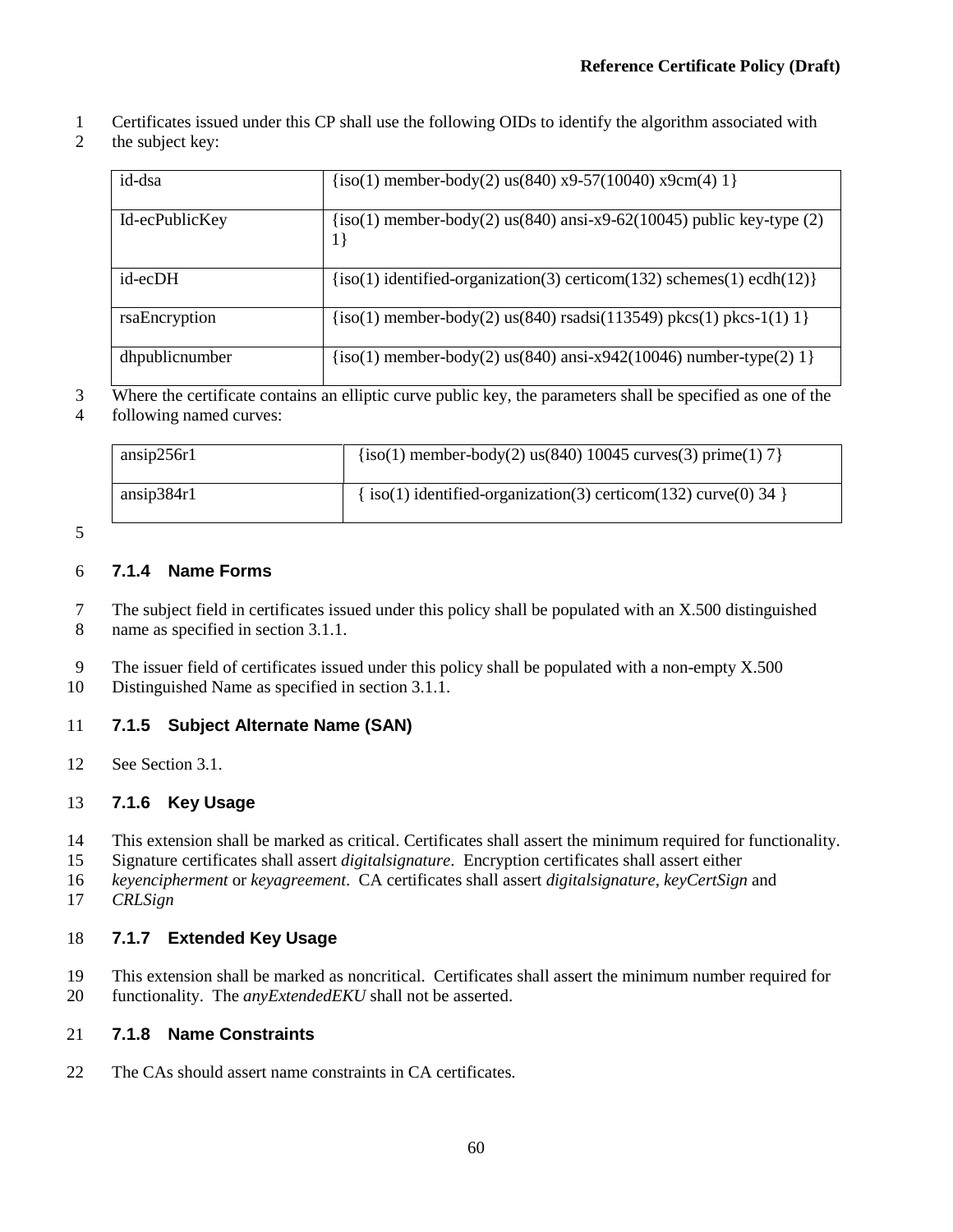#### **7.1.9 Basic Constraints**

2 CA certificates shall mark this extension critical. A path length constraint should be set to <2>.

#### **7.1.10 Certificate Policy Object Identifier**

- Certificates issued under this CP shall assert the following OID(s):
- <id-policy-defined-in-this-document>::=<OID>
- *Instruction: This section spells out how the requirements of this certificate policy are asserted in*
- *certificates. The OID specified above is the one from Section [1.2.](#page-10-0) If this document defines more than one*
- *certificate policy (e.g., defines more than one level of assurance), then they would be listed here with a*
- *requirement to include the OID matching the policy followed during certificate issuance. Very rarely,*
- *policy OIDs from other documents may be included as well, for instance a certificate may meet the*
- *requirements for a departmental business function as well as requirements for organizational network*
- *authentication. It should be kept in mind that certificate policy OIDs are an assertion to the user of the*
- *certificate (i.e., the Relying Party), and should reflect all that is true and only that which is true about the*
- $c$ *ertificate.*

#### **7.1.11 Usage of Policy Constraints Extension**

The CAs may assert policy constraints in CA certificates.

#### **7.1.12 Policy Qualifiers Syntax and Semantics**

Certificates issued under this CP shall not contain policy qualifiers.

### **7.1.13 Processing Semantics for the Critical Certificate Policies Extension**

Certificates issued under this policy shall not contain a critical certificate policies extension.

#### **7.2 CRL Profile**

22 CRLs issued by a CA under this policy shall conform to the CRL profile specified in  $\leq$  sprofile document reference>.

#### **7.2.1 Version Number(s)**

25 The CAs shall issue X.509 Version two (2) CRLs.

#### **7.2.2 CRL and CRL Entry Extensions**

27 Detailed CRL profiles addressing the use of each extension are specified in <profile document reference>.

#### **7.3 OCSP Profile**

- Certificate status servers (CSSs) operated under this policy shall sign responses using algorithms
- designated for CRL signing.
- CSSs shall be able to process SHA-1 hashes when included in the CertID field and the keyHash in the responderID field.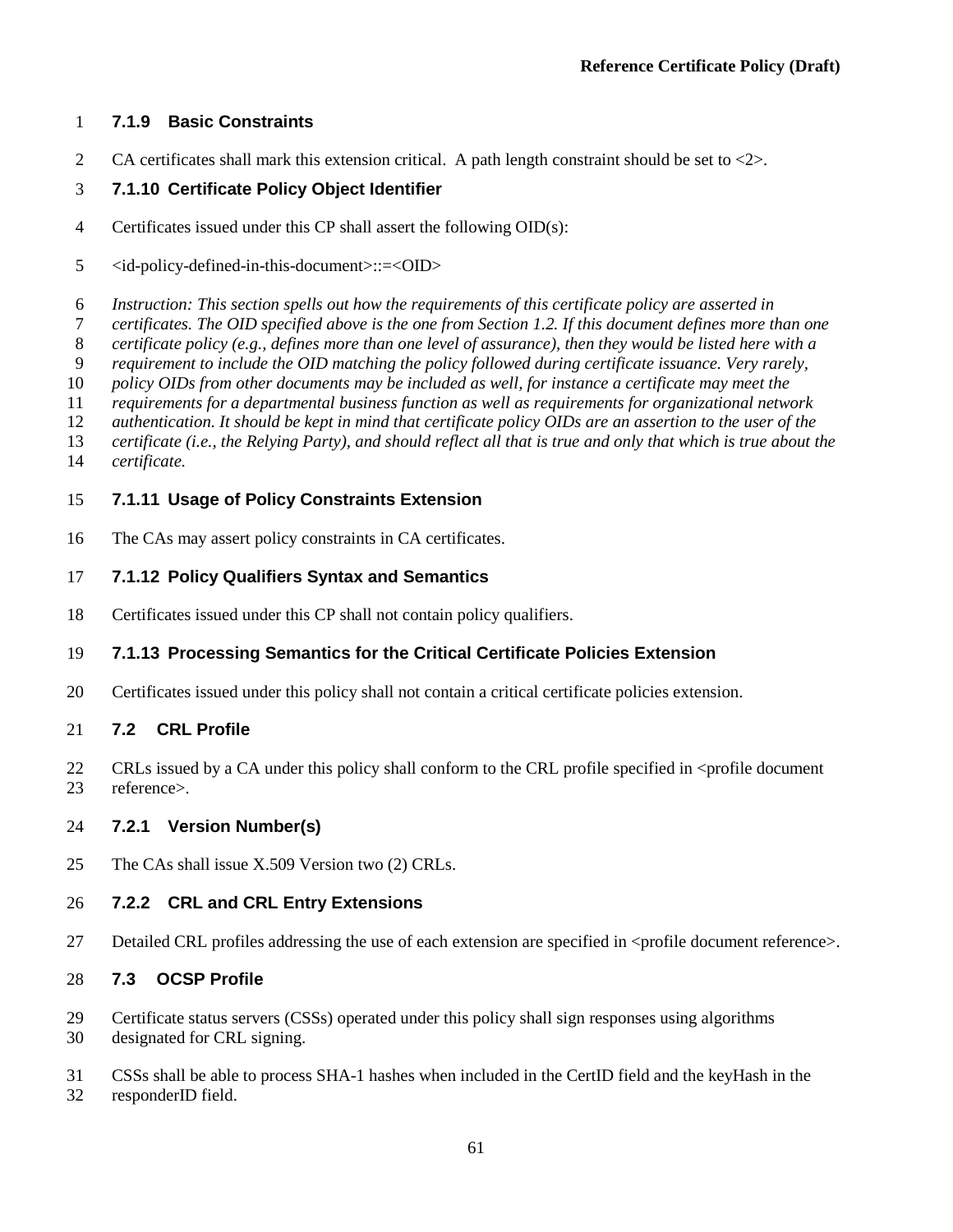## **7.3.1 Version Number(s)**

CSSs operated under this policy shall use OCSP version 1.

## **7.3.2 OCSP Extensions**

Critical OCSP extensions shall not be used.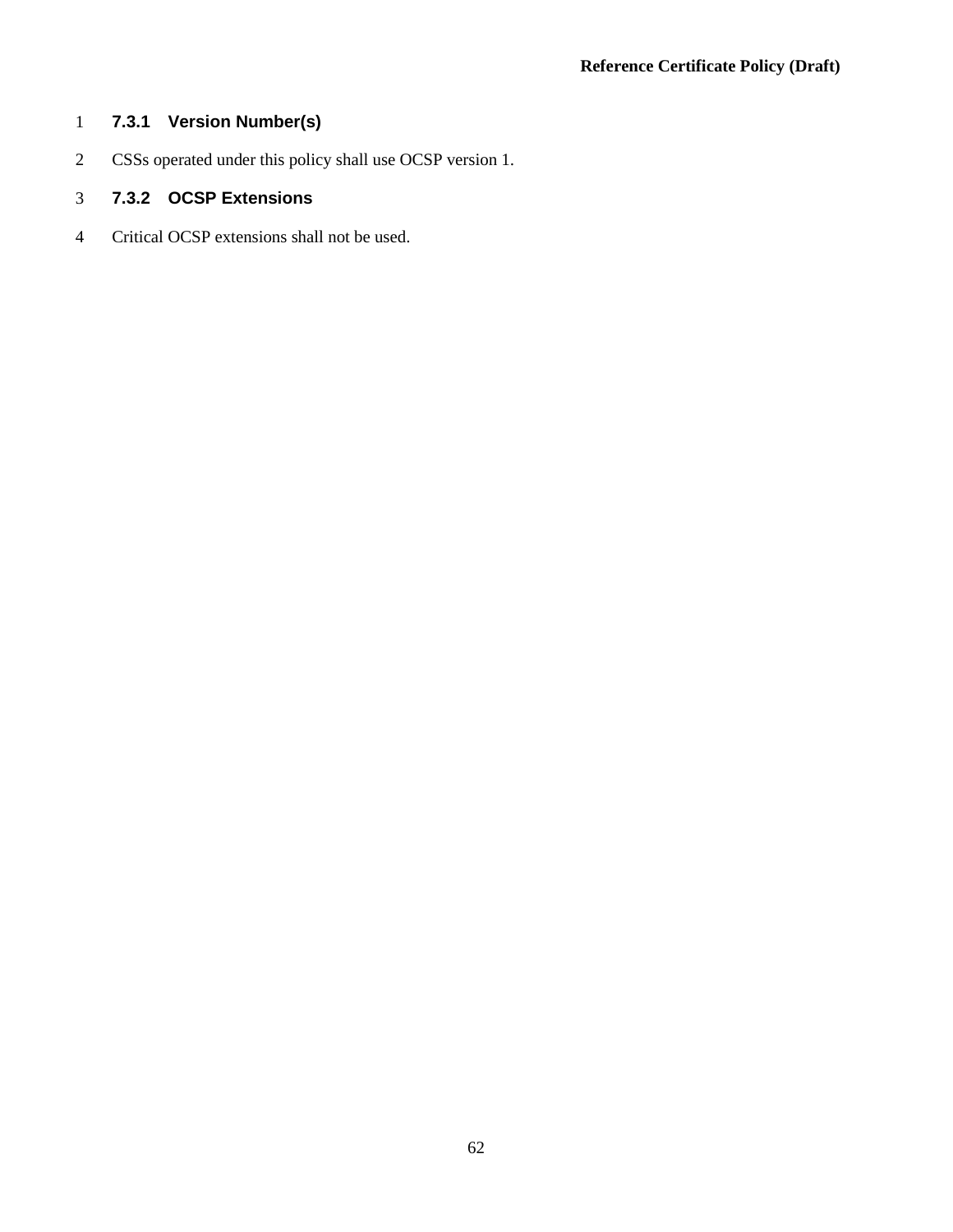### **8 Compliance Audit and Other Assessments**

- CAs shall have a compliance audit mechanism in place to ensure that the requirements of their CPS are being implemented and enforced.
- This specification does not impose a requirement for any particular assessment methodology.

#### **8.1 Frequency or Circumstances of Assessment**

CAs and RAs shall be subject to a periodic compliance audit at least once per year.

#### **8.2 Qualifications of Assessor**

- The auditor must demonstrate competence in the field of compliance audits, and must be thoroughly
- familiar with the CA's CPS and this CP. The compliance auditor must perform such compliance audits as
- a regular ongoing business activity. In addition to the previous requirements, the auditor must be a
- certified information system auditor (CISA) or IT security specialist, and a PKI subject matter specialist
- who can offer input regarding acceptable risks, mitigation strategies, and industry best practices.

#### **8.3 Assessor's Relationship to Assessed Entity**

- The compliance auditor either shall be a private firm that is independent from the entities (CA and RAs)
- being audited, or it shall be sufficiently organizationally separated from those entities to provide an
- unbiased, independent evaluation. To insure independence and objectivity, the compliance auditor may
- not have served the entity in developing or maintaining the entity's CA Facility or certificate practices
- statement. The Policy Authority shall determine whether a compliance auditor meets this requirement.

### **8.4 Topics Covered by Assessment**

- The purpose of a compliance audit shall be to verify that a CA and its recognized RAs comply with all the
- requirements of the current versions of this CP and the CA's CPS. All aspects of the CA/RA operation shall be subject to compliance audit inspections.

### **8.5 Actions Taken as a Result of Deficiency**

- 24 When the compliance auditor finds a discrepancy between the requirements of this CP or the stipulations<br>25 in the CPS and the design, operation, or maintenance of the PKI Authorities, the following actions shall in the CPS and the design, operation, or maintenance of the PKI Authorities, the following actions shall be performed:
- 27 The compliance auditor shall note the discrepancy
- 28 The compliance auditor shall notify the parties identified in section 8.6 of the discrepancy
- The party responsible for correcting the discrepancy will propose a remedy, including expected time for completion, to the Policy Authority
- Depending upon the nature and severity of the discrepancy, and how quickly it can be corrected, the
- Policy Authority may decide to temporarily halt operation of the CA or RA, to revoke a certificate issued
- to the CA or RA, or take other actions it deems appropriate. The Policy Authority will develop
- procedures for making and implementing such determinations.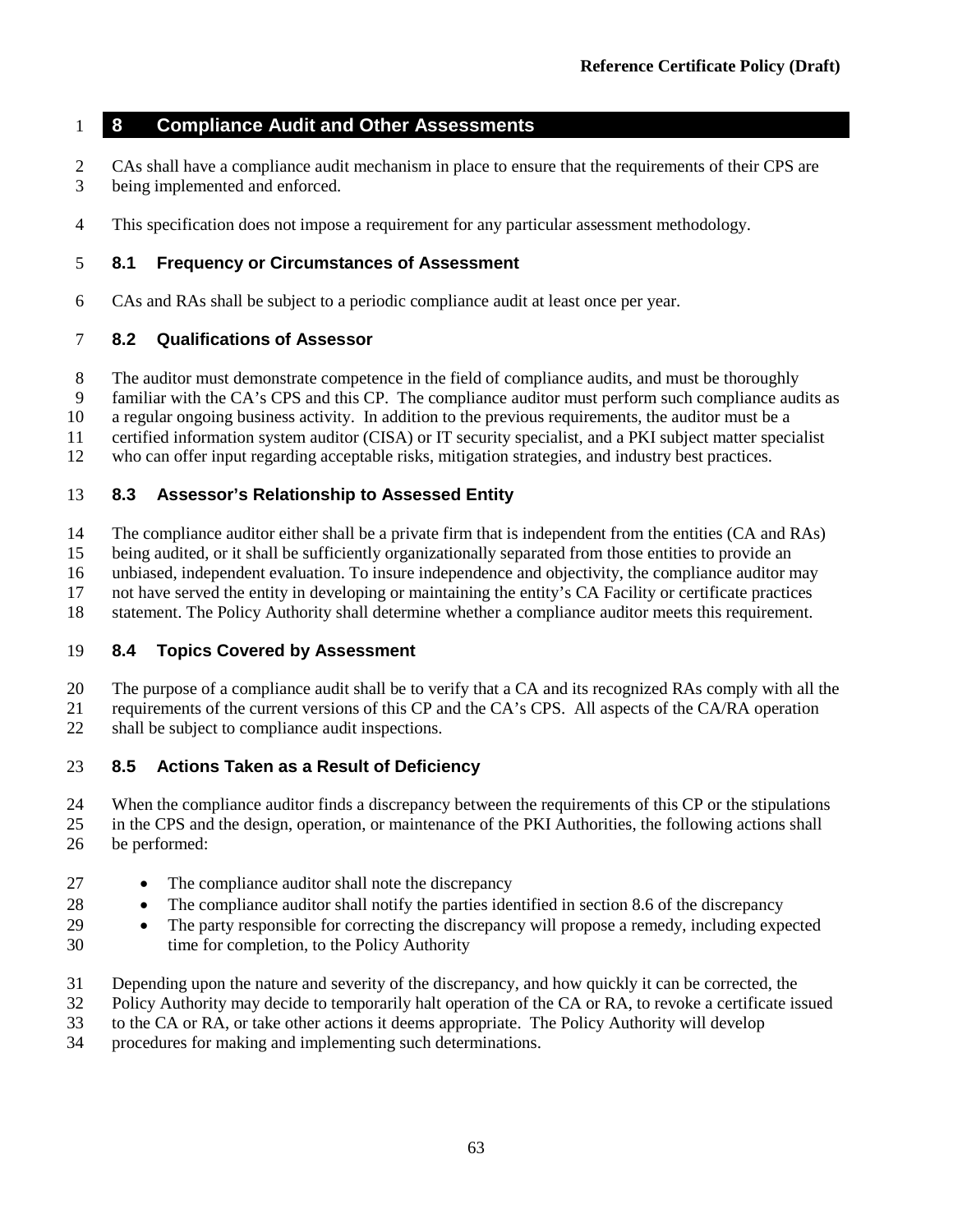# 1 **8.6 Communication of Results**

2 An Audit Compliance Report shall be provided to the entity responsible for CA operations. The Audit<br>2 Compliance Report and identification of corrective measures shall be provided to Policy Authority with

3 Compliance Report and identification of corrective measures shall be provided to Policy Authority within <30> days of completion. A special compliance audit may be required to confirm the implementation and

4 <30> days of completion. A special compliance audit may be required to confirm the implementation and

5 effectiveness of the remedy.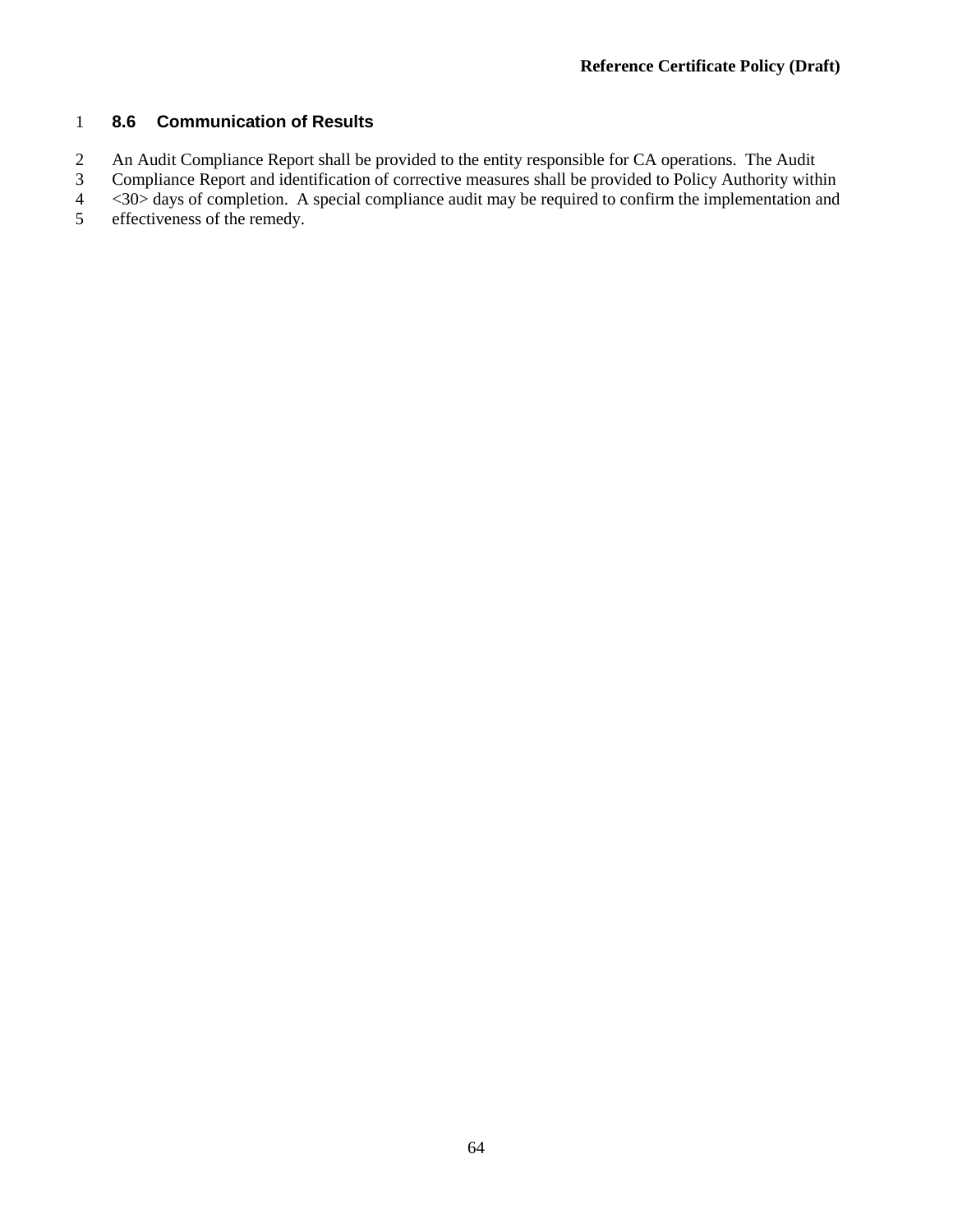# **9 Other Business and Legal Matters**

- **9.1 Fees**
- **9.1.1 Certificate Issuance or Renewal Fees**
- No stipulation.

# **9.1.2 Certificate Access Fees**

 Sectio[n 2.2](#page-14-0) of this policy requires that CA certificates be publicly available. CAs operating under this policy must not charge additional fees for access to this information.

# **9.1.3 Revocation or Status Information Access Fees**

 CAs operating under this policy must not charge additional fees for access to CRLs and OCSP status information.

# **9.1.4 Fees for other Services**

No stipulation.

#### **9.1.5 Refund Policy**

No stipulation.

#### **9.2 Financial Responsibility**

- This CP contains no limits on the use of certificates issued by CAs under the policy. Rather, entities,
- acting as relying parties, shall determine what financial limits, if any, they wish to impose for certificates used to consummate a transaction.
- 

# **9.2.1 Insurance Coverage**

No stipulation.

#### **9.2.2 Other Assets**

No stipulation.

#### **9.2.3 Insurance or Warranty Coverage for End-Entities**

No stipulation.

#### **9.3 Confidentiality of Business Information**

- The CA shall protect the confidentiality of sensitive business information stored or processed on CA
- systems that could lead to abuse or fraud. For example, the CA shall protect customer data that could allow an attacker to impersonate a customer.
- CA information not requiring protection may be made publicly available. Public access to organizational
- information shall be determined by the respective organization.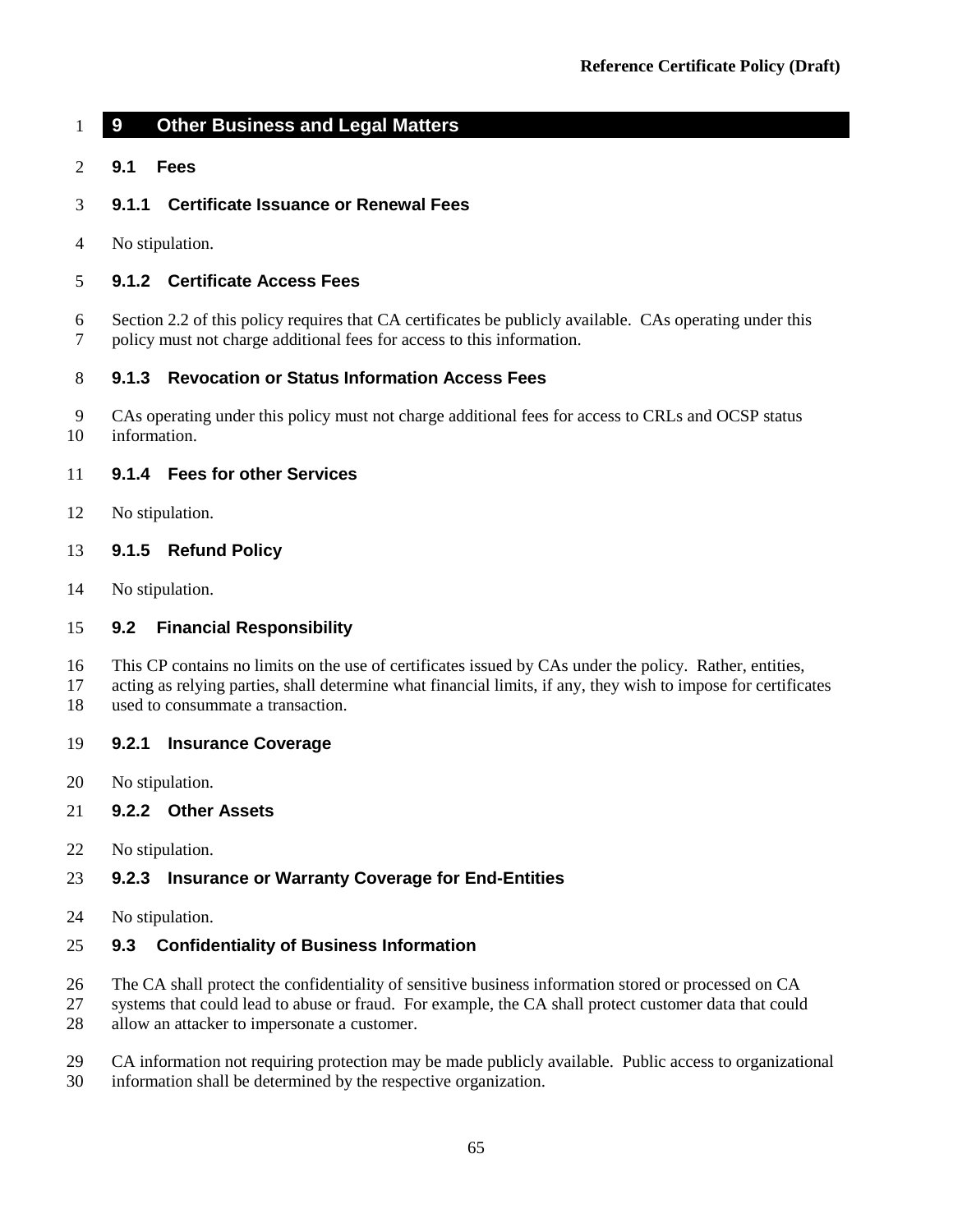### **9.3.1 Scope of Confidential Information**

No stipulation.

# **9.3.2 Information not within the Scope of Confidential Information**

No stipulation.

### **9.3.3 Responsibility to Protect Confidential Information**

No stipulation.

#### **9.4 Privacy of Personal Information**

#### **9.4.1 Privacy Plan**

- The CA shall develop, implement and maintain a privacy plan. The privacy plan shall document what
- personally identifiable information is collected, how it is stored and processed, and under what conditions the information may be disclosed.

#### **9.4.2 Information Treated as Private**

- CAs shall protect all subscriber personally identifying information from unauthorized disclosure.
- Records of individual transactions may be released upon request of any subscribers involved in the
- transaction or their legally recognized agents. The contents of the archives maintained by CAs operating
- under this policy shall not be released except as allowed by the privacy plan.

#### **9.4.3 Information not Deemed Private**

Information included in certificates is not subject to protections outlined in section 9.4.2.

#### **9.4.4 Responsibility to Protect Private Information**

 Sensitive information must be stored securely, and may be released only in accordance with other stipulations in section 9.4.

#### **9.4.5 Notice and Consent to Use Private Information**

 The CA is not required to provide any notice or obtain the consent of the subscriber in order to release private information in accordance with other stipulations of section 9.4.

#### **9.4.6 Disclosure Pursuant to Judicial or Administrative Process**

 The CA shall not disclose private information to any third party unless authorized by this policy, required by law, government rule or regulation, or order of a court of competent jurisdiction.

#### **9.4.7 Other Information Disclosure Circumstances**

None.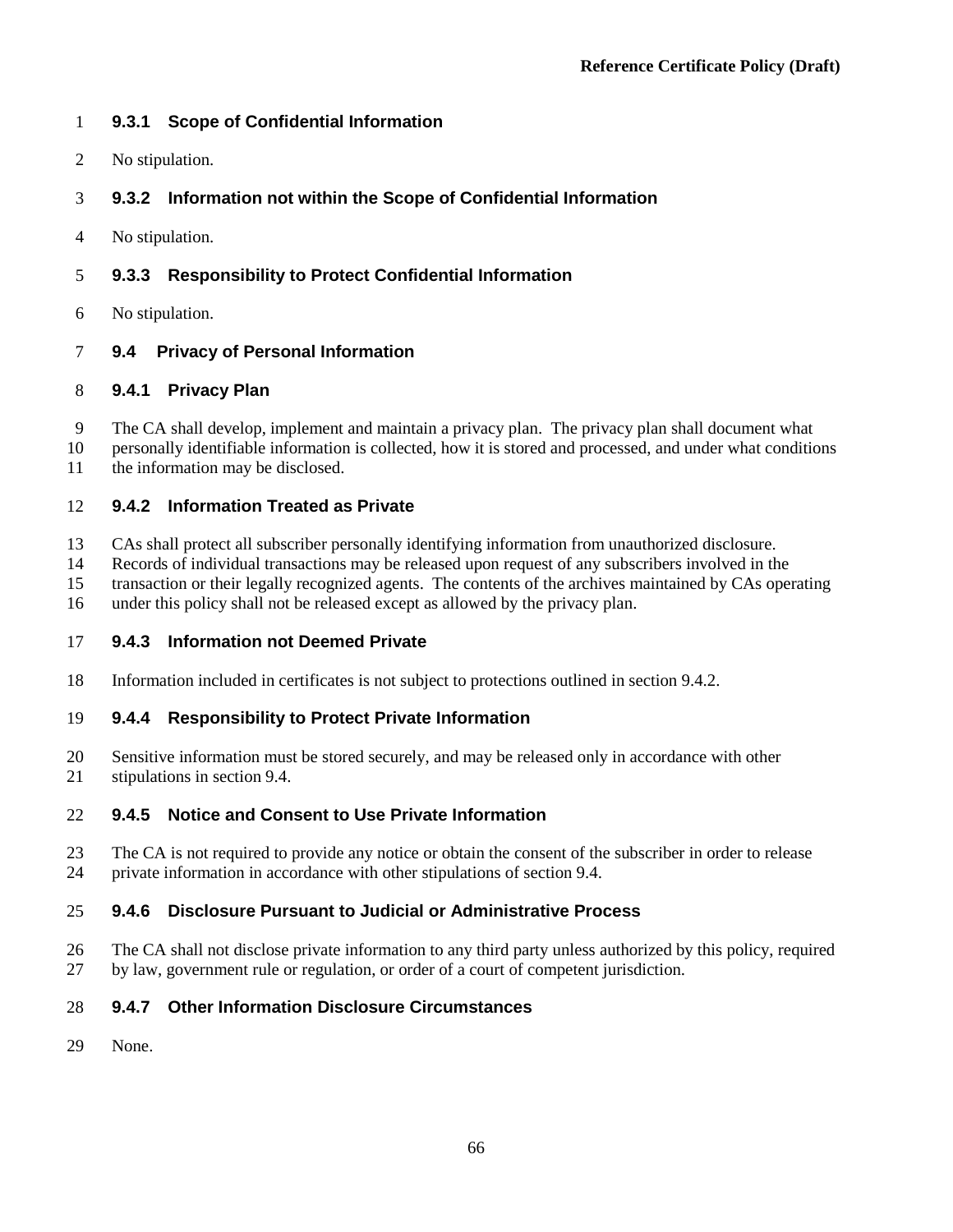# **9.5 Intellectual Property Rights**

The CA will not knowingly violate intellectual property rights held by others.

### **9.6 Representations and Warranties**

- The Policy Authority shall—
- Approve the CPS for each CA that issues certificates under this policy;
- Review periodic compliance audits to ensure that CAs are operating in compliance with their approved CPSs;
- Review name space control procedures to ensure that distinguished names are uniquely assigned for all certificates issued under this CP;
- Revise this CP to maintain the level of assurance and operational practicality;
- 11 Publicly distribute this CP; and
- 12 Coordinate modifications to this CP to ensure continued compliance by CAs operating under approved CPSs.

# **9.6.1 CA Representations and Warranties**

CAs operating under this policy shall warrant that their procedures are implemented in accordance with

16 this CP, and that any certificates issued that assert the policy OIDs identified in this CP were issued in accordance with the stipulations of this policy. accordance with the stipulations of this policy.

 A CA that issues certificates that assert a policy defined in this document shall conform to the stipulations of this document, including—

- Providing a CPS, as well as any subsequent changes, for conformance assessment.
- Maintaining its operations in conformance to the stipulations of the CPS.
- 22 Ensuring that registration information is accepted only from approved RAs operating under an approved CPS.
- Including only valid and appropriate information in certificates, and maintaining evidence that due diligence was exercised in validating the information contained in the certificates.
- Revoking the certificates of subscribers found to have acted in a manner counter to their obligations in accordance with section 9.6.3.
- Operating or providing for the services of an on-line repository, and informing the repository service provider of their obligations if applicable.

# **9.6.2 RA Representations and Warranties**

An RA that performs registration functions as described in this policy shall comply with the stipulations

of this policy, and comply with a CPS approved by the Policy Authority for use with this policy. An RA

who is found to have acted in a manner inconsistent with these obligations is subject to revocation of RA

responsibilities. An RA supporting this policy shall conform to the stipulations of this document,

- including—
- Maintaining its operations in conformance to the stipulations of the approved CPS.
- Including only valid and appropriate information in certificate requests, and maintaining evidence that due diligence was exercised in validating the information contained in the certificate.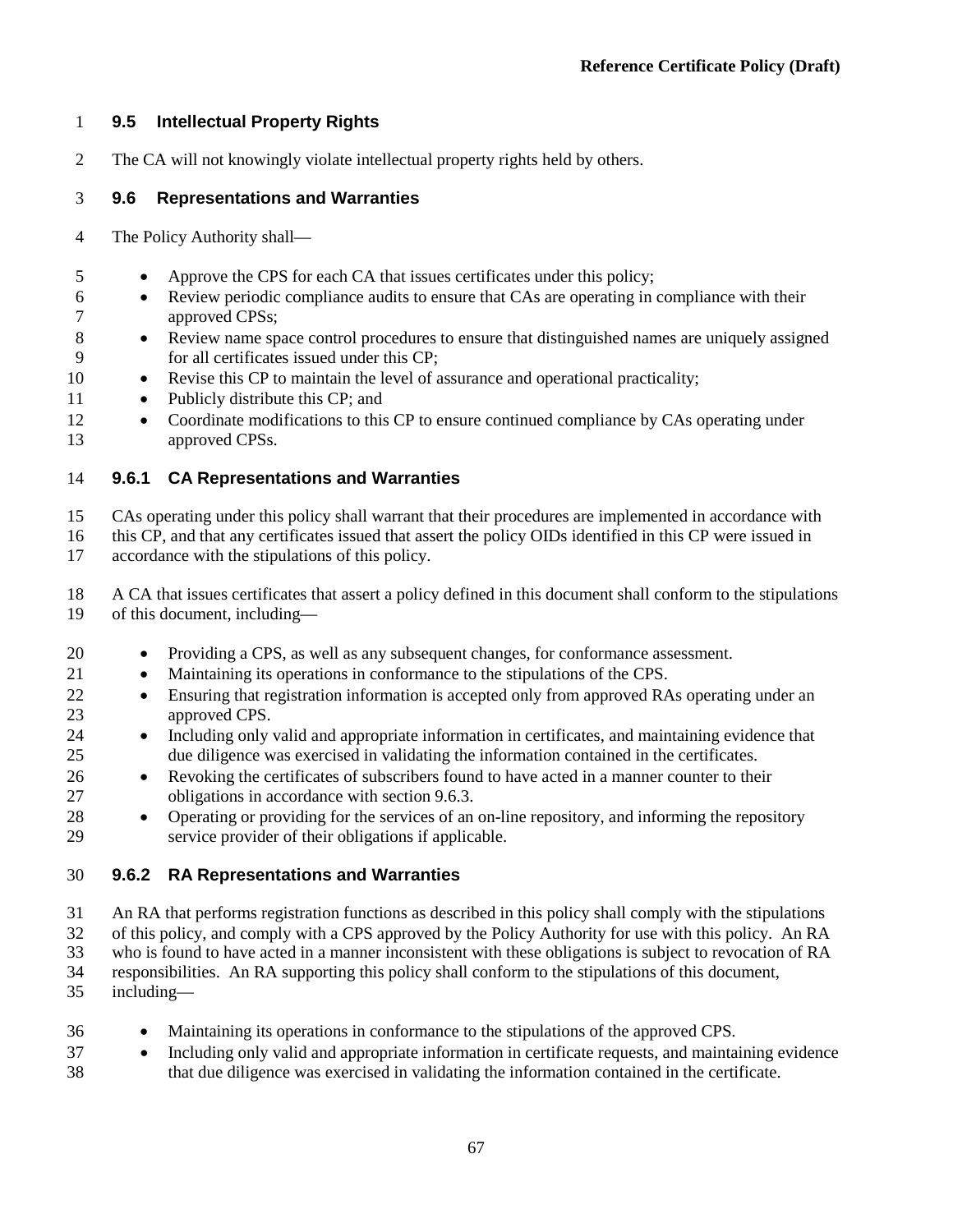• Ensuring that obligations are imposed on subscribers in accordance with section 9.6.3, and that subscribers are informed of the consequences of not complying with those obligations.

# **9.6.3 Subscriber Representations and Warranties**

- A subscriber (or AOR for device certificates) shall be required to sign a document containing the
- requirements the subscriber shall meet respecting protection of the private key and use of the certificate before being issued the certificate.
- Subscribers shall—
- Accurately represent themselves in all communications with the PKI authorities.
- Protect their private key(s) at all times, in accordance with this policy, as stipulated in their certificate acceptance agreements and local procedures.
- Promptly notify the appropriate CA upon suspicion of loss or compromise of their private key(s). Such notification shall be made directly or indirectly through mechanisms consistent with the CA's CPS.
- Abide by all the terms, conditions, and restrictions levied on the use of their private key(s) and certificate(s).

#### **9.6.4 Relying Parties Representations and Warranties**

- This CP does not specify the steps a relying party should take to determine whether to rely upon a
- certificate. The relying party decides, pursuant to its own policies, what steps to take. The CA merely
- provides the tools (i.e., certificates and CRLs) needed to perform the trust path creation, validation, and
- CP mappings that the relying party may wish to employ in its determination.

#### **9.6.5 Representations and Warranties of Other Participants**

None.

#### **9.7 Disclaimers of Warranties**

CAs operating under this policy may not disclaim any responsibilities described in this CP.

#### **9.8 Limitations of Liability**

No stipulation

#### **9.9 Indemnities**

- No stipulation.
- **9.10 Term and Termination**
- **9.10.1 Term**
- The CP shall document the term for which the CP is effective.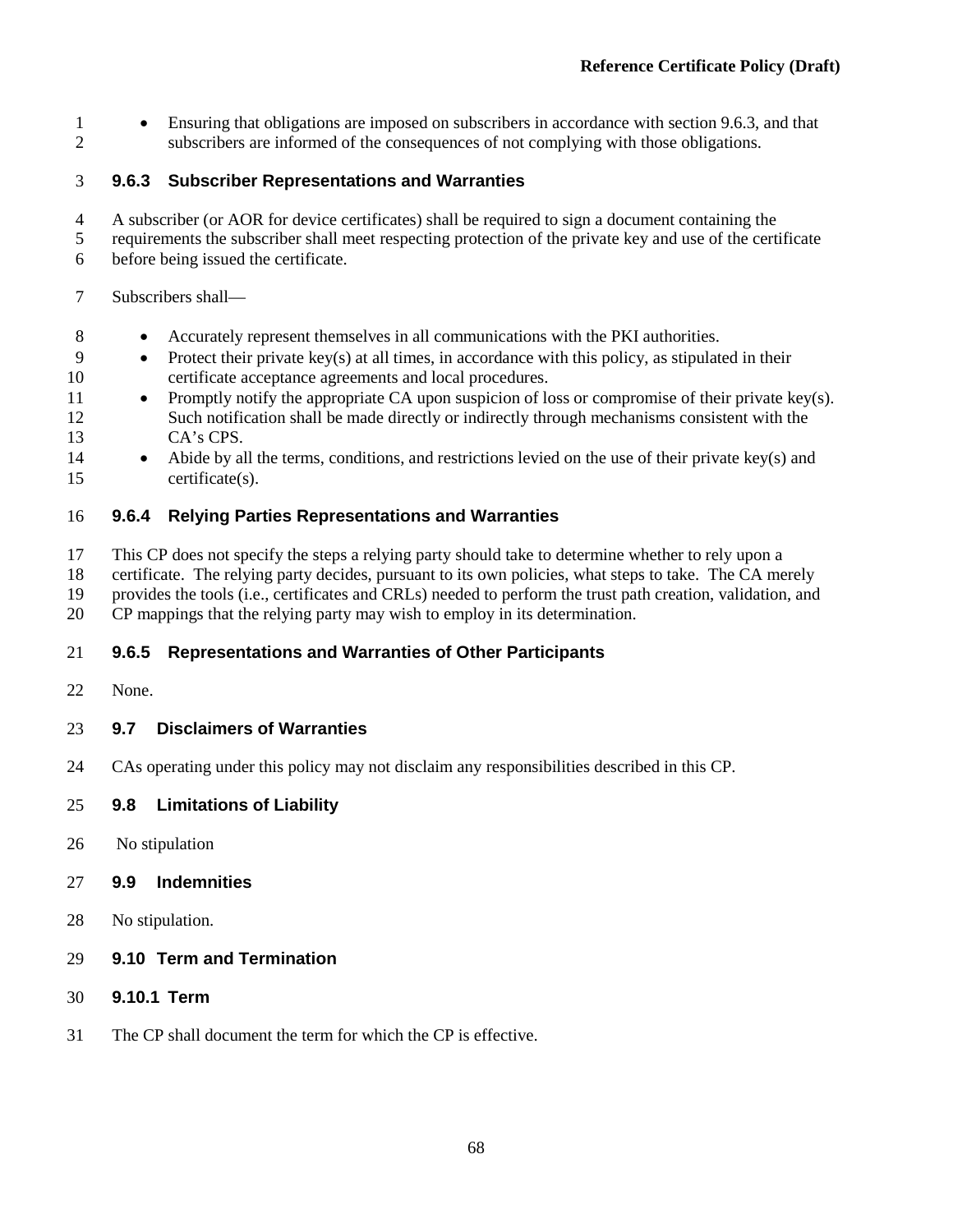#### **9.10.2 Termination**

The CP shall document under what conditions the CP may be terminated..

#### **9.10.3 Effect of Termination and Survival**

 The requirements of this CP remain in effect through the end of the archive period for the last certificate issued.

#### **9.11 Individual Notices and Communications with Participants**

- The Policy Authority shall establish appropriate procedures for communications with CAs operating under this policy via contracts or memoranda of agreement as applicable.
- For all other communications, no stipulation.

#### **9.12 Amendments**

#### **9.12.1 Procedure for Amendment**

The Policy Authority shall review this CP at least once every year. Corrections, updates, or changes to

this CP shall be publicly available. Suggested changes to this CP shall be communicated to the contact in

section 1.5.2; such communication must include a description of the change, a change justification, and

contact information for the person requesting the change.

#### **9.12.2 Notification Mechanism and Period**

No stipulation.

#### **9.12.3 Circumstances under which OID must be Changed**

OIDs should be changed if there is a change in the CP that reduces the level of assurance provided.

#### **9.13 Dispute Resolution Provisions**

 The Policy Authority shall facilitate the resolution between entities when conflicts arise as a result of the use of certificates issued under this policy.

#### **9.14 Governing Law**

No stipulation.

#### **9.15 Compliance with Applicable Law**

All CAs operating under this policy are required to comply with applicable law.

#### **9.16 Miscellaneous Provisions**

- **9.16.1 Entire Agreement**
- No stipulation.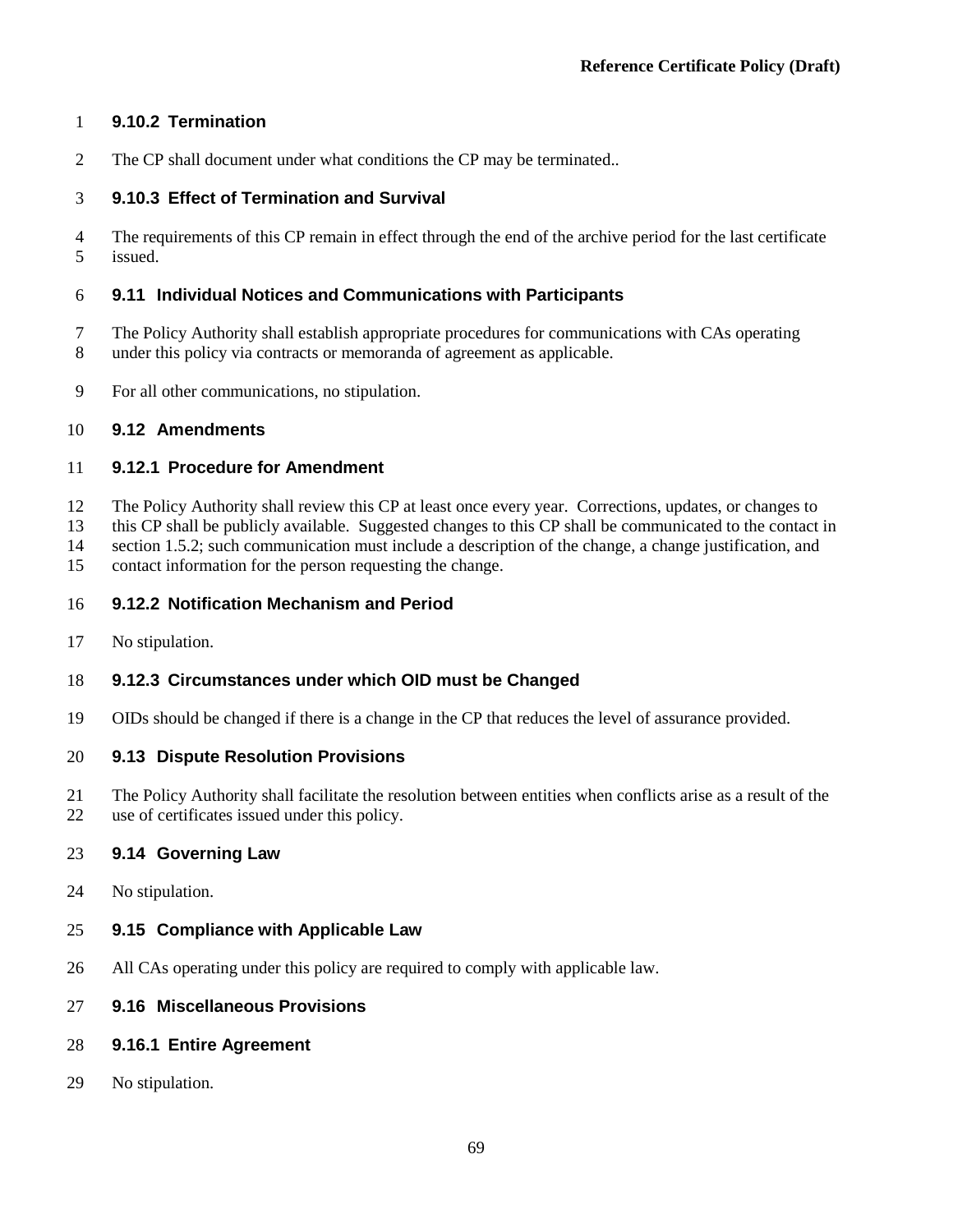# **9.16.2 Assignment**

No stipulation.

# **9.16.3 Severability**

4 Should it be determined that one section of this CP is incorrect or invalid, the other sections of this CP shall remain in effect until the CP is updated. The process for updating this CP is described in section shall remain in effect until the CP is updated. The process for updating this CP is described in section

9.12.

# **9.16.4 Enforcement (Attorneys' Fees and Waiver of Rights)**

No stipulation.

# **9.16.5 Force Majeure**

No stipulation.

# **9.17 Other Provisions**

No stipulation.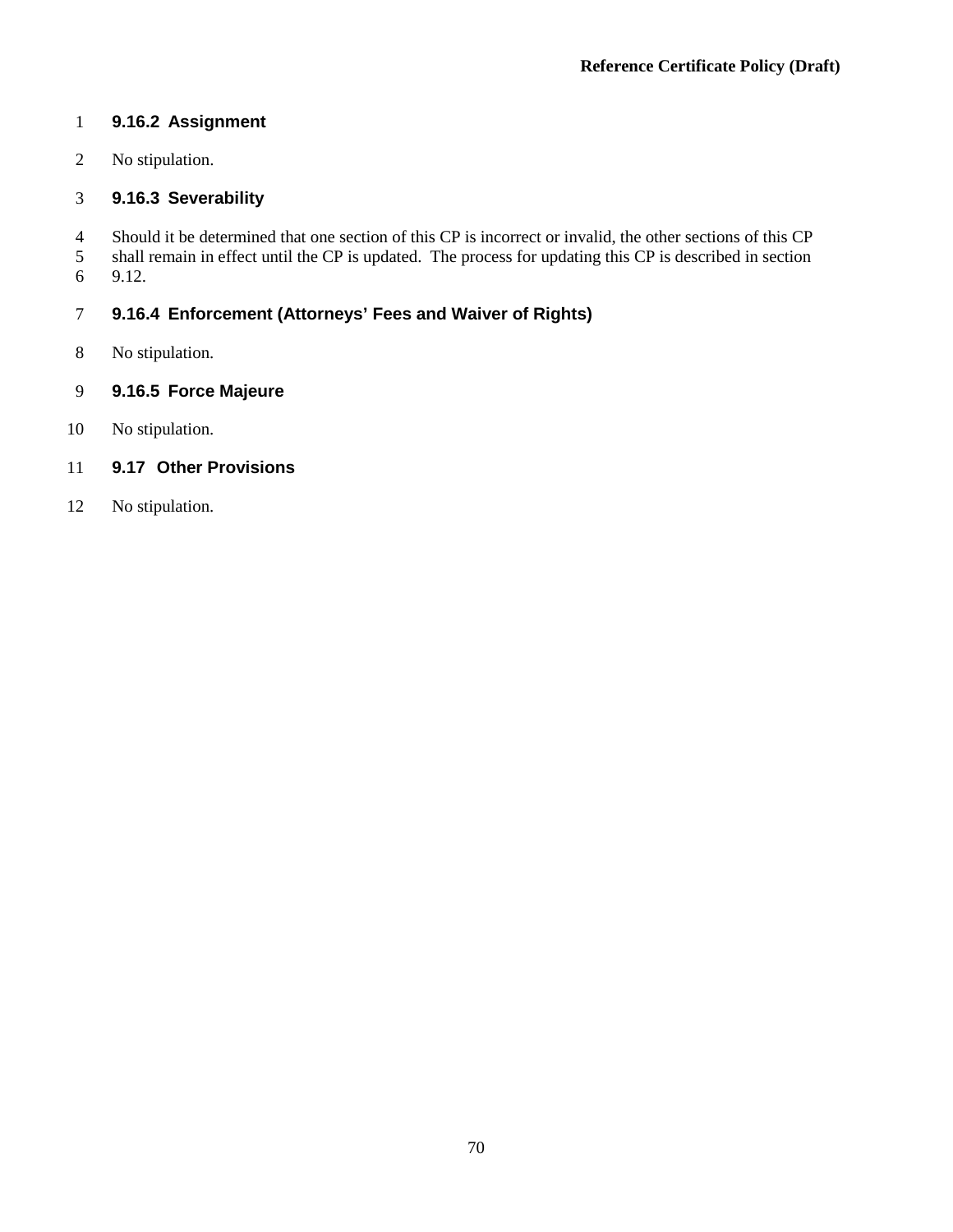# **Appendix A—Acronyms**

Selected acronyms and abbreviations used in the guide are defined below.

| AIA             | <b>Authority Information Access</b>                                               |
|-----------------|-----------------------------------------------------------------------------------|
| <b>AOR</b>      | Authorized Organizational Representative                                          |
| CA              | <b>Certification Authority</b>                                                    |
| COMSEC          | <b>Communications Security</b>                                                    |
| $\rm CP$        | <b>Certificate Policy</b>                                                         |
| <b>CPS</b>      | <b>Certification Practice Statement</b>                                           |
| <b>CRL</b>      | <b>Certificate Revocation List</b>                                                |
| <b>CSOR</b>     | <b>Computer Security Objects Registry</b>                                         |
| <b>CSR</b>      | <b>Certificate Signing Request</b>                                                |
| <b>CSS</b>      | <b>Certificate Status Server</b>                                                  |
| DN              | Distinguished Name                                                                |
| <b>ECDSA</b>    | Elliptic Curve Digital Signature Algorithm                                        |
| <b>FIPS PUB</b> | (US) Federal Information Processing Standards Publication                         |
| <b>FPKI</b>     | Federal Public Key Infrastructure                                                 |
| <b>HTTP</b>     | <b>Hypertext Transfer Protocol</b>                                                |
| <b>IEC</b>      | <b>International Electrotechnical Commission</b>                                  |
| <b>IETF</b>     | <b>Internet Engineering Task Force</b>                                            |
| IS              | <b>Information System</b>                                                         |
| LAN             | <b>Local Area Network</b>                                                         |
| <b>LDAP</b>     | <b>Lightweight Directory Access Protocol</b>                                      |
| <b>ISO</b>      | International Organization for Standardization                                    |
| <b>ITU-T</b>    | International Telecommunications Union - Telecommunications Sector                |
| <b>NIST</b>     | National Institute of Standards and Technology                                    |
| <b>NSTISSI</b>  | National Security Telecommunications and Information Systems Security Instruction |
| <b>OCSP</b>     | Online Certificate Status Protocol                                                |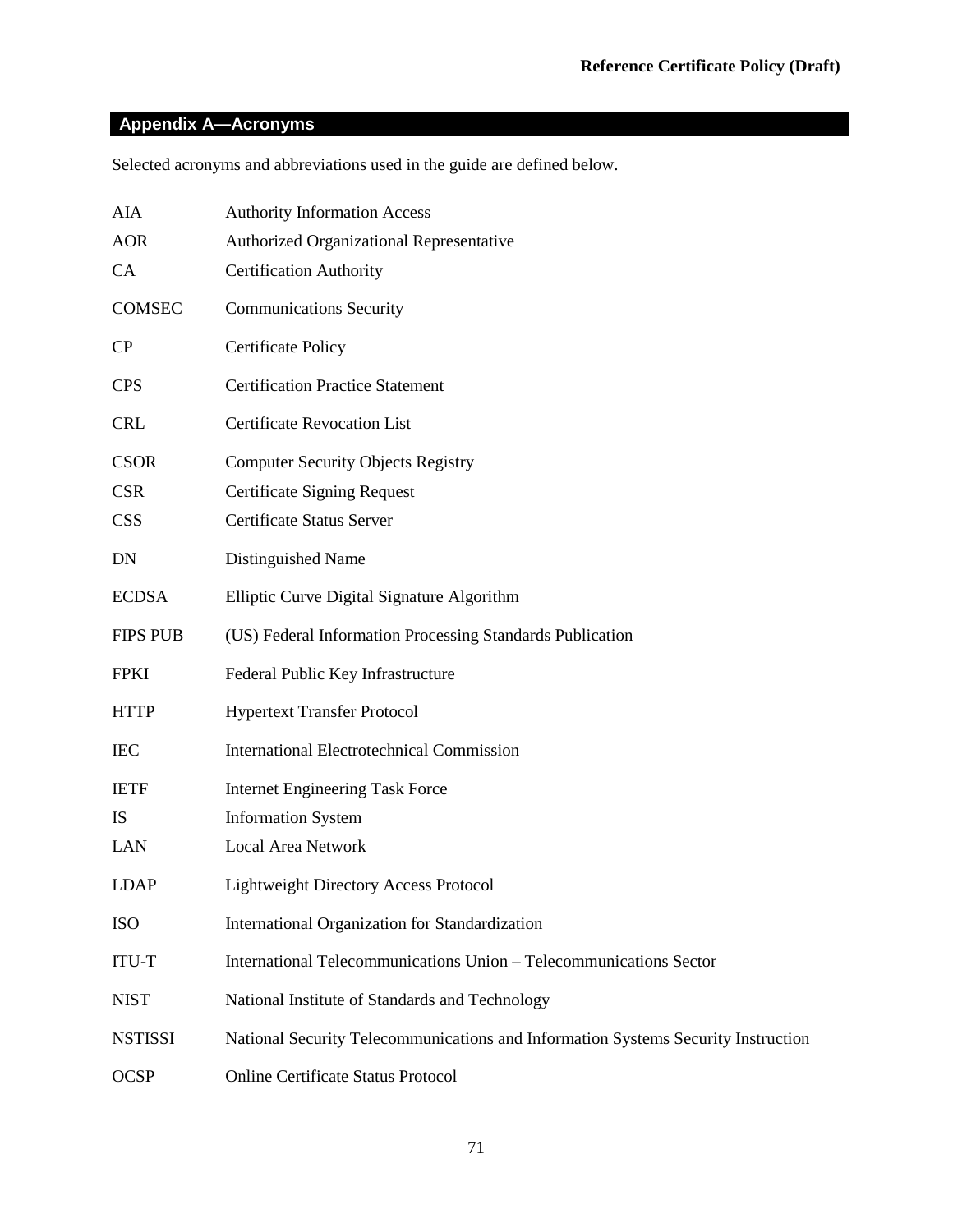| <b>OID</b>                | Object Identifier                                                                      |
|---------------------------|----------------------------------------------------------------------------------------|
| OZ                        | <b>Operations Zone</b>                                                                 |
| PIN                       | <b>Personal Identification Number</b>                                                  |
| PIV                       | Personal Identity Verification                                                         |
| <b>PKCS</b>               | Public Key Cryptography Standards                                                      |
| PKI                       | Public Key Infrastructure                                                              |
| <b>PKIX</b>               | Public Key Infrastructure X.509                                                        |
| <b>PSS</b><br>PZ          | Probabilistic Signature Scheme<br>Public Zone                                          |
| RA                        | <b>Registration Authority</b>                                                          |
| RZ                        | <b>Restricted Zone</b>                                                                 |
| <b>RFC</b>                | <b>Request For Comments</b>                                                            |
| <b>RSA</b>                | Rivest-Shamir-Adleman (encryption algorithm)                                           |
| <b>RSASSA</b>             | RSA Signature Scheme with Appendix                                                     |
| <b>SHA</b>                | Secure Hash Algorithm                                                                  |
| S/MIME<br>SAZ             | Secure/Multipurpose Internet Mail Extensions<br>Special Access Zone                    |
| <b>SP</b>                 | <b>Special Publication</b>                                                             |
| SSP-REP<br><b>TAM</b>     | Shared Service Provider Repository Service Requirements<br><b>Trust Anchor Manager</b> |
| <b>UPS</b>                | Uninterrupted Power Supply                                                             |
| <b>URL</b>                | <b>Uniform Resource Locator</b>                                                        |
| U.S.C.                    | <b>United States Code</b>                                                              |
| <b>UUID</b><br><b>VPN</b> | Universal Unique Identifier<br><b>Virtual Private Network</b>                          |
| <b>WAP</b>                | <b>Wireless Access Point</b>                                                           |
|                           |                                                                                        |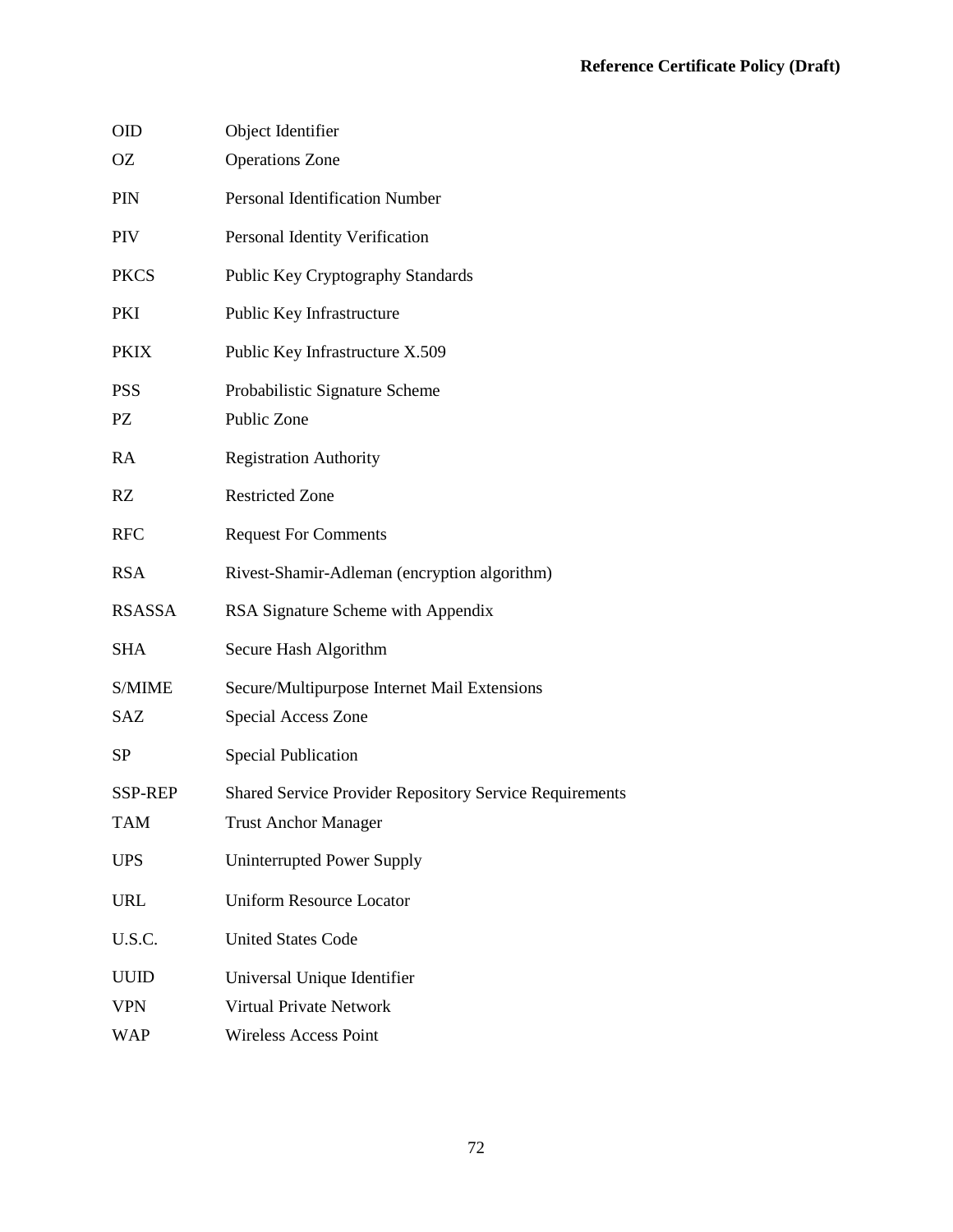# **Appendix B—Glossary**

| Access                                                   | Ability to make use of any information system (IS) resource. [NS4009]                                                                                                                                                                                                                                                                                                                       |
|----------------------------------------------------------|---------------------------------------------------------------------------------------------------------------------------------------------------------------------------------------------------------------------------------------------------------------------------------------------------------------------------------------------------------------------------------------------|
| <b>Access Control</b>                                    | Process of granting access to information system resources only to<br>authorized users, programs, processes, or other systems. [NS4009]                                                                                                                                                                                                                                                     |
| Accreditation                                            | Formal declaration by a Designated Approving Authority that an<br>Information System is approved to operate in a particular security mode<br>using a prescribed set of safeguards at an acceptable level of risk.<br>[NS4009]                                                                                                                                                               |
| <b>Activation Data</b>                                   | Private data, other than keys, that are required to access cryptographic<br>modules (i.e., unlock private keys for signing or decryption events).                                                                                                                                                                                                                                           |
| Anonymous                                                | Having an unknown name.                                                                                                                                                                                                                                                                                                                                                                     |
| Applicant                                                | The subscriber is sometimes also called an "applicant" after applying to a<br>certification authority for a certificate, but before the certificate issuance<br>procedure is completed. [ABADSG footnote 32]                                                                                                                                                                                |
| Archive                                                  | Long-term, physically separate storage.                                                                                                                                                                                                                                                                                                                                                     |
| <b>Attribute Authority</b>                               | An entity, recognized as having the authority to verify the association of<br>attributes to an identity.                                                                                                                                                                                                                                                                                    |
| Audit                                                    | Independent review and examination of records and activities to assess the<br>adequacy of system controls, to ensure compliance with established<br>policies and operational procedures, and to recommend necessary changes<br>in controls, policies, or procedures. [NS4009]                                                                                                               |
| Audit Data                                               | Chronological record of system activities to enable the reconstruction and<br>examination of the sequence of events and changes in an event. [NS4009,<br>"audit trail"]                                                                                                                                                                                                                     |
| Authenticate                                             | To confirm the identity of an entity when that identity is presented.                                                                                                                                                                                                                                                                                                                       |
| Authentication                                           | Security measure designed to establish the validity of a transmission,<br>message, or originator, or a means of verifying an individual's<br>authorization to receive specific categories of information. [NS4009]                                                                                                                                                                          |
| <b>Authorized Organizational</b><br>Representative (AOR) | A person (potentially among several) within an organization who is<br>authorized to vouch for non-person identites. Any particular AOR is not<br>permanently linked to any particular non-person identity; the CA must only<br>ascertain that the AOR is legitimately associated with the organization, and<br>that the AOR is identified as having authority for the identity in question. |
| Backup                                                   | Copy of files and programs made to facilitate recovery if necessary.                                                                                                                                                                                                                                                                                                                        |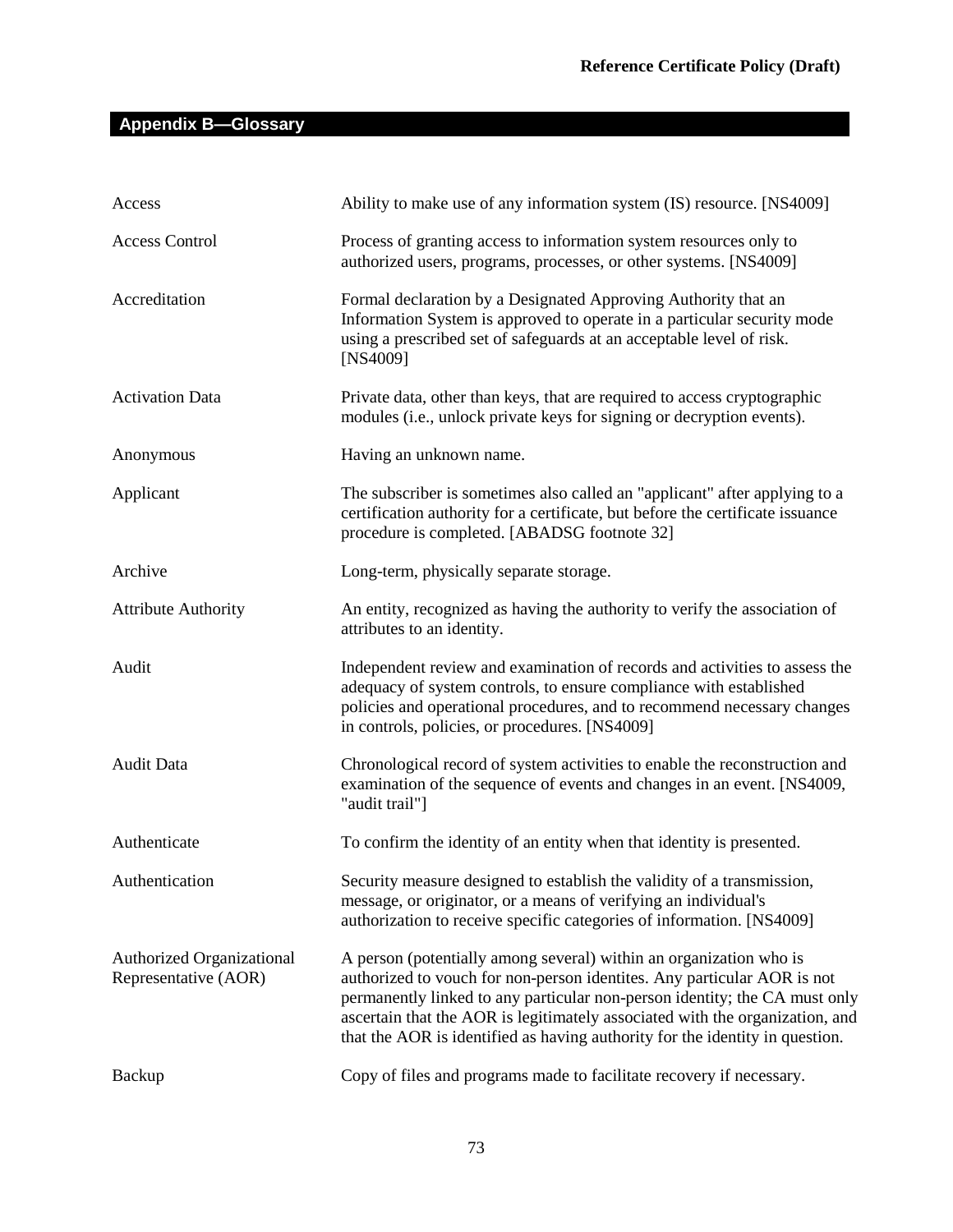| <b>Bastion Host</b>                              | A special purpose computer on a network specifically designed and<br>configured to withstand attacks.                                                                                                                                                                                                                                                                                                                                                                                                                                                                                                                                                                                                            |
|--------------------------------------------------|------------------------------------------------------------------------------------------------------------------------------------------------------------------------------------------------------------------------------------------------------------------------------------------------------------------------------------------------------------------------------------------------------------------------------------------------------------------------------------------------------------------------------------------------------------------------------------------------------------------------------------------------------------------------------------------------------------------|
| <b>Binding</b>                                   | Process of associating two related elements of information. [NS4009]                                                                                                                                                                                                                                                                                                                                                                                                                                                                                                                                                                                                                                             |
| Biometric                                        | A physical or behavioral characteristic of a human being.                                                                                                                                                                                                                                                                                                                                                                                                                                                                                                                                                                                                                                                        |
| Certificate                                      | A digital representation of information which at least (1) identifies the<br>certification authority issuing it, (2) names or identifies its subscriber, (3)<br>contains the subscriber's public key, (4) identifies its operational period,<br>and (5) is digitally signed by the certification authority issuing it.<br>[ABADSG]. As used in this CP, the term "certificate" refers to X.509<br>certificates that expressly reference the OID of this CP in the<br>certificatePolicies extension.                                                                                                                                                                                                              |
| Certification Authority (CA)                     | An authority trusted by one or more users to issue and manage X.509<br>public key certificates and CRLs.                                                                                                                                                                                                                                                                                                                                                                                                                                                                                                                                                                                                         |
| <b>CA Facility</b>                               | The collection of equipment, personnel, procedures and structures that are<br>used by a certification authority to perform certificate issuance and<br>revocation.                                                                                                                                                                                                                                                                                                                                                                                                                                                                                                                                               |
| <b>CA Operating Staff</b>                        | CA components are operated and managed by individuals holding trusted,<br>sensitive roles.                                                                                                                                                                                                                                                                                                                                                                                                                                                                                                                                                                                                                       |
| Certificate Policy (CP)                          | A certificate policy is a specialized form of administrative policy tuned to<br>electronic transactions performed during certificate management. A<br>certificate policy addresses all aspects associated with the generation,<br>production, distribution, accounting, compromise recovery and<br>administration of public key certificates. Indirectly, a certificate policy can<br>also govern the transactions conducted using a communications system<br>protected by a certificate-based security system. By controlling critical<br>certificate extensions, such policies and associated enforcement technology<br>can support provision of the security services required by particular<br>applications. |
| <b>Certification Practice</b><br>Statement (CPS) | A statement of the practices that a CA employs in issuing, suspending,<br>revoking, and renewing certificates and providing access to them, in<br>accordance with specific requirements (i.e., requirements specified in this<br>CP, or requirements specified in a contract for services).                                                                                                                                                                                                                                                                                                                                                                                                                      |
| <b>CPS</b> Summary                               | A publically releasable version of the CPS.                                                                                                                                                                                                                                                                                                                                                                                                                                                                                                                                                                                                                                                                      |
| Certificate-Related<br>Information               | Information, such as a subscriber's postal address, that is not included in a<br>certificate. May be used by a CA managing certificates.                                                                                                                                                                                                                                                                                                                                                                                                                                                                                                                                                                         |
| <b>Certificate Revocation List</b><br>(CRL)      | A list maintained by a certification authority of the certificates that it has<br>issued that are revoked prior to their stated expiration date.                                                                                                                                                                                                                                                                                                                                                                                                                                                                                                                                                                 |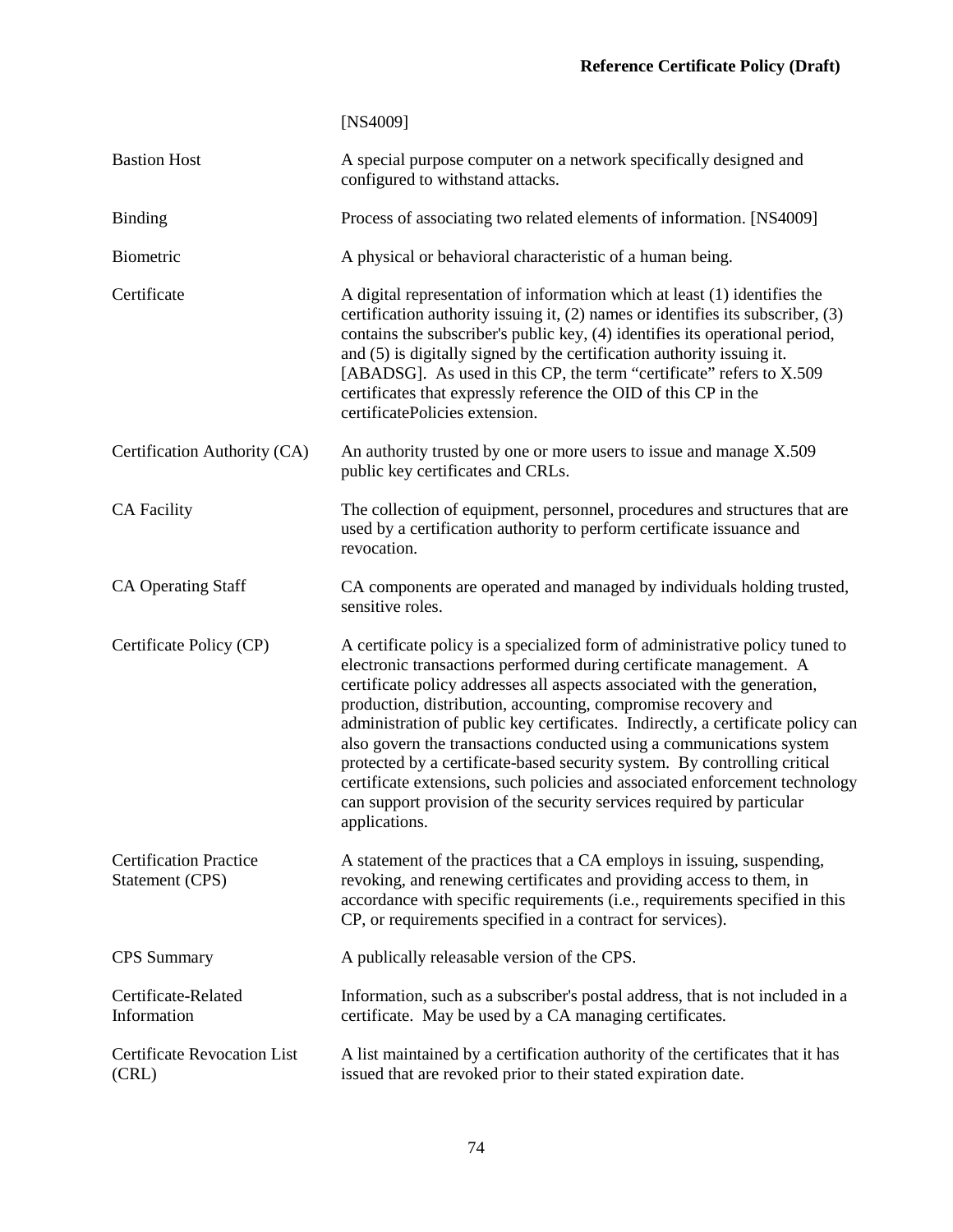| Certificate Status Server<br>(CSS)                  | A trusted entity that provides on-line verification to a relying party of a<br>subject certificate's revocation status, and may also provide additional<br>attribute information for the subject certificate.                                                                                                                                                           |
|-----------------------------------------------------|-------------------------------------------------------------------------------------------------------------------------------------------------------------------------------------------------------------------------------------------------------------------------------------------------------------------------------------------------------------------------|
| Client (application)                                | A system entity, usually a computer process acting on behalf of a human<br>user that makes use of a service provided by a server.                                                                                                                                                                                                                                       |
| Compromise                                          | Disclosure of information to unauthorized persons, or a violation of the<br>security policy of a system in which unauthorized intentional or<br>unintentional disclosure, modification, destruction, or loss of an object may<br>have occurred. [NS4009]                                                                                                                |
| <b>Computer Security Objects</b><br>Registry (CSOR) | Computer Security Objects Registry operated by the National Institute of<br>Standards and Technology.                                                                                                                                                                                                                                                                   |
| Confidentiality                                     | Assurance that information is not disclosed to unauthorized entities or<br>processes. [NS4009]                                                                                                                                                                                                                                                                          |
| Cross-Certificate                                   | A certificate used to establish a trust relationship between two certification<br>authorities.                                                                                                                                                                                                                                                                          |
| Cryptographic Module                                | The set of hardware, software, firmware, or some combination thereof that<br>implements cryptographic logic or processes, including cryptographic<br>algorithms, and is contained within the cryptographic boundary of the<br>module. [FIPS 140]                                                                                                                        |
| Data Integrity                                      | Assurance that the data are unchanged from creation to reception.                                                                                                                                                                                                                                                                                                       |
| Digital Signature                                   | The result of a transformation of a message by means of a cryptographic<br>system using keys such that a relying party can determine: (1) whether the<br>transformation was created using the private key that corresponds to the<br>public key in the signer's digital certificate; and (2) whether the message<br>has been altered since the transformation was made. |
| <b>End Entity Certificate</b>                       | A certificate in which the subject is not a CA.                                                                                                                                                                                                                                                                                                                         |
| Firewall                                            | Gateway that limits access between networks in accordance with local<br>security policy. [NS4009]                                                                                                                                                                                                                                                                       |
| Integrity                                           | Protection against unauthorized modification or destruction of information.<br>[NS4009]. A state in which information has remained unaltered from the<br>point it was produced by a source, during transmission, storage, and<br>eventual receipt by the destination.                                                                                                   |
| <b>Intellectual Property</b>                        | Useful artistic, technical, and/or industrial information, knowledge or ideas<br>that convey ownership and control of tangible or virtual usage and/or<br>representation.                                                                                                                                                                                               |
| Intermediate CA                                     | A CA that is subordinate to another CA, and has a CA subordinate to itself.                                                                                                                                                                                                                                                                                             |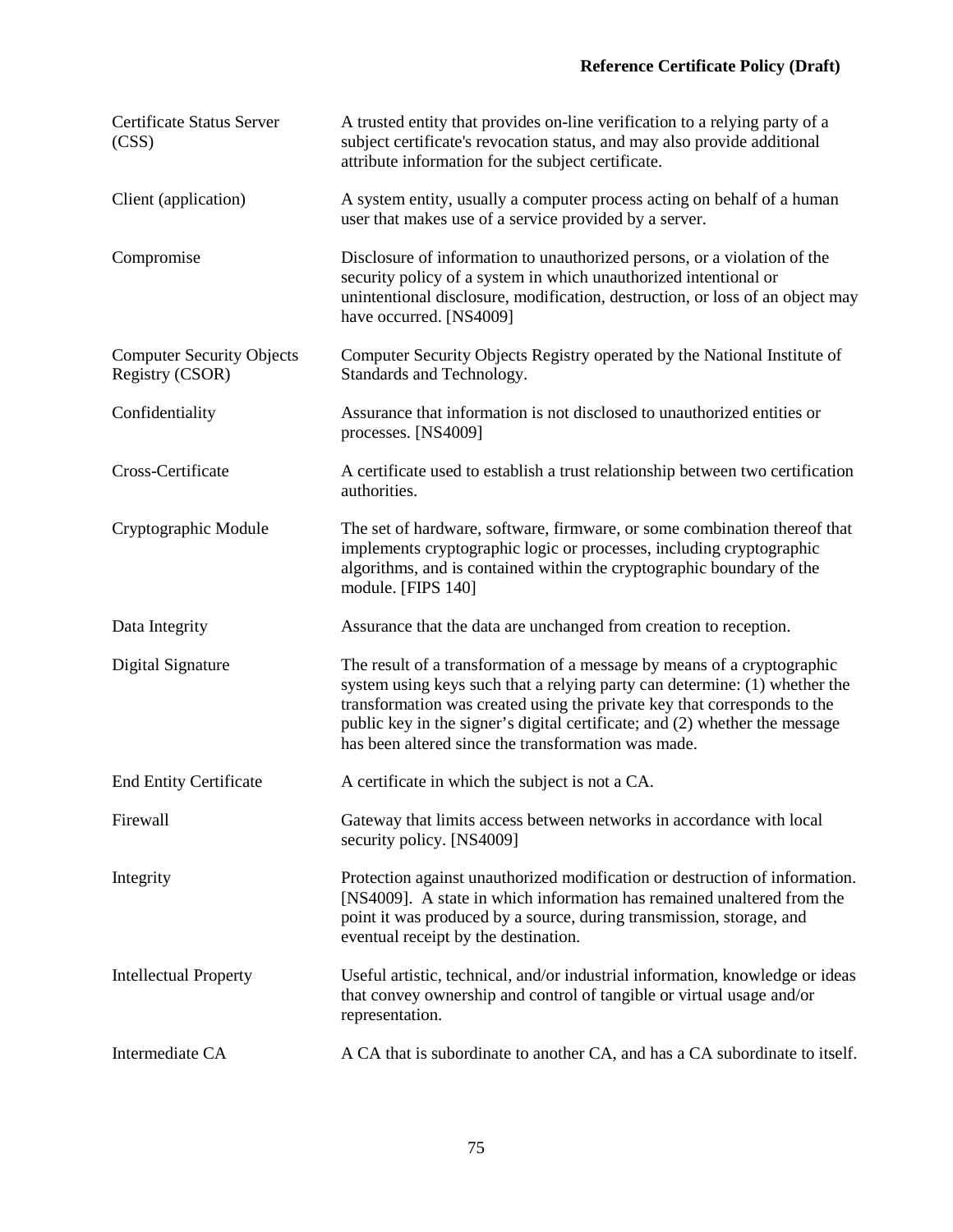# **Reference Certificate Policy (Draft)**

| Key Escrow                                   | A deposit of the private key of a subscriber and other pertinent information<br>pursuant to an escrow agreement or similar contract binding upon the<br>subscriber, the terms of which require one or more agents to hold the<br>subscriber's private key for the benefit of the subscriber, an employer, or<br>other party, upon provisions set forth in the agreement. [adapted from<br>ABADSG, "Commercial key escrow service"]         |
|----------------------------------------------|--------------------------------------------------------------------------------------------------------------------------------------------------------------------------------------------------------------------------------------------------------------------------------------------------------------------------------------------------------------------------------------------------------------------------------------------|
| Key Exchange                                 | The process of exchanging public keys in order to establish secure<br>communications.                                                                                                                                                                                                                                                                                                                                                      |
| Key Management Key                           | Key exchange, key agreement, key transport                                                                                                                                                                                                                                                                                                                                                                                                 |
| Key Pair                                     | Two mathematically related keys having the properties that (1) one (public)<br>key can be used to encrypt a message that can only be decrypted using the<br>other (private) key, and (2) even knowing the public key, it is<br>computationally infeasible to discover the private key.                                                                                                                                                     |
| Key Rollover Certificate                     | The certificate that is created when a CA signs a new public key with an<br>old private key, and vice versa                                                                                                                                                                                                                                                                                                                                |
| Modification (of a certificate)              | The act or process by which data items bound in an existing public key<br>certificate, especially authorizations granted to the subject, are changed by<br>issuing a new certificate.                                                                                                                                                                                                                                                      |
| Mutual Authentication                        | Occurs when parties at both ends of a communication activity authenticate<br>each other (see authentication).                                                                                                                                                                                                                                                                                                                              |
| Non-Repudiation                              | Assurance that the sender is provided with proof of delivery and that the<br>recipient is provided with proof of the sender's identity so that neither can<br>later deny having processed the data. [NS4009] Technical non-repudiation<br>refers to the assurance a relying party has that if a public key is used to<br>validate a digital signature, that signature had to have been made by the<br>corresponding private signature key. |
| Object Identifier (OID)                      | A specialized formatted number that is registered with an internationally<br>recognized standards organization, the unique alphanumeric/numeric<br>identifier registered under the ISO registration standard to reference a<br>specific object or object class. In the Federal PKI, OIDS are used to<br>uniquely identify certificate policies and cryptographic algorithms.                                                               |
| <b>Online Certificate Status</b><br>Protocol | Protocol which provides on-line status information for certificates.                                                                                                                                                                                                                                                                                                                                                                       |
| Operations Zone (OZ)                         | Network area containing systems for routine business operations.                                                                                                                                                                                                                                                                                                                                                                           |
| Out-of-Band                                  | Communication between parties utilizing a means or method that differs<br>from the current method of communication (e.g., one party uses U.S.<br>Postal Service mail to communicate with another party where current<br>communication is occurring on-line).                                                                                                                                                                               |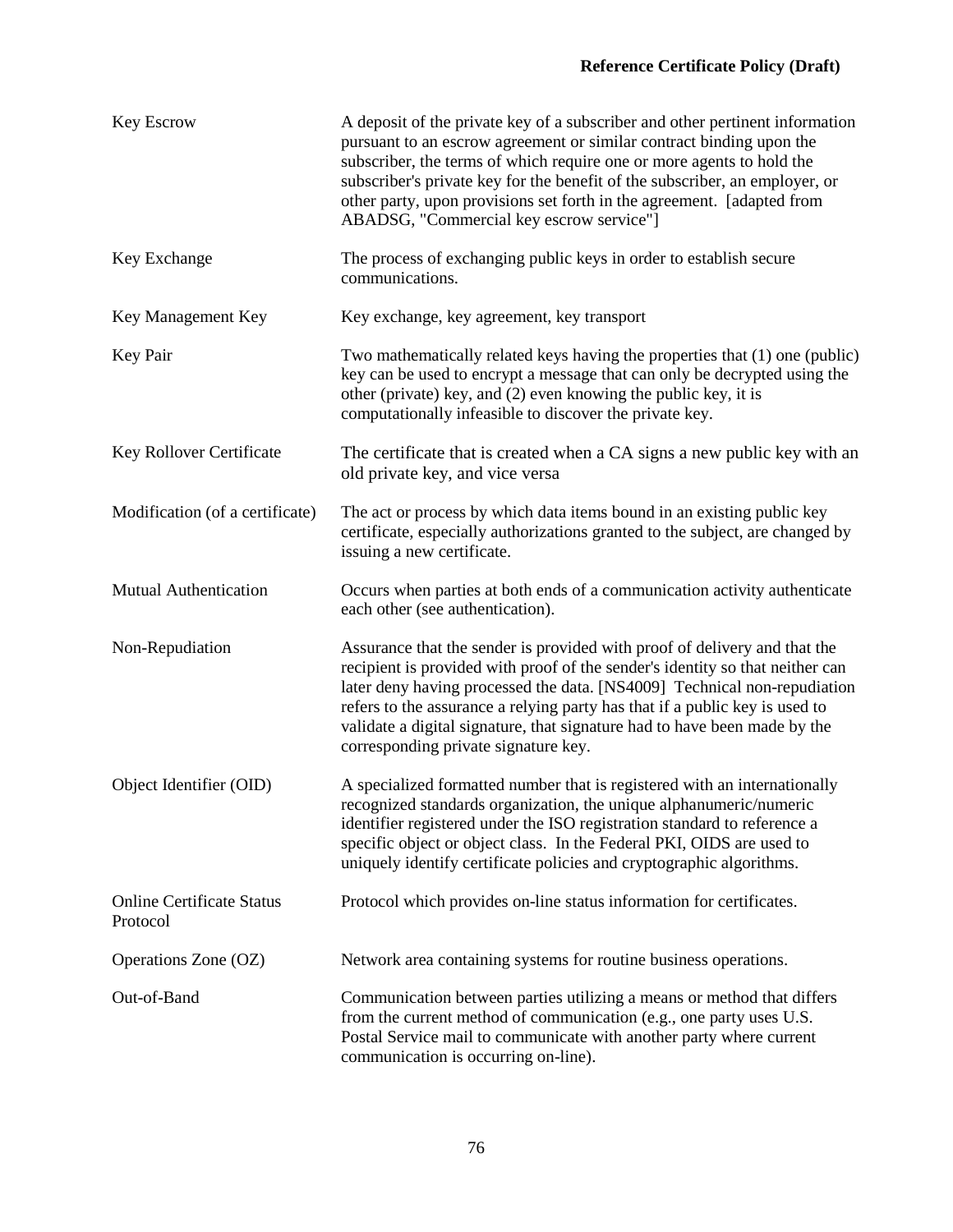# **Reference Certificate Policy (Draft)**

| Policy Authority (PA)              | Body established to oversee the creation and update of certificate policies,<br>review certification practice statements, review the results of CA audits for<br>policy compliance, evaluate non-domain policies for acceptance within the<br>domain, and generally oversee and manage the PKI certificate policies. |
|------------------------------------|----------------------------------------------------------------------------------------------------------------------------------------------------------------------------------------------------------------------------------------------------------------------------------------------------------------------|
| Privacy                            | Restricting access to subscriber or relying party information in accordance<br>with Federal law.                                                                                                                                                                                                                     |
| Private Key                        | (1) The key of a signature key pair used to create a digital signature. (2)<br>The key of an encryption key pair that is used to decrypt confidential<br>information. In both cases, this key must be kept secret.                                                                                                   |
| Pseudonym                          | A subscriber name that has been chosen by the subscriber that is not<br>verified as meaningful by identity proofing. [NS4009]                                                                                                                                                                                        |
| Public Key                         | (1) The key of a signature key pair used to validate a digital signature. (2)<br>The key of an encryption key pair that is used to encrypt confidential<br>information. In both cases, this key is normally made publicly available in<br>the form of a digital certificate.                                         |
| Public Key Infrastructure<br>(PKI) | A set of policies, processes, server platforms, software, and workstations<br>used for the purpose of administering certificates and public/private key<br>pairs, including the ability to issue, maintain, and revoke public key<br>certificates.                                                                   |
| Public Zone (PZ)                   | Network area that is not behind a protective boundary controlled by the<br>organization.                                                                                                                                                                                                                             |
| <b>Registration Authority (RA)</b> | An entity that is responsible for identification and authentication of<br>certificate subjects, but that does not sign or issue certificates (i.e., a<br>registration authority is delegated certain tasks on behalf of an authorized<br>$CA$ ).                                                                     |
| Re-key (a certificate)             | To change the value of a cryptographic key that is being used in a<br>cryptographic system application; this normally entails issuing a new<br>certificate that contains the new public key.                                                                                                                         |
| <b>Relying Party</b>               | A person or entity who has received information that includes a certificate<br>and a digital signature verifiable with reference to a public key listed in the<br>certificate, and is in a position to rely on them.                                                                                                 |
| Renew (a certificate)              | The act or process of extending the validity of the data binding asserted by<br>a public key certificate by issuing a new certificate.                                                                                                                                                                               |
| Repository                         | A database containing information and data relating to certificates as<br>specified in this CP; may also be referred to as a directory.                                                                                                                                                                              |
| Restricted Zone (RZ)               | Controlled network area for sensitive data processing and storage                                                                                                                                                                                                                                                    |
| Revoke a Certificate               | To prematurely end the operational period of a certificate effective at a                                                                                                                                                                                                                                            |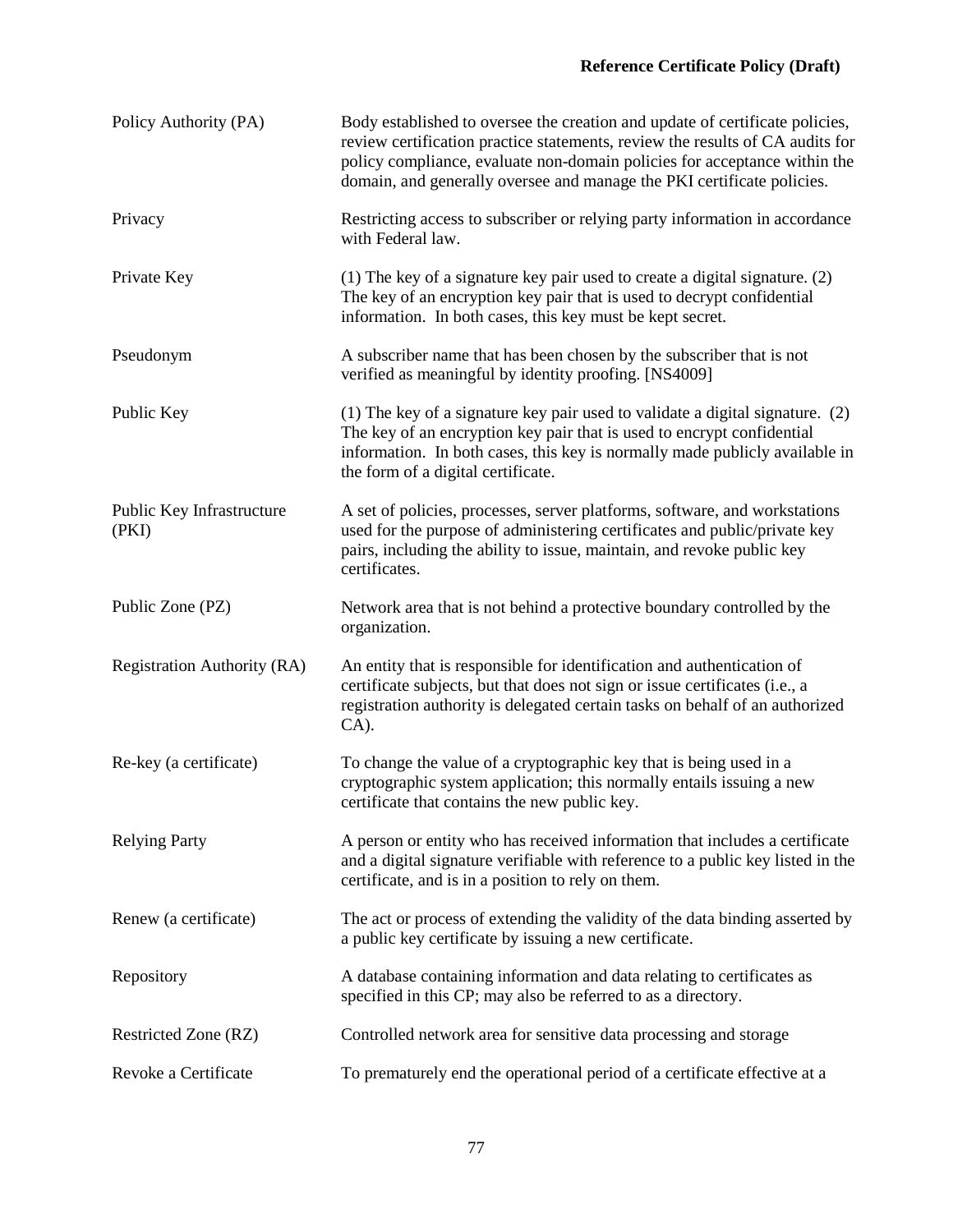|                           | specific date and time.                                                                                                                                                                                                                                                                                                                                                                                                        |
|---------------------------|--------------------------------------------------------------------------------------------------------------------------------------------------------------------------------------------------------------------------------------------------------------------------------------------------------------------------------------------------------------------------------------------------------------------------------|
| <b>Risk</b>               | An expectation of loss expressed as the probability that a particular threat<br>will exploit a particular vulnerability with a particular harmful result.                                                                                                                                                                                                                                                                      |
| Root CA                   | In a hierarchical PKI, the CA whose public key serves as the most trusted<br>datum (i.e., the beginning of trust paths) for a security domain.                                                                                                                                                                                                                                                                                 |
| <b>Security Auditor</b>   | An individual (e.g. employee, contractor, consultant, 3 <sup>rd</sup> party) who is<br>responsible for auditing the security of CAs or Registration Authorities<br>(RAs), including reviewing, maintaining, and archiving audit logs; and<br>performing or overseeing internal audits of CAs or RAs. A single<br>individual may audit both CAs and RAs. Security Auditor is an internal<br>role that is designated as trusted. |
| Server                    | A system entity that provides a service in response to requests from clients.                                                                                                                                                                                                                                                                                                                                                  |
| Signature Certificate     | A public key certificate that contains a public key intended for verifying<br>digital signatures rather than encrypting data or performing any other<br>cryptographic functions.                                                                                                                                                                                                                                               |
| Special Access Zone (SAZ) | Highly controlled network area for processing and storage of especially<br>high value data.                                                                                                                                                                                                                                                                                                                                    |
| Subordinate CA            | In a hierarchical PKI, a CA whose certificate signature key is certified by<br>another CA, and whose activities are constrained by that other CA. (See<br>superior CA).                                                                                                                                                                                                                                                        |
| Subscriber                | A subscriber is an entity that $(1)$ is the subject named or identified in a<br>certificate issued to that entity, (2) holds a private key that corresponds to<br>the public key listed in the certificate, and (3) does not itself issue<br>certificates to another party. This includes, but is not limited to, an<br>individual, an application or network device.                                                          |
| Superior CA               | In a hierarchical PKI, a CA that has certified the certificate signature key of<br>another CA, and that constrains the activities of that CA. (See subordinate<br>$CA$ ).                                                                                                                                                                                                                                                      |
| Threat                    | Any circumstance or event with the potential to cause harm to an<br>information system in the form of destruction, disclosure, adverse<br>modification of data, and/or denial of service. [NS4009]                                                                                                                                                                                                                             |
| <b>Trust List</b>         | Collection of Trusted Certificates used by relying parties to authenticate<br>other certificates.                                                                                                                                                                                                                                                                                                                              |
| <b>Trust Zone</b>         | The level of security controls in a network segment.                                                                                                                                                                                                                                                                                                                                                                           |
| <b>Trusted Agent</b>      | Entity authorized to act as a representative of a CA in confirming<br>subscriber identification during the registration process. Trusted agents do<br>not have automated interfaces with certification authorities.                                                                                                                                                                                                            |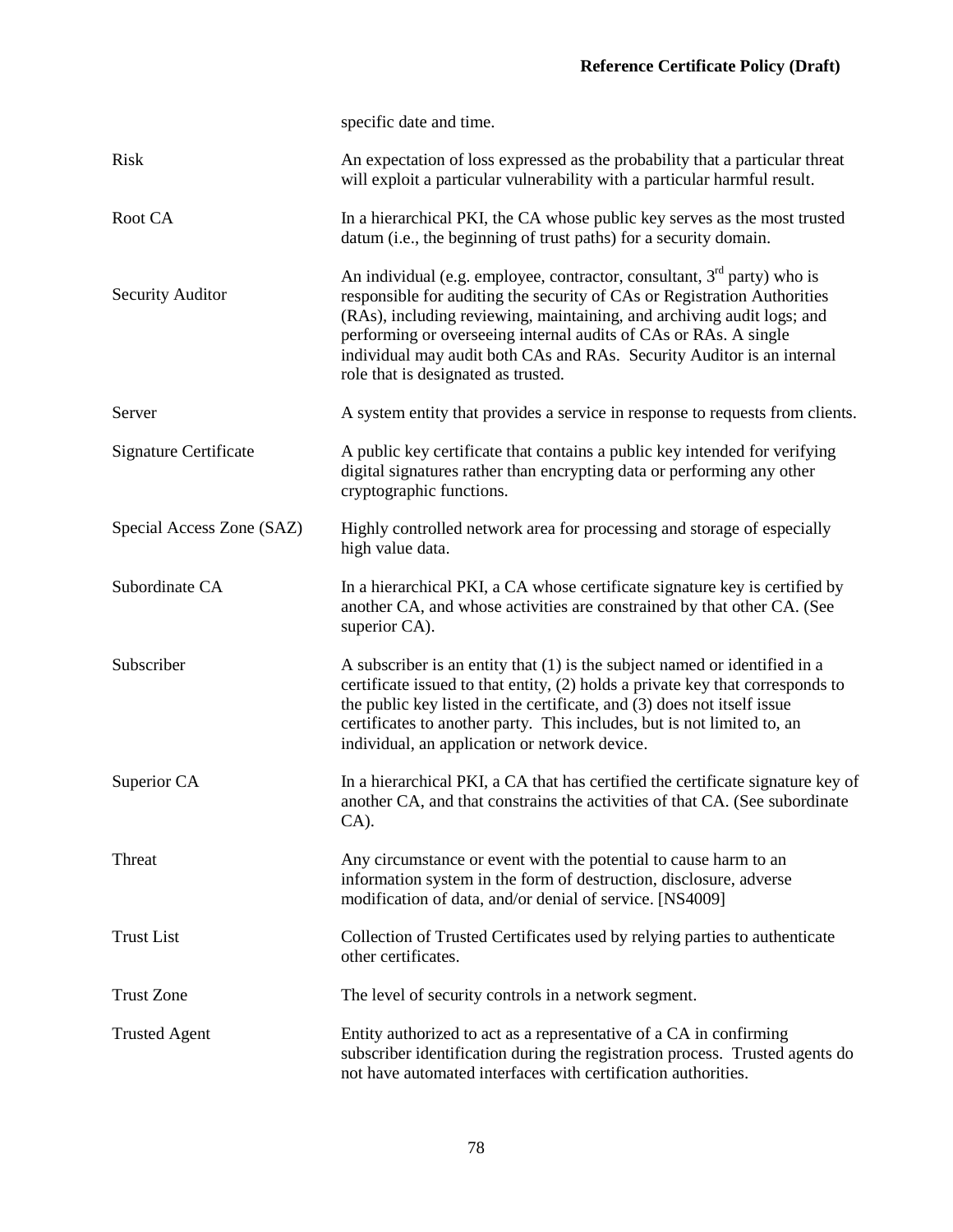| <b>Trust Anchor Manager</b> | Authorities who manage a repository of trusted Root CA Certificates.<br>They act on behalf of relying parties, basing their decisions on which CAs<br>to trust on the results of compliance audits. A TAM sets requirements for<br>inclusion of a CA's root public key in their store. These requirements are<br>based on both security and business needs. The TAM has a duty to enforce<br>compliance with these requirements, for example, requirements around the<br>supply of audit results, on initial acceptance of a root, and on an ongoing<br>basis. TAMs will follow their normal practice of requiring CAs to submit<br>an annual audit report. |
|-----------------------------|-------------------------------------------------------------------------------------------------------------------------------------------------------------------------------------------------------------------------------------------------------------------------------------------------------------------------------------------------------------------------------------------------------------------------------------------------------------------------------------------------------------------------------------------------------------------------------------------------------------------------------------------------------------|
| <b>Trusted Certificate</b>  | A certificate that is trusted by the relying party on the basis of secure and<br>authenticated delivery. The public keys included in trusted certificates are<br>used to start certification paths. Also known as a "trust anchor".                                                                                                                                                                                                                                                                                                                                                                                                                         |
| <b>Two-Person Control</b>   | Continuous surveillance and control of positive control material at all times<br>by a minimum of two authorized individuals, each capable of detecting<br>incorrect and/or unauthorized procedures with respect to the task being<br>performed and each familiar with established security and safety<br>requirements. [NS4009]                                                                                                                                                                                                                                                                                                                             |
| Zeroize                     | A method of erasing electronically stored data by altering the contents of<br>the data storage so as to prevent the recovery of the data. [FIPS 140]                                                                                                                                                                                                                                                                                                                                                                                                                                                                                                        |
| Zone Boundary               | The limit of authority over the security of the data processed within the<br>boundary.                                                                                                                                                                                                                                                                                                                                                                                                                                                                                                                                                                      |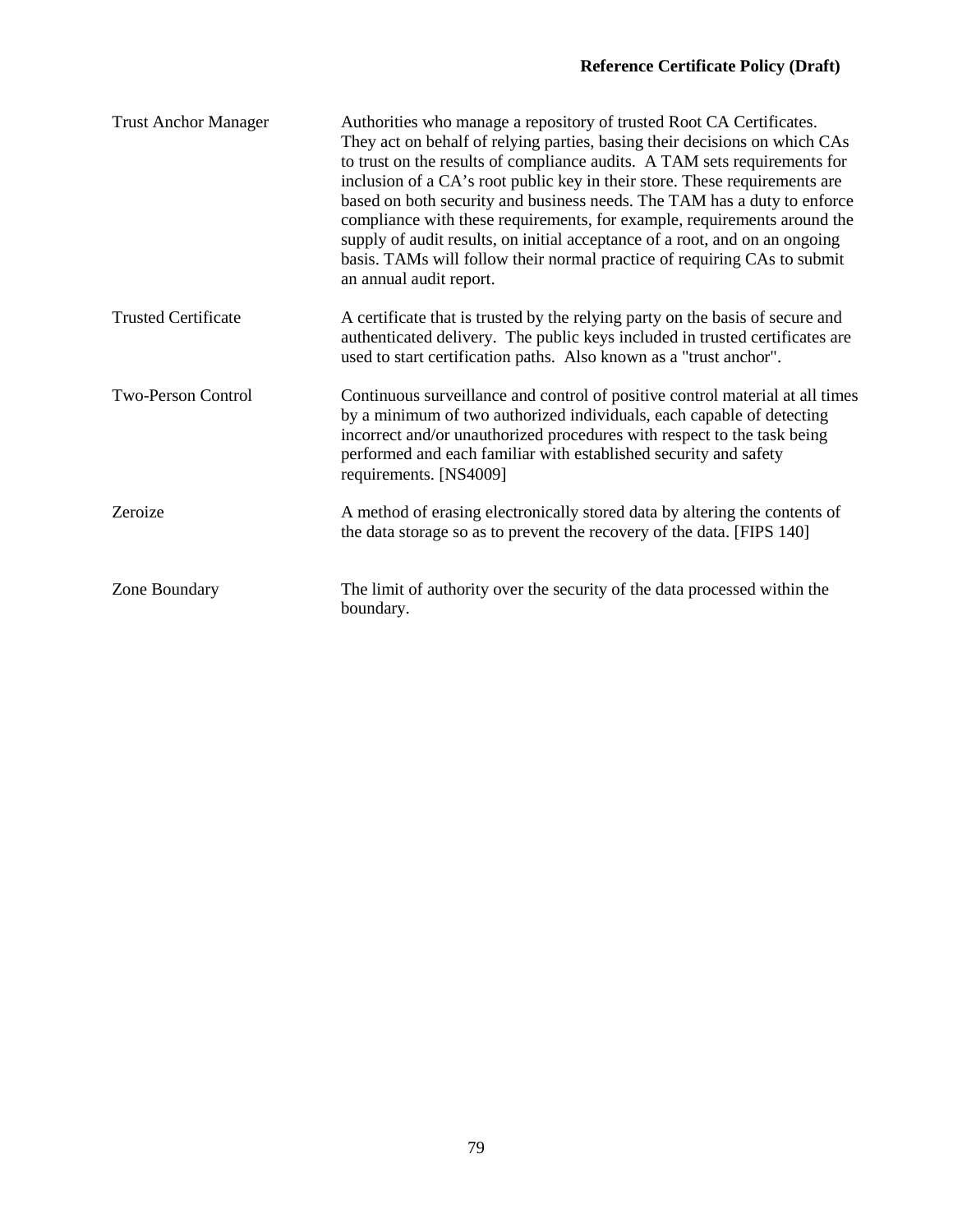# **Appendix C—References**

| <b>ABADSG</b>     | Digital Signature Guidelines, 1996-08-01.<br>http://www.abanet.org/scitech/ec/isc/dsgfree.html                                                                                                        |
|-------------------|-------------------------------------------------------------------------------------------------------------------------------------------------------------------------------------------------------|
| <b>CABF</b> Base  | CA Browser Forum Baseline Requirements for the Issuance and Management of<br>Publicly-Trusted Certificates, v.1.1, 14 Sep 2012.<br>https://www.cabforum.org/Baseline_Requirements_V1_1.pdf            |
| <b>CABF EV</b>    | Guidelines for the Issuance and Management of Extended Validation Certificates,<br>version 1.4, 29 May 2012. https://www.cabforum.org/Guidelines_v1_4.pdf                                             |
| <b>CCP-PROF</b>   | X.509 Certificate and Certificate Revocation List (CRL) Extensions Profile for the<br>Shared Service Providers (SSP) Program.<br>http://www.idmanagement.gov/fpkipa/documents/CertCRLprofileForCP.pdf |
| <b>CIMC</b>       | Certificate Issuing and Management Components Family of Protection Profiles,<br>version 1.0, October 31, 2001.<br>http://csrc.nist.gov/pki/documents/CIMC_PP_20011031.pdf                             |
| E-Auth            | E-Authentication Guidance for Federal Agencies, M-04-04, December 16, 2003.<br>http://www.whitehouse.gov/omb/memoranda/fy04/m04-04.pdf                                                                |
| <b>FIPS 140</b>   | Security Requirements for Cryptographic Modules, FIPS 140-2, May 25, 2001.<br>http://csrc.nist.gov/publications/fips/fips140-2/fips1402.pdf                                                           |
| FIPS 186-3        | Digital Signature Standard (DSS), FIPS 186-3, June 2009.<br>http://csrc.nist.gov/publications/fips/fips186-3/fips 186-3.<br>pdf                                                                       |
| <b>FIPS 201-1</b> | Personal Identity Verification (PIV) of Federal Employees and Contractors, FIPS<br>201-1, March 2006.<br>http://csrc.nist.gov/publications/fips/fips201-1/FIPS-201-1-chng1.pdf                        |
| <b>FOIACT</b>     | 5 U.S.C. 552, Freedom of Information Act.<br>http://www4.law.cornell.edu/uscode/5/552.html                                                                                                            |
| ISO9594-8         | ITU-T Recommendation X.509 (2005)   ISO/IEC 9594-8:2005, Information<br>technology - Open Systems Interconnection - The Directory: Public-key and<br>attribute certificate frameworks.                |
| <b>ITMRA</b>      | 40 U.S.C. 1452, Information Technology Management Reform Act of 1996.<br>http://www4.law.cornell.edu/uscode/40/1452.html                                                                              |
| NAG69C            | Information System Security Policy and Certification Practice Statement for<br>Certification Authorities, rev C, November 1999.                                                                       |
| NSD42             | National Policy for the Security of National Security Telecom and Information<br>Systems, 5 Jul 1990.<br>http://snyside.sunnyside.com/cpsr/privacy/computer_security/nsd_42.txt (redacted             |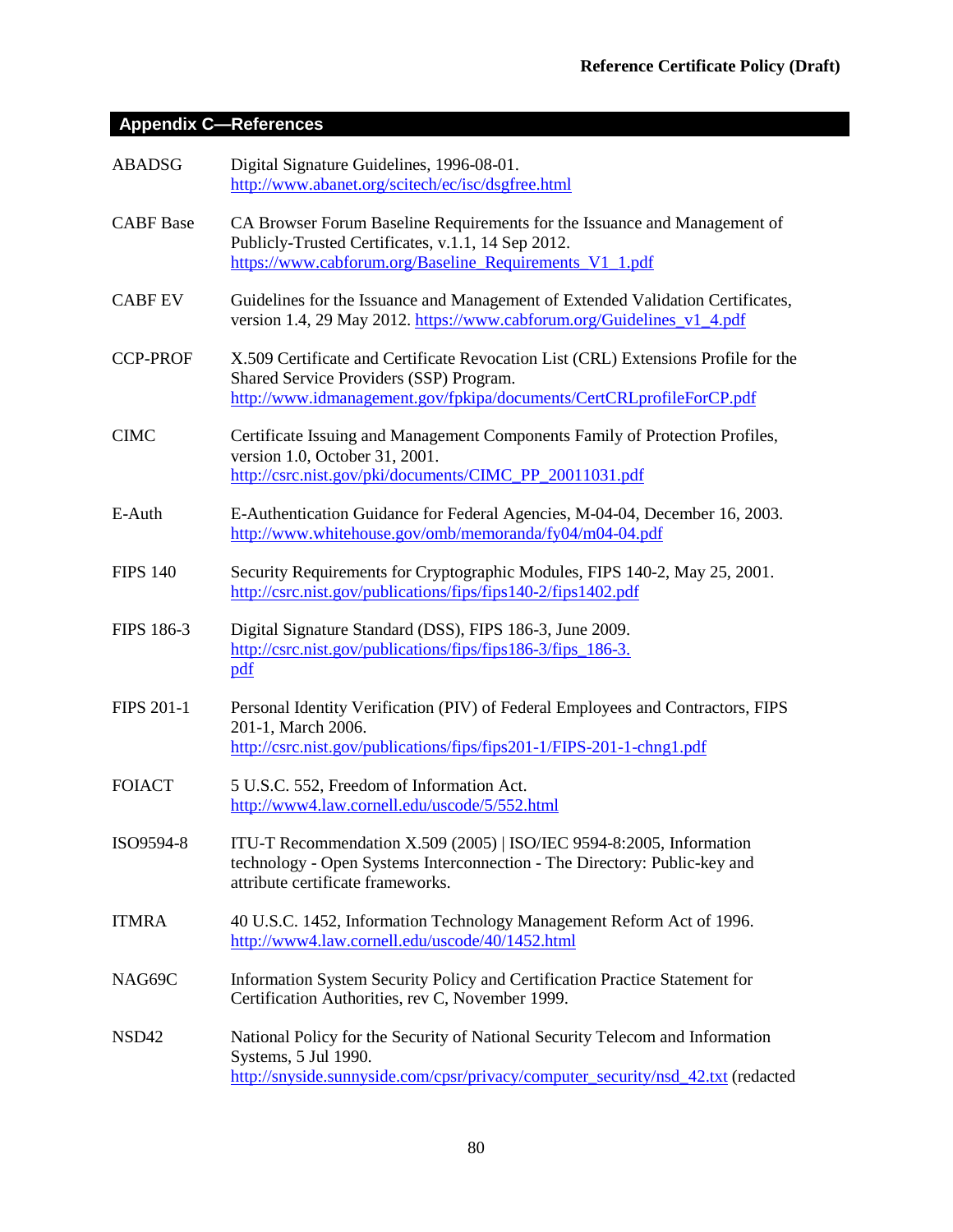version)

#### NS4005 NSTISSI 4005, Safeguarding COMSEC Facilities and Material, August 1997.

- NS4009 NSTISSI 4009, National Information Systems Security Glossary, January 1999.
- PACS *Technical Implementation Guidance: Smart Card Enabled Physical Access Control Systems*, Version 2.2, The Government Smart Card Interagency Advisory Board's Physical Security Interagency Interoperability Working Group, July 30, 2004. [http://www.idmanagement.gov/smartcard/information/TIG\\_SCEPACS\\_v2.2.pdf](http://www.idmanagement.gov/smartcard/information/TIG_SCEPACS_v2.2.pdf)
- PKCS#1 Jakob Jonsson and Burt Kaliski, Public-Key Cryptography Standards (PKCS) #1: RSA Cryptography Specifications Version 2.1, RFC 3447, February 2003. <http://www.ietf.org/rfc/rfc3447.txt>
- PKCS#12 PKCS 12 v1.0: Personal Information Exchange Syntax June 24, 1999. ftp://ftp.rsasecurity.com/pub/pkcs/pkcs-12/pkcs-12v1.pdf
- RFC 2510 Certificate Management Protocol, Adams and Farrell, March 1999. <http://www.ietf.org/rfc/rfc2510.txt>
- RFC 2560 X.509 Internet Public Key Infrastructure: Online Certificate Status Protocol OCSP, Michael Myers, Rich Ankney, Ambarish Malpani, Slava Galperin, and Carlisle Adams, June 1999. <http://www.ietf.org/rfc/rfc2560.txt>
- RFC 2822 Internet Message Format, Peter W. Resnick, April 2001. <http://www.ietf.org/rfc/rfc2822.txt>
- RFC 3647 Certificate Policy and Certification Practices Framework, Chokhani and Ford, Sabett, Merrill, and Wu, November 2003. <http://www.ietf.org/rfc/rfc3647.txt>
- RFC 4122 A Universally Unique IDentifier (UUID) URN Namespace, Paul J. Leach, Michael Mealling, and Rich Salz, July 2005. <http://www.ietf.org/rfc/rfc4122.txt>
- RFC 5280 Internet X.509 Public Key Infrastructure Certificate and Certificate Revocation List (CRL) Profile, D. Cooper etal, May 2008[, http://www.ietf.org/rfc/rfc5280.txt](http://www.ietf.org/rfc/rfc5280.txt)
- SP 800-37 Guide for the Security Certification and Accreditation of Federal Information Systems, NIST Special Publication 800-37, May 2004. <http://csrc.nist.gov/publications/nistpubs/800-37/SP800-37-final.pdf>
- SP 800-73-3 Interfaces for Personal Identity Verification Part 1: End-Point PIV Card Application Namespace, Data Model and Representation, NIST Special Publication 800-73-3, February 2010. [http://csrc.nist.gov/publications/nistpubs/800-73-3/sp800-73-3\\_PART1\\_piv-card](http://csrc.nist.gov/publications/nistpubs/800-73-3/sp800-73-3_PART1_piv-card-applic-namespace-date-model-rep.pdf)[applic-namespace-date-model-rep.pdf](http://csrc.nist.gov/publications/nistpubs/800-73-3/sp800-73-3_PART1_piv-card-applic-namespace-date-model-rep.pdf)